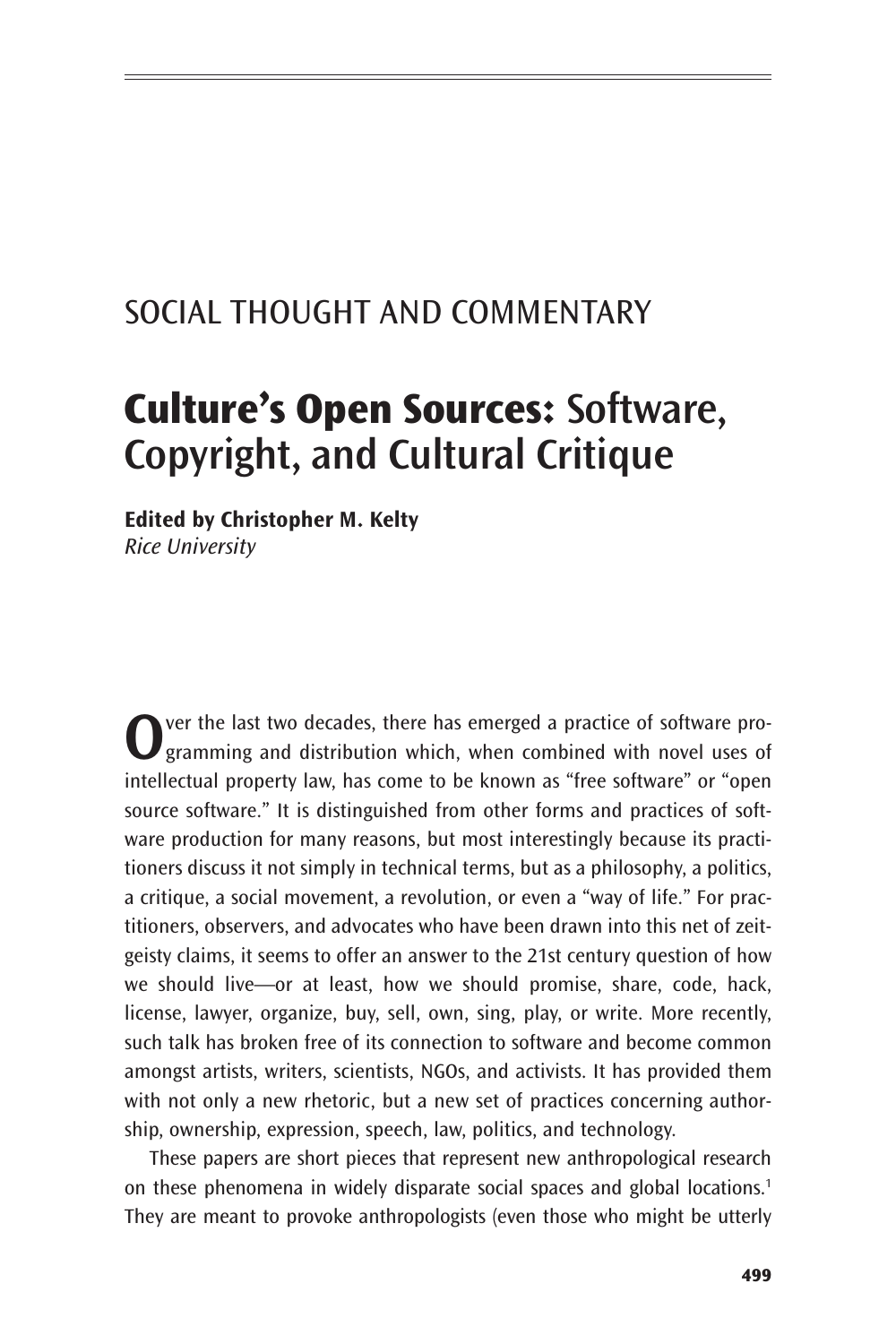indifferent to information technology) to pay attention to arcane technical and legal issues and see them as no more or less arcane, and indeed no more or less cultural than those of the Kwakiutl, the Yanomami, or the Trobrianders. Anthropologists' interest might be piqued, for instance, by the widespread talk of "gift economies" amongst computer geeks or the extensive debates about private ownership, public domains, and collectively managed commons, or the somewhat contorted versions of the classical anthropological concepts of landtenure, collaborative stewardship, political representation, formal and informal norm systems, resistance and domination, partially digested economic and evolutionary theories, and a great deal of talk of culture itself.

Or, one might find compelling the portentous discussions of intellectual property, free speech, and its relationship to technology, music downloading and its discontents, the transparency of governments, the endlessly diverse forms of intellectual property, and more generally, the increasingly everyday experience of living in multiple technically-mediated worlds in which intellectual property and software are densely intertwingled with basic activities like dating, creating, and political agitating. As these papers demonstrate, the people and practices analyzed here have significant relevance to many large and small theoretical issues long of interest in anthropology and social theory more generally.

Two broad concerns connect the projects of these papers: site and critique. First, the question of field-site has dominated discussions of late 20th century anthropology, both because of changed conditions in the world that render home and away grayer than ever before, and through a concern with methodological innovation in the very process of going, staying, participating and returning. Research into "cyber-culture," "online communities," or "virtual worlds" has promised much, but produced little that could fairly be called exemplary long-term, detailed, and careful qualitative research into the practices ostensibly denoted by these once alluring words, much less any single method for doing so. Most work in these areas tend to be either grand philosophical ruminations on "information society" or else detailed expositions of the subjectivity and computing practices of cyber-culture scholars. To be fair, such attempts may be necessary prolegomena to any careful delineation of the questions that might guide method in these areas—and given the speed and insanity with which the technologies and practices of cyber-culture have been trumpeted, marketed, distributed, embraced, upgraded, outdated, rejected, and denounced, it is certainly no surprise that scholarly deliberation on the precise nature of the conceptual problems specific to cultural and social analysis has been left in the lurch.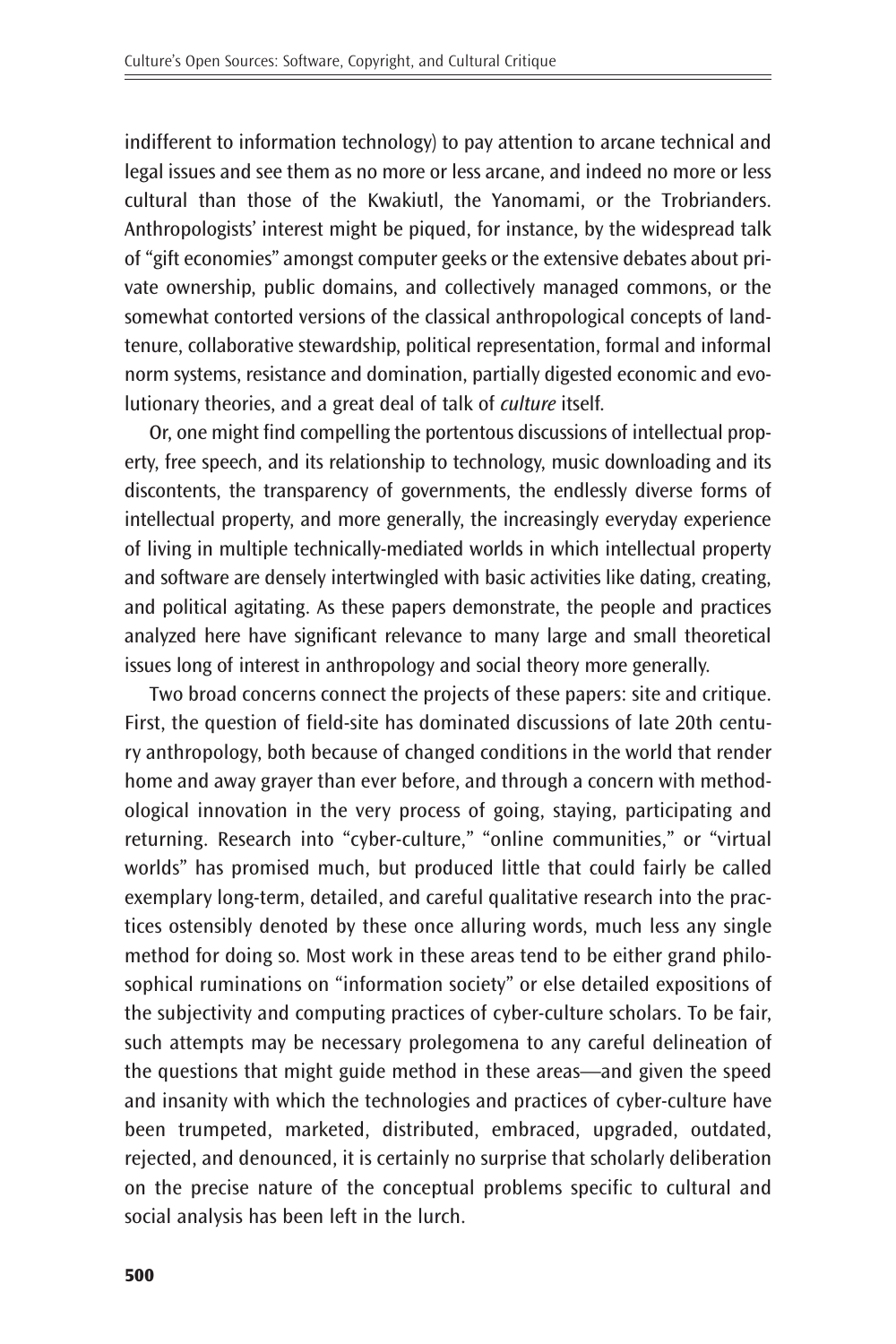Speed and change notwithstanding, the papers collected here represent an avowed and perhaps incorrigible commitment to long-term, intensive, and technically detailed ethnographic fieldwork involving observation of and participation with specific practitioners (programmers, activists, lawyers, gamers, hackers, citizens, Peruvians, and Melanesians). Strategies for carrying this out include hanging out with hackers on and off-line, learning to hack, learning to write copyright licenses and reason legally, using fieldwork in Melanesia as a foil, participating in the creation and advocacy of a nonprofit, and working alongside political activists and software programmers in the streets of Peru and with Maori activists online. The provocations of "multi-locale" or "multisite" research are answered here not by simply multiplying geographical sites, but by disentangling the notion of site as the locus of embodied observation from certain methodological questions that these authors consider just as relevant in the regions formerly known as the West (or any novel electronically mediated combination of East, North, West, and South) as anywhere else. All of the papers share something of Gabriella Coleman's sense that "the nature of this research makes more clear that normative and ubiquitous regimes of values, such as those posed by liberalism, science, and capitalism, have a much more variegated expression when located in particular institutions, social groups, or an assemblage between them," and they proceed by looking for and specifying differences within such regimes anywhere and at any scale. The differences explored here are great and small, but none of them map easily onto geographical location or any classic definitions of cultural difference. Instead they concern a host of human activities that are inherently technical and long-since global. Most prominently, this means practices concerning intellectual property and collective political activism.

Second, and perhaps as result of the concern with field-site, the papers share a commitment to extending the notion of "anthropology as cultural critique"—though in ways that are not uniform across them. At least two of the papers (Coleman, Kelty) propose that the practices of free software and open source programming should themselves be understood as a critique-of specific legal and political institutions—and therefore pose a conundrum regarding the definition, goal, or desirability of a "cultural" critique on top of that. What, specifically, is left for anthropologists to offer? Coombe and Herman, on the other hand, are more confident that such a critique is necessary and point to the rhetorical strategies of the various movements represented here as one location for a more nuanced critique. In all of the cases, however, it seems safe to say that the relation of methodology to cultural critique remains open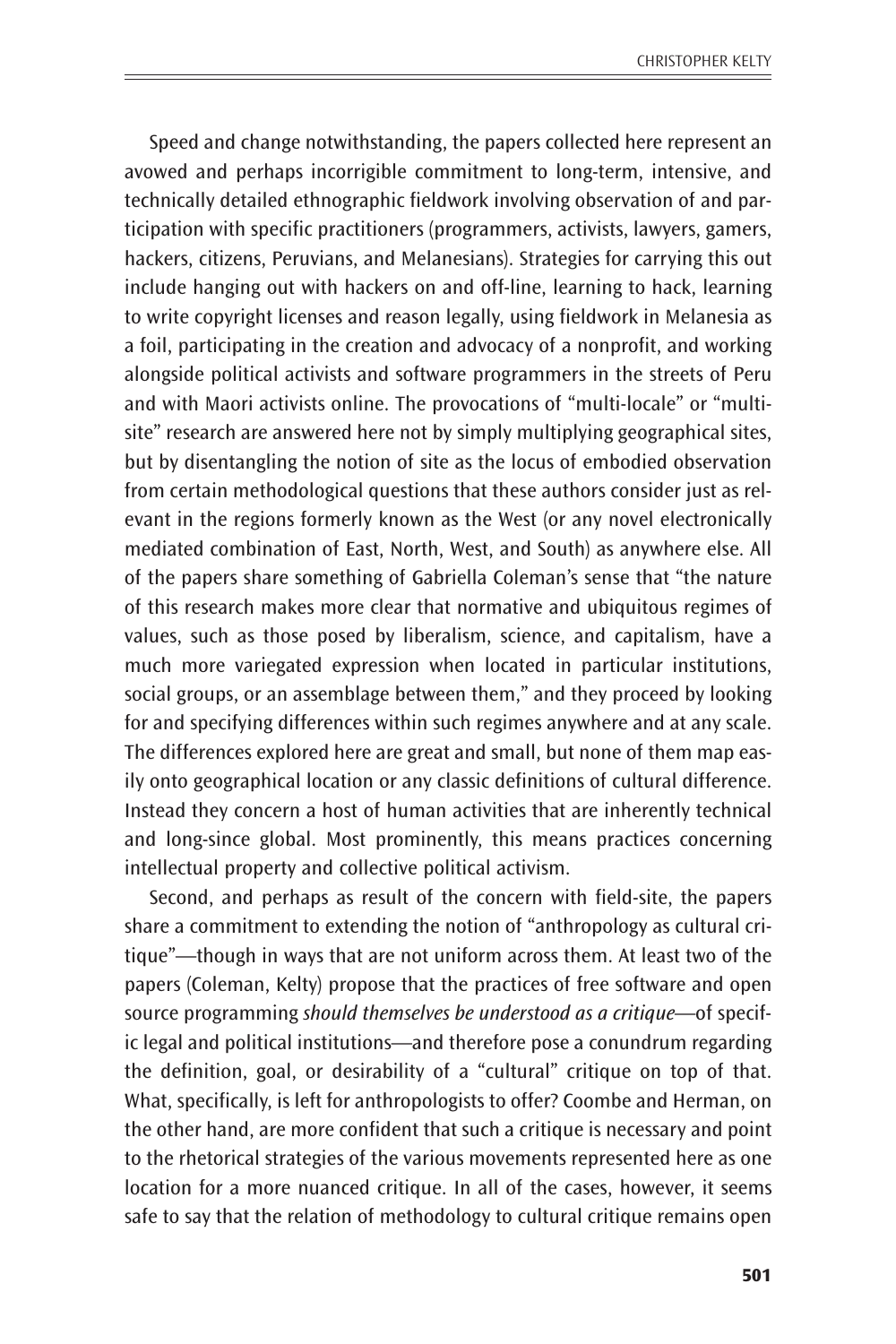and familiar: how should social scientists approach the demands for objective analysis without falling into the critical and practical traps of co-optation or misrecognition? How should "cultural critique" proceed if it is true that one's informants are already busy de-familiarizing settled practices? This issue is especially poignant when one considers that, to date, it has been proponents and programmers of free software themselves who have been among the most vocal and successful in trying to explain or theorize it. When they aren't programming, and sometimes even when they are, many hackers evince an affinity for proposing explanations—cultural, psychological and quasi-scientific—for their own behavior. And because the practice of creating such software (and the discourse about it) is itself conducted by email, on mailing lists, in Internet Relay Chat channels, and on web pages, this has meant that "emic" explanations of free software and open source are publicly available and have been widely discussed. Such a phenomena raises the stakes for those of us studying these practices, and demands that we not only develop a characterization of such practices, but somehow learn to communicate, collaborate, argue, and write with people we can only uneasily term "informants."

The existing research ready to greet an observer of these new phenomena ranges from business and management theory to economics to legal scholarship to psychology.2 For business and management scholars, free and open source software represents an alternative model of software development one that seems to challenge the conventional wisdom of industrial organization by allowing geographically far-flung individuals to collaborate in realtime and with great success on large and complex software systems. For economists and economically-minded researchers, it has generated a veritable "infolanche" of speculation about the ostensible paradox of "motivation:" why anyone would spend so much unpaid time building software only to give it away for free online. It is here that the old anthropological standby of the "gift economy" has been given a new treble-mortgaged lease on life as a solution to the putative problem of motivation. For lawyers and legal theorists, free and open source software represent a new combination (a legal hack) of copyright and contract law—one that creates a "privatized public domain" or "commons" which has been the object of both opprobrium and advocacy.

In the end, only a handful of facts about the emergence of free software and its ilk can be fairly characterized as uncontroversial, and it is worth situating free software briefly, for the reader who might be unfamiliar with it. The broad definition of free software or open source is: software whose source code (the code humans read and write) is made freely available (generally on the inter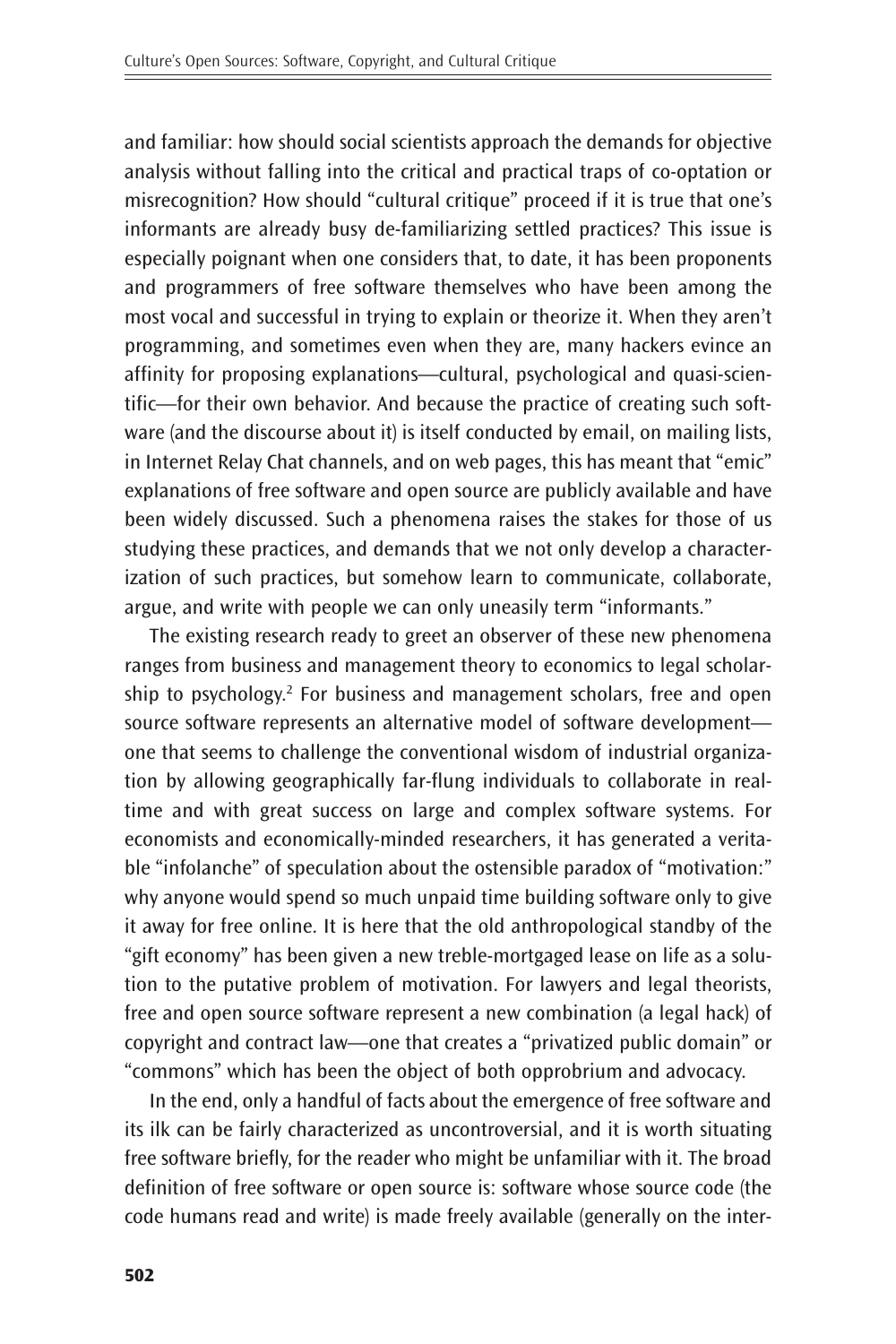net, without restriction) through the use of a special copyright license. The software is copyrighted by its creator and then distributed under one of several standard licenses that allow the licensee to use the software, to distribute it, to copy it, and even to modify it for his/her own purposes. Some licenses require that if the software is re-distributed, any changes need to be released under the same license used to offer it in the first place (this is variously referred to as reciprocal, recursive, or viral). The most famous of these licenses is the GNU General Public License created by the Free Software Foundation.

Three salient dates usefully situate the history of free software and open source. In 1984, Richard Stallman founded the Free Software Foundation and provided the first copyright license, some software components and an incomplete UNIX-derived operating system known as GNU (Gnu's Not Unix). Stallman's movement often emphasizes the political aspect of freedom with the slogan "Free as in Speech, not as in Beer." In 1992-93 there emerged widespread internet-based collaboration on an operating system using GNU software and a kernel written by Linus Torvalds called "Linux." Linux would go on to be the emblem of free software in the 1990s and, combined with a free web server called "Apache" (it was "a patchy web server"), would ultimately pose a significant challenge to the existing proprietary software makers such as Sun, Microsoft, IBM, and Apple (the latter two have since embraced open source software in their own businesses). Finally 1998 saw longtime hackers Eric Raymond and Bruce Perens propose to replace the term "free software" with that of "open source" in order to shed some of the "political baggage" and cash in on the manic internet economy of the late nineties. Since 1998 free software and open source have become serious topics of study across the disciplines and, as this collection evidences, have become flashpoints for discussions that extend far beyond the issues of software and copyright.

In brief, these papers address the following issues:

Gabriella Coleman's fieldwork amongst a signature and respected set of hackers—those working on the Debian distribution of Linux—is an excellent place to explore the issues of politics, political disavowal, free speech, and neutrality. Coleman's contribution raises one of the most interesting general questions about free software: what if writing software code is considered a kind of speech? The question has profound implications: how do we understand writing software code as something more than an economic or technical activity? If it is an expressive activity—one whose expressions are also literally tools should some forms of intellectual property rights be seen as enabling corporate censorship? Coleman's paper relates how the "informal politics" of everyday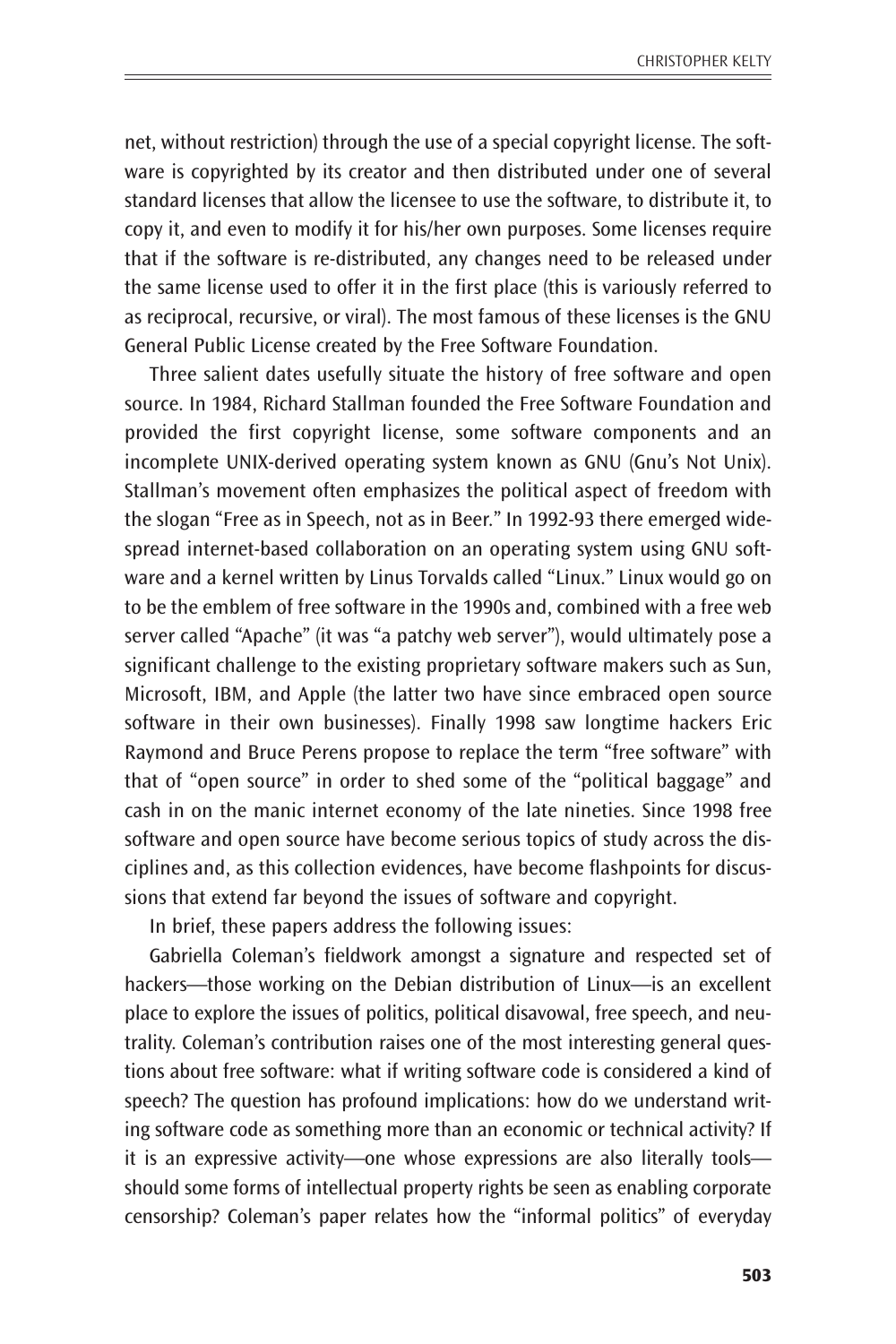hacking (i.e., not just talking about hacking) actually serve to strategically disentangle some of the more sedimented distinctions between political rights (i.e., free speech) and forms of property (e.g., copyrighted source code).

Alex Golub takes seriously the challenge to compare a "traditional" anthropological subject with those of hackers, gamers, or online communities. Though he presents it only obliquely, Golub's primary field-site is Papua New Guinea (The Porgera Valley of Enga). He uses his subtle sense of how identity, corporeality, and taboo are connected in Papua New Guinea to shed light—through similarity, not contrast—on the practices of people enmeshed in complex life-worlds of software and intellectual property. So while taboo might be understood as a system of norms governing the circulation and expressive use of corporeal bits and pieces hair, flesh, nails, etc.—in the case of the Porgera, such a description equally makes sense of the activities of the circulation of the creative bits of information, software code, writings created in online worlds (Golub uses the example of a new generation of online multiplayer games). What makes the example of online worlds significant here is that they come, more and more, to involve the use of real money and the granting of real intellectual property rights. Intellectual property law and norms have invaded everyday life to such an extent that they now seem easily comparable to the complex swine-centric taboos of the Porgerans. Golub's paper suggests that if the Porgerans can teach us how to investigate online gamers, then perhaps the reverse is not simply an imposition of "our" world and values on "them," but a methodological challenge to be faced by Melanesianists and hacker anthropologists alike.

Anita Chan's paper takes the investigation of free software outside of the Aeron chairs of Silicon Valley to the streets of Lima, Peru. She explores the emergence of legislation in Peru that would require the use of free software in government activities, unpacking the actions of the politicians, corporate actors, local activists, and international supporters that brought the bill to life and gave it expressive power. She analyses how Peruvian free software advocates actively engaged with conventional political channels and struggled to assert local politics as an entity that—like free software—is manipulable, recodable, and necessarily transparent to the publics that interact with it. Chan's essay highlights the tensions that emerge in different national settings when free software is treated one way online or in the US and quite differently when discussed on the streets of Lima and amongst locally committed activists.

Christopher Kelty's paper relates his participation with Creative Commons, one of many "commons" projects based on free and open source software, but aimed at covering materials other than software. He explains how—within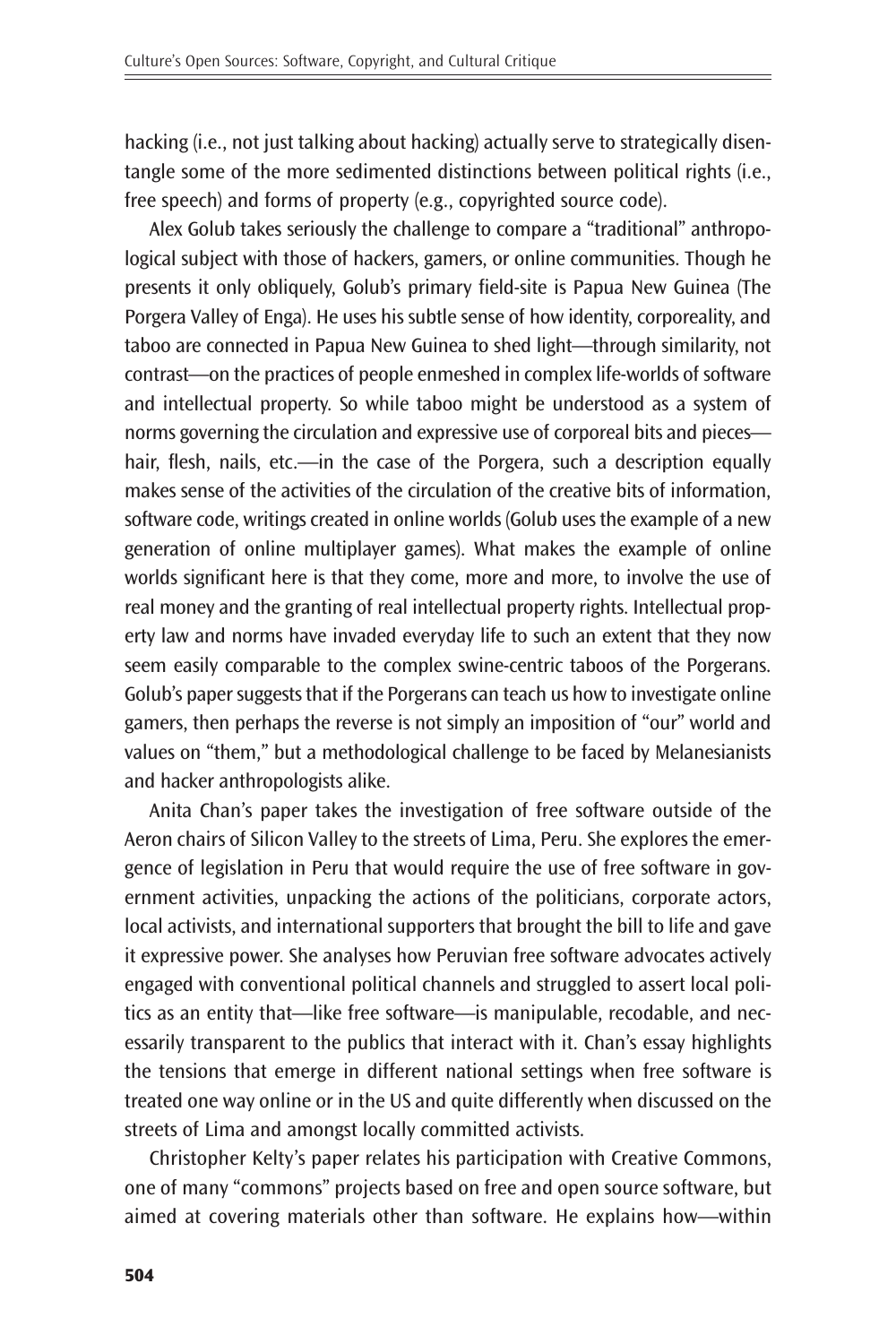the detailed minutiae of the copyright license—notions of "culture" and "cultural norms" are used strategically to help define the limits of legality. His claim is that the strategic use of "culture" draws on, but is not strictly beholden to, anthropological and sociological theories of culture and cultural difference. In particular, he explores how a new generation of legal and economic thinkers—people directly involved in the creation of Creative Commons have made strategic use of a "culture concept" in order to find legal and technical ways to change or influence people's behavior.

Rosemary Coombe and Andrew Herman recount recent events concerning the Lego Bionicle toy line, which made use of Maori imagery and myths, and the reaction by both Maoris and acolytes of the world of Bionicle. They use this practical struggle, which is suffused with issues of intellectual property, cultural autonomy, and the circulation of signs in the digital environment to develop a critique of the global capitalist hegemony of which it is part. They introduce the notion of the "ecumeme," as a particular "moral space" in which the rhetoric of intellectual property comes to reinforce itself with ever greater success. Coombe and Herman suggest that the practices of alternative intellectual property creation and circulation represented by free software or Creative Commons are less alternative than the practitioners would like to think. By exploring some of the ways in which 'propriety' and 'property' are linked in narratives of capital and moral virtue, they suggest that the understanding of identity and the modes of governance implied by free software or Creative Commons would also exclude certain "forms of communication and sociality" such as that represented by the Bionicle example. Rather than opening up any true space for alternative cultural practices, they suggest that this alternative simply re-inscribes the same "limited liability, responsibility, and accountability that its corporate nemesis has traditionally assumed."

Finally, Glenn Otis Brown, Executive Director of Creative Commons, agreed to write a brief commentary explaining the relationships between the practices of Creative Commons and the interests that anthropologists hold. In particular, he points to the gulf between current mainstream legal understandings of the purpose of copyright and the emerging norms of everyday culture visible to "norm entrepreneurs" who understand and even help shape the attitudes and norms of a culture. Creative Commons as an endeavor sees itself as intervening in between these two systems of laws and norms, and Brown articulates in detail how they see their role.

In the end, this special section aims not to circumscribe a particular subfield of anthropology or draw more scholars into its complicated weave, but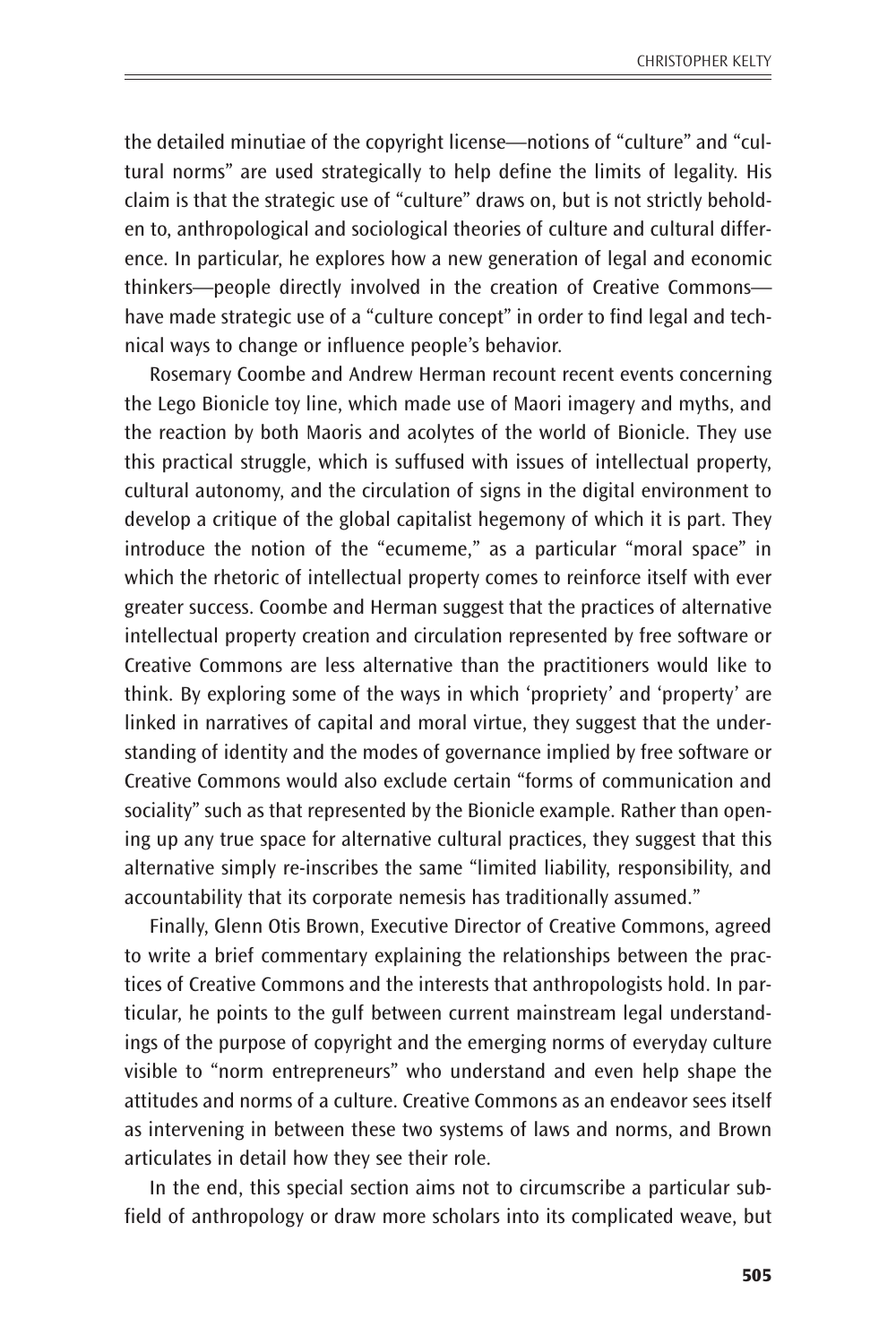to challenge cultural anthropology at large to confront the implications of these movements and their transformations—whether it concerns intellectual property (and the familiar concerns of heritage and cultural property), the globalization of forms of information and organization into areas classically studied in anthropology, or the nature of sovereignty and state power. While it is easy (and increasingly risky) to constitute a field of research as "the anthropology of..." it remains much more challenging to translate the detailed and deliberate work of the increasingly wide range of possible specializations (especially technical ones) into a set of conceptional questions that get at broader, shared problems. The connections here to taboo, norms, issues of propriety, exchange, or sovereignty do more than pay lip service to anthropology's past concerns. They challenge not only anthropologists but our colleagues in law, political science, economics, and sociology to see anew the contingency and historicity of contemporary practices and to respond from unexpected places and surprising perspectives.

> Christopher Kelty July 14, 2004

### **ENDNOTES**

1 These papers were first presented at the 2003 AAA meetings at Chicago on a Panel entitled "Culture's Open Sources" organized by Christopher Kelty and Gabriella Coleman. Thanks to the panelists for their patience and participation and to Richard Grinker for his assistance and encouragement.

2 A representative collection of this material is available at the MIT Free/Open Source Research Community http://opensource.mit.edu/ run by Karim Lakhani.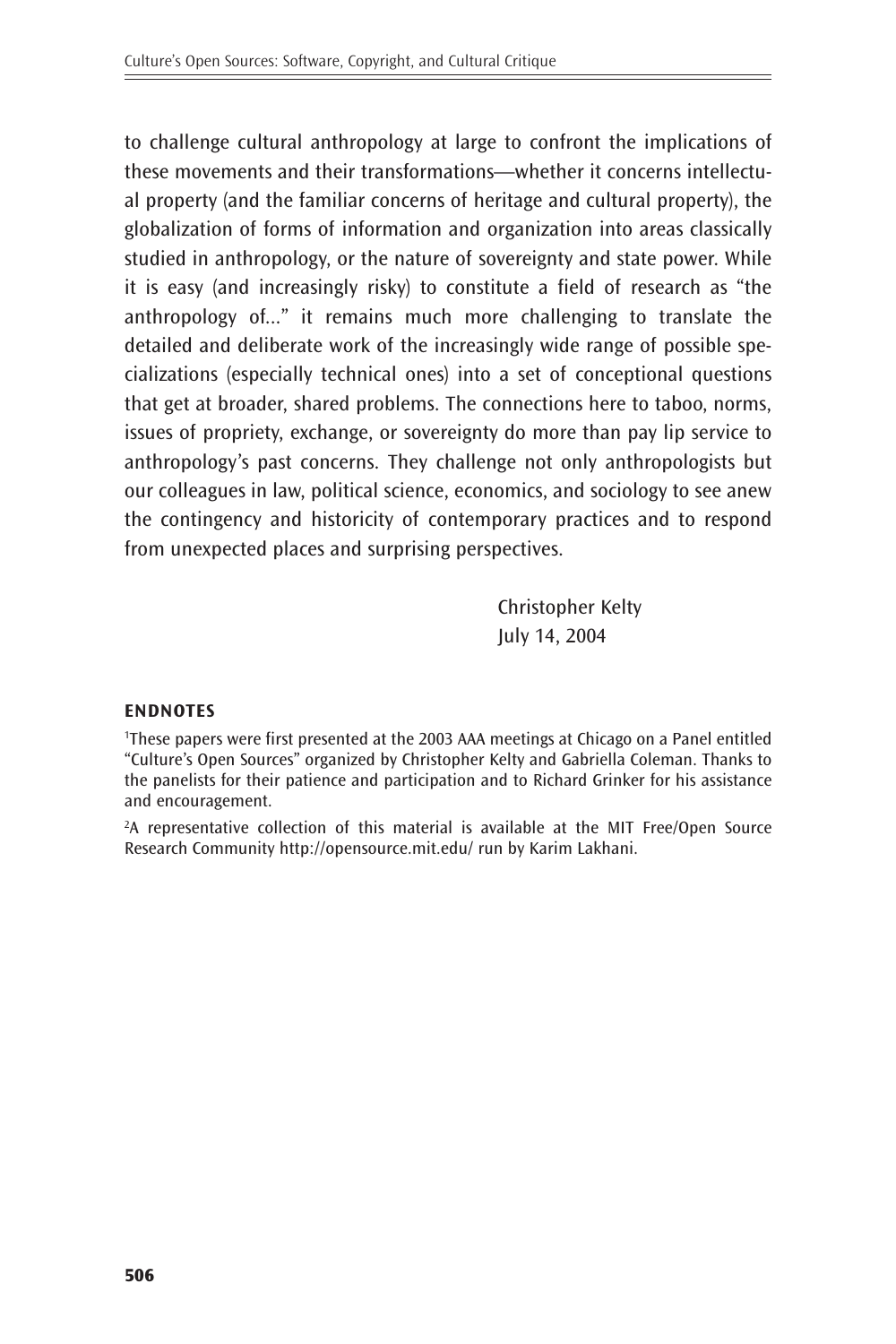## CULTURE'S OPEN SOURCES

# **The Political Agnosticism of Free and Open Source Software and the Inadvertent Politics of Contrast**

**Gabriella Coleman** University of Chicago

**F**ree and open source software (FOSS), which is by now entrenched in the tech-<br>nology sector, has recently traveled far beyond this sphere in the form of artifacts, licenses, and as a broader icon for openness and collaboration.<sup>1</sup> FOSS has attained a robust socio-political life as a touchstone for like-minded projects in art, law, journalism, and science—some examples being MIT's OpenCourseWare project, School Forge, and the BBC's decision to release all their archives under a Creative Commons license. One might suspect FOSS of having a deliberate political agenda, but when asked, FOSS developers invariably offer a firm and unambiguous "no"—usually followed by a precise lexicon for discussing the proper relationship between FOSS and politics. For example, while it is perfectly acceptable and encouraged to have a panel on free software at an anti-globalization conference, FOSS developers would suggest that it is unacceptable to claim that FOSS has as one of its goals anti-globalization, or for that matter any political program—a subtle but vital difference, which captures the uncanny, visceral, and minute semiotic acts by which developers divorce FOSS from a guided political direction. FOSS, of course, beholds a complex political life despite the lack of political intention; nonetheless, I argue that the political agnosticism of FOSS shapes the expressive life and force of its informal politics.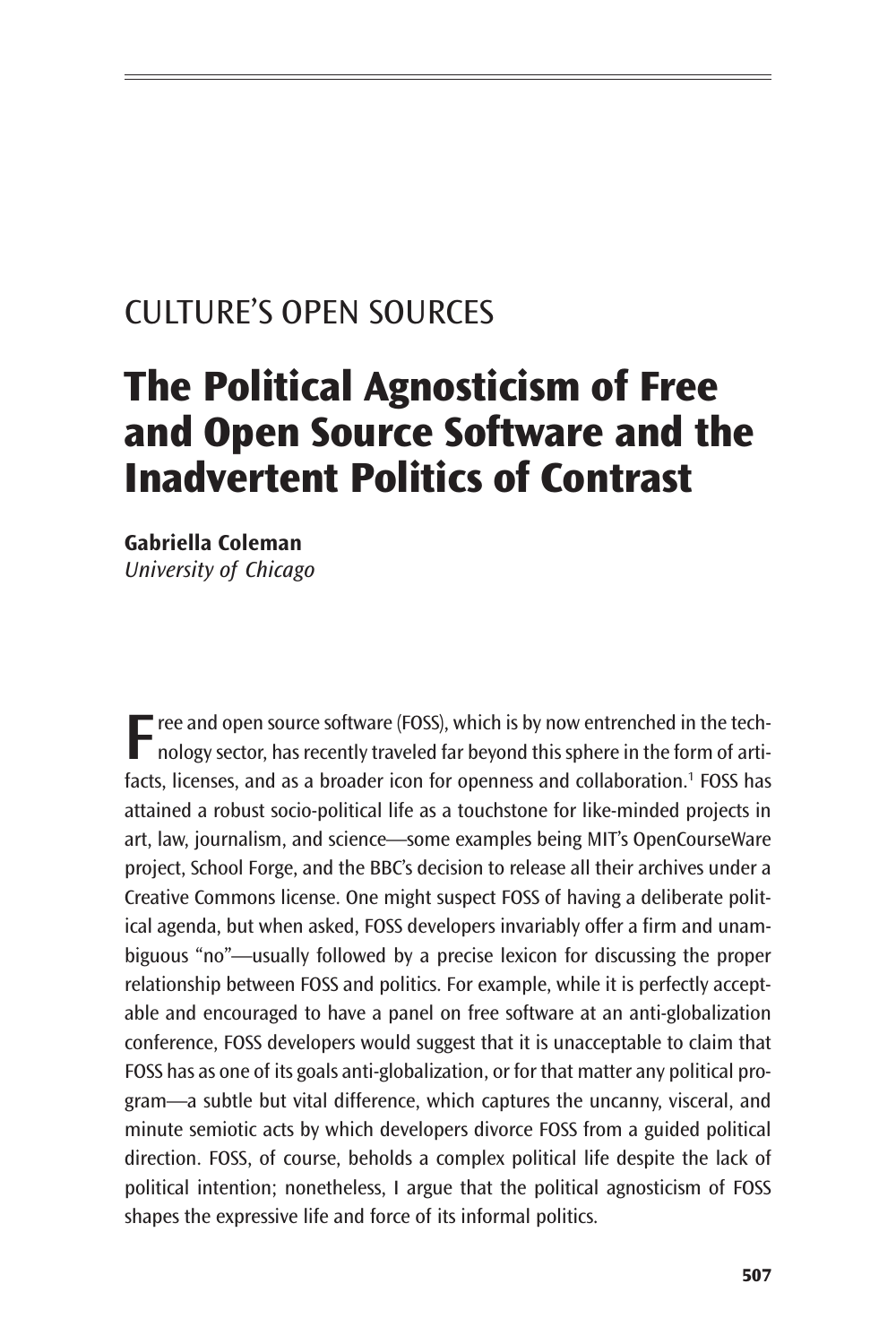FOSS gives palpable voice to the growing fault lines between expressive and intellectual property rights, especially in the context of digital technologies. While free speech and property rights are often imagined as linked and essential parts of our American liberal heritage, the social life of FOSS complicates this connection while providing a window into how liberal values such as free speech take on specific forms through cultural-based technical practice: that of computer hacking.<sup>2</sup> Whereas, traditionally, censorship and state intervention were seen as the primary threats against the realization of free speech, the social practices of free and open software raise the idea that forms property can be antithetical to the principles of free speech, "principles" that are constantly under social revision though they might appear as timeless and obvious. Source code, the blueprint for programs that most non-technical users rarely see, is becoming an object to construct claims about vocational rights and the appropriate scope of First Amendment law;<sup>3</sup> FOSS has not only transformed the dynamics of software development but is also shifting understandings of the appropriate use of intellectual property instruments and the scope of free speech protections.

I argue that the wedge placed by practitioners between FOSS and politics is significant to an anthropological assessment of the liberal underpinnings and reformulations of FOSS and the wider socio-political effect of its vast circulations. My thesis is that the denial of FOSS' formal politics enacted through a particularized cultural exercise of free speech facilitates the broad mobility of FOSS as artifacts and metaphors and thus lays the groundwork for its *informal* political scope: its key role as a catalyst by which to rethink the assumptions of intellectual property rights through its use and inversion. It works because it recalibrates some of the distinctions and associations between free speech and intellectual property—it revises intellectual property law and channels it toward the protection of free speech, instead of its "conventional use" of securing property rights. Christopher Kelty aptly describes this as "openness through privatization, which makes it the most powerful political movement on the Internet, even though most of its proponents spend all their extra energy denying that it is political" (2000:6).

Political intent and subjectivity are indeed noticeably absent in the constitution of the free software and open source movement, which differs from more formal political endeavors and new social movements predicated on some political intentionality, direction, or reflexivity or a desire to transform wider social conditions. FOSS uniqueness as a "new social movement" stands precisely in the "extra energy" noted by Kelty to deny political associations of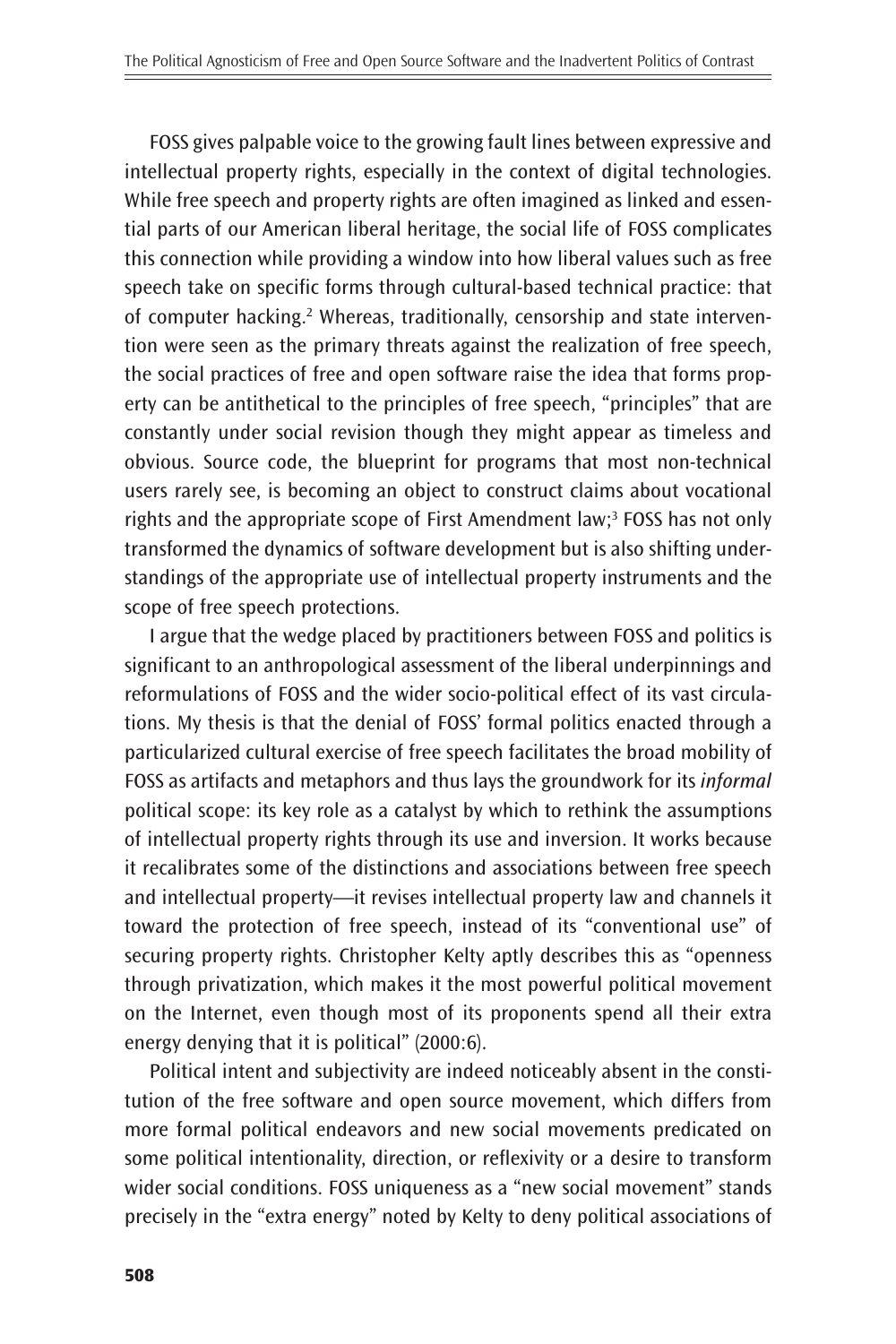various kinds.4 While technical or economic rationalities are often the native explanation for FOSS, a taken for granted form of cultural liberalism and the pragmatics of programming mutually inform and reinforce the hacker aesthetic distaste for politics. In other words, political denial is culturally orchestrated through a rearticulation of free speech principles, a cultural positioning that simultaneously is informed by the computing techniques and outwardly expresses and thus constitutes hacker values. It is this practice that I refer to here as "political agnosticism."

The purported political neutrality of FOSS, inscribed into its technological artifacts through licenses, has facilitated an unfettered circulation of its technologies. FOSS is made visible to wider publics through its extensive use and resignification. The witnessable set of practices, such as collaborative production and the creative deployment of licenses, has become a social point of contrast by which the assumptions of the American legal intellectual property system are partially destabilized. It thus conveys an implicit critique of the opaque logics enveloped in the neoliberal drive to make property out of everything and, at this historical conjunction, seemingly out of very little.<sup>5</sup>

As noted by Herman and Coombe in this journal, the persuasive force of neoliberal rhetorics of property rights lie in their corporeality as an habituated ethos that defines the proper, veritable, and, thus, supposedly singular relationship between consumers, objects, and corporations. Though they astutely assert that intellectual property regimes are bent toward the "incorrigible" and are "resistant to revision," FOSS has inadvertently performed with some degree of success against this habituated stance. FOSS provides another existing and transposable model for new legal possibilities composed of an aggregate of practices, licenses, social relationships, artifacts, and moral economies and, thus, enters a wider public debate on the limits of intellectual property primarily though visible cultural praxis. Its "success" is that it transformed what is purported to be a "singular" field of intellectual property law into one that is now multiple, offering new instruments and justifications for their use.<sup>6</sup>

### **Political Agnosticism**

To understand the logic of political denial, it is instructive to define the rationale for freedom formulated in the philosophical underpinnings of FOSS licenses. The moral and semiotic load of free software is a commitment to prevent limiting the freedom of others. This is done to realize a sphere for the unfet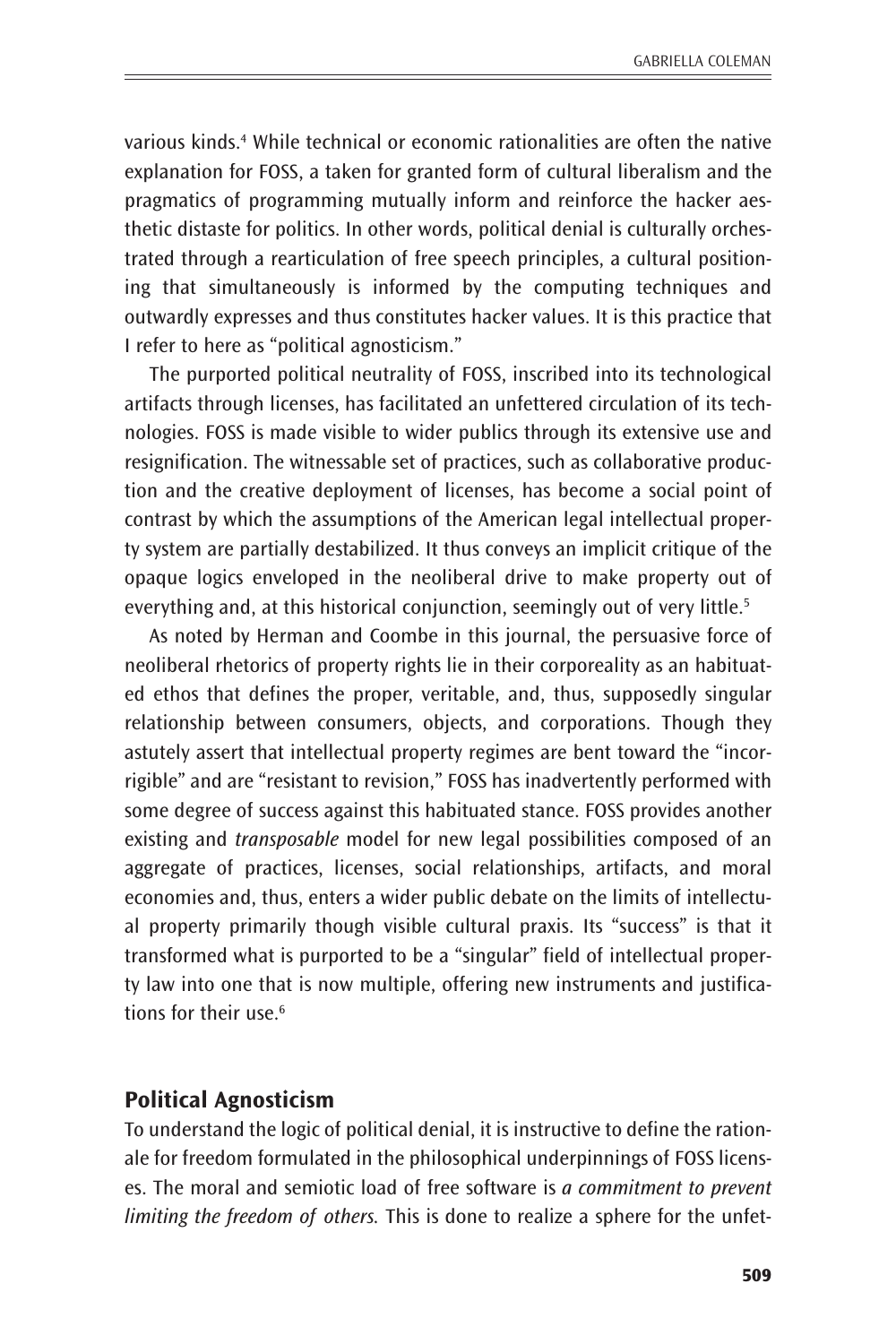tered circulation of thought, expression, and action for software development. This vision is clear in three key documents that guide the choice and creation of every free and open source license: the Free Software Definition, the Debian Free Software Guidelines, and the Open Source Definition. In these charters, freedom underscores an individual's right to create, use, and distribute software in a manner that will allow exactly the same for others, so long as license rules are followed—the goal of which is to enact a universal sphere for the flourishing of free forms of action and thought. All provisions in these documents work through a logic of non-discrimination as to achieve universality. Within this purview, source code, the line-by-line directions that programmers write to make software applications, is treated implicitly and explicitly as a form of speech. Writing source code is thus akin to "speaking" while licenses establish the conditions that allow for the free and unrestricted expression of speech.

A utilitarian ethic of openness is increasingly seen as obvious and indispensable in order to develop the "state of the art." FOSS developers also place an extremely high premium on open technical production as an avenue for expressive activity. While hackers see the spread of free software as socially beneficial because it allows a diverse range of "others" to deploy their software (like you, me, the Mexican school system, the government, and even "Big Brother"), the primary significance of FOSS is personal: it is something which protects the "food" for them to "hack on" so that they can exercise their right to learn from and create more speech (source code) for others to share and extend. According to hackers, the fact that anyone can use FOSS and that it can be directed towards economic, political, and personal ends is a positive side-effect of openness; they consider it a testament to the power of a neutral political commitment.

The "free" of free software rests on yet reposes a wider Anglo-European socio-cultural sensibility for expressive rights, which underscores ideas of individual autonomy, self-development, and a value-free marketplace for the expression of ideas. As a number of critical scholars argue, forms of political neutrality are immanent to free speech doctrine (Brown 1995, Fish 1999, Marcuse 1965, MacKinnon 1993, Passavat 2002). These critiques treat decontextualized neutrality primarily as ideological scaffolding that justifies a politics of individual liberties over those of structural equality. While relevant in other ways, it is analytically deficient to analyze the free speech elements of free software as an example of these otherwise cogent analyses—that is, as an augmentation or verification of an already existing and mystified American liberal tradition.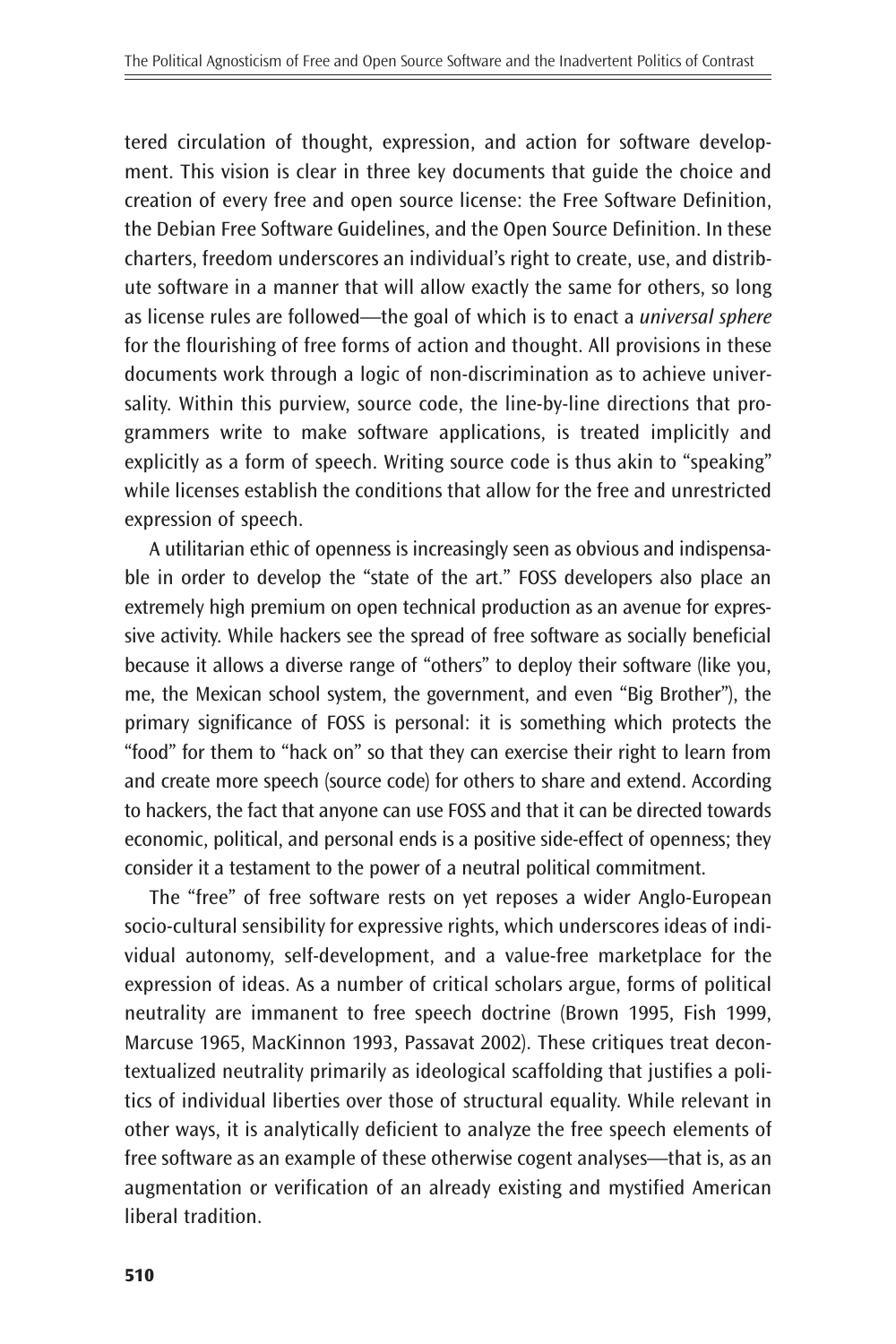The hacker aesthetic distaste for politics and their free speech codes can only be meaningfully ascertained as "cultural practice" if placed within the scope of their lived practical and material actions, not just in relation to how their values express or map perfectly onto some existing regime of value such as liberalism; If not, we construe their moral orders as vacuous and thus, decouple their values from a particular way of life and the historical conditions that enable and constrain what they do.7 Also to simply assert that the free speech character of FOSS is an expression of liberal values occludes key questions of investigation, for example: why is a language of expressive rights compelling to programmers, and how does the local rearticulation of expressive rights shift the wider juridical and cultural face and expressions of liberal values? Continuity of liberal traditions does not mean sameness. In other words, it reminds us that free speech, privacy, and property right have complex histories born from material and discursive struggles over meaning, even if such principles are socially construed as beyond the turmoil of history.8

The freedom of free software, while influenced by wider liberal sensibilities, is fundamentally shaped by the pragmatics of programming and the social context of Internet use. My contention is that values for expressive rights as formulated in free software philosophy were and are compelling to programmers because they hold affinities with their technical *habitus* borne from "practical" (as in meaningful, embodied, and collective action) experiences formed around the pragmatics of programming and the aesthetics of technical architectures. In addition, in recent times, it has afforded a wider cultural and political language by which to objectify to themselves and larger publics the nature of their technical life world, an objectification buttressed within a hacker public sphere and as a political vector to make claims against the aggressive application of intellectual property restrictions.9

Programmers describe their craft as an activity that allows for personal unrestricted forms of creativity, expression, learning, and action, enacted through a medium, the digital computer, and preferably interfaced through a transparent and flexible, technical environment (like UNIX). Passion that is understood to be the basis of the hacker ethic (Himanen 2001, Levy 1984) is fueled by a practice that allows programmers great flexibility and control in creation (Turkle 1984), creations which are put to use and hence seen as highly valuable. Programmers over decades of intense interaction come to viscerally experience the computer as a general purpose machine that can be infinitely programmed to achieve any task through the medium of software written by humans with a computer language. The technological potential for unlimited programmable capabilities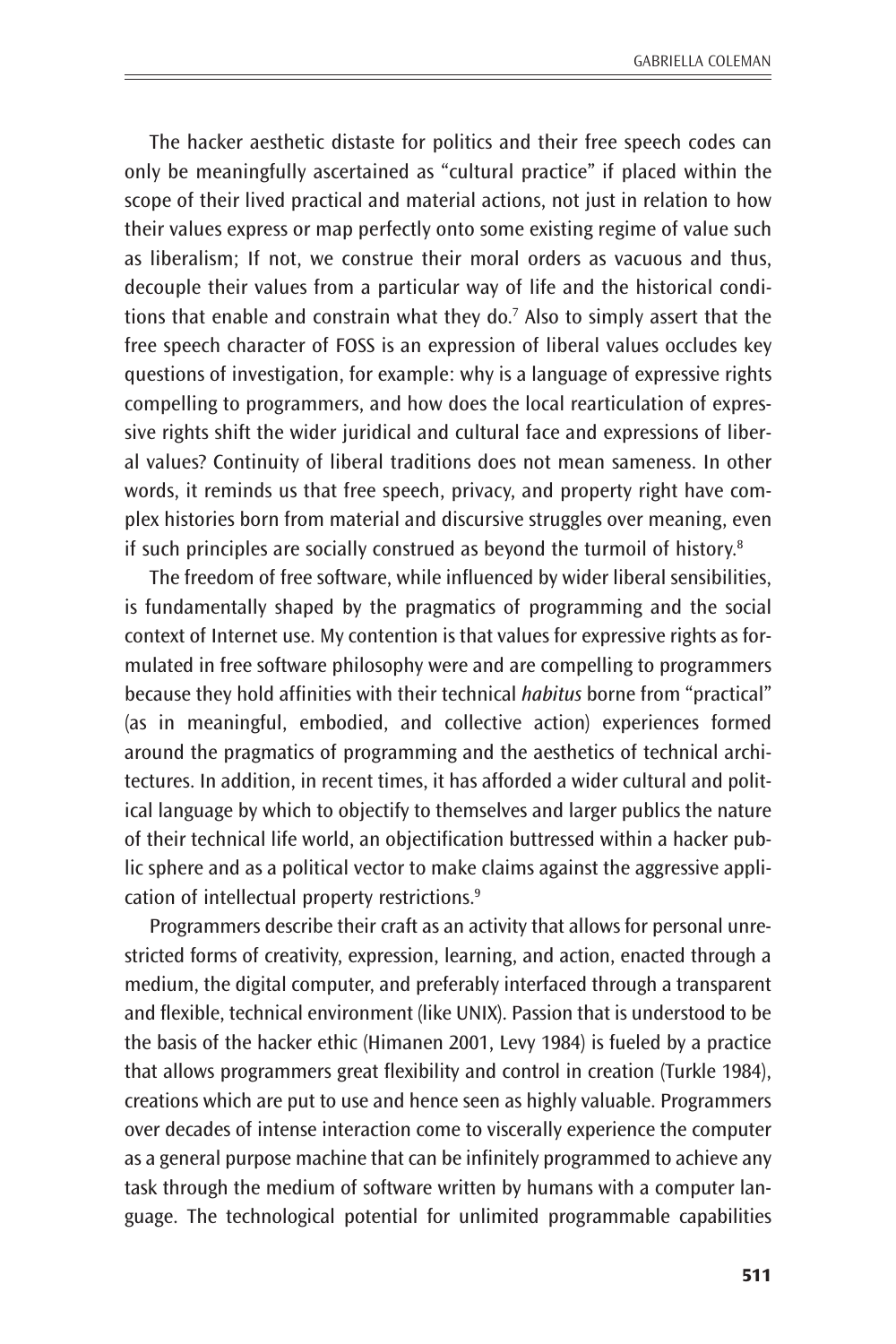melds with what is seen as the expansive ability for programmers to create. For programmers, computing in a dual sense, as a technology and as an activity, becomes a total realm for the freedom of creation and expression. In essence, computing is understood and experienced (sometimes reflectively, other times implicitly) by FOSS hackers as the very micro-sphere for the unfettered circulation of thought, expression, and action that freedom within the macro-sphere FOSS seeks to achieve through licenses.

Downloading music and watching movies, socializing in chat rooms, playing highly addictive mutli-player games, creating software *libre*, meeting future girlfriends and wives on chat channels, reading your news daily online—all these activities contribute to a strong practical orientation and embodied disposition that the activity of communicating on and creating through a computer is a space of freedom for entertainment, production, pedagogy, and sociality.

More than ever, hackers actively and self-reflexively constitute these values within a type of public sphere where hackers discuss the corporate and legal practices that are seen to impinge on their ability to engage in such forms of "free" expressive making (Coleman and Hill 2004). The indiscriminate application of patents to software algorithms and other encryption and copyright laws, such as the Digital Millennium Copyright Act (DMCA), are construed as threats to the free ability of programmers to write source code, which hackers and programmers have only recently come to conceptualize as a form of communication worthy of the broadest protections afforded by First Amendment law.

Despite this incipient cognizance of the legal threats to free speech, what grows out of this particular life world of intense, lifelong programming and networked sociality is an overt aesthetic dislike for politics and a culturally embodied experience of freedom that conceptually shuns politics. Put simply, political claims outside of software subtract from, tarnish, and censor the sphere for the free circulation of thought, action, and expression. It is felt that if FOSS was directed towards a political end, it would sully the "purity" of the technical decision-making process. Political affiliation also might deter people from participating on development, thus creating an artificial barrier to entry into this sphere whose ideal and idealized form is a transparent meritocracy.10 A political tag is also perceived to curtail one's personal freedom for deciding how to best interpret this domain of activity—a form of censorship and thus a highly polluted association to conjure.

In addition, the pragmatics of computing is a means by which to typify political activity as distasteful, unappealing, and ineffective. While program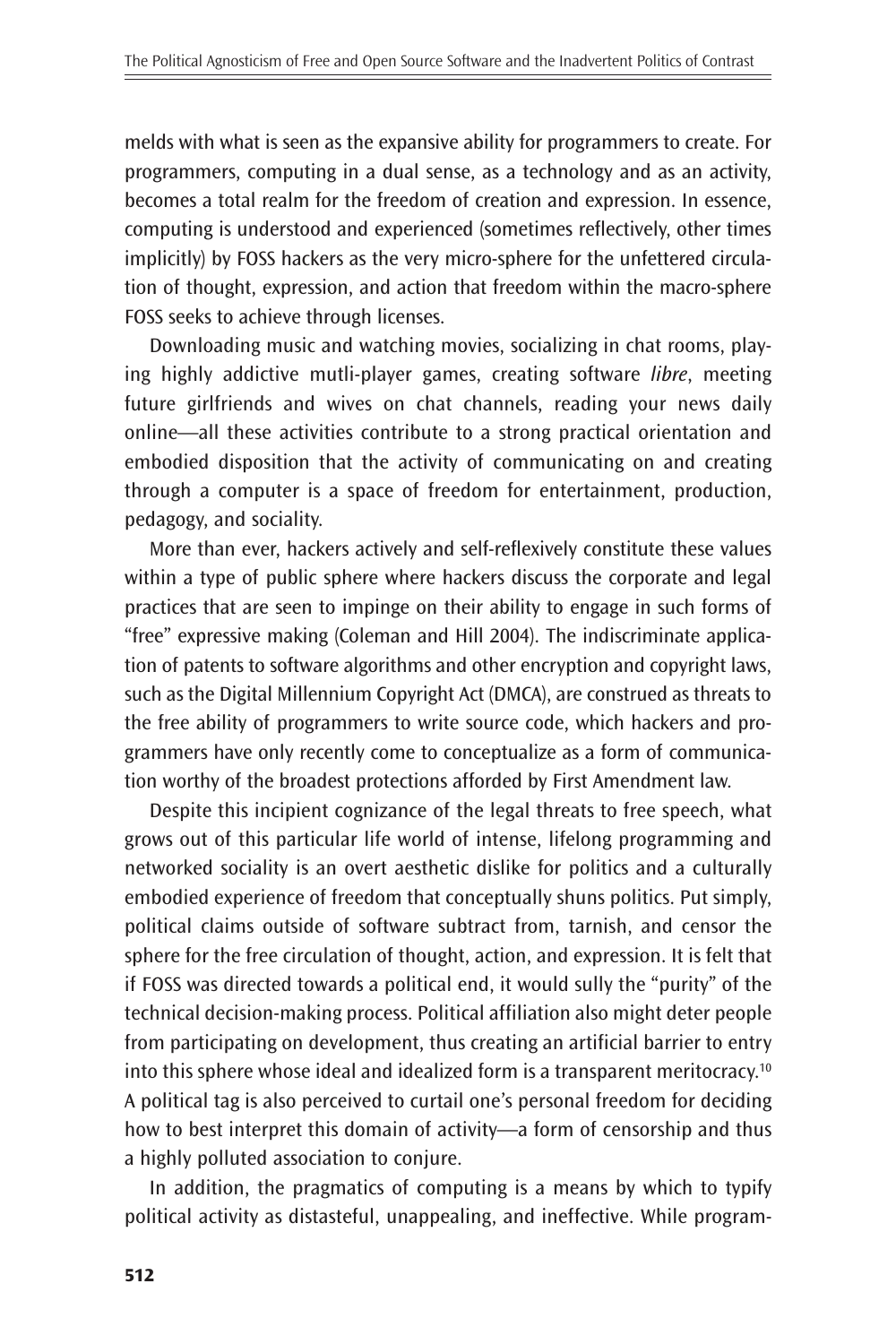ming is considered a transparent, neutral, highly controllable realm for thought and expression where production results in immediate gratification and something useful, politics tend to be seen by programmers as buggy, mediated, and tainted action clouded by ideology that is not productive of much of anything while it insidiously works against true forms of free thought. You can't tweak politics in an elegant and creative way to achieve something immediately gratifying, and thus it goes against everything programmers think and love about computing.

### **The Inadvertent Politics of Contrast**

I now shift my discussion to assess the political implications of FOSS. The multiple uses of FOSS and its transposability and visibility are simultaneously conditions for what I call a *cultural critique through contrast*. To explain what I mean let's visit our own field for a moment. Anthropology has historically unsettled our essentialist and universal assumptions about human behavior by contrasting them with those of people from other places (cf. Benedict 1959, Mead 1928, Marcus and Fisher 1986, Mauss 1967, Sahlins 1976). The disciplinary vehicle for this, it has been noted eloquently, is ethnography which "serves at once to make the familiar strange and the strange familiar" (Comaroff and Comaroff 1992:6). FOSS, among many other things, functions as a form of critical ethnography writ large. While a critical anthropology is based on a consciousness of its politics, FOSS inadvertently has become a vehicle by which to rethink the naturalness of intellectual property law. It exemplifies what Marcus and Fisher call "defamiliarization by cross cultural juxtaposition" (1986), the difference being that juxtaposition arises out of an accidental cultural and not intentional anthropological practice. Its ability to conjure contrast, I argue, results from its marked visibility and transportability partially borne from its purported political neutrality.

Free and open source hackers have been effective in coding FOSS as politically removed—a "neutrality" made material and socially effective through licenses. The effect is that the freedom within FOSS exudes a similar productive ambiguity that Prakash (1999) locates in the sign of science in his study of Indian nationalists who directed the icon of sciences as "the sign of rationality and progress" towards justifying their anti-colonial liberation aspirations. Due to this productive ambiguity that resists political affiliation of left, right, and liberal, FOSS has circulated extensively, though the relevance of freedom and openness mutates along the way of its excursions, fueling economic, govern-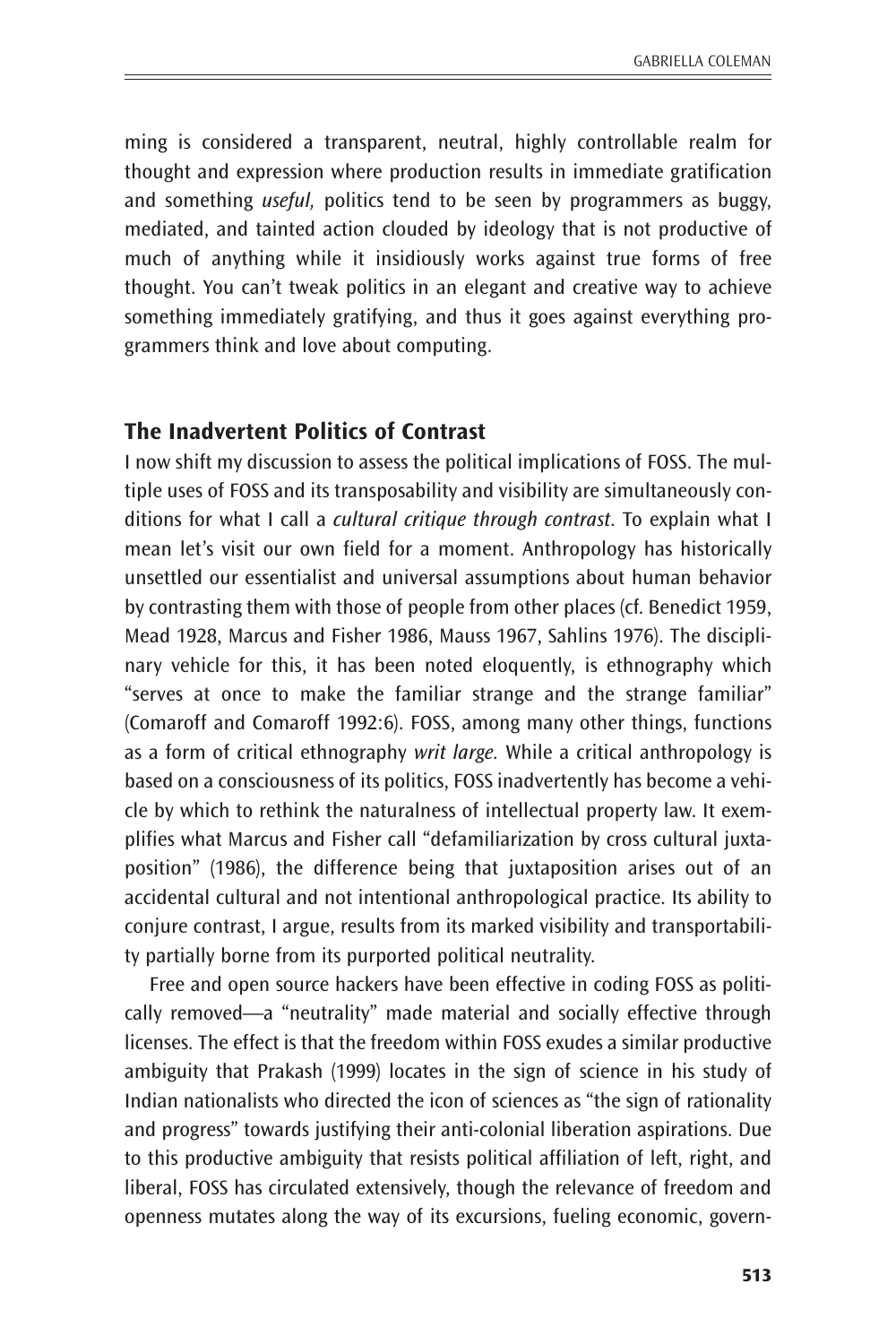mental, popular, and leftist articulations as justifications and alternatives. For example, I.B.M and other business that use FOSS emphasize it for its "market agility" and its ability to empower the consumer. I.B.M. adopts a neoliberal language to interpret the significance of FOSS to its consumer publics. On the opposite side of the spectrum, leftist media websites such as Indymedia.net run almost entirely on FOSS while its activists adore it for its subversive, anticapitalist potentialities. The commons movement, centered on the idea of creating public goods to reinvigorate democratic principles, pragmatically built their licenses and justifications around the already existing practice of FOSS (Bollier 2002, Lessig 2001). Each group situates it in ways that empowers and legitimates their own aspirations, but through their particular efforts they extend FOSS to wider publics. And though there are distinct imaginaries grafted onto FOSS, certain implicit political messages within the labor and law of free and open source software also gain visible prominence.

Through its visibility and use by multiple publics, FOSS makes apparent, and to some extent "strange," the assumptions that dominate the social landscape of intellectual property. It opens to critical scrutiny the liberal moral "habituations" that stringent intellectual property instruments are indispensable to foster innovation and creation. Thousands upon thousands of developers laboring to make software libre provides potent critiques and viable alternatives since it is realized by the social performance of collective labor and licenses that others can and now do use. Perhaps most significant is that FOSS enjoins others to become part of its performance in various ways: use of FOSS artifacts and licenses, participation in projects, reflection of the larger meaning of collaboration, and the reuse (and reconfigurations) of its licenses for other non-technological objects, such as college courseware, music, books, and movies.

Actualized labor in practice undermines current theories of labor in the law whose nature is to pose singular models for the proper relationship between legal means and ends. Licenses like the copyleft rupture the naturalized "form" of intellectual property by inverting its ossified and singular logic—through the very use of intellectual property—a move not unlike Marx's inversion of Hegelian idealism, which retained Hegel's dialectical method to repose history not as an expression of the "Absolute Idea" but as humanity's collective creation through labor. Using copyright as its vehicle, the copyleft places copyright literally on its head and in the process demystifies copyright's "absolute" theory of economic incentive. The copyleft says, we are not the passive "subjects" of an almighty, unchangeable law, but actually can create the law to serve us for other ends: in the case of FOSS, that of free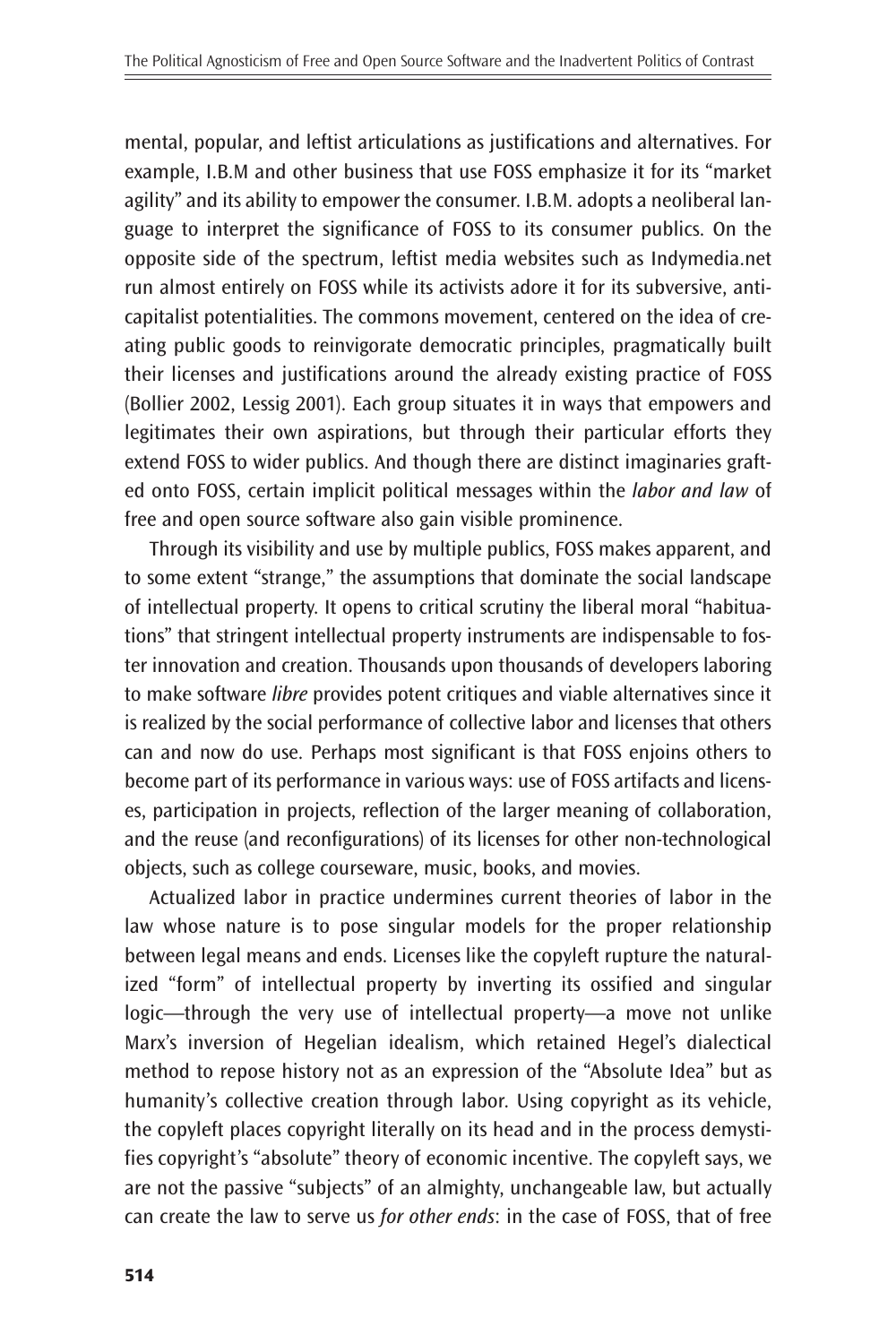speech. While many hackers might think you can't tweak politics in an elegant and creative way to achieve something immediate and useful, Richard Stallman, the mastermind behind the copyleft, showed through a clever legal hack that politics can be gratifying and indeed very productive.

### **Conclusion**

Over the course of the last thirty years, anthropologists have increasingly left for the field by staying home. Research in medical clinics, scientific laboratories, online communities, city neighborhoods, and high schools, to name a few such locations, has shifted the meaning of anthropological practice, the implications of theoretical critique, and the identity of the ethnographer (Marcus 1999). The nature of this research makes more clear that normative and ubiquitous regimes of values, such as those posed by liberalism, science, and capitalism, have a much more variegated expression when located in particular institutions, social groups, or an assemblage between them. In other words, the local is as much here as it is "there" in foreign or small scale societies, and part of the task of a critical anthropology is to conjoin the exercise of anthropological critique with the cultural processes of "defamiliarization" and critique located in historical practice, not in theory.

The source and the effect of political agnosticism has been the focus of this piece. FOSS, I have argued, is one local instantiation of liberal values, a rearticulation centered on reposing the relationship between intellectual property and free speech law by redirecting the use of licenses to protect expressive activity. FOSS sensibilities of freedom and the growing hacker assertion that source code is speech, largely regimented as politically neutral through liberal values, are also rooted in methodologies, values, and techniques constituted around the act of writing code and expressed visibly in a wider public social sphere of hacking. Through FOSS' visibility, circulation, and use, the juridical understanding of free speech is shifting while some of the ingrained assumptions of intellectual property law have already been partially destabilized, the wider effect of which has been to open up a social space for new legal possibilities.

The feature of critique that arises through the cultural struggle to recreate and redefine meanings and associations, I have come to learn, is much more ephemeral than the supposed ephemera of virtual social spaces. It is a moment in time whose nature is to shock other "socially situated actors" into a process of cultural rethinking that shifts practices in other areas of social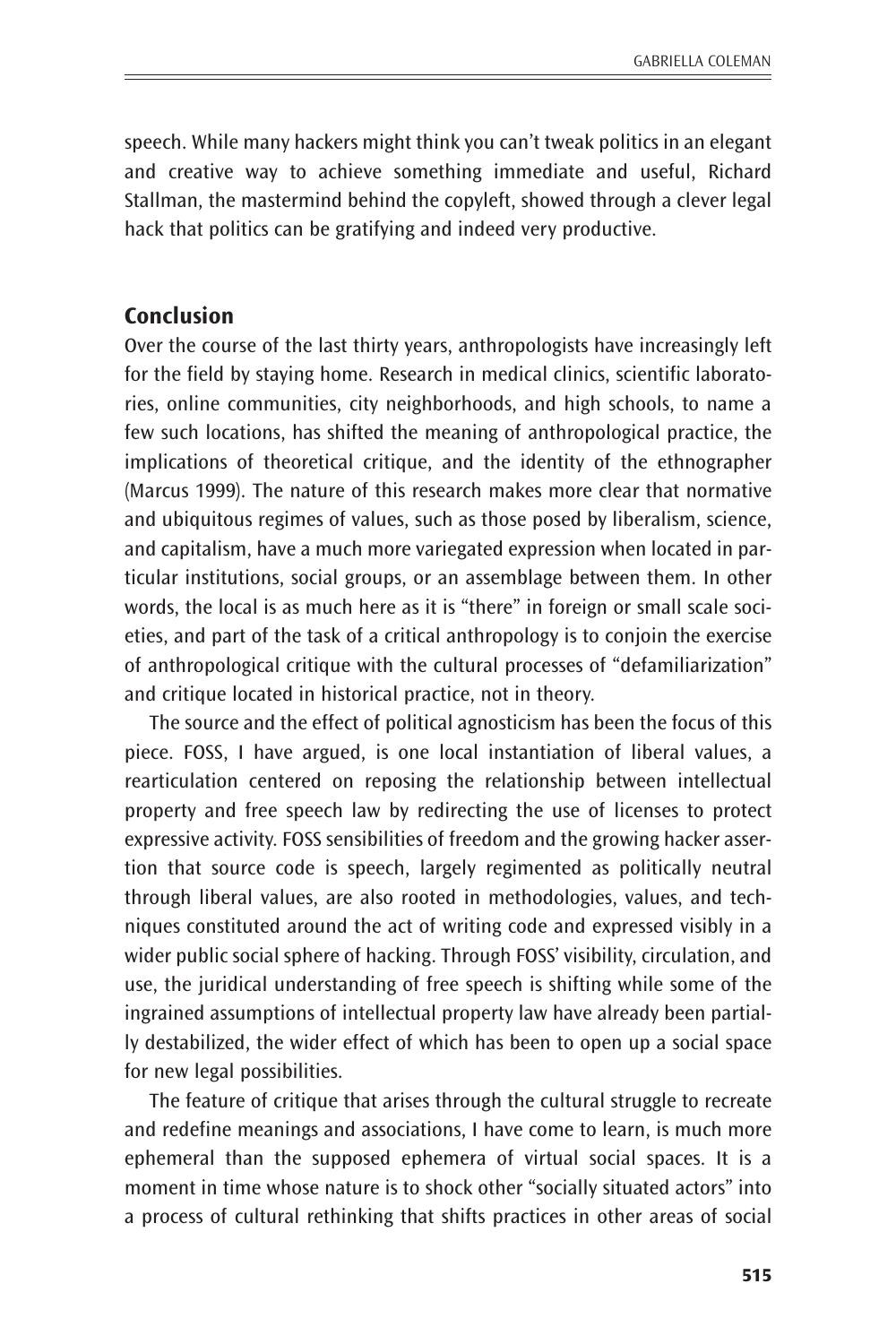life. The nature of the shock is to lose its "shock value" so to speak and sink back into the natural state of affairs as soon as a set of practices are more or less stabilized. The journalistic, popular, and native narrative retelling of the rise and importance of new practices or political sensibilities often don't integrate this moment of cultural defamiliarization, focusing instead on the rubric of great men and their ideas or explanation through unintended consequences that may not have been part of its genesis. Thus, the task of a critical anthropology within complex multi-cultural societies is to keep a mindful orientation toward these powerful yet elusive processes of cultural contrast and defamiliarization so that its politics can be more effectively known, acknowledged, and directed.

### **ENDNOTES**

1 This is a short piece with many large ideas. Most of them have congealed through conversations with friends and colleagues. I would like to thank dmh, ck, rex, hacim, and mako for their comments and suggestions. A special thanks to Patrice Riemens whose works and insights are largely responsible for getting me to think differently about the unique nature of hacker politics.

2 For an explicit defense and affirmation of the inseparability between strong property rights and civil liberties see Gray (1996) in his review of liberal political thought and more recently in Epstein (2003). However, legal scholars since at least the 1970s have perceptively analyzed the ways in which IP and expressive rights exist in tension with each other (cf Nimmer 1970, Benkler 1999). Copyright law limits access to and use of certain forms of "expressive content" and thus inherently curbs the deployment of copyrighted material in other expressive activity. However, the predominant legal rationale for the state sanction of intellectual property instruments is that they are mechanisms by which to "harvest" a marketplace of ideas so that any negative consequences of censoring speech are far outweighed by this purported public benefit. FOSS fundamentally challenges the rationale that censorship is a justifiable means to induce a marketplace of idea.

3 It is important to appreciate that the links made between source code and free speech are historically recent. To my knowledge, it first appeared as a published argument in a paper among programmers in the early 1990s (Salin 1991). It increasingly became a prevalent association in the writings of Richard Stallman, the founder of Free Software Foundation. The "encryption wars"—the right to freely publish and use cryptography—also contributed to this consciousness. A notable case in these struggles was Bernstein vs. the Department of Justice, first filed in 1995. The Berkeley Professor Daniel Bernstein successfully argued that he had a First Amendment right to publish strong forms of encryption despite government restrictions that treat strong cryptography as munitions. While these legal contexts were crucial, neither Salin or Bernstein questioned the validity of copyright law as a barrier to speech. What free software added to the story of expressive rights among programmers was a more fundamental challenge to the idea of property for software.

4 As many studies reveal, politics far exceeds activities formally designated as such. Healing rituals that integrate and reconfigure dominant signs (Comaroff 1985), dance (Martin 1998), popular festivals and literary genres (Bakhtin 1984), and everyday forms of workplace resistance such as foot dragging and ritualized fainting (Ong 1987; Scott 1985) are a small sampling of the wide array of phenomena treated as fundamentally political even though they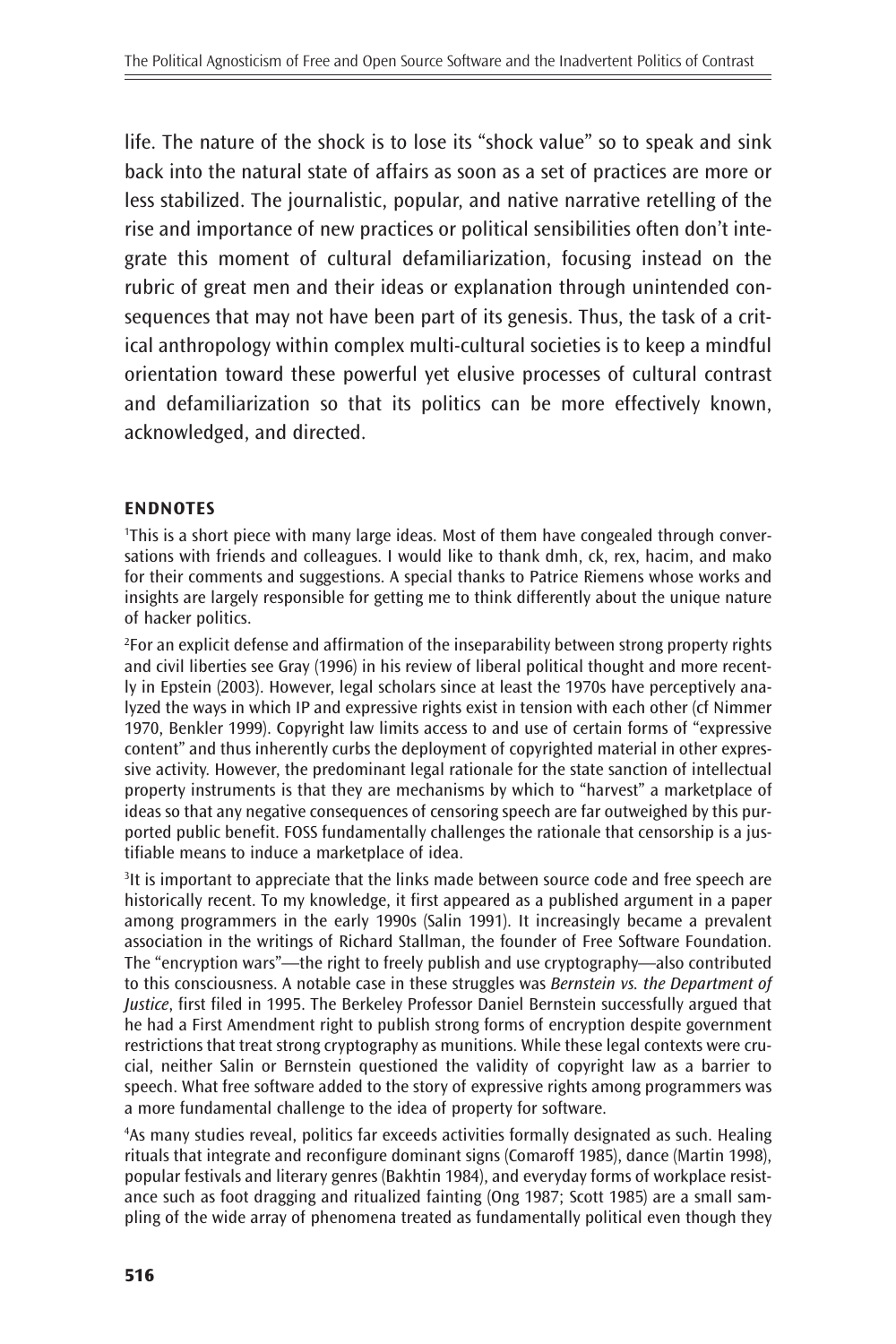are not cast in those terms. My argument about the political agnosticism of FOSS draws from the starting point of these (and many other) works: that politics has a life beyond that of the obvious and directed. However, while many of the highlighted examples of "politics without intent" carry a politics, many of these forms are not premised on the very value and idea that these forms are not political, which I find analytically significant for this particular case.

5 Currents in intellectual property law over the last thirty years are marked by the expansion of rights commandeered by intellectual property owners matched by the opening of new markets and materials for the scope of private property. Shifts in intellectual property application have been explored in relation to the academy and scientific production (see Slaughter and Leslie 1997, Mirowski and Sent 2002); its impact on cultural life, democracy, and innovation (see Betting 1996; Boyle 1996; Coombe 1998; Lessig 1999, 2001); and as a reconsideration of approaches of the relevance of IP for indigenous knowledge (see Graves 1994, Brush and Stabinsky 1995, and Shiva 1997).

<sup>6</sup>I am not claiming that traditional intellectual property rights have now lost any of their force to structure objects, property relations, and the organization of science. I also am not in the "business" of making predictions about the ways in which the rise of a novel application of intellectual property laws such as those of FOSS will dilute or strengthen current neoliberal property rights regimes. However, it is vital to point out that until FOSS, the American and European state of intellectual property law was largely a singular sphere of rights with little room to think outside their assumptive boxes.

7 In other words, I want to conjoin the study of liberalism to wider socio-cultural processes. For two pieces that examine the cultural life and force of liberalism through the angle of governmentality see Joyce (2003) and Rose (1999). Both inform my understandings of liberalism as a mode of thought that is socially lived through practice, can be treated as a cultural and spatial force, and is productive of unique subject positions. Their emphasis on materiality, informed by the work of Latour, helps to situate broad values as significant to wider cultural processes. However, I depart from their framework as they offer a view in which the effect of liberal values take on widespread, uniform instantiations whereas my research interest is to show the more particularized expression of such values through cultural activity and the wider effect of such.

8 See the collection in Bollinger and Stone (2002) for an examination of the complex juridical and socio-historical history of free speech doctrine in the American context.

9 Here I refer to the mobilizations enacted by hackers between 1999-2003 to protest the DMCA and the arrest of two programmers, Jon Johansen and Dmitry Sklyarov. In my dissertation, I argue that these protests had the effect of stabilizing the association between free speech and source code that had been under cultivation for at least a decade as a social ethos within the context of the free and open source software movement. I would like to note that though I argue FOSS practitioners place a wedge between FOSS and politics and tend to dislike politics on an aesthetic level, this does not mean, of course, that they are culturally hardwired to avoid politics. However, the exceptional nature of these mobilizations confirm what I argue here: FOSS and their right to program should not be directed toward political ends. FOSS, and other forms of computing, should primarily be about the exercise of individual expressive activity protected under the dual rubric of academic freedom and free speech.

10A discourse of radical openness and accessibility, posited against the idea of politics, is often expressed by FOSS hackers and, I would say, enacted to some degree in the structure of many projects that try to stay away from the culture of bureaucratic monotony and frustrating "red tape" common to government agencies and some corporations. Of course, there are certainly informal and structural barriers for entry whether it is class, gender, or depth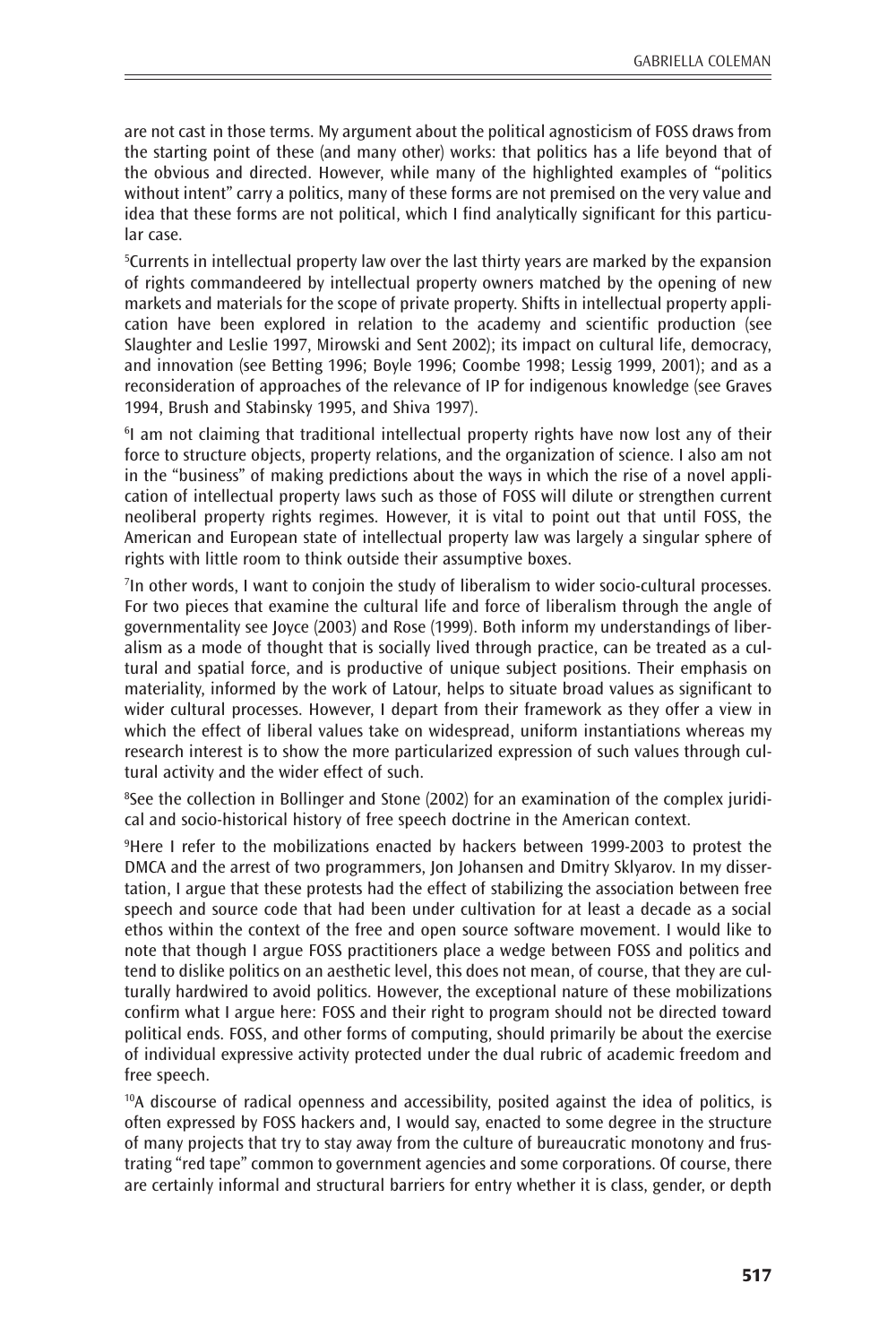of technical knowledge. FOSS hackers often mistakenly conclude that explicit forms of exclusiveness and discrimination are the only barriers to participation.

#### **REFERENCES**

Bakhtin, Mikhail. 1984. Rabelais and His World. Bloomington: Indiana University Press.

Benedict, Ruth. 1959. Patterns of Culture. Boston: Houghton Mifflin.

- Benkler, Yochai. 1999. "Free as the Air to Common Use: First Amendment Constraints in Enclosure of the Public Domain." New York University Law Review 74:354-445.
- Betting, Ronald. 1986. Copyrighting Culture. Boulder: Westview Press.
- Bollier, David. 2002. Silent Theft: The Private Plunder of our Private Wealth. New York: Routledge.
- Bollinger, Lee and Geoffrey Stone (eds). 2002. Eternally Vigilant: Free Speech in the Modern Era. Chicago: The University of Chicago Press.

Boyle, James. 1996. Shamans, Software and Spleens. Cambridge: Harvard University Press.

- Brown, Wendy. 1995. States of Injury: Power and Freedom in Late Modernity. Princeton: Princeton University Press.
- Brush Stephen B and Doreen Stabinsky (eds.). 1995. Valuing Local Knowledge: Indigenous People and Intellectual Property Rights. Washington D.C.: Island Press.
- Comaroff, Jean. 1985. Body of Power Spirit of Resistance. Chicago: University of Chicago Press.
- Comaroff, Jean and John Comaroff. 1992. Ethnography and the Historical Imagination. Boulder: Westview Press.
- Coleman, E. Gabriella and B. Hill. 2004. "The Social Production of Ethics in Debian and Free Software Communities: Anthropological Lessons for Vocational Ethics." In Free and Open Source Development, Stefan Koch (ed). Hershey, Penn: Idea Group.
- Coombe, Rosemary J. 1998. The Cultural Life of Intellectual Property. Durham: Duke University Press.
- Coombe, Rosemary J. and Andrew Herman. 2004. "Rhetorical Virtues: Property, Speech, and the Commons on the World-Wide Web." Anthropological Quarterly 77(3):557-572.
- Epstein, Ronald. 2003. Skepticism and Freedom: A Modern Case for Classical Liberalism. Chicago: University of Chicago Press.
- Fish, Stanley. 1994. There's No Such Thing as Free Speech and It's a Good Thing Too. New York and London: Oxford University Press.
- Gray, John. 1986. Liberalism. Minneapolis: University of Minnesota Press.
- Greaves, Tom. 1994. Intellectual Property Rights for Indigenous People: A Sourcebook. Oklahoma: Society for Applied Anthropology.
- Himanen, Pekka. 2001. The Hacker Ethic and the Spirit of the Information Age. New York: Random House.
- Joyce, Patrick. 2003. The Rule of Freedom: Liberalism and the Modern City. London: Verso.
- Kelty, Christopher. 2000. "Anthropology Monsters, Faces of the Gift." Paper presented AAA conference November 15-19.

Lessig, Lawrence. 1999. Code and Other Laws of Cyberspace. New York: Basic Books..

. 2001. The Future of Ideas. New York: Random House.

Levy, Steven. 1984. Hackers Heroes of the Computer Revolution. New York: Delta Books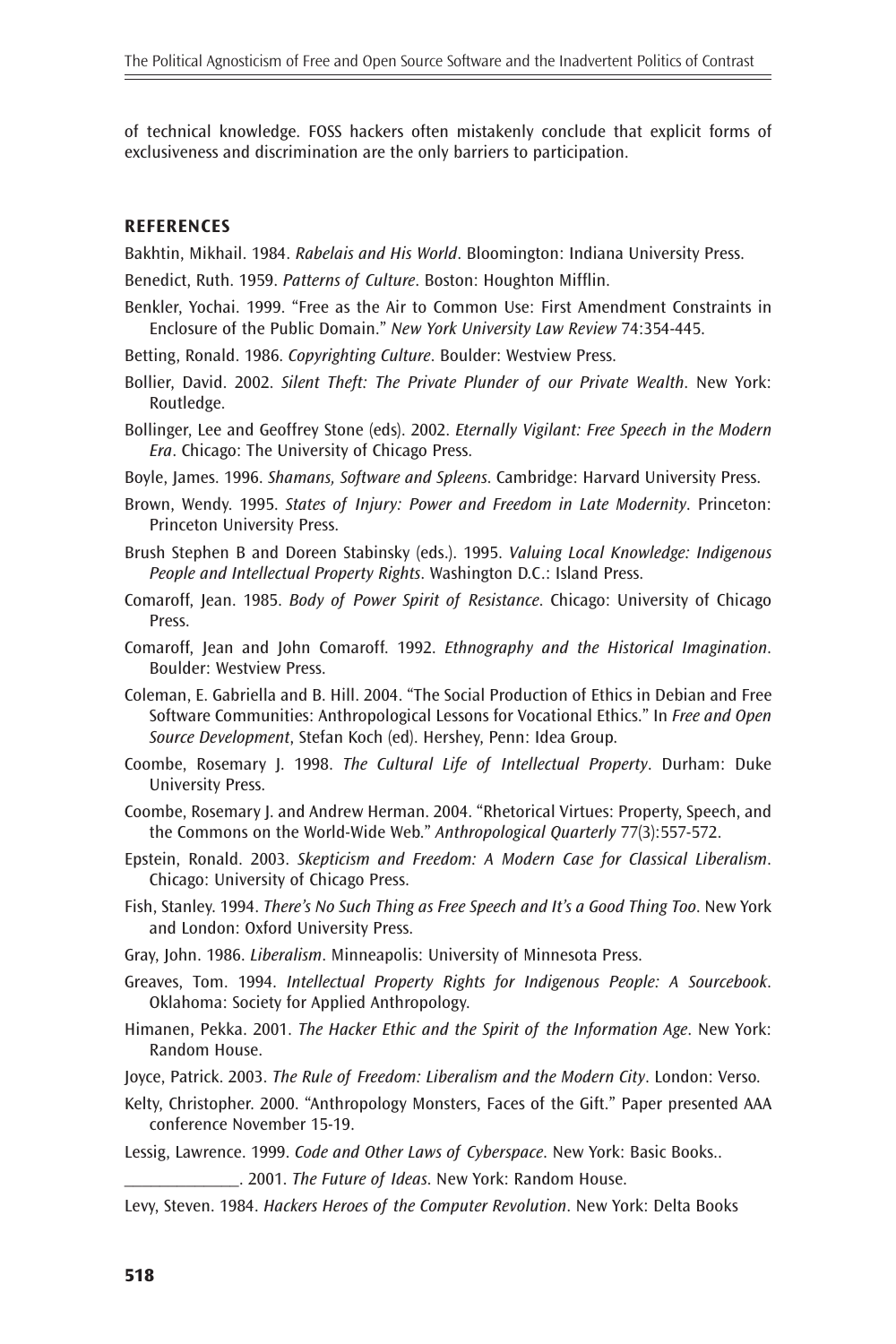MacKinnon, Catherine. 1993. Only Words. Cambridge: Harvard University Press.

- Marcus, George E. (ed.). 1999. Critical Anthropology Now: Unexpected Contexts, Shifting Constituencies, Changing Agendas. Santa Fe, NM: Sar Press.
- Marcus, George E. and Michael Fischer. 1986. Anthropology as Cultural Critique. Chicago: The University of Chicago Press.
- Marcuse, Herbert. 1965. "Repressive Tolerance." In A Critique of Pure Tolerance. Boston: Beacon Press.
- Martin, Randy. 1998. Critical Moves: Dance Studies in Theory and Practice. Durham: Duke University Press.
- Mauss, Marcel. 1954. The Gift. London: Cohen and West.
- Mead, Margaret. 1928. Coming of Age in Samoa. New York: Morrow and Company.
- Mirowski, Philip and Esther-Mirjam Sent (eds). 2002. Science Bought and Sold: Essays in the Economics of Science. Chicago, Illinois: University of Chicago Press.
- Nimmer, Melvin. 1970. "Does Copyright Abridge First Amendment Guaranties of Free Speech and the Press?" UCLA Law Review 17:1181-86.
- Ong, Aihwa. 1987. Spirits of Resistance and Capitalist Discipline: Factory Women in Malaysia. Albany: State University of New York Press.
- Passavat, Paul A. 2002. No Escape: Freedom of Speech and the Paradox of Rights. New York: New York University Press.
- Prakash, Gyan. 1999. Another Reason. Princeton: Princeton University Press.
- Rose, Niklas. 1999. Powers of Freedom: Reframing Political Thought. Cambridge: Cambridge University Press.
- Sahlins, Marshall. 1976. Culture and Practical Reason. Chicago: University of Chicago Press.
- Salin, Phil. 1991. "Freedom of Speech in Software." Available at http://www.philsalin.com/ patents.html, accessed on November 12, 2003.
- Scott, James. 1985 Weapons of the Weak: Everyday Forms of Peasant Resistance. New Haven: Yale University Press.
- Shiva, Vandana. 1997. Biopiracy: The Plunder of Nature and Knowledge. Boston: South End Press.
- Slaughter, Sheila and Larry L. Leslie. 1997. Academic Capitalism: Politics, Policies, and the Entrepreneurial University. Baltimore: John Hopkins University Press.
- Turkle, Sherry. 1984. The Second Self: Computers and the Human Spirit. New York: Simon and Shuster.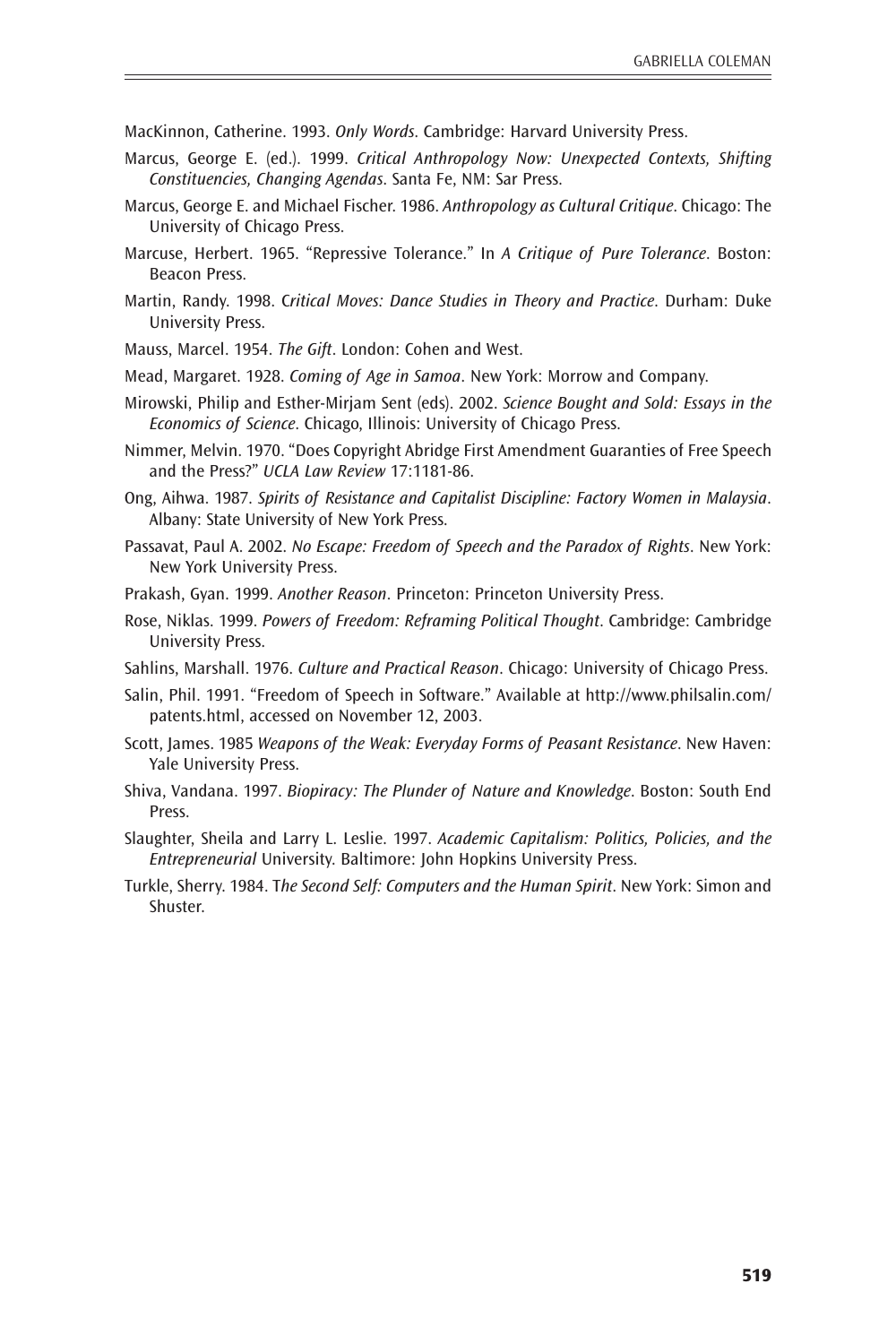# CULTURE'S OPEN SOURCES **Copyright and Taboo**

### **Alex Golub**

University of Chicago

**O**ne hundred and fifty years ago, stories were coming from the colonial frontier of natives who believed that twins were birds, that blood bound people together, and that people's fingernails could be used to ensorcel them. The going theory was that non-Europeans were confused. They had a "primitive mentality" which could not clearly distinguish between things which were in fact distinct. Levy-Bruhl (1978) argued that *mentalité primitif* confused nature and culture, humans and inanimate objects, and cause and effect while Frazer (1958) formulated his famous laws of similarity and contagion. The work of both authors despite their current political incorrectness—marked a genuine step towards the culture concept. Both men based their theories on news from the colonies, from which stories about people in the "savage slot" (Trouillot 1991) were coming in thick and fast. One of the most common and enduring—albeit spurious—of these sorts of tropes revolves around cameras. "The natives" would not allow whites to take their picture because cameras could "steal their souls." The imperial explanation was simple: these people had a "primitive mentality" and confused their soul with their image. Rational Europeans knew better: they could tell the difference between a picture and the thing it depicted. Their thoughts were clear and distinct, freed from the miasma of an earlier, less discerning age.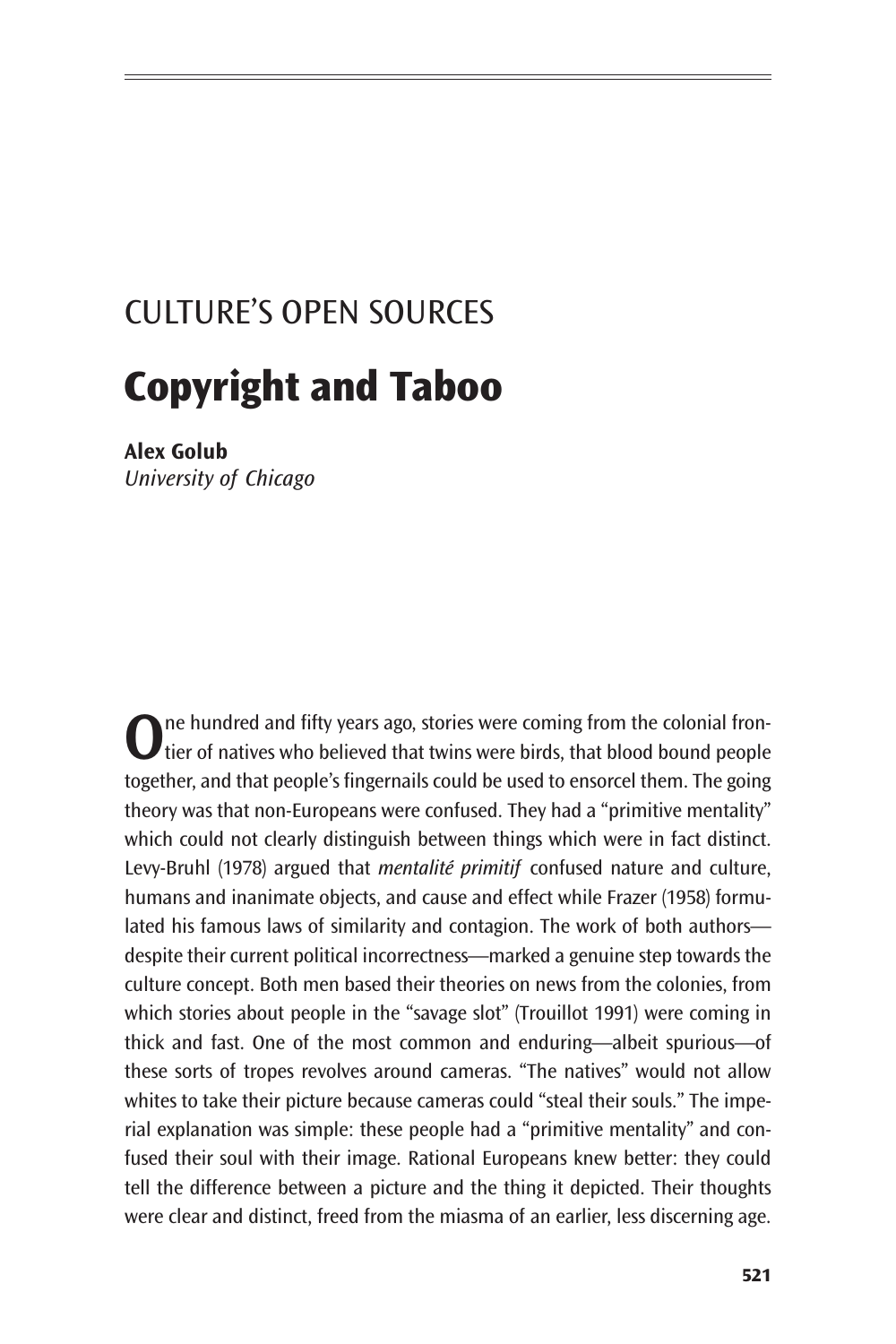It may come as a bit of a surprise, then, to consider the events of 8 April 2002 when Tipper Gore gave a speech at American University in Washington DC. During the course of the speech, a student protestor began video-taping Mrs. Gore and was asked to stop. When he refused, a scuffle ensued in which he was handcuffed, led away, and the tape confiscated. Amongst the charges laid against him by the disciplinary committee at AU was possession of stolen property—by which was meant the image and likeness of Tipper Gore (Argetsinger 2002).

It is ironic to note that now, nearly a century after The Golden Bough, contemporary thought on intellectual property undertakes contortions eerily similar to the "native point of view" that Frazer and Levy-Bruhl considered their first world compatriots to be above. Don't get me wrong—I would never tarnish the reputation of the world's indigenous people by ascribing to them the same level of civilizational development as Tipper Gore. And while I would use many terms to describe the colossal literature on intellectual property, "primitive" and "undeveloped" are not among them. However, I do believe that the cultural underpinnings of American intellectual property law and the more traditionally anthropological literatures on taboo and Melanesian personhood are related. In this paper I will metonymically gloss both these topics under the heading "copyright" and "taboo." How, I ask, can one shed light on the other, and how can such a combination allow us to understand the cultural forces at play in the Tipper Gore example?

In anthropology, particularly the anthropology of classically "savage slot" locations such as Melanesia, we have a tendency to draw a division between "us" and "them"—"they" have partible personhood (Strathern 1988, but see also her later work such as 1992) and "we" imagine ourselves as "possessive individuals" (MacPherson 1962). Anthropological critiques of American common sense such as Marshall Sahlins' critique of the "native anthropology of western cosmology" (2000) seek to undermine our assumptions by showing how culturally specific they are—we're prudish, but they (over in Samoa) are much more open about sex, and so forth. On this account, it's their *difference* from us that makes the critique powerful.

Here, I'll argue that copyright and taboo are *alike* because they are both responses to the same existential predicament: the fact that our identities and senses of self are always already rooted in the inevitableness of our bodies even as they exceed our corporeality. In realm of taboo, this troubling confusion is figured in terms of the body while copyright figures this dilemma in terms of an individual's creative output. In this paper, I'll compare two ethnographic examples in which the existential issues surrounding copyright and taboo are dealt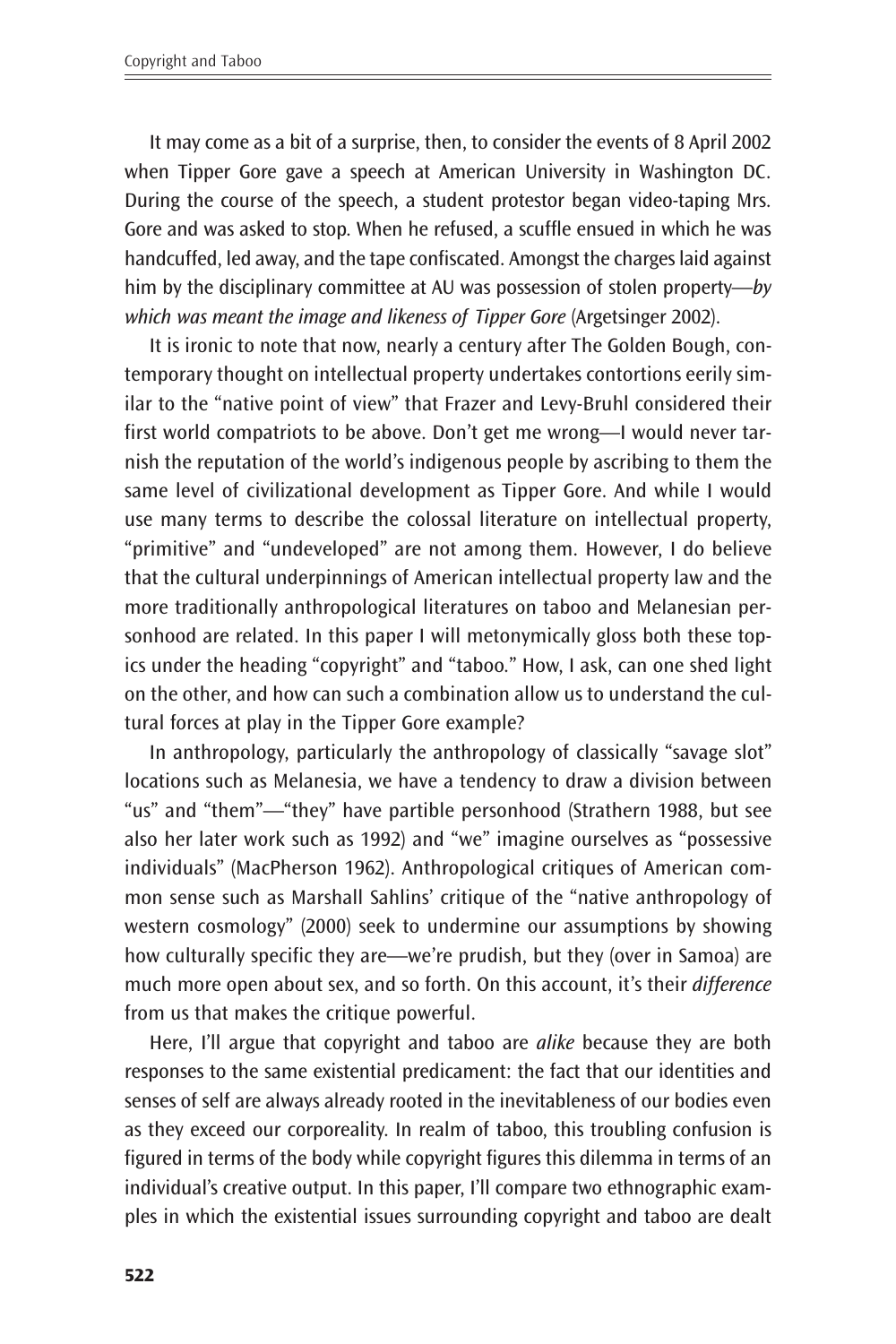with in similar ways. In both massively multiplayer online games (MMOGS) and Melanesian sociality, we see a resolution to the problems raised by the disjuncture of our bodies and our selves. Both instances speak to us about the other. A study of Melanesian sociality helps us imagine ourselves as more than just isolated individuals, even as a study of online games shows us that the objects with which we entangle our subjectivity need not be physical. In both cases, we see an accommodation to the self/body disjuncture that is, perhaps, more satisfactory than that conjured up in the nineteenth-century imagination and American University's punitive actions. I'll begin with taboo.

### **Taboo**

Taboo, of course, is one of anthropology's classic tropes. While the literature on taboo is wide ranging, I will limit myself here to Valerio Valeri's recent synthetic account of the topic in his magisterial The Forest of Taboos (1999). Valeri grounds taboo in the embodied nature of human subjectivity. Human subjects are "symbolically constituted, but necessarily located in the body" and, of course, "the body is not only a substance to be… turned into grist for the symbolic mill, but also a constant source of nonsense undermining the affirmation of sense" (Valeri 1999:111). This "nonsense"—the resisting, inarticulate physical nature of biology—haunts the subject. Thus, Valeri writes, "the body, particularly the constantly moving and transforming body which we experience in its processes of ingestion, excretion, reproduction, transformation, and decay" (1999:112) is the strongest expression of this fact. As a result, "the phenomenon of taboo and the various dangers that motivate it must be apprehended at the points of articulation and confrontation of the subject and the conditions—symbolic and presymbolic—of its existence" (1999:112).

Thus on the one hand, we recognize the immutable rootedness of our selves in our body while on the other we are keenly aware that our bodies are what lawyers refer to as "prior art:" amalgamations of other people's substances—our father's semen, our mother's milk, the meat of the animals we have killed and eaten. And just as the bodies of others have become separated from them so as to become part of ours, bits of our bodies such as fingernails, hair, feces, urine, blood can be separated from us and come into the possession of other people. We have issues about all of this—and it is these issues which Valeri takes as central to notions of taboo.

While Valeri sees the flow of identity through the body as a source of anxiety, Marilyn Strathern sees it as the building block of a distinct Melanesian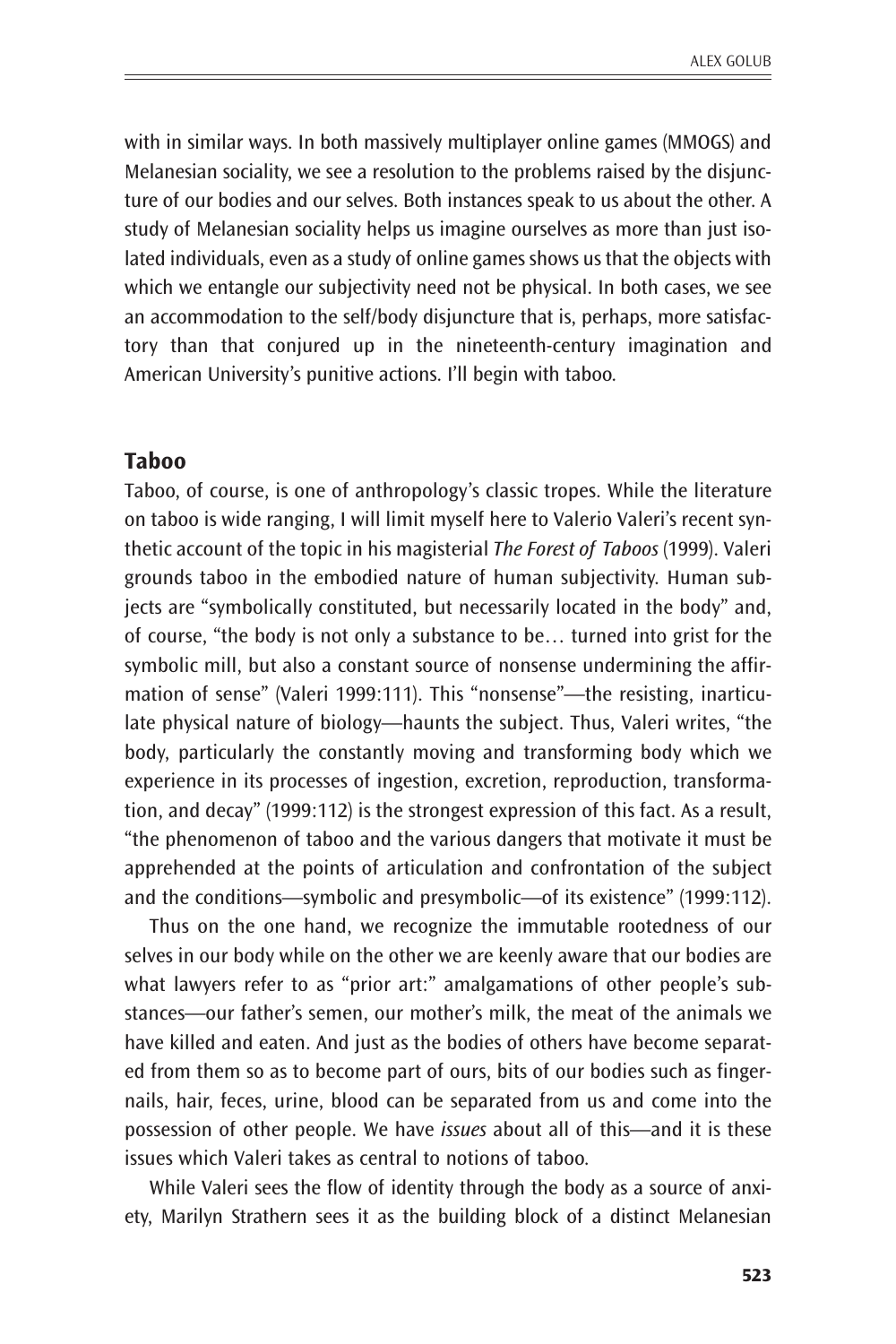sociality. She has famously argued that where "the west" sees individuals whose interaction creates social relationships, "Melanesians" see social relationships whose interactions create individuals. To Melanesians, individuals are merely the physical nexus through which relations of consanguinity and affinity run, and people are "partible" in so far as their selves are encapsulated in objects that leave their control and, through circulation, create new relationships. "Relations," argues Strathern, "are objectified by persons and things being separable or detachable from one another… in this sense, the possibility of producing or creating relationships, of taking some action with respect to them, is itself a precondition to separation or detachment" (1988:178).

Thus Strathern argues that "mediated" exchange such as the flow of items surrounding Kula exchange, "draws on the indigenous image that persons are able to detach parts of themselves in their dealings with others" (1988:192). The circulation of Kula valuables and their entanglement in affinal relationships creates not an anxiety about the self, but the conditions of sociality itself. The complex relationship between a man, his wife, and his affines is maintained over time through prestations of garden produce and kula valuables. In this way, the women's labor for her husband which is lost to her natal community is compensated for—in fact, the relationship between all three parties is constituted by nothing other than the flow of these prestations themselves.

### **Copyright**

The exchange of kula valuables and fears of pollution seem, at first, far from issues of intellectual copyright. What, you might ask, has Tipper Gore to do with armshells? But there are similarities. Concepts of copyright rests on the idea that a person's artistic creations are deeply a part of themselves, despite the physical separation between the body of an artist and the physical artifact—a written score, a poem, a statue, a canvas—that is the result of their creative work. At the heart of the concept of copyright lies the idea that works of art are expressions of the unique subjectivity of their creators.

As Martha Woodmansee (1984) and Mark Rose (1993) have argued, the idea of copyright has particular spatiotemporal coordinates—England and Germany in the eighteenth century. The spread of mass literacy and the proliferation of printing presses forced writers and publishers to seek new ways to defend themselves from those who illegally copied their works. While the philosophical form of this argument is best expressed in Kant's Critique of Judgement (1958) and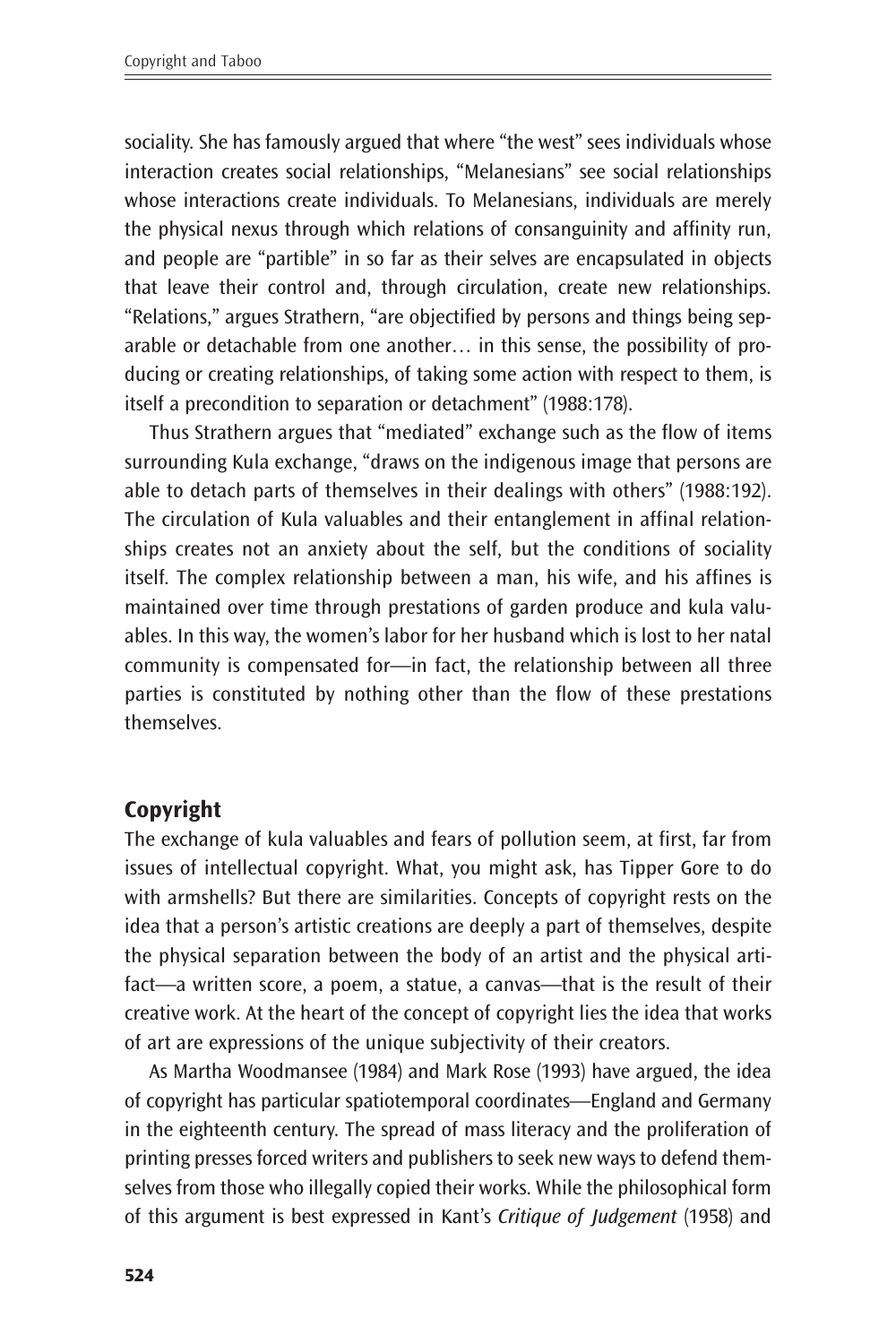was to have [at least until Gadamer's (1992) thorough refutation of an aesthetics of erlebnis] a huge influence on aesthetics and philosophy, more down-toearth arguments were made in legal and public debate. The framing of "the author" as a subject involved "the abstraction of the concept of literary property from the physical book" and was key to "the presentation of this new, immaterial property as no less fixed and certain than any other kind of property" (Rose 1993:7). While laborers (as Boyle 1996 sourly points out) were not seen as having residual property rights in the goods they created for their employers, artists did, because of their unique constitution as creative and inspired subjects. As we say today in American copyright law, it was the idea rather than its expression that was a result of the author's unique subjectivity, and hence he continued to retain control over it. On this account, artistic creation involved capturing a non-corporal part of the author's genius and binding it up with a printed page. While this page circulated out of the author's control, they were still his, and hence he still had a claim to them.

The partibility of the author's personhood underwrote the folk-theory of subjectivity which in turn legitimated copyright. Is this really so different from Melanesia? Compare Woodmansee's assertion that "To ground an author's claim to ownership, it would first be necessary to show that it is an emanation of his intellect—an intentional, as opposed to a merely physical object" (1984:50, emphasis added) with Strathern's analysis of the way nurturance mutually implicates subjectivities in Mt. Hagen: "If anything makes things grow in Hagen, it is a detachable component of the 'mind:' the wife's effort as a matter of her intellectual and emotional commitment towards what she is doing" (Strathern 1988:253, emphasis added). The parallels seem clear.

### **Virtual Objects and Deferred Bodies**

But how much do the polemics of eighteenth-century Germans have in common with the cultural underpinnings of copyright in America today? Can we, in other words, take historical arguments and apply them unproblematically to the Tipper Gore example? I would argue yes—in fact, one example from the contemporary US demonstrates how fully this issue of partible personhood can be detached from corporeality all together: massively multiplayer on-line videogames.

Computer gaming in the United States is a growing industry rivaling Hollywood in size—total video and computer game sales totaled US\$6.9 billion (IDSA 2004), as compared with Hollywood's US\$8.4 billion dollars (MPAA 2003).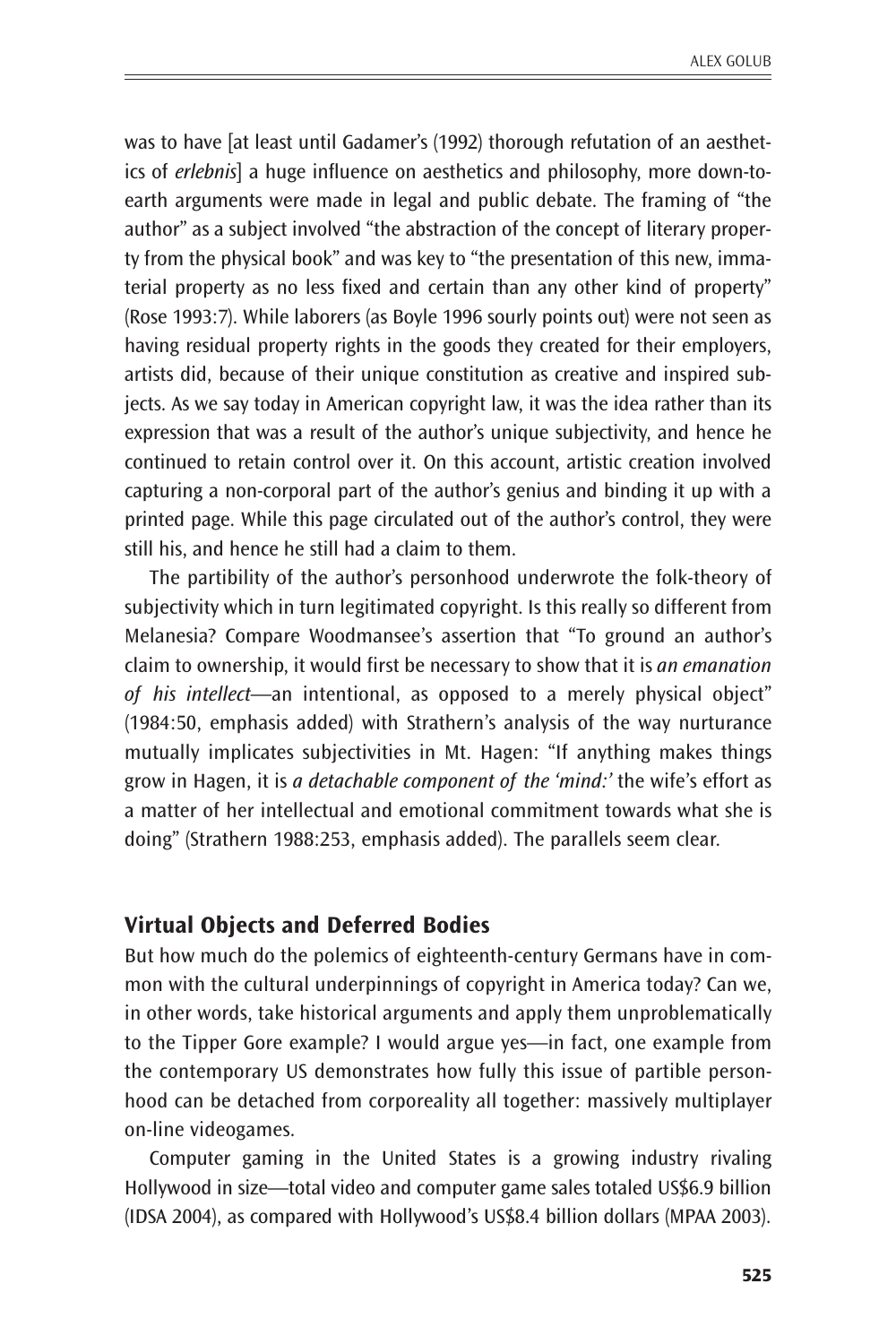Demographics are changing as well—once the domain of stereotyped geeks, 26% of video game players are women over 18, while only 21% are teenaged boys (Ramirez 2003). Among the most popular new genre in computer gaming are massively multiplayer online games (MMOGS)—high rendered, beautifully detailed virtual worlds of surprising complexity and depth. Companies such as Sony charge a monthly fee for players with internet connections to participate in the world. As a result, games such as Everquest, Starwars Galaxies, Secondlife, There, Final Fantasy XI, have grown in popularity, and each game hosts literally tens of thousands of players online simultaneously at any one time. In fact, MMOGs have become so popular that those familiar with them have argued that they are not merely games, but complete on-line synthetic worlds. In a definitive survey of the virtual world of Norrath (where Everquest is set), for instance, Edward Castronova discovered that twenty percent of all respondents consider themselves denizens of Everquest who merely "visit" Earth. Thirty percent spent more time in Norrath than they did working at their jobs (Castronova 2001).

As a result, the most recently designed MMOGS, such as The Game Neverending, Second Life, and There, have jettisoned the typical game-structure of earlier MMOGS (in which, for instance, characters earn points by overcoming obstacles in order to advance in levels) for a more open-ended, goalless environment. Indeed, the companies that run them describe their products as "worlds" rather than "games." The bullet point advertisements for these games are no longer "kill monsters" or "achieve victory" but (in the case of Second Life) to "play, shop, explore, talk, create, [attend] events" (Linden Research n.d.).

The fact that There.com lists "shopping" as the second most important activity that can be undertaken in its gameworld is telling. The seriousness with which inhabitants of MMOGs take their synthetic existence is made clear by the economic consequences of their time online. Powerful magic items such as magic swords and armor are highly sought after in games such as Everquest for the abilities they give to the players who possess them. As a result, many of these virtual items are sold on sites such as Ebay for real world dollars and then, as a result of the contract, transferred to their owner's online personas. The size of the market is breathtaking—shadow pricing of the marketing of in-game objects reveals that the value of the booty accumulated during play is significant. The average players of Everquest earns an hourly "wage" of US\$3.42 and has an annual income of over US\$12,000 and a per capita GNP of US\$2,366 (Castronova 2001). Castronova has estimated that Everquest has an economy roughly the size of Russia. In comparison, Papua New Guinea has a per capita GNP of US\$580 (Unicef n.d.).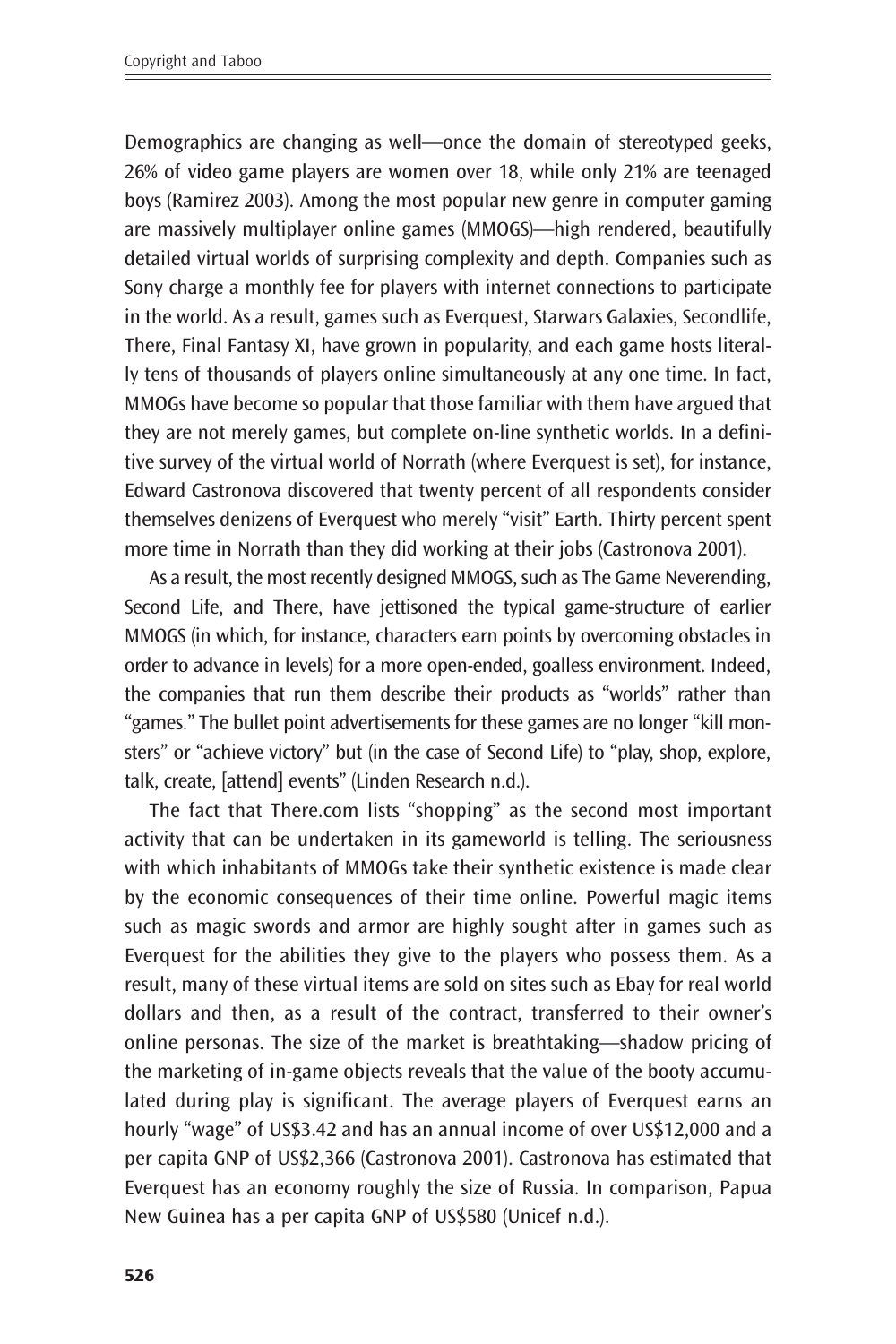In the case of Secondlife and There, items are not used to overcome monsters and advance levels but are ends in themselves. Much of these games involve personalizing one's appearance, clothes, and house. In fact, a great deal of life in There and Secondlife involves making virtual objects such as clothes, houses, or appliances that can be used or sold to others who wish to use them. Here again we begin to see the theme of the creative genius. "Decorate your dream home or design your own fashion line," says the promotional material on There's website, "The only limit in There is your imagination" (There Inc. n.d.). Second Life offers a similar story: "Create anything you can imagine. Change your appearance to look like anything—an imaginary superhero, a mythical monster, or your own mirror image. Or, change your surroundings. Build your dream home. Make art. Become a worldfamous clothing designer. Collaborate with others to build a major civic work—or an entire city. Let your imagination run wild!" (Linden Labs n.d.).

In the case of eighteenth-century copyright, the physicality of the book created a challenge for understanding the original, non-tangible contribution of the author. In the case of MMOGS, the material drops away and the virtual takes over. Nonetheless—or rather, perhaps *because*—of this fact, Linden Labs, the creators of Second Life, recently changed their Terms of Service with subscribers to retain their intellectual property rights for virtual objects. "Until now, any content created by users for persistent state worlds, such as EverQuest or Star Wars Galaxies, has essentially become the property of the company developing and hosting the world," said the CEO of Secondlife, Philip Rosedale. "We believe our new policy recognizes the fact that persistent world users are making significant contributions to building these worlds and should be able to both own the content they create and share in the value that is created. The preservation of users' property rights is a necessary step toward the emergence of genuinely real online worlds" (Haughey 2003).

### **Conclusion**

It may seem odd at first to compare the arguments of Tipper Gore's lawyers with the affinal politics of Massim islanders. But on closer consideration we should see that this is not so. In the case of both Gore and copyright, there is a keen appreciation that one's self is not congruent with one's body. In each case the body—its image in the case of Gore, and the product of its labor, in the case of Melanesia—was key to understanding the rootedness of its personhood. With MMOGs, on the other hand, we see the way in which the physical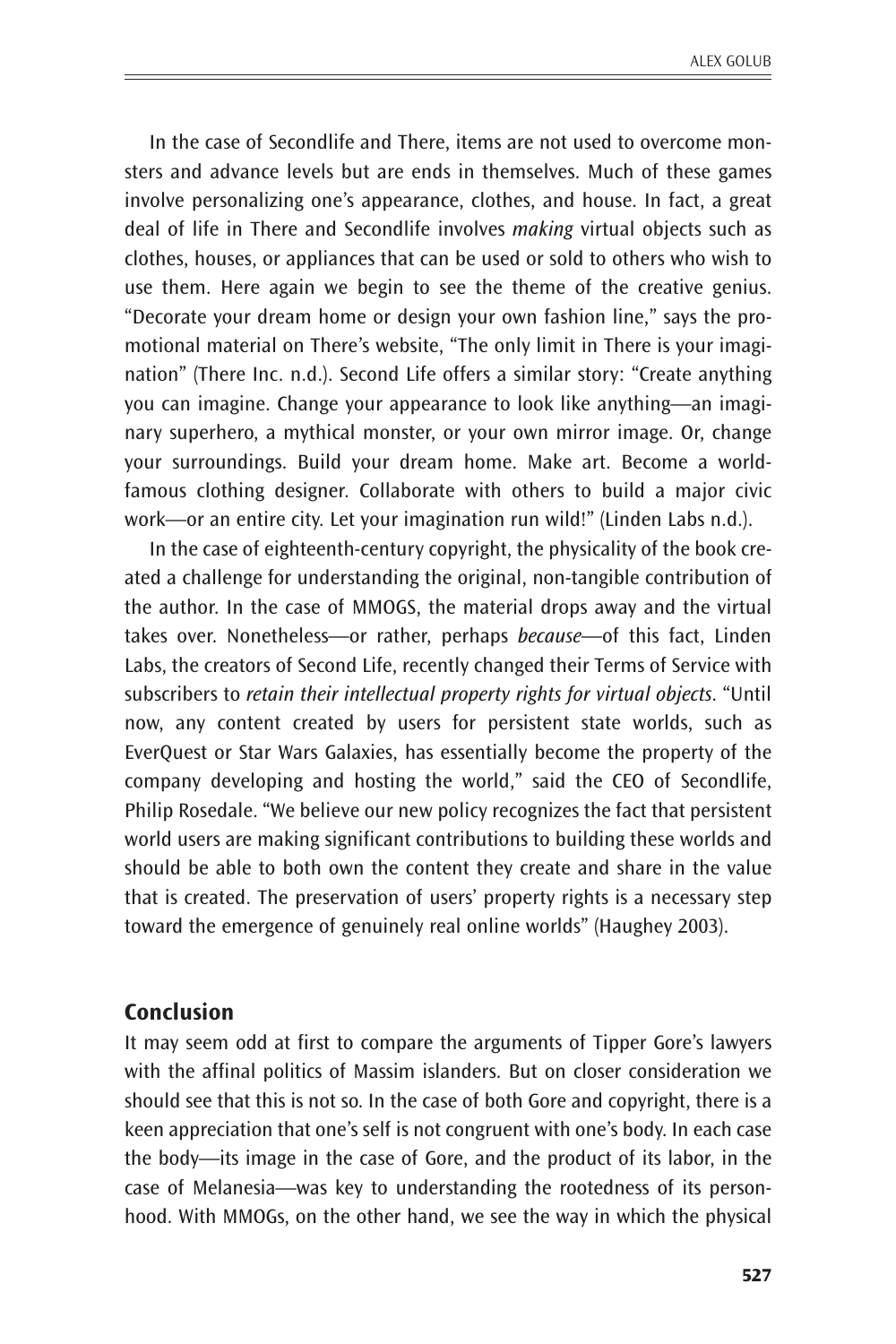object is itself not all important—it is simply the transmission medium for a more intangible and more crucial sense of selfhood and identity.

But there are important differences between Gore's conduct and that of Melanesians and online gamers. As Valeri reminds us, the dispersal of identity beyond the bounds of the body means that others are implicated in our sense of self. In the case of copyright, the triumph of the ideal of the creative author required the suppression of our recognition of the importance of the "prior art" whose product we are, in order to validate the unique status of artistic subjectivity. Seen from the point of view of taboo, then, copyright derives its cultural legitimacy from the strange contradiction that creative output, like hair or fingernails, is at once deeply a part of one's own integral subjectivity, and yet can circulate out of one's own control. The same relations of contiguity and association that leads people to collect the hair of the person they seek to ensorcel underwrites the cultural logic that legitimates the Recording Industry Association of America's attempts to bust down Kazaa.

But in the case of MMOGs and Melanesia, the recognition of this fact, and the necessity of dealing with it in the course of everyday life, has been the spur to develop a sociality which is not afraid to admit what it owes to others. Rather than being seen as a conceptual problem, it is in fact the point of departure for an entire arrangement of licenses and feedings which are attentive to the inevitability of our entanglement. Is it foolish to compare the "reallife" consequences of, say, copyright infringement to the vagaries of the ownership of "virtual" property? Perhaps. But for Melanesians who grow their own food, build their own homes, and chop their own wood for fuel, the lifestyle of first worlders may not seem that removed from that of people who spend time in MMOGS. Citizens of synthetic worlds, after all, do have a body, albeit a deferred one. They still need to eat, sleep, and attend to other needs indeed, if you're going to live online, you need an extremely good chair, not to mention an ergonomic keyboard. But the "alienation" from "real life" that many associate with synthetic worlds seems less shocking when one considers how removed many first worlders are from the physical work of subsistence. A Melanesian viewpoint helps us see the ways in which self-making involves a steady continuum of both physical and non-physical concerns rather than a bright and clear boundary between "the real world" and "an imaginary one."

And this brings me back to Tipper Gore. Gore's inability to distinguish between herself and her representation is not surprising, given that our legal regime's understanding of what it means to have a textual existence that exceeds one's corporeality is not much more nuanced than simply "stealing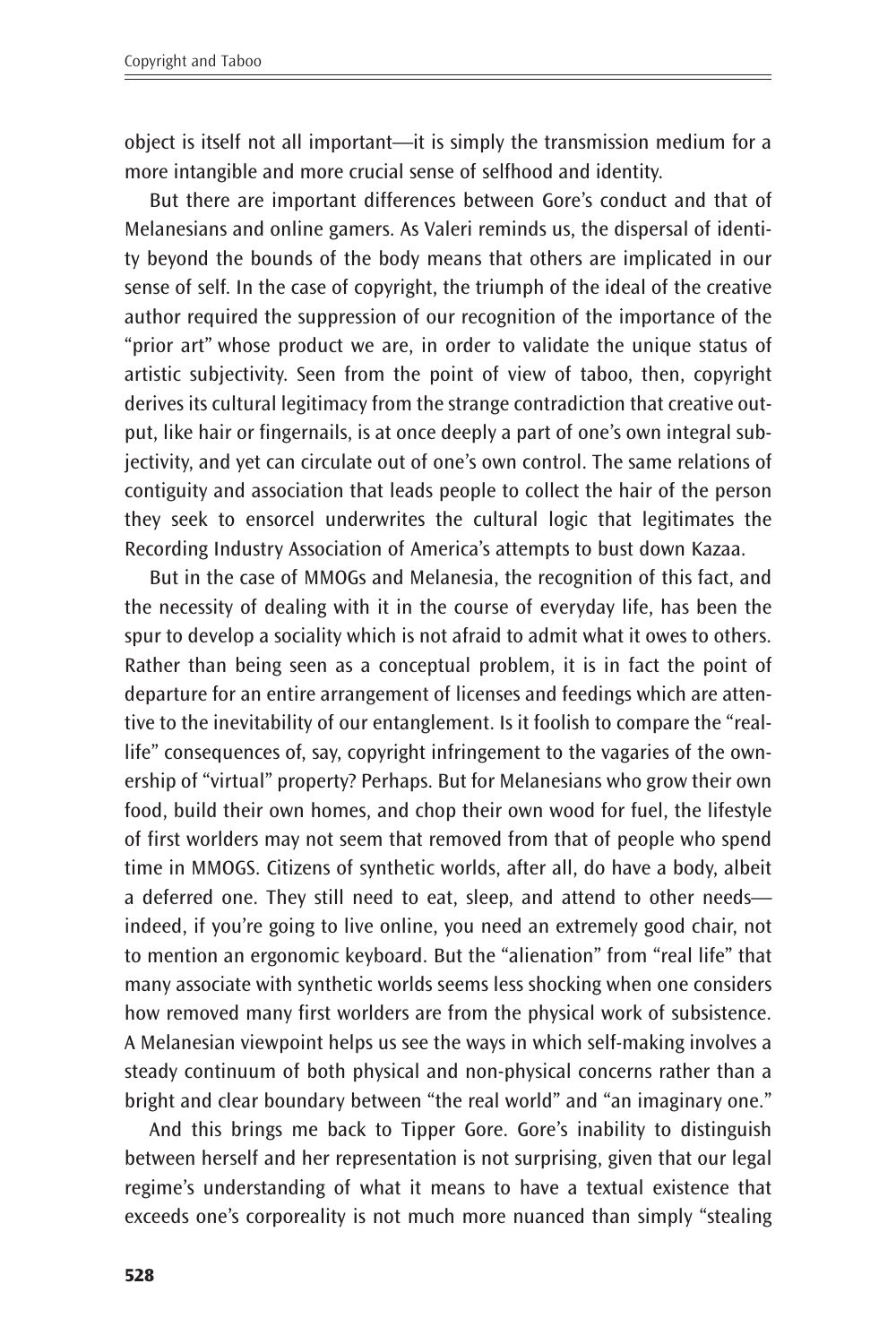souls." But people who are living with and through technology—like people who live with and through the animals they hunt, and the food they grow fashion their own taboos and their own sense of limits. We may always have issues at the places where we stop and the world begins, but how we deal with this lack of limit varies. Although hedged about with taboo and slightly swinecentric, Melanesians have created a lifeway that makes eminent sense of their intimate articulations. Similarly, people who actively design virtual trousers and split-level condos in synthetic worlds are dealing with the complex questions that arise when laws of property—such as copyright—are applied to a virtual world which earlier legislators could hardly have imagined. An analysis of the details of their doings and a comparison of their copings appears to me to be in order.

### **REFERENCES**

- Argetsinger, Amy. 2002. "Student Gadfly Runs Afoul of American U., Taping of Tipper Gore Brings Sanctions." Washington Post, 22 July, p. B03.
- Boyle, James. 1996. Shamans, Software, and Spleens. Cambridge, MA: Harvard University Press.
- Castronova, Edward. 2001. "Virtual Worlds: A First-Hand Account of Market and Society on the Cyberian Frontier." CESifo Working Paper No. 618.
- Frazer, James. 1958. The Golden Bough. New York: Macmillan.
- Gadamer, Hans-Georg. 1992. Truth and Method, 2nd Revised Edition. Continuum Press: New York.
- Haughey, Matthew. 2003. "Second Life Residents to Own Digital Creations: Linden Lab Preserves Real World Intellectual Property Rights of Users of its Second Life Online Service." http://creativecommons.org/press-releases/entry/3906
- IDSA [Interactive Digital Software Associaton]. 2004. "Essential Facts about the Computer and Video Game Industry: 2003 Sales, Demographics, and Usage Information." Pamphlet. http://www.theesa.com/EF2003.pdf
- Kant, Emmanuel. 1958. The Critique of Judgement. New York: Oxford University Press.
- Levy-Bruhl, Lucien. 1978. Primitive Mentality. New York: Macmillan.
- Linden Research. n.d. "What is Second Life?" http://secondlife.com/about/
- MacPherson, C.B. 1962. The Political Theory of Possessive Individualism. Oxford: Clarendon Press.
- MPAA [Motion Picture Industry Association Industry of America]. 2003. "U.S. Entertainment Industry: 2002. MPAA Market Statistics." Pamphlet. http://mpaa.org/useconomicreview/ 2002/2002\_Economic\_Review.pdf
- Ramirez, Charles. 2003. "Online Games Attract More Women, Females Becoming Dominant Group With Web Gaming Sites." Detroit News, 21 December. http://www.detnews.com/ 2003/technology/0312/21/b02-14334.htm
- Rose, Mark. 1993. Authors and Owners. Cambridge, MA: Harvard University Press.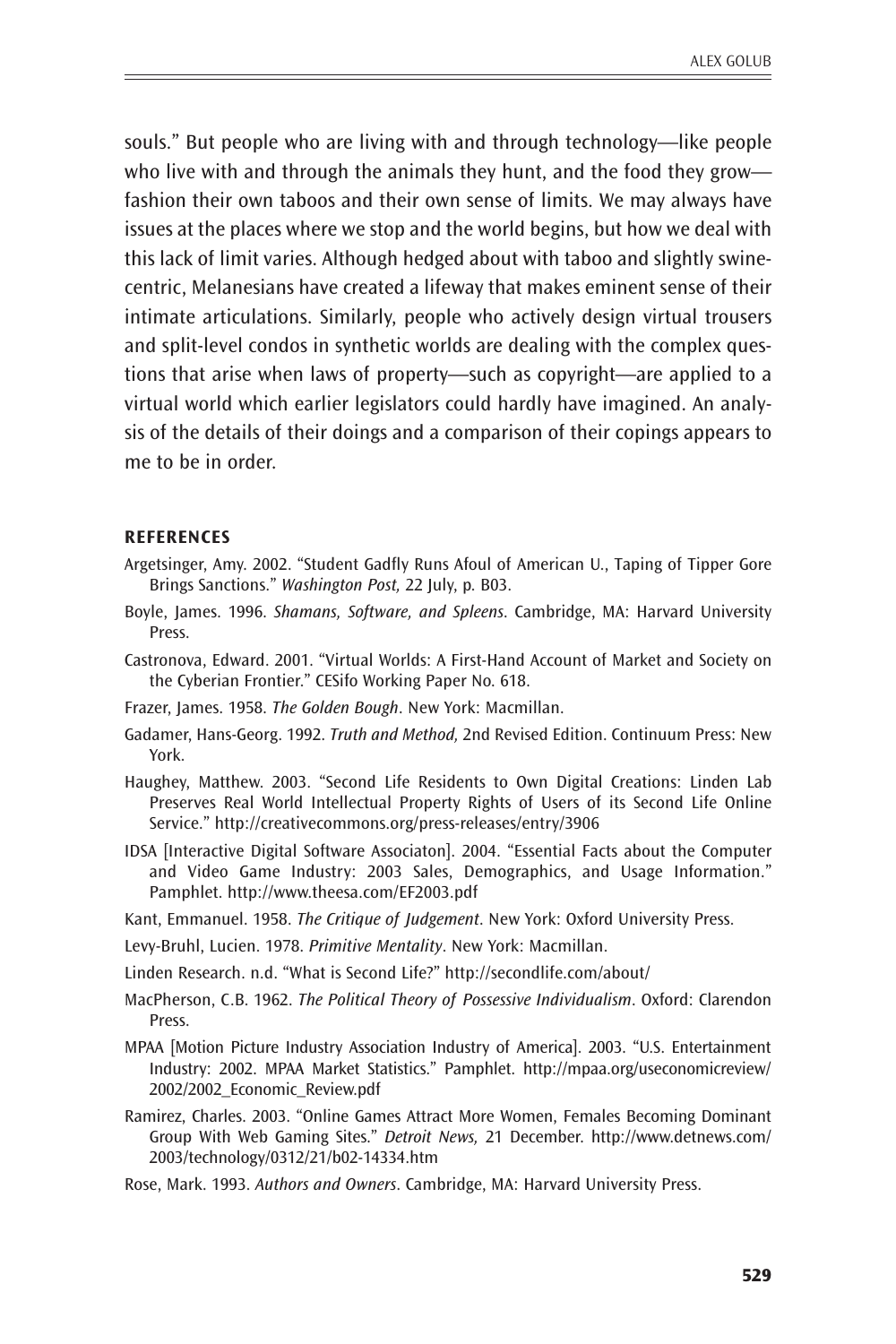- Sahlins, Marshall. 2000. "The Sadness of Sweetness; or, The Native Anthropology of Western Cosmology." In Culture in Practice. New York: Zone Books.
- Strathern, Marilyn. 1988. The Gender of the Gift. Berkeley: University of California Press.
	- \_\_\_\_\_\_\_\_\_\_\_, 1992. After Kinship: English Kinship in the Late Twentieth Century. Cambridge: Cambridge University Press.

There Inc. n.d. "What is There?" http://www.there.com/what\_is\_there.html

- Trouillot, Michel-Rolph. 1991. "Anthropology and the Savage Slot: The Poetic and Politics of Otherness." In Recapturing Anthropology, Richard Fox (ed.), 18-44. Santa Fe: School of American Research.
- Unicef n.d. "Papua New Guinea at a Glance: Economic Indicators." http://www.unicef.org/ infobycountry/papuang\_statistics.html#6
- U.S. Government. n.d. "CIA Factbook, Papua New Guinea." http://www.cia.gov/cia/publications/factbook/geos/pp.html

Vaidhyanathan, Siva. 2001. Copyrights and Copywrongs. New York: New York University.

Valeri, Valerio. 1999. The Forest of Taboos. Madison: University of Wisconsin Press.

Woodmansee, Martha. 1984. "The Genius and Copyright: Economic and Legal Conditions of the Emergence of the 'Author.'" Eigtheenth-Century Studies 17:425-448.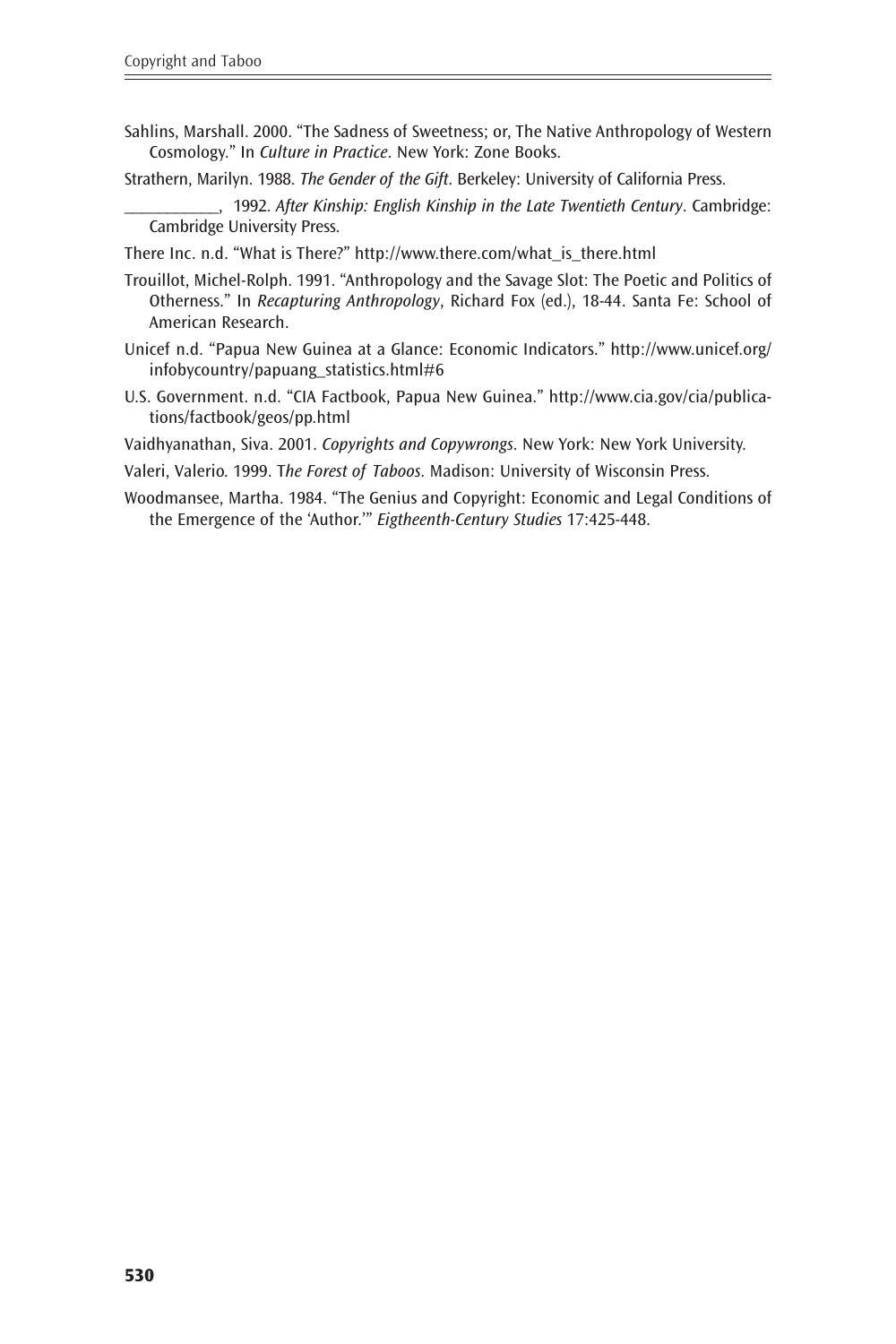### CULTURE'S OPEN SOURCES

# **Coding Free Software, Coding Free States: Free Software Legislation and the Politics of Code in Peru**

**Anita Chan** Massachusetts Institute of Technology

In December 2001, a legislative proposal was introduced to the Peruvian Congress that would have mandated the use of free software on government n December 2001, a legislative proposal was introduced to the Peruvian computers. The introduction of the bill, dubbed the Law for the Use of Free Software in Government Agencies, or Proposition 1609,<sup>1</sup> added Peru to a growing list of countries pursuing legal measures for the adoption of free software by government. Similar measures had begun in Brazil, Argentina, France, and Mexico—and within a year, they would be joined by dozens of other nationaland local-level efforts in Germany, Spain, Italy, and Vietnam—all seeking to establish official alternatives to the use of closed, proprietary software by government. But it was Peru alone that uniquely managed to capture international public attention in the work surrounding its legislative efforts.

Much of the publicity was spurred through the online circulation of a lettermediated exchange between Microsoft's General Manager in Peru—who attacked the bill as a "danger" to the nation's security and to corporate intellectual property rights—and the congressional sponsor of the bill, Congressman Edgar Villanueva, who staunchly defended its support. The letters later became the focus of a wave of international media coverage around the South American nation and its legal proposal. Unlike any other nation considering similar legis-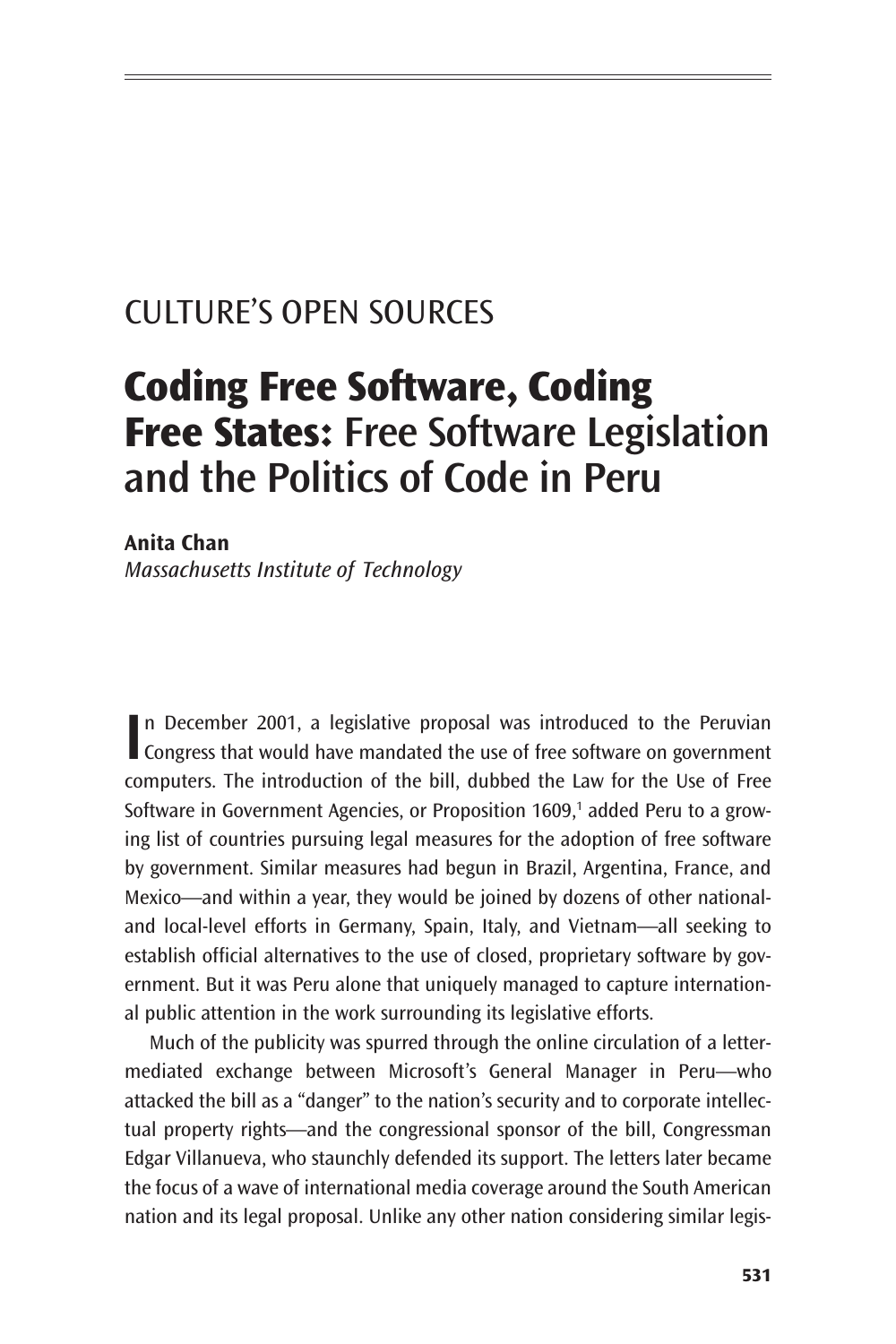lation, Peru's proposal and its Congressional author were suddenly transformed into prominently visible players in the global movement for free software. Or as one reporter from the online news publication Linux Today prophetically narrated: "In the course of everyday business and politics, once in a while something truly significant happens. At such a time, letters become road maps for change and a politician from a small mountain town in Peru can become a hero to those who believe in a cause: both amongst his countrymen, and around the rest of the world… Congressman Villanueva's reply [to Microsoft]… raised him practically to folk hero status over night" (LeBlanc 2002).

### **Envisioning Free Software**

Despite the unusual media attention captured by the Peruvian legislative efforts, and the rapidly expanding adoption of similar initiatives by national and local governments worldwide, the dominant reaction of free software proponents to the bill in the months following its proposal was to treat it as simply further evidence of free software's continued global spread. Minimizing the local specificity of actors and contexts surrounding the emergence of legal proposals like Peru's, the prevailing reading of such developments in the developed North was as one extraordinary achievement within free software's history of other, similarly extraordinary achievements. For many free software practitioners, it was the seemingly uncontainable momentum of their movement and the sheer technical strength of free software itself—more than any particular local actions or activities—that were to credit for its global successes.

Yet a closer examination of the practices that surround the emergence of free software legislation in Peru reveals a distinctly different account. Far from presuming free software's steady advancement, the proponents of Peru's free software legislation undertook various forms of local and non-local work, advocacy, and activism to propel the visibility of their movement. Further, their practices departed from the language of technical and economic rationality that had been repeatedly invoked to explain free software's adoption. They insisted instead on a new framing of free software as necessarily engaged and invested in processes of governance and political reform. And while prominent factions of free software had previously read social linkages to formal political bodies as unnecessary or even counterproductive, Peru's free software advocates actively sought to build relations with bodies of governance, demonstrating a willingness to engage with traditional political channels. If free software had frequently expressed a confidence that it would and should spread without govern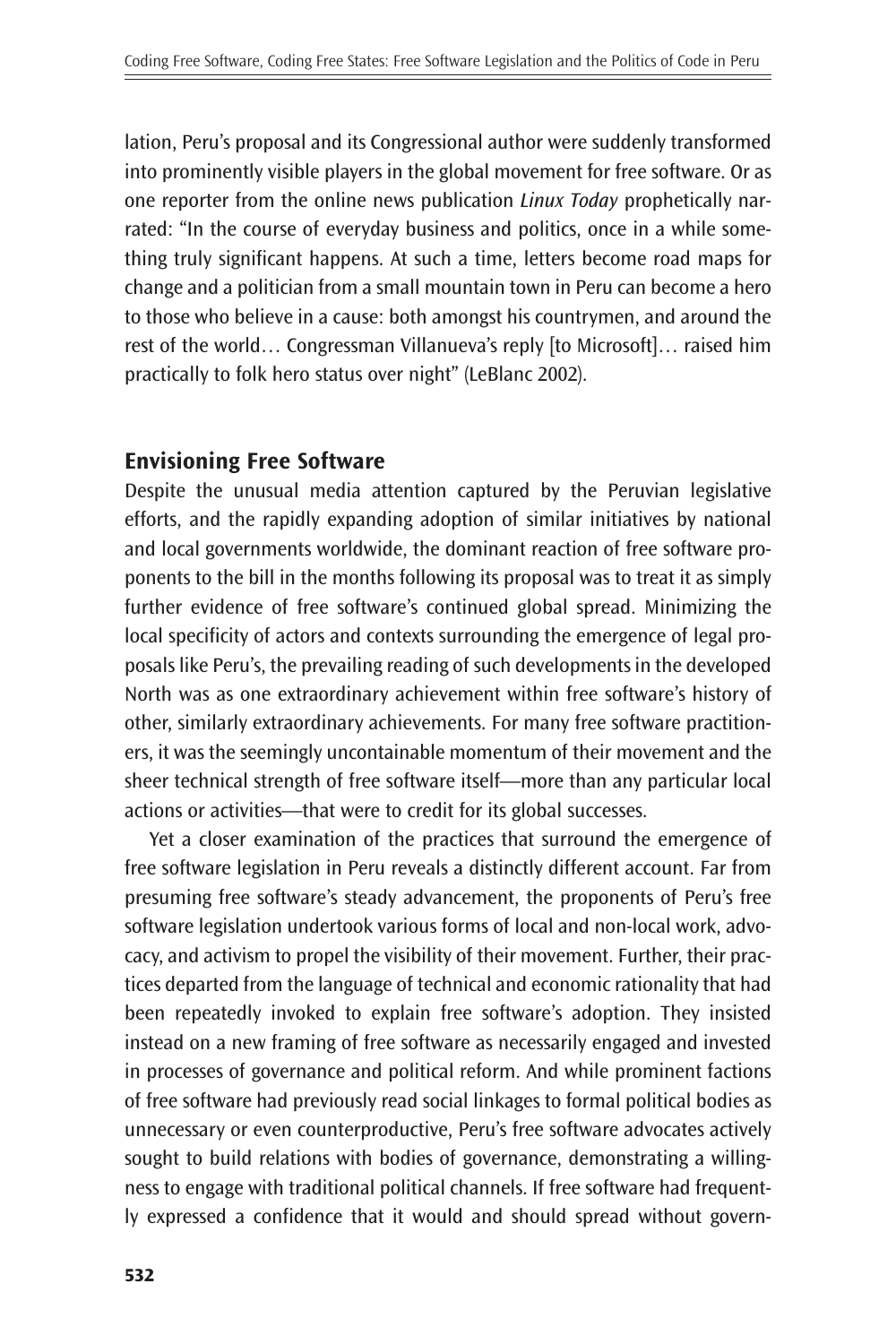ment's intervention, Peru's legislative developments signaled a departure from such free market logics and signaled that something other than free software's technological spread were of most concern to its advocates.

Indeed, for participants who had witnessed free software advance from its modest origins as an isolated practice of Northern hackers to a phenomenon with global visibility and the support of some of the largest technology corporations, the emergence of legislative demands for free software appeared unnecessary. Free software's rapid transition from the margins to the mainstream of society, after all, had occurred without the aid of governments and with largely only the support of a network of active, individual coders. Both the computing industry and free software communities, further, came to position free software as a species of "disruptive technology" (Christensen 2000) that would inevitably displace outdated technologies. To the commercial software industry, such a reading signaled the need for dramatic self-transformation and adaptation to new technological environments. For free software participants, it served instead as a confident reassurance in their current practices, and a sign that all could proceed stably without change. Both framings, however, operated on a degree of technological inevitability, presuming that it would only be a matter of time before everyone came to see the objective, self-evident rationale for free software's use. Not unlike discourses around the progression of scientific facts, free software predicted the stable progression of what it saw as its inherent truths and technical merit (Kelty 2001).

Media coverage on free software legislation similarly advanced its own logic of inevitability. News articles repeatedly emphasized economic rationales for the state use of free software, presenting it as a drastically cheaper alternative to closed, proprietary software and stressing that national poverty coupled with the potential for financial savings drove government interest in free software (Dorn 2003, Festa 2001, Stocking 2003, Wired.com 2003). As Paul Festa described the legislative trend in Cnet.com: "This legal movement… is finding ready converts as governments struggle to close sometimes vast digital divides with limited information-technology budgets… Governments—especially those of poorer nations with less money to spend on information technology are eager to reap the cost savings of using free software" (Festa 2001).

Unsurprisingly, the emergence of movements like Peru's to legislate state use of free software, and free software's deepened ties to conventional politics, were developments that many free software advocates—particularly in the developed North—viewed with deep skepticism and suspicion.2 To actively seek the building of such ties between state governance and free software advocacy,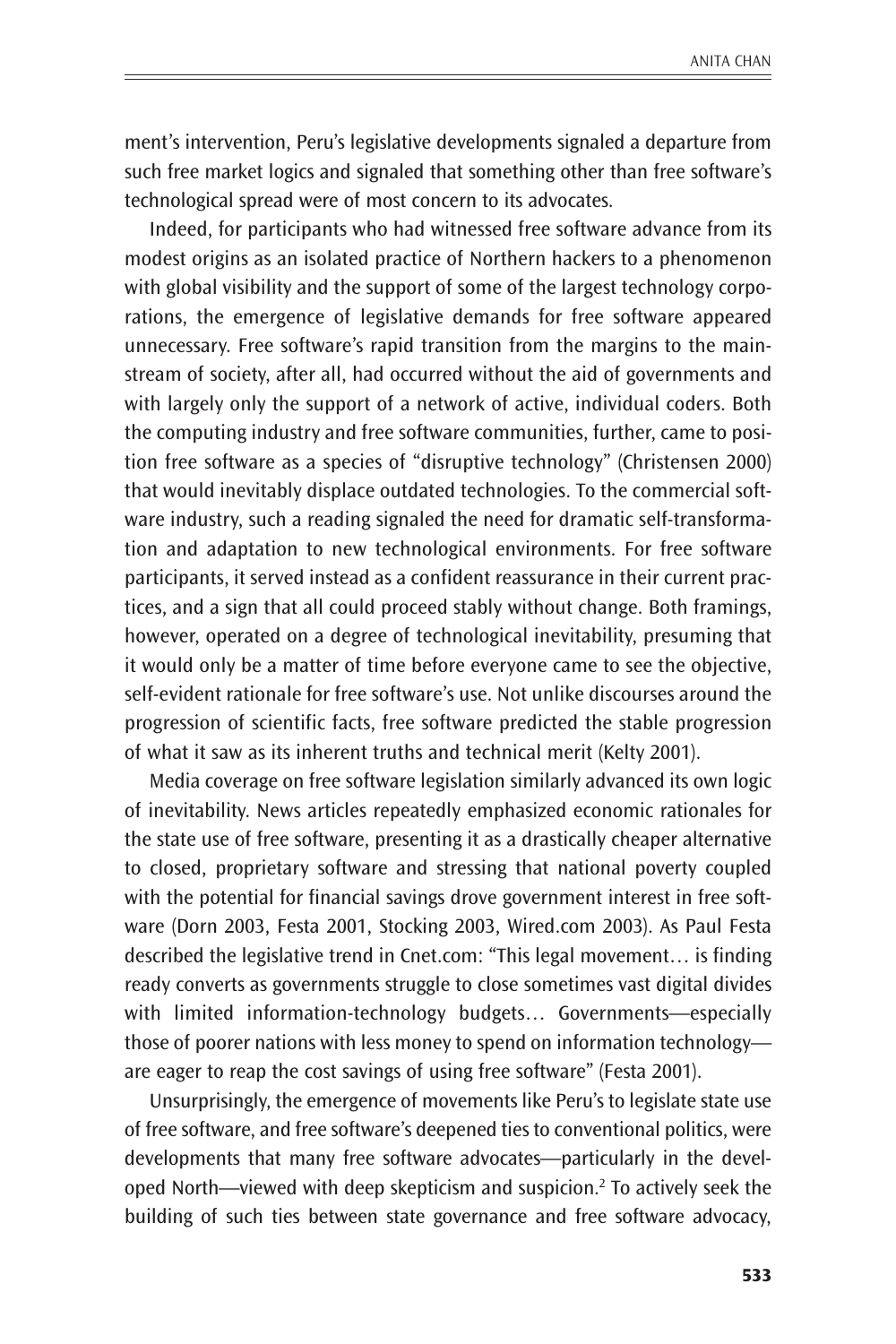after all, was to risk diluting the rational and technically-based justifications for free software. And it further threatened to undermine what the movement had embraced as its essential belief in individual users' freedom of choice. Tony Stanco, a senior policy analyst at The George Washington University's Cyberspace Policy Institute, thus reacted to the growth of free software legislation in Latin America by warning against the imposition of politics over rational markets. Writing in *Linux Today*, Stanco asserted, "It is much better for governments to set up a real level playing field in procurement policy and then let the market decide on merit. If a product can't make it in the market without government mandates, then history has shown that it won't make it with government mandates either" (Stanco 2003). Stanco was echoed by other free software supporters, who, in a Brookings Institute publication aimed at government policy makers themselves (Hahn, 2002), collectively urged governments to maintain a stance of neutrality in software acquisition policy. Some insisted that free software would advance without the need for government involvement (Bessen 2002), while others argued that free software preferences would compromise consumer freedom of choice (Evans 2002). To such Northern free software advocates, politicized arguments for free software not only seemed to be a weak rationalization for a technology's use, but threatened to pollute more "legitimate" technologically-based justifications for free software's adoption.

Biella Coleman insightfully characterizes such an explicit disavowal of formal politics as free software's own "political agnosticism" (Coleman 2003). Practitioners' emphatic insistence on their non-politicization, she argues, advances free software's circulation by constructing a permissive terrain that allows its wide adoption by a multiplicity of parties. Such a political disavowal, she observes however, is also rooted in the lived experience of working with and through the culture of free software. Where programming and computing become vehicles through which the unrestricted expression of individual creativity and imagination are brought to life, "politics are seen by programmers as buggy, mediated, and tainted action clouded by ideology that is not productive of much anything while it insidiously works against true forms of free thought" (Coleman 2003:5).

The persistent boundary work that seeks to maintain a separation between free software and formal politics, critically, simultaneously displays a certain confidence in the rational workings of a free market. If government and political operations were regarded as flawed, non-rational, conservatively rigid, and tainted by ideological motives, free markets could be read as rational, pragmatic, flexibly adaptive, and ideologically neutral. And where politics was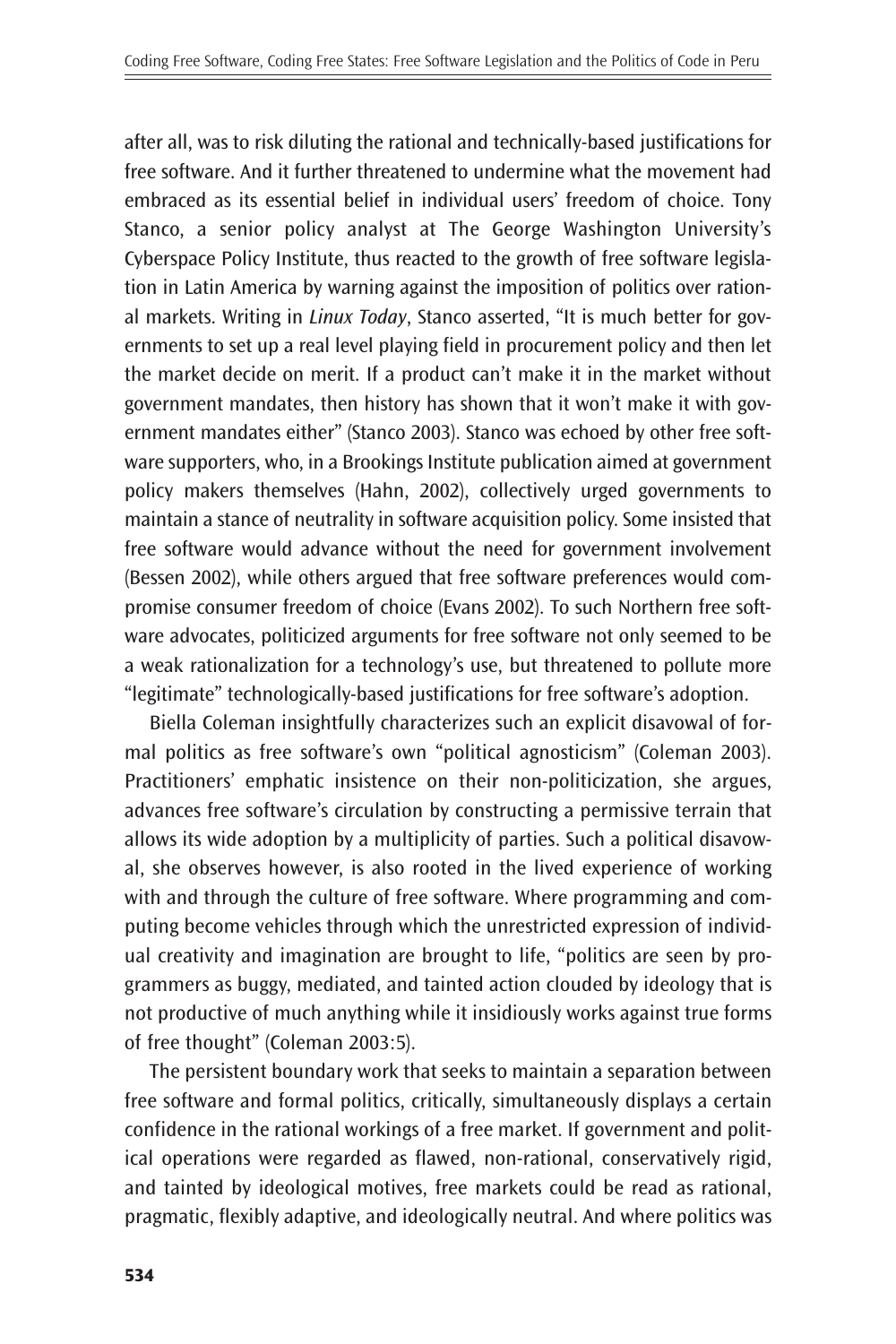positioned as an entity from which the purity of free software should be protected, free markets were understood as entities that could be relied upon to legitimately recognize the technical merit of free software applications and secure its steady advancement.

And yet, despite such deep suspicions around the realm of politics, sustained movements around the Peruvian legislation emerged. For Peru's local communities of free software practitioners, formal political channels existed not as an entity to explicitly avoid, but appeared instead as something that had to be actively, arguably unavoidably, engaged with. And just as Peru's free software proponents framed free software technologies as anything but pure, selfenclosed objects that could remain separate from politics, so too did they frame formal political channels as something other than static foils to free software's project. Rather, for Peru's free software communities, political channels came to serve as instruments that, like technologies themselves, were dynamic, reprogrammable, and recodeable in Diane Nelson's formulation of the terms (Nelson 1999). Much, then, as technologies under free software's framing, were interpreted as unfinished artifacts that could exist in permanent cycles of reprogramming to fit specified needs, so too were politics read as imperfect entities that could and should be recoded for local civic contexts.

It's arguably the recodability of political and civic bodies—rather than the recodability of technology and free software itself—that's most at stake in movements for free software legislation in Peru. For these free software advocates, technology was deployed as an instrument to reform state and national "bugs" that encompassed everything from the relentless, unflinching dominance of transnational corporations to a publicly unaccountable and non-transparent state. Where dominant framings of free software suggested that it was the progress of free software that was considered as most important, Peruvian free software participants' strategic utilizations of technology to engage with national politics suggested that it was the social context surrounding technologies, and not merely technologies themselves, what was seen as most critical. Peru's free software advocates thus combined a vision of the Peruvian state as needing independence from transnational corporate control with a distinct vision of the state as an institution whose own authority had to be restricted and checked by an active public. Such dual engagements exhibited not only Peruvian free software practitioners' understanding of the state and politics as variably recodable entities, but expressed their hope as well that it would be an engaged Peruvian public who would be entrusted with government's reprogramming.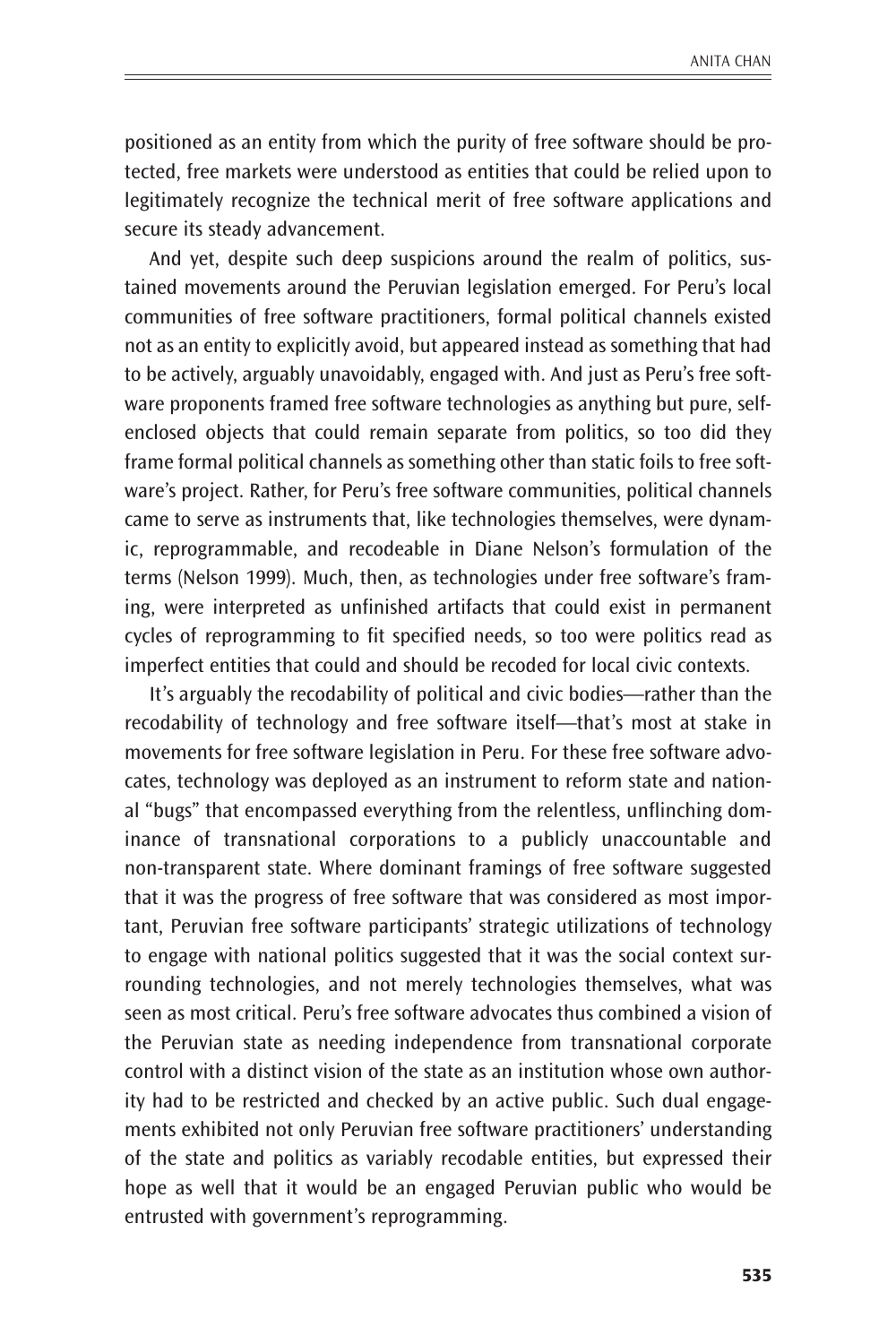# **Re-Coding The Debilitated State: Government and Transnational, Corporate Dependence**

Presented before the Peruvian Congress in December 2001, Proposition 1609 proposed the mandatory adoption of the use of free software in all areas of Peru's government, making exceptions only where a developed enough free software application was not yet available. Addressing in its text issues of science, technology, and development, Proposition 1609's language emphasized the contemporary legal contradictions and constraints experienced by government in software use. It stressed that states' reliance on computational processing in nearly all administrative activities forced governments into "a situation of dependency… [on] technology created in other countries." The bill further cited the rapidity of software update cycles, stressing that the frequency of new releases forced governments to make choices between continually purchasing new licenses, operating with out-dated software, or pirating programs. It also referenced a government study that estimated Peruvian government's own use of pirated programs at 90%, and concluded, "This panorama [of factors] makes necessary that the State ensures alternative solutions that will allow the breaking of the vicious circle of dependency in which we find ourselves."

Proposition 1609 thus asserted legal and economic imperatives for the state to cease its use of closed, proprietary software. Moving beyond arguments that legitimized free software's adoption for practical, technical needs of the state, Proposition 1609 asserted a political narrative that critically implicated external, global relations of dominance and dependence. Through the lens of the bill, global dynamics of power that disproportionately privileged developed national and transnational corporate interests were exposed as piercing the inner workings of Peruvian government. What was for years assumed as the natural and inevitable object of adoption for the state—that is, closed proprietary software—was thus revealed instead as one choice among others. And if adopting and even the cost-free pirating of closed, proprietary applications were previously seen as relatively inconsequential acts on the part of government, Proposition 1609 made them visible instead as deeply politicized, socially expensive choices that would re-inscribe the nation within debilitating relations of dependence.

Free software in Peru became an instrument, then, to directly address the limitations of the state and its relation to global markets. Through free software, new demands to recode the state as a strengthened entity that could act independently from or in challenge to transnational corporate interests could be asserted. Previously framed as a mode of protecting users' fundamental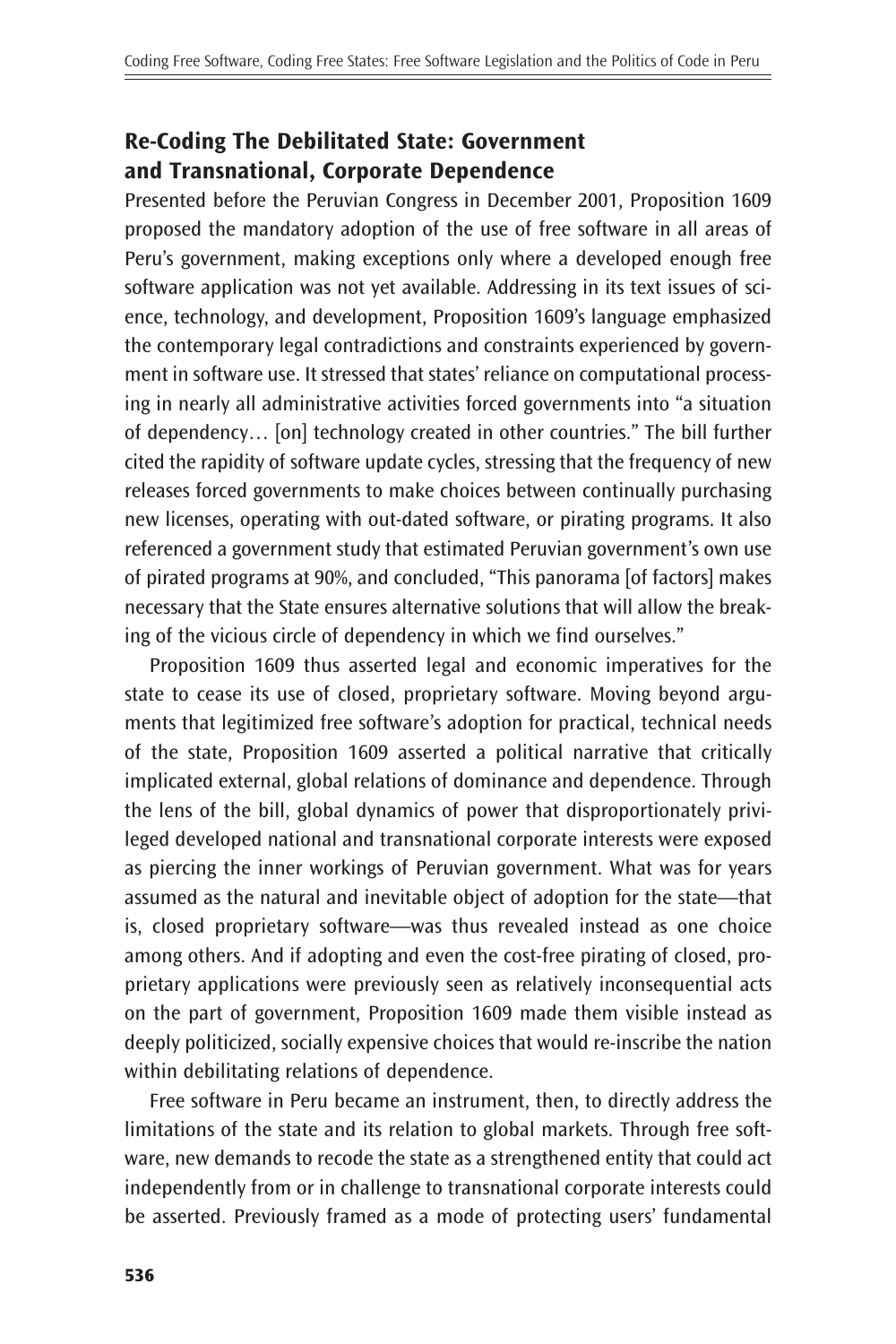technological freedoms, free software in the Peruvian legislative efforts became a method too for defending states' political and economic sovereignty and for challenging the limitations in technological choice that resulted precisely from a denial of such freedom.

# **Reprogramming The Authoritarian State: Government and Debilitated Publics**

Within months of Propositions 1609's presentation to Congress, the primary software vendor for Peru, Microsoft, intervened in an attempt to reaffirm its formerly unchallenged legitimacy as government's largest software provider. In a March 2002 letter addressed to Congressman Villanueva, Juan Alberto Gonzales, the General Manager of Microsoft Peru, issued his own projection of how free software would fundamentally compromise the state.<sup>3</sup> Positioning free software as a technology of risk, Gonzales foretold a whole swarm of domestic devastations that could be unleashed under Proposition 1609. Among the dangers he warned free software's adoption would inflict were immeasurable state expenditures for technological migration, the potential for non-interoperability of platforms between Peru's public and private sectors, the destruction of domestic corporate productivity and employment, and, finally, the de-motivation of "the creativity of the entire Peruvian software industry which would no longer have its intellectual property rights protected."

Arguing, too, that state decisions over technology should remain politically neutral and based on technical merit, Gonzales challenged, "If Open Source software satisfies all the requirements of State bodies, why do you need a law to adopt it? Shouldn't it be the market which decides freely which products give most value?" Crucially, the image he projected of a future with free software predicted conditions of economic and technical instabilities, and the devastation of what were presumed to be otherwise healthy and efficient public and private processes in Peru. Where Proposition 1609's imaging of an "illegally" operating government stressed the forced piracy of software, then, Gonzales' vision of governments' legal breaches instead emphasized the violation of laws to protect free enterprise.

Directed to Villanueva specifically, Gonzales' indictment was intended to persuade the congressman to revoke his support for the free software bill. Instead, the letter prompted Villanueva to begin to build new links between political channels and civilian bodies. In constructing his response to Gonzales' indictment, Villanueva sought out the expertise and help of an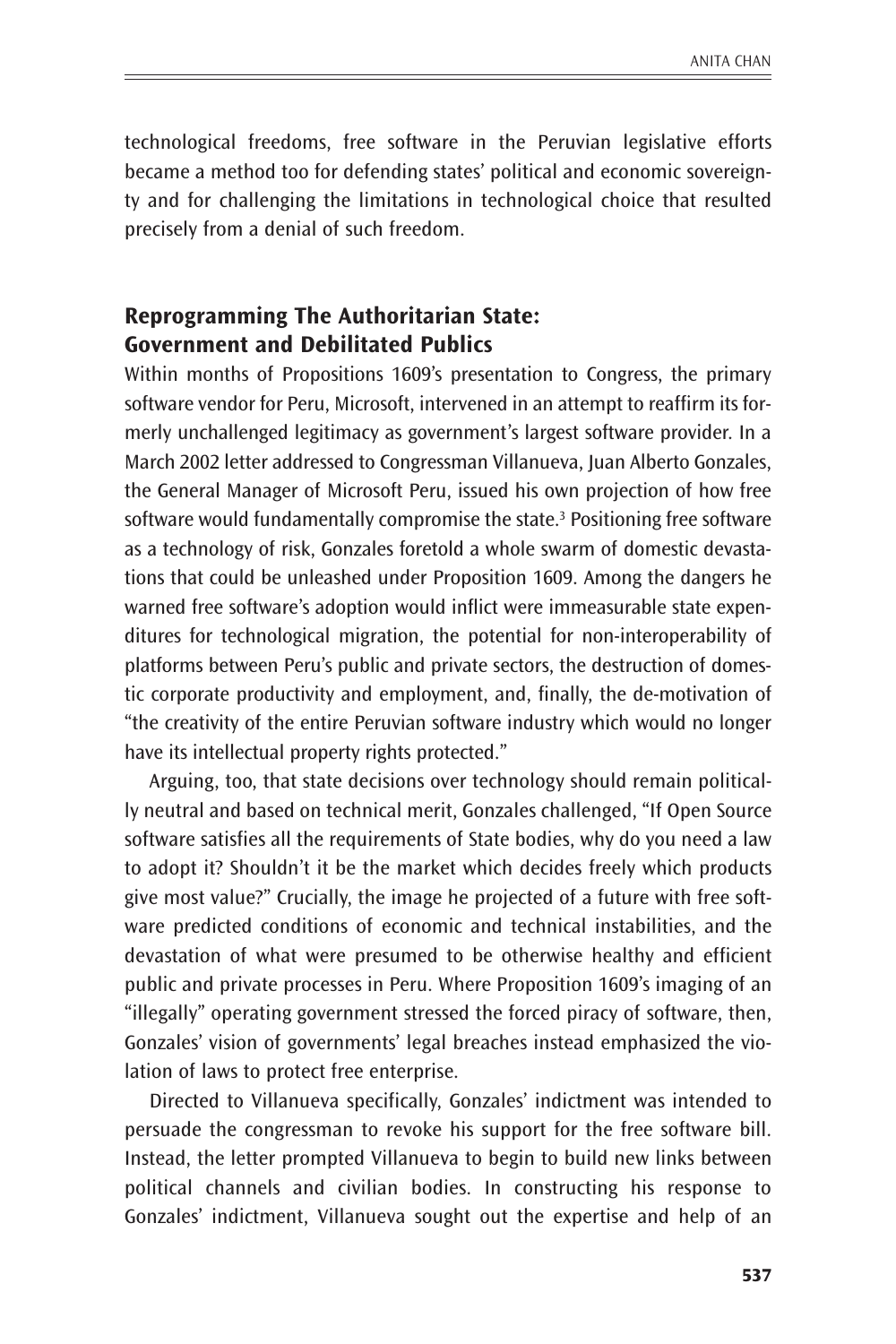international network of free software activists based in Cordoba, Argentina, named Proposición.4 The group was originally founded to support an Argentinean free software bill that was proposed in 2001.<sup>5</sup> It later grew to encompass members from across Latin America, Europe, and North America and came to serve as a site for discussing states' use of free software more broadly. Recalling the processes around the use of Proposición's mailing list to construct the Argentinean bill, Federico Heinz, one of Proposición's cofounders, compared them to the construction of free software applications where programmers network online and openly contribute code to build a single working application. He explained that after a few list members "had hacked up some text, we brought it back to the list for it to be criticized until we reached something acceptable... It was very long work, but also very interesting, this construction model of creating legislation as if it were software. It was ... really like a participative method of creating the law."<sup>6</sup> After being approached by Villanueva for its guidance in the Peru case, the group dedicated efforts to collectively authoring a response to Gonzales.

The document that the Villanueva-Proposición collaboration later produced was a 10-page, 5,800 word-long letter that meticulously enumerated and refuted each of Gonzales' assertions.<sup>7</sup> It reasserted the justification for Peru's Proposition 1609, but significantly under different terms than the original bill had. Unlike the legislation's original language, the letter opened by specifying that the bill was not motivated by economic rationales and specified instead that it was linked to the state's "fundamental" political guarantees and obligation to citizens. These included ensuring citizens' free access to public information, suggesting that citizens should be able to access and survey code that, for instance, stored tax records. These "fundamental guarantees" also included the state's role in ensuring the permanence of public data, under the rationale that if states were dependent on closed, proprietary software and were unable to purchase new licenses to keep systems updated, they would put public data at risk. Stressing the state's responsibility as guardians of citizens' records, the letter closed by reasserting the obligation of the state to protect public data: "The state archives, handles, and transmits information which does not belong to it, but which is entrusted to it by citizens... The State must take extreme measures to safeguard the integrity, confidentiality, and accessibility of this information."

Via the Villanueva-Proposición collaboration, a distinctly new justification for the bill and orientation toward the state had emerged. Internal, domestically-based politics and the relationship between the state and its own citizens now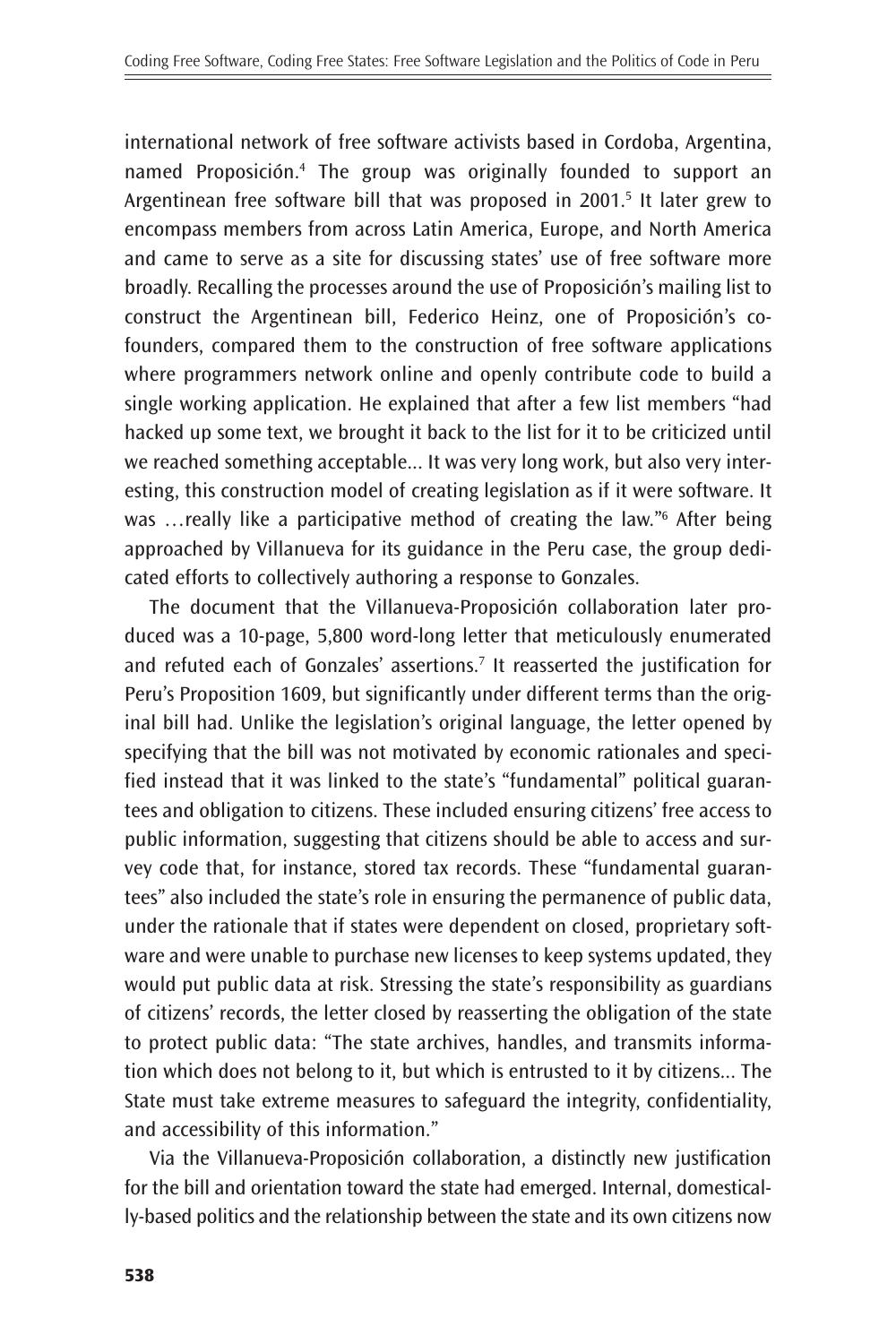figured prominently into the bill's defense. Where earlier arguments for Proposition 1609 emphasized the need to protect the state from external corporate intrusions, situating the state as the potential victim of transnational domination, new justifications positioned the state instead as an entity whose own political authority and capacity for control required mechanisms for restraint. By resituating the state as an agent of potential unchecked, authoritarian power, Proposition 1609's supporters advanced arguments for the state's political and technological transparency to its citizens. Heinz explained that it was a heightened consideration of the state's responsibility to citizens and public dependence upon government that prompted an expanded orientation toward the state: "Better software and lower cost may be necessary for a company, but… corporations just have to be accountable to their shareholders. We're all shareholders, though, in the state... [And] when we started to think about the possible insecurities and back doors in government systems that store personal data,… I as a citizen have an interest in the ways these things are guarded… It's a very scary prospect when you think about how dependent the software user is on software and you translate that into the public sphere."8

In dedicating their efforts to collectively responding to Gonzales' initial indictment, Proposition 1609's supporters operated in defense of the state's power and reaffirmed government's authority to act independently of corporate interventions. Through their reply to Microsoft, however, they also insisted upon a new relationship of the state to its citizens that would empower the public to both surveil and redirect state codings. Where the Microsoft letter had projected a future of risk and insecurity for *private and public institutions* with the adoption of free software, the response to it narrated instead a future of risk and insecurity in the protection of *citizens' rights* without it. And crucially, where Gonzales' letter sought to keep decision making processes bound within a closed exchange of letters between public official and private corporation, Villanueva's response unlocked a process of and increased potential for public scrutiny and participation in the decision-making process.

Proposition 1609's supporters' activities around free software were propelled, then, less by ideals of users' technological freedoms, than by notions of citizens' political rights. Such an interpretation of the imperatives for free software was indeed distinct from that within the general free software movement, where discourse focused explicitly on software users' rights to access, understand, and rework code. The interpretation they offered instead translated the general principles of free software from focusing on individual consumer freedoms to emphasizing collective social rights, where citizens bore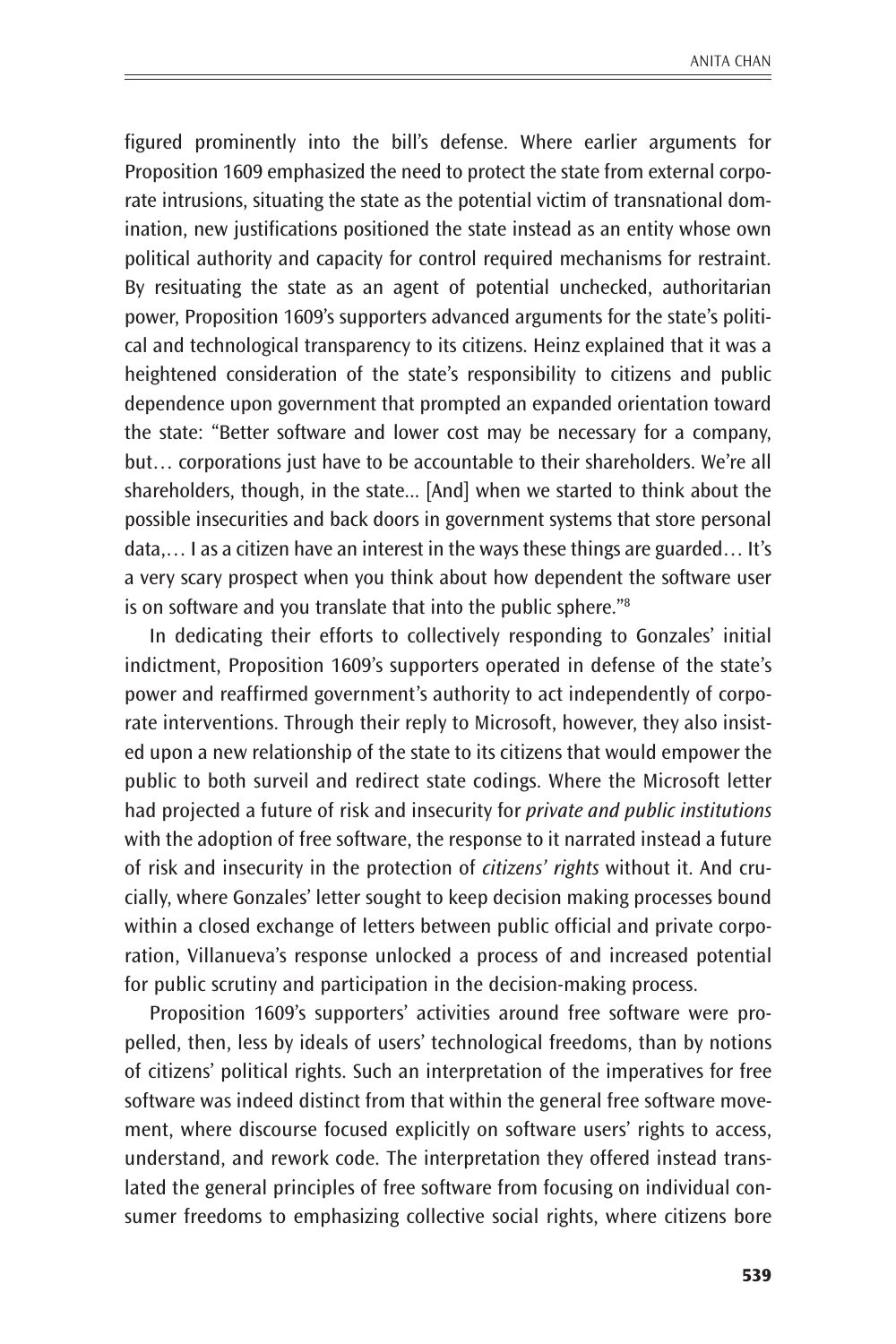the right to access, understand, and rework public institutions. Critically too, free software for Proposition 1609's supporters involved the transformation of citizens, who were revisioned as actors with heightened capacities for political and technological activity. The reading of the state that Proposition 1609's supporters asserted, then, encompassed not merely a construction of politics as presently practiced, but was built around the future emergence of what was hoped to be an information-ready society where new sites of public political engagement could manifest and where one such crucial site would exist as technology and code.

# **Circumventing Politics, Circumscribing Publics**

By mid-July 2002, less than a year after Proposition 1609's original proposal, Microsoft had orchestrated a meeting between Peru's President Alejandro Toledo and Bill Gates in the company's Redmond headquarters. Formally intended to announce Microsoft support of Toledo's Project Huascaran, an initiative to provide Internet access for Peruvian schools, the meeting also gave Gates the opportunity to present Toldeo with a \$550,000 donation to fund other government projects. The Microsoft-Toledo agreement in fact also called for Microsoft to donate resources and services for other government IT projects, including: providing computer training for some 6,000 teachers, creating a Web portal to let citizens access government services, and building three Microsoft training centers to train hundreds of IT instructors. Without a trace of the defensiveness that characterized his letter to Villanueva, Gonzales endorsed the agreement in a press release, assigning Microsoft the status of a global corporate citizen in the process: "Microsoft Peru knows its role in society, and we know that only an informed society will achieve development; and we feel that our function is to provide society with the technological resources that will permit the spreading of access to information" (Microsoft 2002).

Seeming to take its cue from Proposition 1609 backers' response to Gonzales, which framed free software in government as an instrument to empower citizens, Microsoft now situated its technology as a tool for civic engagement. Where the company had previously insisted that its technology's place in government was merely the product of a healthy free market that elevated technical merit, it now asserted its ties to the state as founded on its support of civic processes. Notably absent from either Microsoft's or the Toledo administration's explanation of the accord was any mention of free software or its Congressional bills. Speculation began to emerge, however, that despite all official pretenses,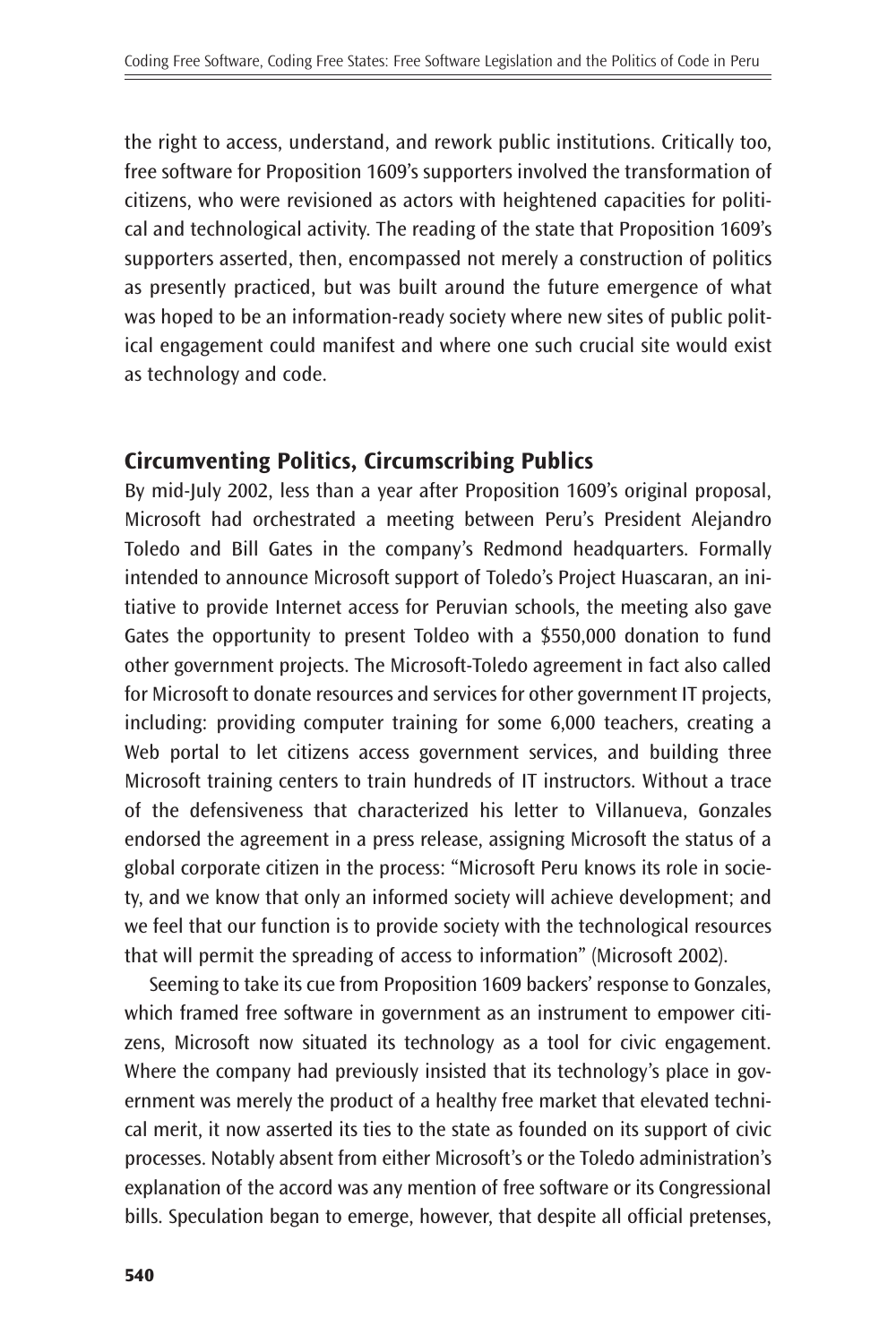the Redmond meeting and the Microsoft donation had secured the rejection of the pending free software proposals (Lettice 2002).

Yet despite the attempt to circumvent public scrutiny around Proposition 1609's progression, the bill continued to enroll participation from a variety of national and international publics. In Lima, a number of free software advocacy organizations—including the Peruvian Linux Users Group,<sup>9</sup> GNU Peru,<sup>10</sup> and the Peruvian Association for Free Software<sup>11</sup>—began posting copies of the bill and the Villanueva-Microsoft letter exchange online. Copies of the documents appeared first on the Spanish *Free Software News* and discussion site, Barrapunto, and later on its English equivalent Slashdot (Slashdot.org, 2002, Slashdot.org 2002a). And by June 2002, dozens of articles would appear in such English language publications as the San Jose Mercury News (SiliconValley.com 2002), Wired Magazine (Scheeres 2002), the Register (Greene 2002), Linux Today (LeBlanc 2002), and Linux Journal (LinuxJournal.com 2002).

The groups also worked to publicize the legislation domestically, using decidedly more low-tech tactics such as handing out pro-free-software fliers on Lima's street corners and postering public walls. Equally telling however, were the responses Proposition 1609's developments produced among international audiences. A large study on free software and government use completed by the University of Maastricht's International Institute of Infonomics and funded by the European Commission drew its policy recommendations for governments directly from Proposition 1609 (Ghosh et. al. 2002). UNESO also approached Congressman Villanueva to help organize an international conference on free software and Latin American governments that took place in Cuzco, Peru in August 2003.12 Significantly too, free software supporters across the globe began to contact Peru's advocates to volunteer to translate Villanueva's letter into other languages. Now available in more than a dozen different languages—including Dutch, Turkish, Greek, Hungarian and Portuguese—the Villanueva letter and bill, and the visions of free and proprietary software they constructed, acquired new mobilities and new audiences in each reproduction.

### **Conclusion**

Reflecting back on global dimensions and mobility that Proposition 1609 came to acquire, Federico Heinz emphasized his own surprise and confessed, "We actually never expected any of it to reach international projections."13 He spoke more assertively, however, when he elaborated on what he read as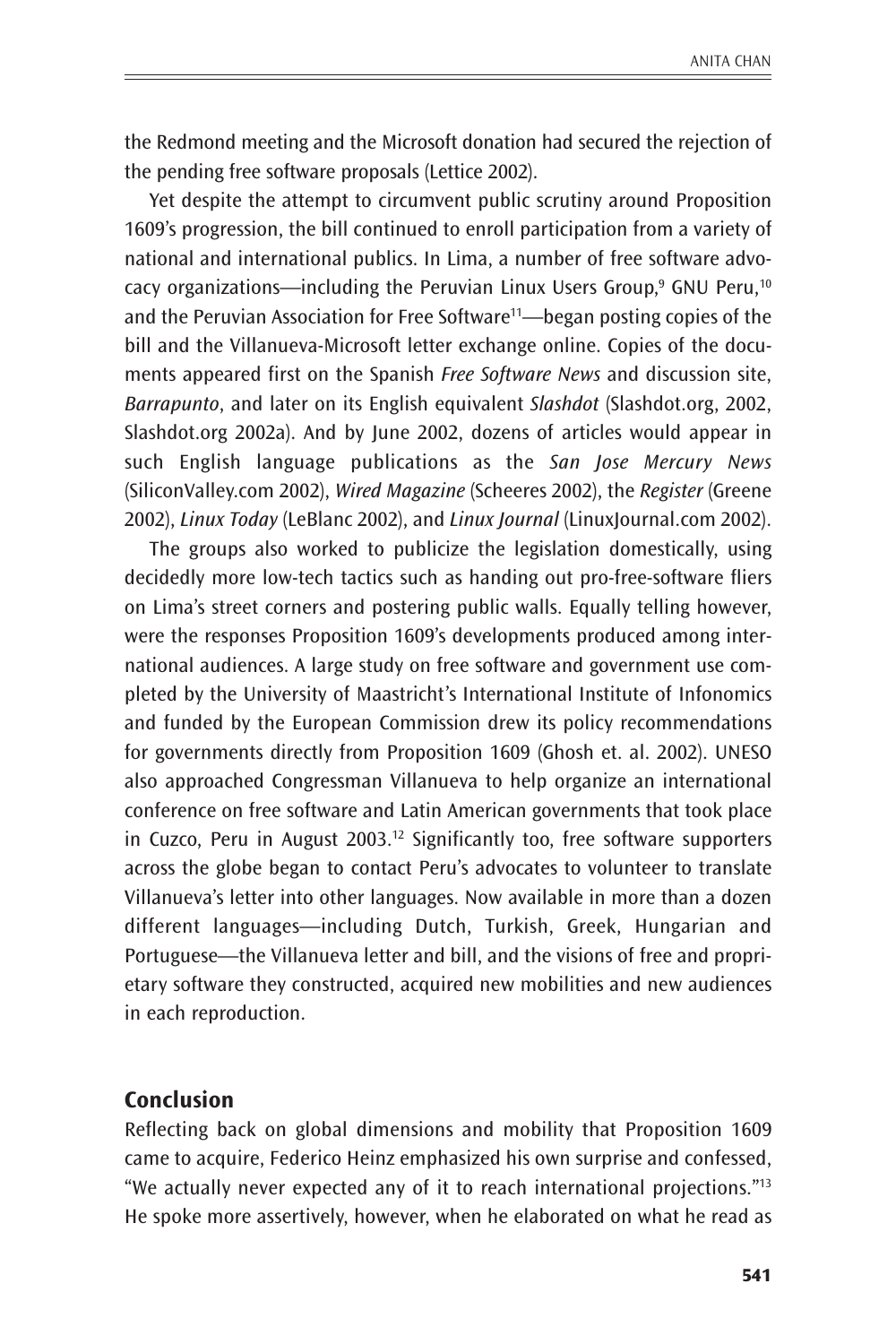a critical distinction between the dominantly-framed identity of free software and its identity as practiced by Proposition 1609 supporters: "The mainstream of free software [has been] very individualistic most of the time, where free software is [seen as] good because it is good for me... But technical needs and software in particular, is a secondary and not primary issue… What we are saying is that what you should see is whether you can accomplish things that are good for society—and that free software is right because it is so for absolutely everyone."14

The attempt by Heinz and other Proposition 1609 supporters to shift free software away from its focus on individual freedoms towards an emphasis on collective, civic freedoms echoes calls made by scholars of digital culture and politics. Such writers have cautioned against an over-adherence to the libertarian ideals that define much of online culture and that project cyberspace as a utopian arena of individual freedom that best exists outside of state regulation. (Escobar 1994, Lessig 1999, Nelson 1999, Sassen 2000). Insisting on the connections between the shaping of technology and the shaping of politics, and between coded virtuality and social reality, they warn of the risks of completely disassociating ideals of individual freedoms experienced online from real world states and polities.

The various engagements with Peru's political channels by Proposition 1609's supporters thus attempted to expose technology as something other than the pure, independently operating object that free software communities had predominantly defined it as. By Peru's free software supporters' framing, technology and technological development were entities that existed inseparably from the realm of politics and from the exercise of power. Similarly, traditional political channels were interpreted as something other than static foils to technological development and the project of free software. Politics, by Proposition 1609's supporters' interpretation, were understood instead as malleable and reprogrammable. Precisely such a dynamicism and recodability of politics allowed Peru's free software practitioners to cultivate multiple, differentially-oriented relations to the state. While practitioners articulated arguments for the protection of state independence and strengthening of national government against transnational corporate intrusions, they simultaneously insisted upon the establishment of mechanisms to limit and reform government control. The cultivation of such variable orientations toward the state by Peru's free software practitioners, and the work necessary to cultivate such diverse positions, reveal that it was more than the future and recodability of free software as a technology that was at stake in movements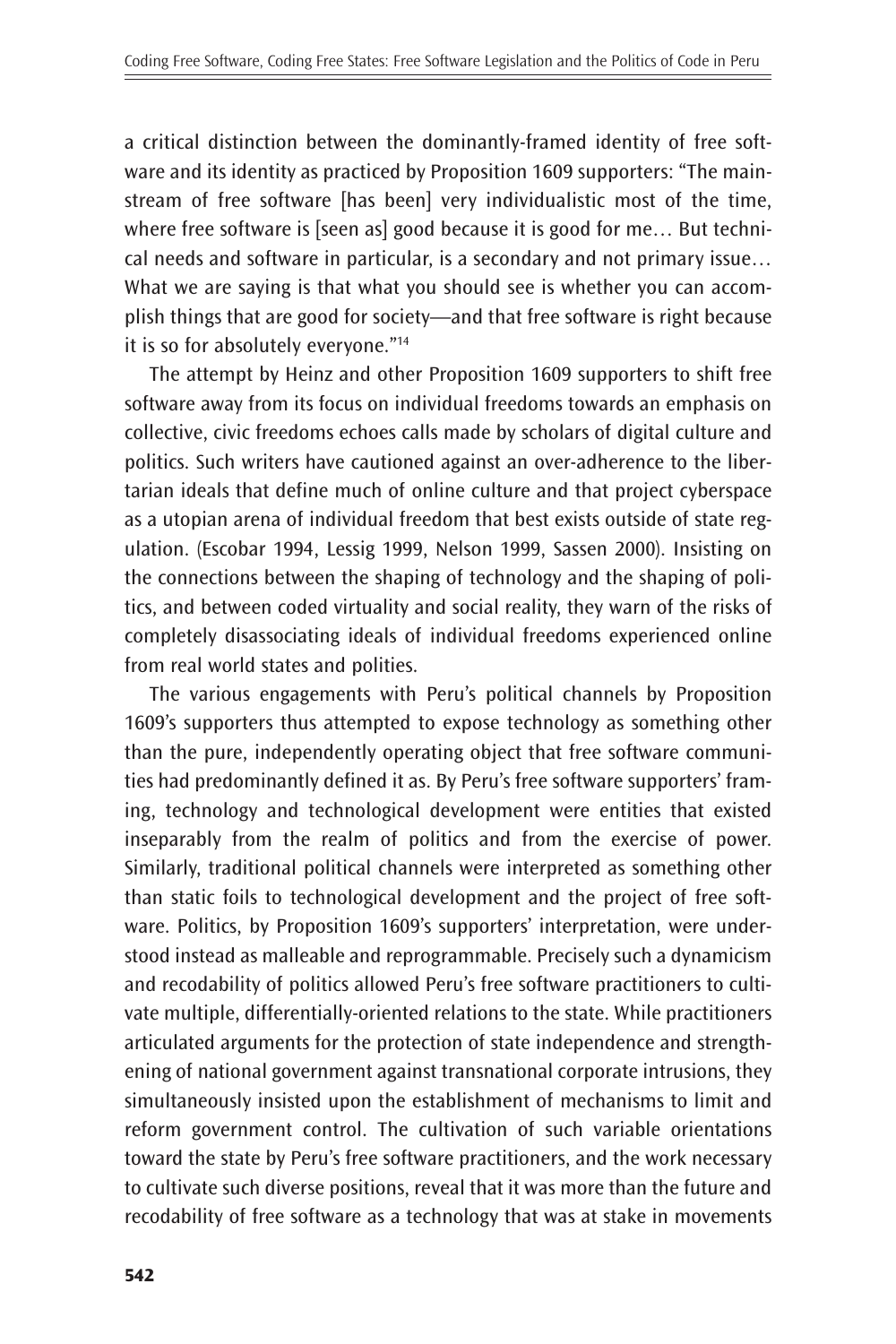for free software legislation. At stake too for such actors was the future of the country's political and civic institutions, as well as the modes of governing and being governed within Peru.

#### **ENDNOTES**

1 http://www.gnu.org.pe/proley1.html

2 Richard Stallman, for instance, reacted to the growth of the Latin American legislative strategies with a mild critique, asserting that free software activists' energies would be better spent preventing governments' over-regulation and infringement on user freedoms, than on fostering ties to legislative bodies. Paul Festa in a Cnet.com article of August 21, 2001, thus quoted Stallman as saying: "These laws are not the kind of help we most ask for from governments," said Stallman. "What we ask is that they not interfere with us with things like the Digital Millennium Copyright Act, with software patents, with prohibitions on reverse engineering that enable companies like Microsoft to make proprietary data formats and prohibit our work. Those are the main obstacles to satisfying the software needs of humanity."

3 Original text in Spanish at: http://www.gnu.org.pe/mscarta.html. A translated text in English at: http://www.gnu.org.pe/mspemail.html.

4 Proposición website at: http://proposicion.org.ar.

5 Spanish text of the Argentinean bill, Bill 5613-D-00 at: http://proposicion.org.ar/ proyecto/leyes/5613-D-00/texto\_orig.html.

6 Personal communication, March 23, 2003.

7 Original text in Spanish at: http://www.gnu.org.pe/rescon.html. A translated text in English at: http://www.gnu.org.pe/resmseng.html.

8 Personal communication, March 23, 2003.

9 Peruvian Linux User Group (PLUG) website: www.linux.org.pe.

10GNU Peru website: www.gnu.org.pe.

11Asociación Peruana de Software Libre (APESOL) website: www.apesol.org.

 $12$ Website for the Latin American and Caribbean Conference for the Development and Use of Free Software at: http://www.lacfree.org.

13Personal communication, March 23, 2003.

14Personal communication, March 23, 2003.

#### **REFERENCES**

- Bessen, J. 2002. "What Good is Free Software?" In Government Policy toward Open Source Software. R. Hahn (ed.), Washington, DC: Brookings Institution Press.
- Christensen, C. 2000. The Innovator's Dilemma: When New Technologies Cause Great Firms to Fail. New York, NY: Harper Business.
- Coleman, Gabriella. 2003. "The Political Agnosticism of Free and Open Source Software and the Inadvertent Politics of Contrast." Paper presented at the American Anthropological Association, Chicago, November 22.
- Dorn, M. 2003. "The Free Software Tango," Salon.com, May 7. Electronic Document http://www. salon.com/tech/feature/2003/05/07/free\_software\_argentina/ accessed January 20, 2004.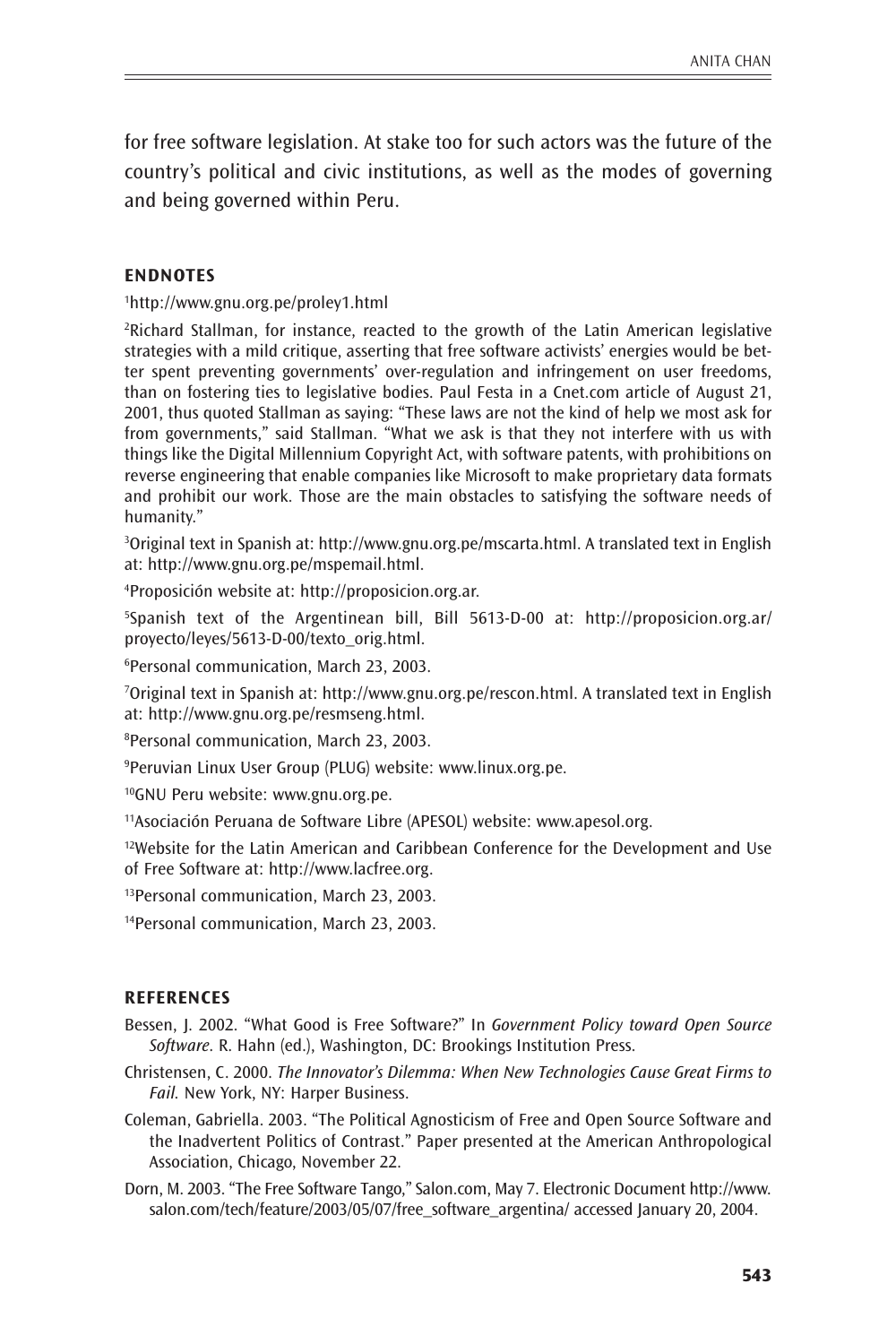- Escobar, Arturo. 1994. "Welcome to Cyberia: Notes on the Anthropology of Cyberculture." Current Anthropology 35(3):211-231.
- Evans, D. 2002. "Politics and Programming: Government Preferences for Open Source Software." In Government Policy Toward Open Source Software. R. Hahn (ed.) Washington, DC: Brookings Institution Press.
- Festa, Paul. 2001. "Governments Push Open Source Software," Cnet.com, August 29. Electronic document, http://news.com.com/2100-1001-272299.html?legacy=cnet, accessed January 20, 2004.
- Ghosh, Rishab Ayer, Ruediger Glott, Bernard Krieger, and G. Robles. 2002. "Free/libre and Open Source Software: Survey and Study." University of Maastricht, The Netherlands, International Institute of Infonomics. Electronic document, http://www.infonomics.nl/ FLOSS/report/index.htm accessed January 20, 2004.
- Greene, Thomas C. 2002. "MS in Peruvian Open-Source Nightmare." The Register. May 5. Electronic document http://theregister.co.uk/content/archive/25157.html accessed January 20, 2004.
- Hahn, R. (ed.) 2002. Government Policy Toward Open Source Software. Washington, DC: Brookings Institution Press.
- Instituto Nacional de Estatistica e Informatica. 2002. Plan de Implementación de Software Libre en la Administracion Publica. Lima, Peru.
- Gray, Chris Hables. 2001. Cyborg Citizen: Politics in the Post-Human Age. New York: Routledge.
- Kelty, Christopher. 2001. "Free Software/free science." First Monday 6(12). Electronic document http://firstmonday.org/issues/issue6\_12/kelty/index.html accessed January 20, 2004.
- LeBlanc, D. 2002. "Ending Microsoft FUD: An Interview with Peruvian Congressman Villanueva." Linux Today, May 21. Electronic document http://linuxtoday.com/ news\_story.php3?ltsn=2002-05-20-006-26-IN-LF-PB accessed January 20, 2004.
- Lessig, Lawrence. 1999. Code and Other Laws of Cyberspace. New York: Basic Books.
- Lettice, J. 2002. "Peru Mulls Free Software, Gates gives \$550k to Peru Prez." The Register, July 16. Electronic document http://www.theregister.co.uk/content/4/26207.html accessed January 20, 2004.
- LinuxJournal.com. 2002. "Conversations: An Interview with Dr. Edgar Villanueva." Linux Journal, May 21. Electronic document http://www.linuxjournal.com/article.php?sid= 6099&mode=thread&order=0 accessed January 20, 2004.
- Microsoft corporation. 2002. "Peru Begins a New Year of Technological Modernization Through Accord Signing between President Alejandro Toledo and Bill Gates." Electronic document http://www.microsoft.com/peru/convenioperu accessed January 20, 2004.
- Nelson, Diane. 1999. A Finger in the Wound: Body Politics in Quincentennial Guatemala. Berkeley: University of California Press.
- Sassen, Saskia. 2000. "Digital Networks and The State: Some Governance Questions." Theory, Culture, and Society 17(4):19-33.
- Scheeres, J. 2002. "Peru Discovers Machu Penguin." Wired.com, April 22. Electronic document http://wired.com/news/business/0,1367,51902,00.html accessed January 20, 2004.
- SiliconValley.com. 2002. "Peruvian Lawmaker's Effort Could Ban Microsoft on Government Computers." June 23. Electronic document http://www.siliconvalley.com/mld/siliconvalley/ news/ 3531007.htm accessed January 20, 2004.
- Slashdot.org. 2002. "Free Software Law in Peruvian Congress." Electronic document http://slashdot.org/article.pl?sid=02/05/04/220237&mode=thread&tid=117 accessed January 20, 2004.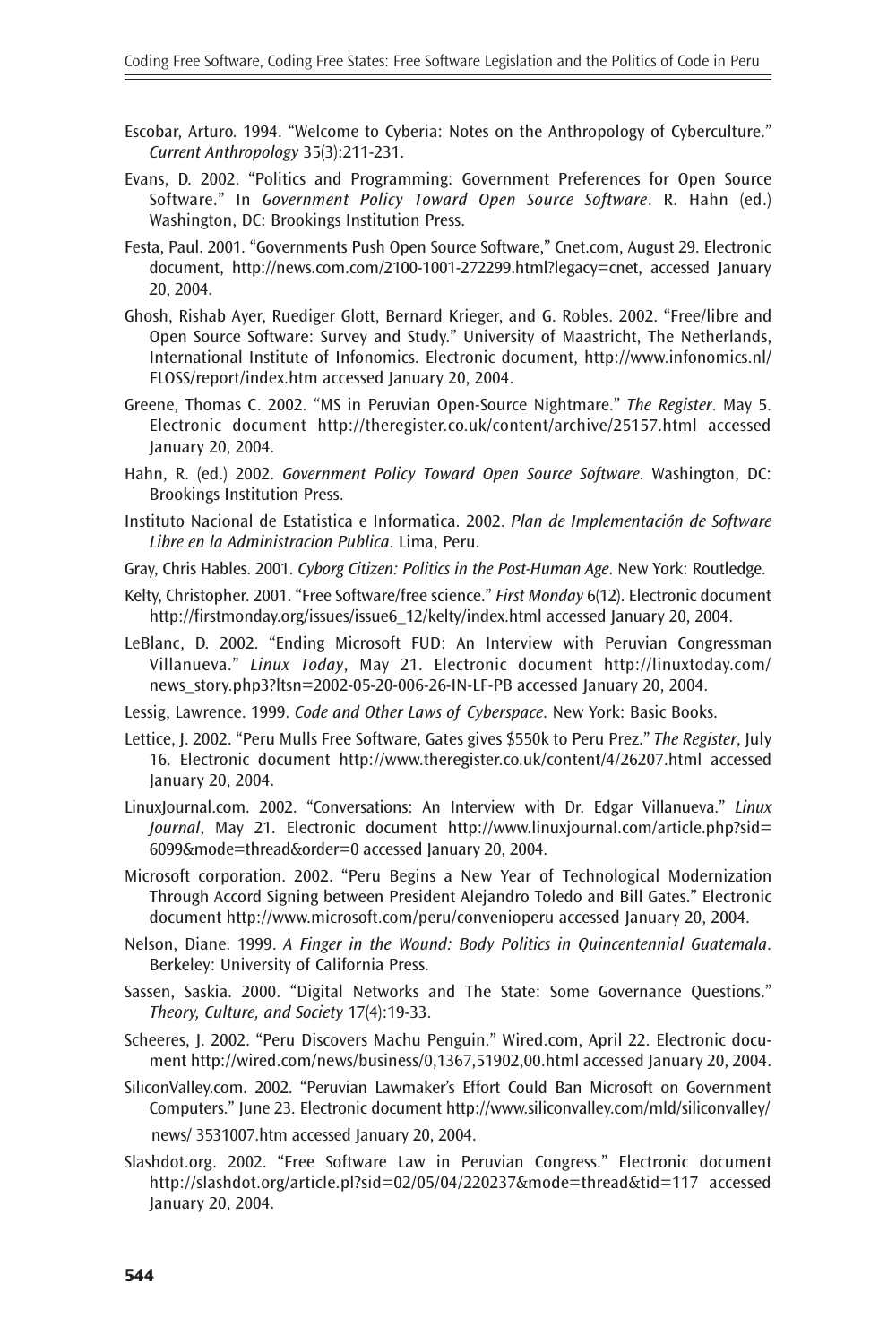\_\_\_\_\_\_\_\_\_\_. 2002a. "Peruvian Congressman vs. Microsoft FUD." Electronic document http://slashdot.org/ article.pl?sid=02/05/06/1739244&mode=thread&tid=109 accessed January 20, 2004.

- Stanco, T. 2003. "Opinion on Brazil Making Open Source Mandatory in Government." Linux Today, July 13. Electronic document http://linuxtoday.com/news\_story.php3?ltsn=2003- 06-13-009-26-OS-LL-PB accessed January 20, 2004.
- Stocking, B. 2003. "Vietnam Embracing Open-Source." San Jose Mercury News. Electronic document http://www.siliconvalley.com/mld/siliconvalley/business/columnists/gmsv/ 7139304.htm accessed January 20, 2004.
- Wired.com. 2003. "Brazil Gives Nod to Open Source." Electronic document http://www. wired.com/news/infostructure/0,1377,61257,00.html accessed January 20, 2004.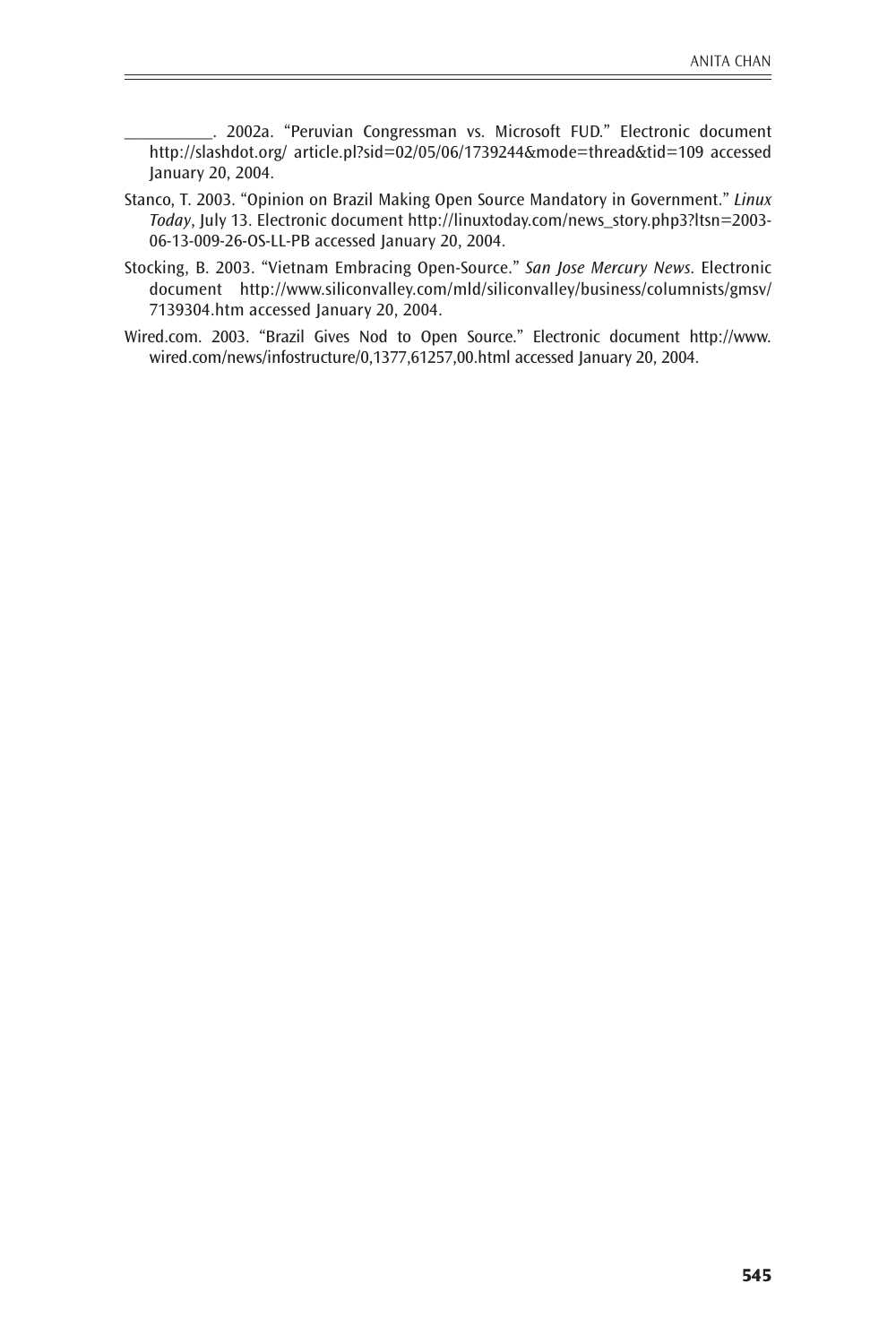# CULTURE'S OPEN SOURCES

# **Punt To Culture**

**Christopher M. Kelty** Rice University

C**C** reative Commons, MedCommons, the Connexions Educational Content<br>
Commons, and the Biodiversity Information Commons are efforts to create collectively managed systems of electronically available and legally re-usable content (music, texts, video, sound, educational materials, scientific data, medical data, etc.). All of them share certain imaginaries—small-scale society, sharing, community, openness, collaboration, and collective stewardship—but do so principally in the most high-tech, globally far-flung and legally arcane manner. All see themselves as inheritors of a tradition of the free exchange of ideas as the basis of scientific, technical, and economic progress. Most speak of information environmentalism, copyright conservancies and preserves, or open, free, and collaboratively managed repositories of intangible but valuable content. None of them are anti-commercial, nor even anti-intellectual property indeed, they all rely on the existence of intellectual property to create and maintain the "commons" that are an inevitable part of their names, even as they occupy a position of challenge or resistance to the dominant forms of intellectual property in circulation today.

Despite the fact that these people are elites, relatively affluent, highly technically sophisticated people who are generally found at the centers of power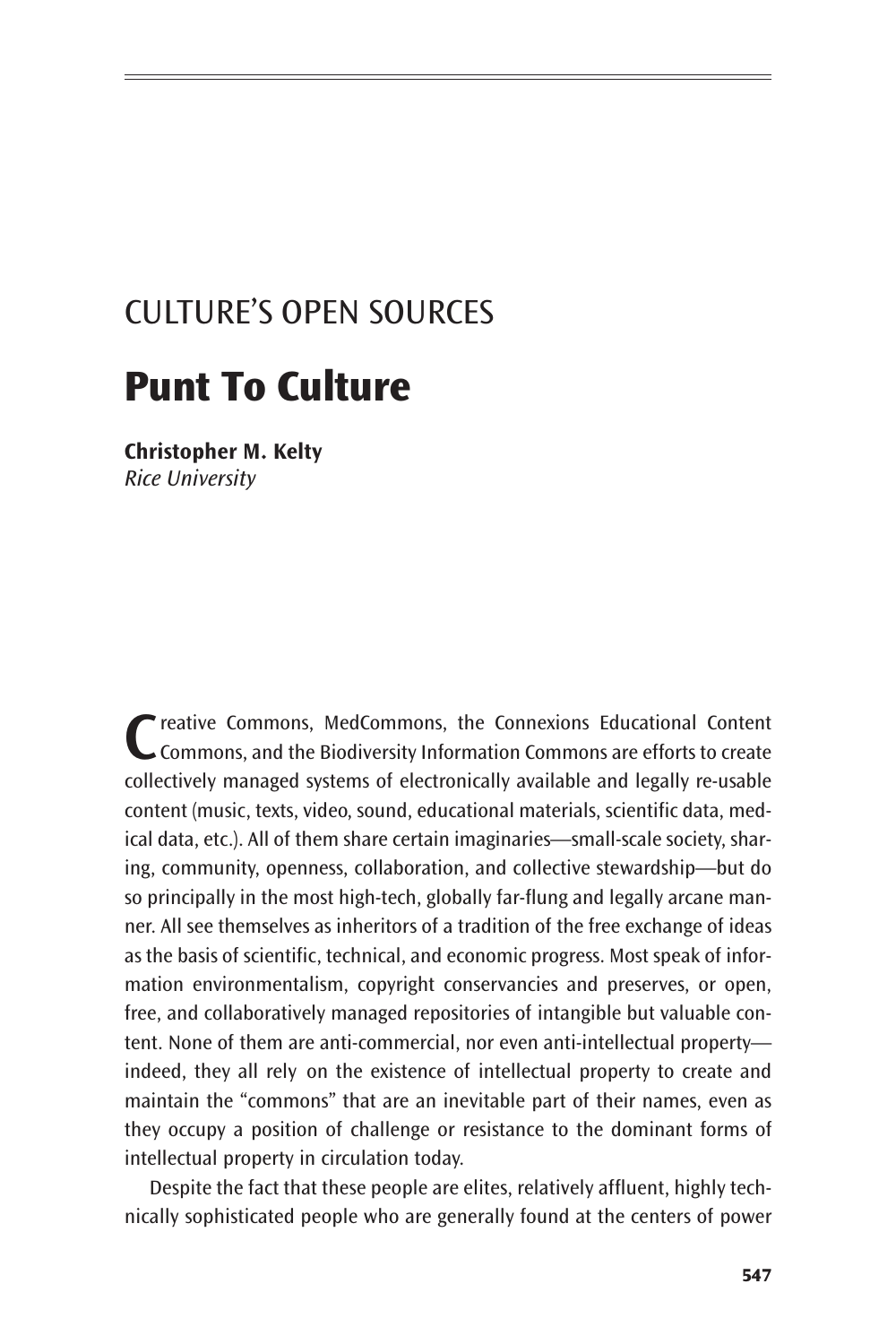in the North and the West, they nonetheless share something with the Native Americans, Peruvian farmers, or diasporic peoples so commonly studied in anthropology: they seem vitally concerned with developing new strategies for maintaining a threatened "way of life," which they see both as legitimate and as in need of innovative means of defense—it is their "culture."

At first glance, this comparison may seem absurd; I suggest it because these "commoners," like many indigenous peoples, have an increasing tendency to use (some variant of) the anthropological concept of culture to defend themselves, to agitate for rights or goods, to distribute blame and praise, to critique anthropology and even perhaps to explain themselves to themselves. Marshall Sahlins, for example, suggests "this kind of cultural self awareness is a worldwide phenomenon of the late 20th century. For ages people have been speaking culture without knowing it: they were just living it. Yet now it has become an objectified value—and the object too of a life and death struggle..." (Sahlins 2000:297). It is specifically the second-order or re-doubled use of the concept of "culture" by the people I refer to here that justifies this comparison—and not any scale of oppression, imperialism, or entitlement. It is not first the *articula*tion of culture I am interested in, it is its operationalization—the strategies by which various, overlapping, even contradictory, articulations of "culture" serve as strategies for changing particular technically, legally, and corporeally embedded practices. Such practices, seen from this second-order position may well be labeled "culture" by the anthropologist (indeed, Sahlins argues persuasively that if they were so labeled and understood, "culture" could never be said to disappear), however to do so is a methodological nuisance. Articulation and operationalization need to be at least provisionally understood as separate, in order to make any practical headway out in the field. I suggest here that the lawyers and activists I study are both more savvy about the nature of such separations, and less hung up on them than anthropologists like myself tend to be.

While cultural studies, literary studies, film and media studies, education, and the popular media continue to speak of "the culture of x" or the "cultural logic of y," anthropologists increasingly disavow ownership of these theories especially when they encounter them in transformed or re-appropriated forms. It is as if the theories had been renounced into some vast public domain of ideas, from which they have been transformed by various peoples into explanations, weapons, critiques, legal briefs, sacred rituals, and justifications. Anthropologists might denounce others for misunderstanding, but more often, they are broadsided by the unexpected interruption of these orphaned explanations. How should we approach these abandoned relics—as remnants, as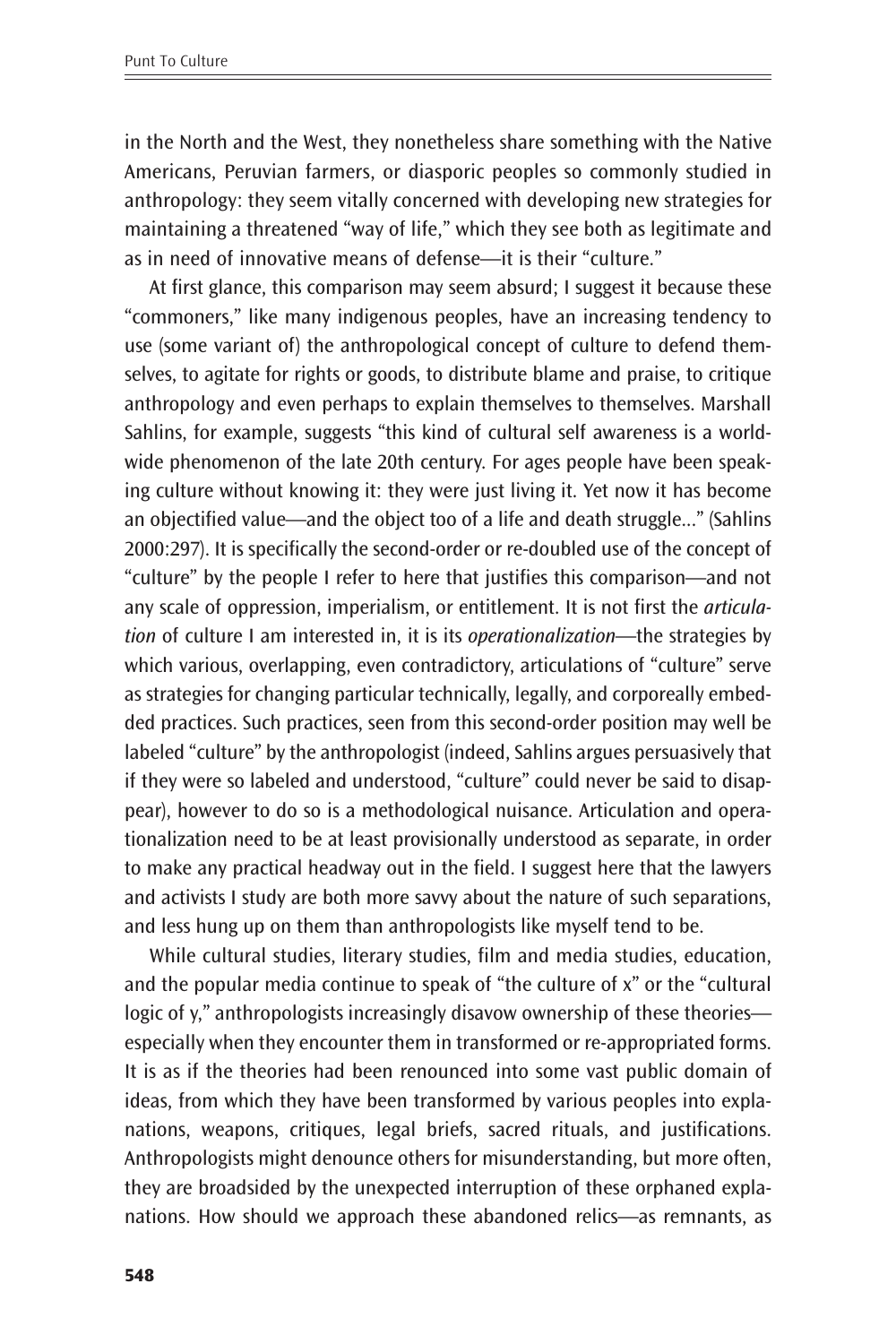vintage goods, refurbished or transformed into yet more valuable and fascinating ways of narrating our existence? As a route to the hallowed "cultural" critique, which some of us still see as the distinctive offering of anthropology to the world? Or as an essential part of a continued but Sisyphean effort to outline a theory of "culture"?

The following story about Creative Commons is one I consider emblematic of this conundrum. The story concerns the uses of "culture" in legal practice and reasoning. It suggests two things: first, that what we may have once expected lawyers, economists, or others to learn from anthropological or cultural theory in its myriad forms, they have in fact learned (or knew already); second, that, as a result, we may yet have something to learn from lawyers and economists about how *methodology* can be related to both the theory and the practice of critique. It should be clear here that by methodology I mean more than the practices of being in the field, taking notes, collecting stories, and interviewing informants (I would call these skills, not methods). The question of method I raise in relating this story concerns objectivity and explanation, which I turn to at the end.

# **Creative Commons**

Creative Commons was started in 2001 by lawyers Lawrence Lessig, James Boyle, and Michael Carroll; computer scientist Hal Abelson; publisher Eric Eldred and others with money from the Center for the Public Domain; space and facilities from Stanford Law School; and grants from the Hewlett and MacArthur foundations.<sup>1</sup> The project sees inherent value in the system of intellectual property but wants to achieve balance in its real application. Lessig describes it as part of a two-pronged approach, the first being conventional challenges to IP law in the courts (such as the Eldred v. Ashcroft case) and the other, Creative Commons, an unconventional attempt to achieve similar goals privately (outside of the courts and legislature but within the limits of existing law). As with its inspirational forerunner, the Free Software Foundation, Creative Commons is a non-profit organization whose only stated goal is to provide high-quality legal licenses and instructions on their use to whoever wants them. They don't do legal advice or legal defense; they don't do policy activism or academic legal analysis. Indeed, in describing the founding of Creative Commons, James Boyle explained how proud he was: they didn't just sit around talking about how it should be different, but *made* something to give to people. What they made were copyright licenses.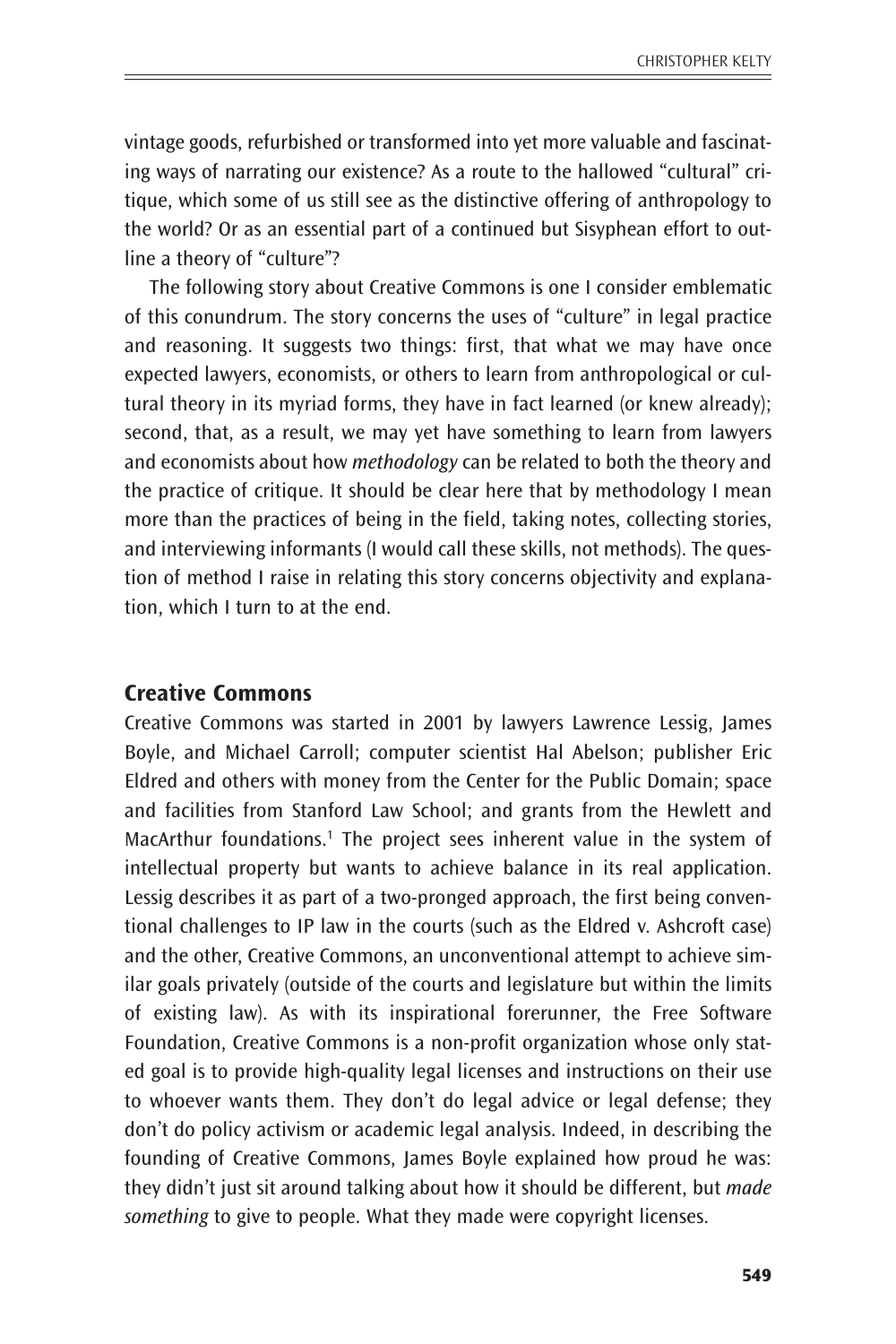Through a series of connections I came to be involved, rather deeply, in the actual writing of the licenses that Creative Commons would launch in December of 2002. My role was that of an "expert" who held neither degree nor experience, only the proven lure of being an anthropologist—that is to say, someone who was presumed to know about *culture*. In this case, as in other cases of studying high-tech and legal elites, the word "culture" produces a general anxiety, especially when it refers not to high and low culture, but to some more amorphous aspect of human life which rests somewhere amongst manners, nurture (of nature vs.) and morality—i.e. a "way of life." More specifically, this anxiety concerns the question of whether other people's "culture" is so different as to be incommensurable with the goals and activities of the person or group imagining it to exist, hence: corporate culture, cultural sensitivity, the culture of the South, multiculturalism, etc. While much of the discipline of anthropology, it seems, has busied itself with either repudiating the need for a concept of culture or lamenting such widespread misinterpretations, a much larger and more diverse set of actors inside and outside of academia have filled the void and taken to incorporating it into their own speech and practices. The myriad theories of culture proposed by anthropologists in the 20th century are easily found littering the mental cities of people all over the world. In most cases, I would offer, these theories are less *artic*ulated, than *operationalized*. Consider my example of writing licenses.

The Creative Commons (CC) licenses took about a year to perfect, and the work was primarily directed by Glenn Brown (executive director of Creative Commons). Glenn is a young and hip lawyer, graduate of Harvard, and keen music lover. Glenn, always enthusiastic and charismatic, is an expert in intellectual property law and its discontents. At the request of James Boyle, I became involved as an emissary not only from anthropology, but more generally from the "scholarly" world (as a representative of the Connexions Project at Rice University), since the licenses would need to cover scholarly and educational material as well as "creative" work.

The Creative Commons license is interesting in that it allows authors to grant the use of their work in about eleven different ways—that is, it comes in versions. One can, for instance, require attribution, prohibit commercial exploitation, allow derivative or modified works to be made and circulated, or some combination of all these. These different combinations actually create different licenses, each of which grants IP rights under slightly different conditions. For example, say Marshall Sahlins decides to write a paper about how the internet is cultural; he copyrights the paper © 2004 Marshall Sahlins, and he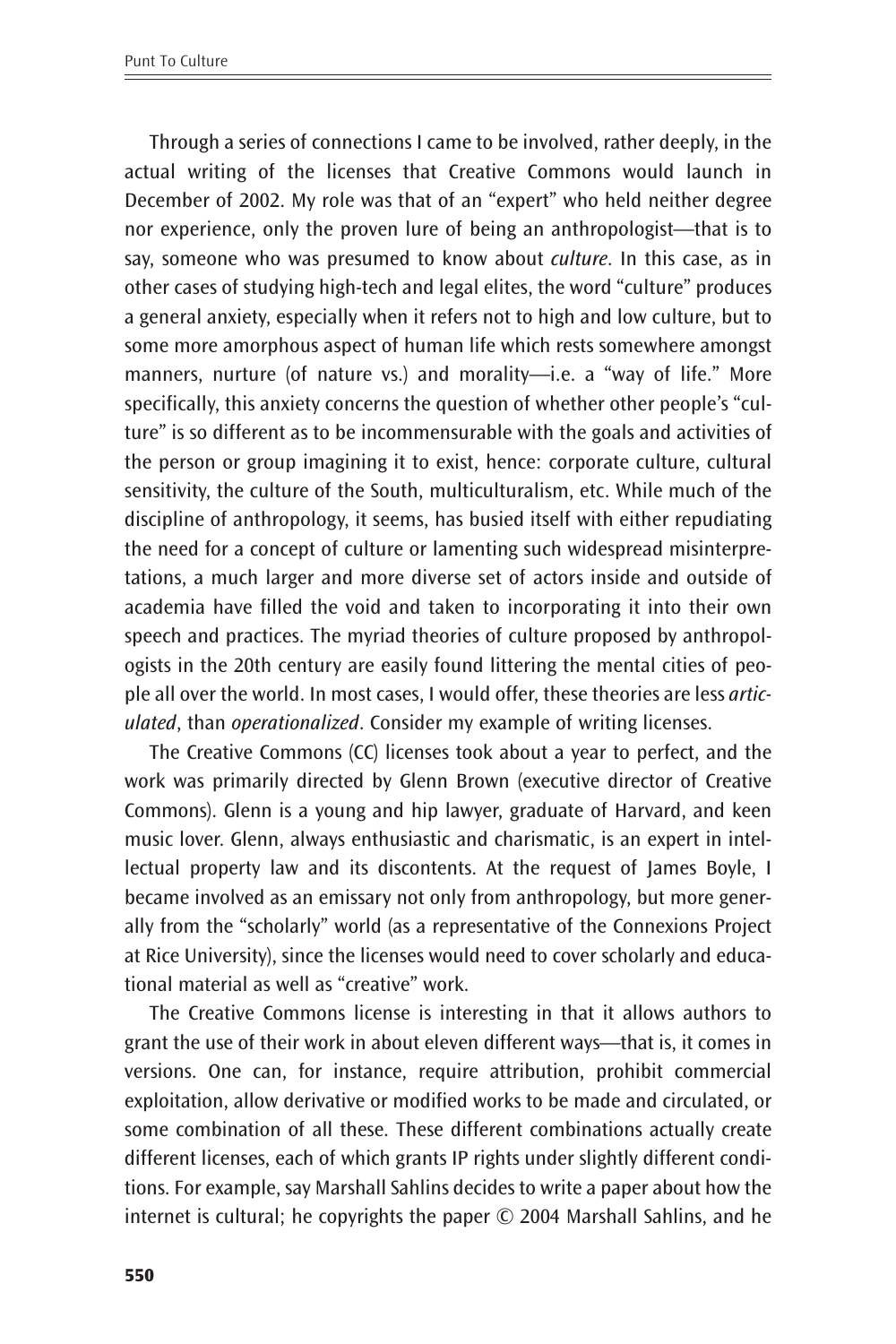requires that any use of it, or any copies of it, maintain that copyright notice and the attribution of authorship (these two things can be different); furthermore he allows for commercial use of the paper. It would then be legal for a publishing house to take the paper off of Dr. Sahlins Linux-based web-server and publish it in a collection of famous articles about how the internet is cultural without asking directly (though Miss Manners would surely suggest they do so anyway). The only requirements would be that the paper remains unchanged and that his name is clearly and unambiguously listed as author of the paper. They do not get any rights to the work, and he will not get any royalties. If he had chosen non-commercial use, the publisher would instead have needed to contact him and arrange for a separate license (CC licenses are nonexclusive), under which he would wisely demand some share of revenue and his name on the cover of the book. But say he was a callow young scholar seeking only the recognition and approbation of peers for his work, then royalties would be secondary to maximum circulation. As they put it, Creative Commons allows authors to assert "some rights reserved" or even "no rights reserved."

Now consider the case where Dr. Sahlins had chosen a license that allowed modification of his work. This would mean that I, Christopher Kelty, whether in agreement or in objection, could download the paper, rewrite large sections of it, add in my own baroque and idiosyncratic scholarship, and write a section that purports to debunk (or what could amount to the same, "augment") the arguments Dr. Sahlins made in the paper. I am then legally entitled to rerelease the paper "© 2004 Marshall Sahlins, with modifications © 2004 Christopher Kelty" so long as Dr. Sahlins is identified as the author of the paper. The nature or extent of the modifications is not legally restricted, but both the original and the modified version would be legally *attributed* to Dr. Sahlins (even thought he owns only the first paper).

It was this case that got me thinking—considering only the best interests of my scholarly peers—about the option of adding to the licenses a "disavowal clause." In the case where I produce a modified work that so distorts Dr. Sahlins's original argument that he no longer wants to be associated with the modified paper, then he should maintain the right not only to be identified as the author, but to repudiate that identification in the case of a dastardly modified work. Dr. Sahlins should, legally speaking, be able to ask me to remove his name from all subsequent versions of my hideous offspring, thus clearing his good name and providing me the freedom to go on sullying mine into obscurity. I brought the issue up with Glenn Brown, we organized a phone date with the lawyers (who were actually drafting the text), and we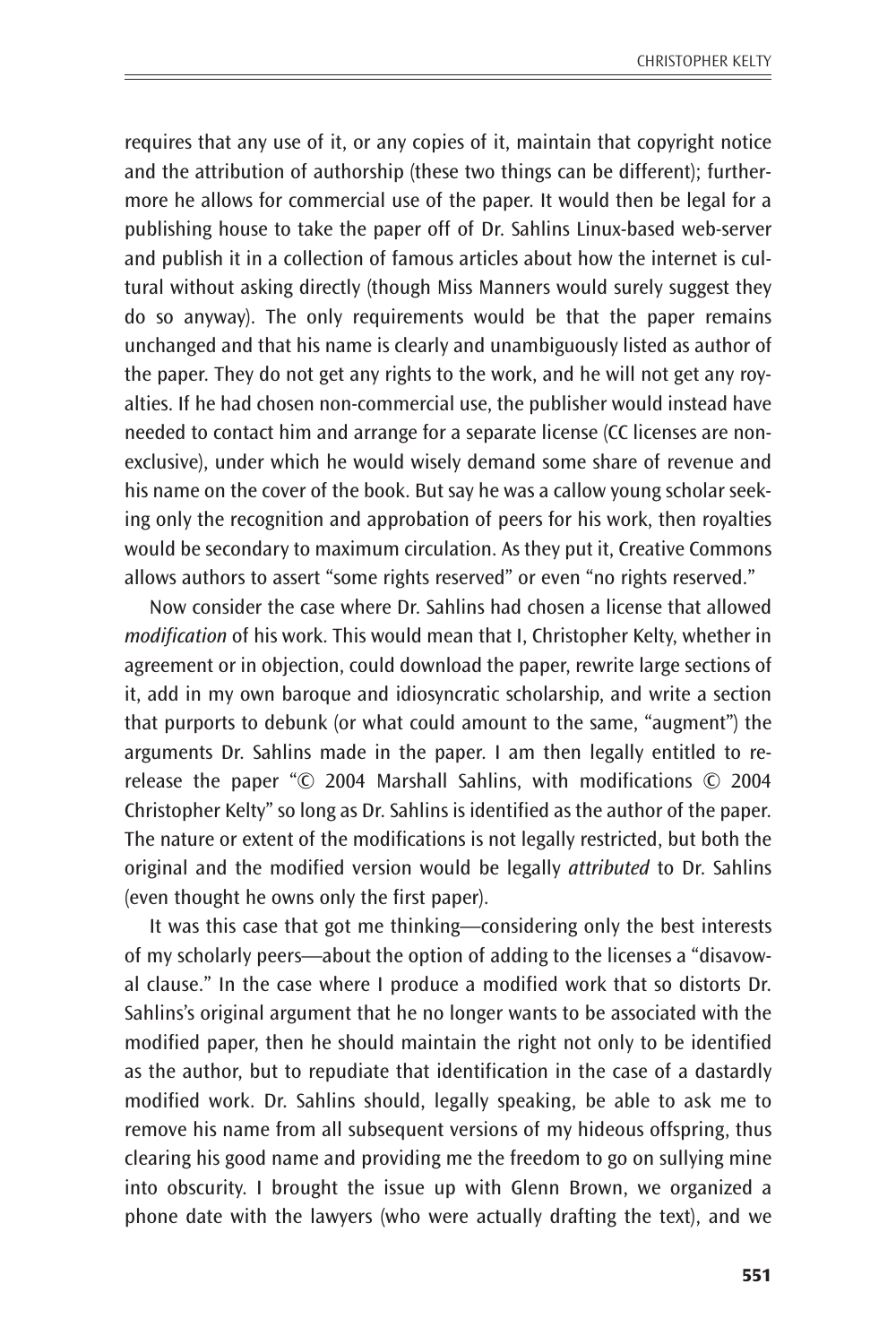talked through many of the possible ramifications. I suggested adding a clause that required licensors to remove the original author's name from the modified version when asked, and we ultimately settled on the following clause, which would be added to the licenses that allowed modification:

If You create a Derivative Work, upon notice from any Licensor You must, to the extent practicable, remove from the Derivative Work any reference to such Licensor or the Original Author, as requested.

The bulk of our discussion centered around the need for the phrase, "to the extent practicable." Part of the motivation came from something Glenn had asked me: "How is the original author supposed to monitor all the possible uses of her name? How will she enforce this clause? Isn't it going to be difficult to remove the name from every copy?" Glenn was imagining a situation of strict adherence, one in which the presence of the name on the paper was the same as the reputation of the individual—regardless of who actually read it. On this theory, until all traces of the author's name were expunged from each of these teratomata circulating in the world, there could be no peace, and no rest for the wronged.

I paused, gave the kind of studied sigh meant to imply that I had come to my hard-won understandings of "culture" through arduous dissertation research, and explained: It probably won't need to be strictly enforced in all cases—only in the significant ones. Scholars tend to respond to each other only in very circumscribed ways, by writing letters to the editor or by sending responses or rebuttals to the journal that published the work. It takes a lot of work to really police a reputation, and it differs from discipline to discipline. Sometimes, drastic action might be needed, usually not. There is so much misuse and abuse of people's arguments and work going on all the time that people only react when they are directly confronted with serious abuses. And even so, it is only in cases of negative criticism or misuse that people need respond. When a scholar uses someone's work approvingly, but incorrectly, it is usually considered petulant (at best) to correct them publicly.

"In short," I said, leaning back in my chair and acting the part of expert, "it's like, you know, c'mon—it isn't all law; there are a bunch of, you know, informal rules of civility and stuff that govern that sort of thing."

Then Glenn said: "Oh, okay, well that's when we punt to culture."

With this phrase, I leant too far and fell over, joyfully stunned. Glenn had managed what no amount of fieldwork, with however many subjects, could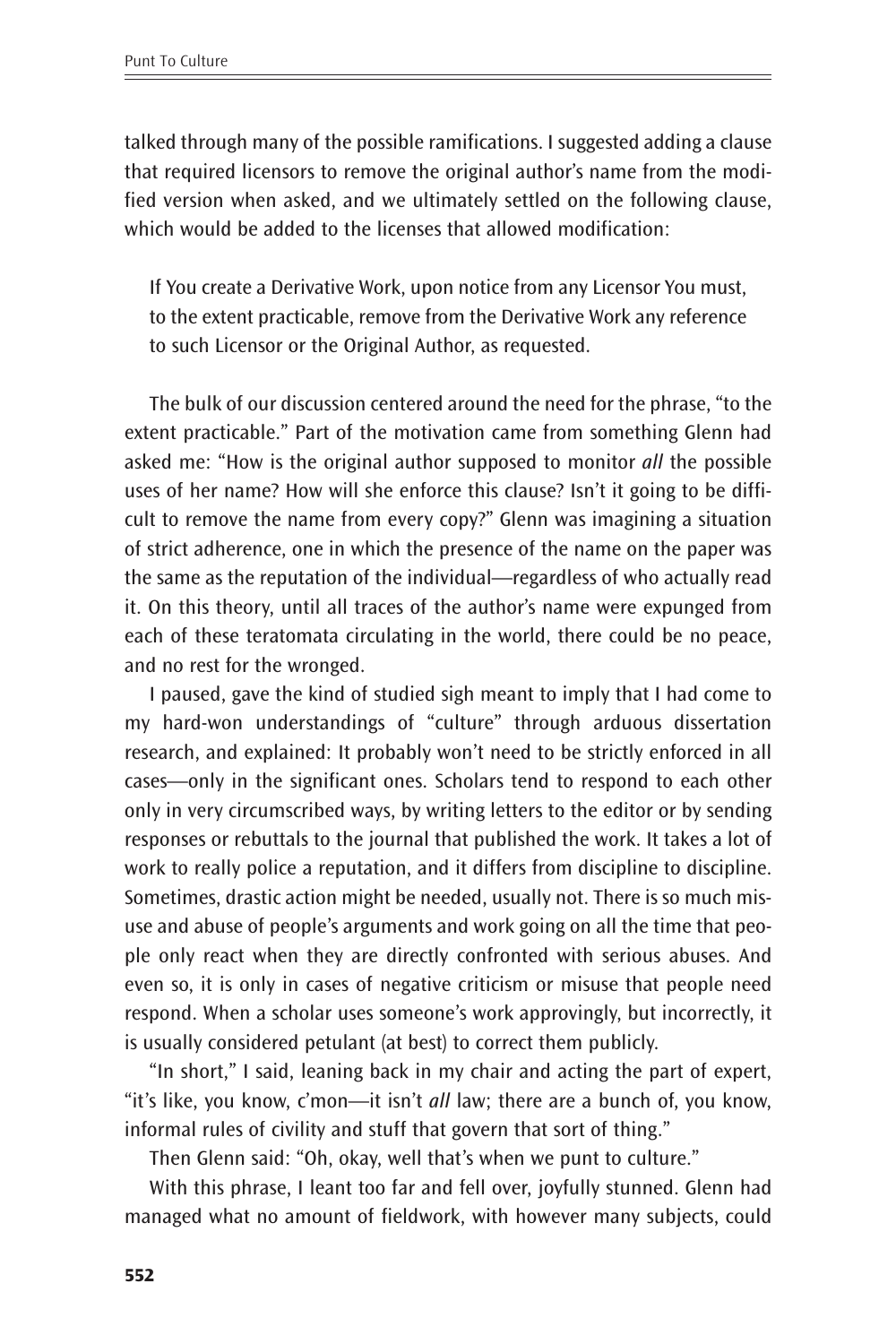do. Some combination of American football, a twist of Hobbes or Holmes, and a lived understanding of what exactly these copyright licenses are meant to achieve, gave this phrase a luminosity I usually associate only with Balinese cock-fights. It encapsulated, almost as a slogan, a very precise explanation of what Creative Commons had undertaken. It was not a theory Glenn proposed in this phrase, but a strategy in which a particular, if vague, theory of culture played a role.

For those unfamiliar, a bit of background on American football may help. When two teams square off on the football field, the offensive team gets four attempts (called "downs") to get the ball either 10 yards down-field or into the end-zone for a touchdown (at which point possession changes hands, and the other team tries). The first three downs are usually all the same: run or pass, run or pass. Fourth down is different, however: on fourth down, one either "goes for it" (tries to run or pass), tries to kick a 3-point field goal (if close enough to the end-zone), or "punts" the ball to the other team. Punting is a somewhat disappointing option, because it means giving up possession of the ball to the other team, but it has the advantage of putting the other team as far back on the playing field as possible, increasing the likelihood that they will have to punt the ball back again.

To "punt to culture," then, suggests that these copyright licenses try three times to legally restrict what a user or consumer of a work can make of it. By using the existing federal IP law, the rules of license and contract writing, they articulate to people what they can and cannot do with that work according to law.<sup>2</sup> However, the licenses do not (they cannot) force people, in any tangible sense, to do one thing or another, but they can use the language of law and contract to warn them, and perhaps obliquely, to threaten them. If the licenses end up silent on a point—if there is no "score," to continue the analogy—then it's time to punt to culture. Rather than make more law, or call in the police, the license *strategy* relies on "culture" to fill in the gaps with people's own understandings of what is right and wrong, beyond the law. It operationalizes a theory of culture—one which emphasizes the sovereignty and the diversity of private systems of cultural norms. Creative Commons would prefer that its licenses remain legally minimalist. It would much prefer to assume—indeed, the licenses implicitly require—the robust, powerful existence of this multifarious, heterophysiognomic, and formidable opponent with neither uniform nor mascot, hunched at the far end of the field preparing to, so to speak, clean law's clock.

Creative Commons' "culture" thus seems to be a somewhat vague mixture of many familiar theories. Culture is: an unspecified but finely articulated set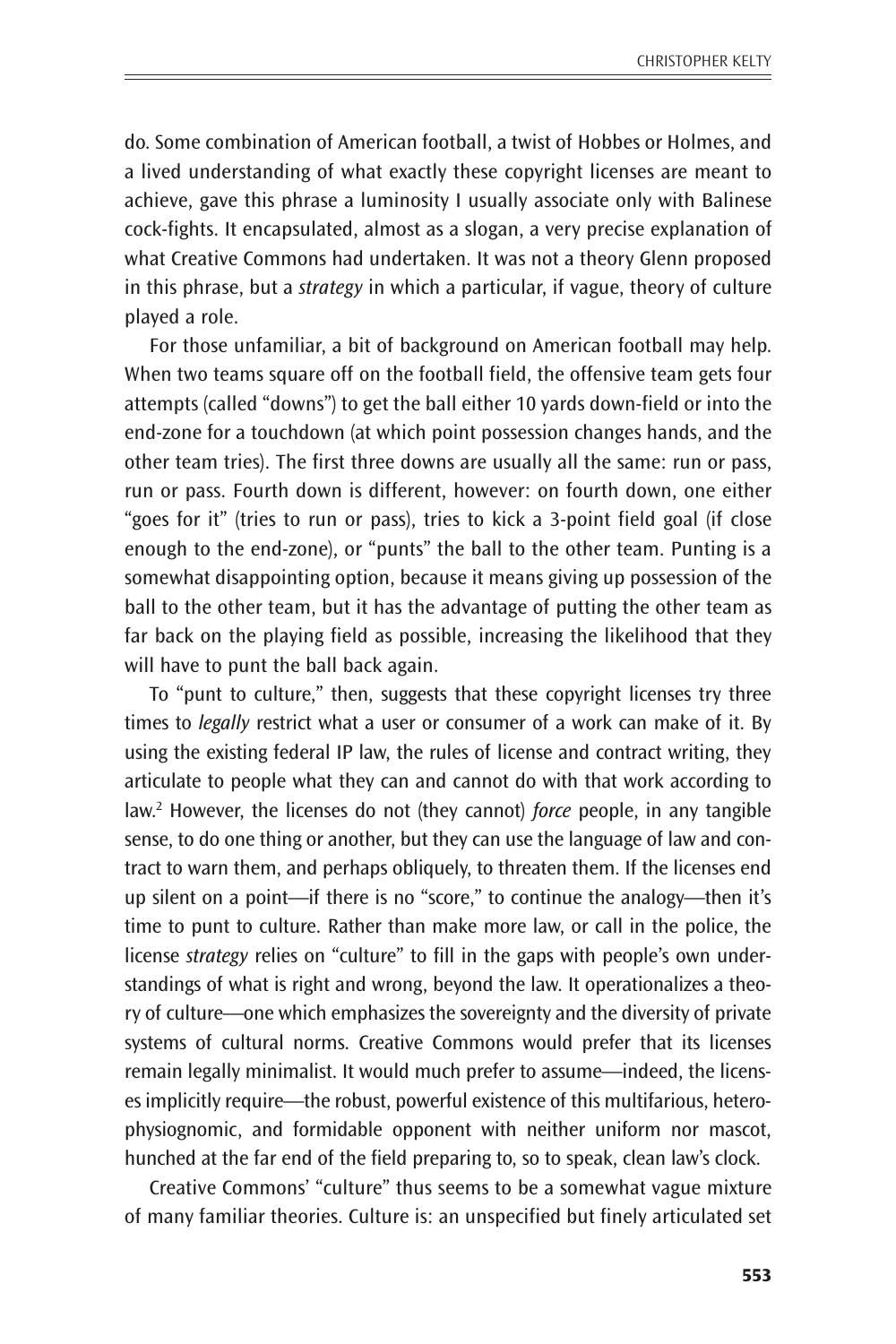of given, evolved, designed, informal, practiced, habitual, local, social, civil, or historical norms that are expected to govern the behavior of individuals in the absence of a state, a court, a king or a police force, at one of any number of scales. It is not monolithic (indeed, my self-assured explanation concerned only the norms of "academia") but assumes a diversity beyond enumeration. It employs elements of relativism—any culture should be able to trump the legal rules. It is not a genetic theory, but one that assumes historical contingency and arbitrary structures. It might even be the habitus (except "Punt to the *habitus*" doesn't have quite the same ring). It is nothing less than a *team* of theories, loosely coordinated, but lined up on the same side, all trained in some version of recent American and European cultural or social theory.

This team of theories of culture is neither peculiar to Creative Commons, nor does it represent all of legal practice, or even all of intellectual property law. However, it is used regularly by several related schools of thought in America which generally include the Law and Economics movement, (Critical) Legal Realism, and New Institutional Economics (to mark just a few of the very scholastic labels that designate them). Various people associated with, or trained in, these scholarly movements are more than sympathetic to the kinds of theories of culture, difference, and sovereignty proposed by anthropologists and cultural theorists over the last 30 or so years.<sup>3</sup> This in itself is hardly surprising—but what is surprising is that, in the form of lawyers, entrepreneurs, and activists, this sympathy informs the legal and technical practice of these new "resistance" movements busy building commons of intellectual property.

This team of theories of culture may not hold up in the court of anthropological opinion, but it need not be right—it only needs to be a good enough strategy for the creation of licenses used by hundreds of thousands of people, creating various kinds of content, in multiple jurisdictions. While some people involved might have lingering anxiety about the robustness of this theory of culture, it is deployed only in the interests of achieving specific, pragmatic goals: maintaining and furthering a particular way of life.

# **Other Cultures**

The original 1960s Law and Economics movement focused on the use of law as a tool of coercion to achieve particular economic ends. Debates about the creation of legislation, or the impact of regulation or a particular judicial decision were (and very much still are) conducted in a language of positive and negative externalities, transactions costs, and Pareto optimality. A younger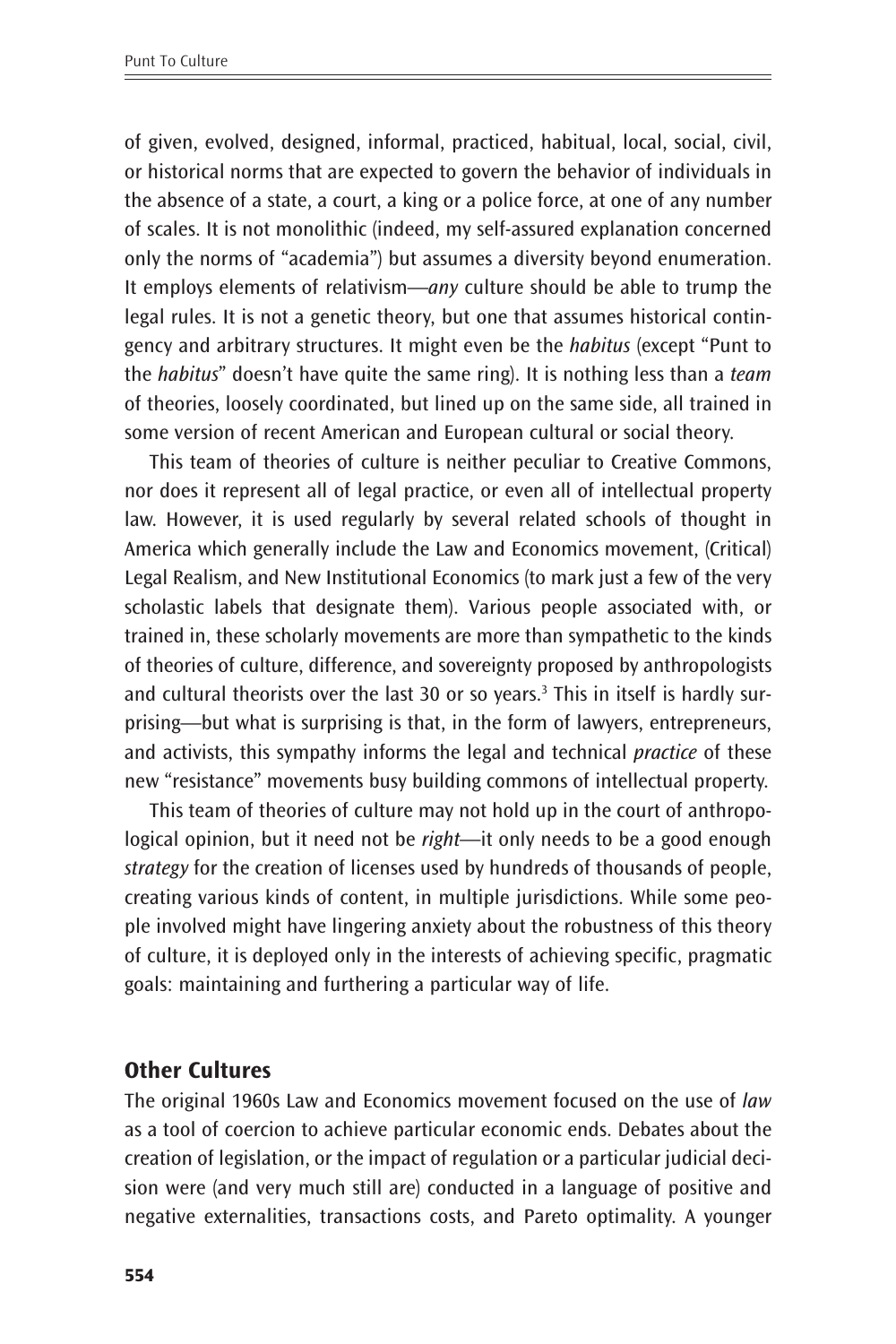generation—one labeled the "New Chicago School" by none other than Larry Lessig—has expanded this methodological commitment to law-as-economictool to include various versions of "social meaning," "private orderings," customs or norms as tools. Rather than relying on law as the sole mechanism for coercion or distribution, this younger generation has recognized the existence of multifarious systems of social order which have the same function as law, but at different scales.<sup>4</sup> From the perspective of anthropology, this recognition looks like the accidental re-discovery of culture; due payment for a too-long ignorance of anthropology and sociology's claims. But for lawyers and economists, it is simply a methodological insight that such cultural or social systems might be used to achieve particular ends—legally and extra-legally, as in the directly inspired case of Creative Commons. Lessig puts it this way:

The regulation of this school [Law and Economics] is totalizing. It is the effort to make culture serve power, a "colonization of the life-world." Every space is subject to a wide range of control; the potential to control every space is the aim of the school...There are good reasons to resist this enterprise. There are good reasons to limit its scope. [1998:691]

For Lessig and sympathizers, there is no question of the *efficacy* of this approach, and they could care less whether it is a correct theory of culture. On the one hand, Lessig overstates the case: he implies that our "culture" or our "life-world" is a fragile sphere separate from the political, legal, or economic lives of people. For we anthropologists, whatever culture is or was, law, economy, and politics are part of it—and, as with Sahlins, we consider it impossible for culture to disappear in any meaningful sense (even if we also worry that particular kinds of practices are threatened by capitalism, imperialism, or neo-colonialism).

On the other hand, Lessig understates (with respect to anthropologists) the methodological innovation represented by this new way (for lawyers and economists) of thinking about culture as a congeries of "social meaning' or a collection of customs. He assumes that cultures—though diverse, creative, and fundamentally legitimate in their own right—can be treated as bounded entities that determine the actions of their members to some effective degree. Such an assumption can be flawed and yet still provide an effective way to treat "culture" as a means to either its own ends (the felicitous version) or to the ends of some "culture of no culture" situated in Washington D.C. and Chicago (the dark "totalizing" vision). If "culture" determines individual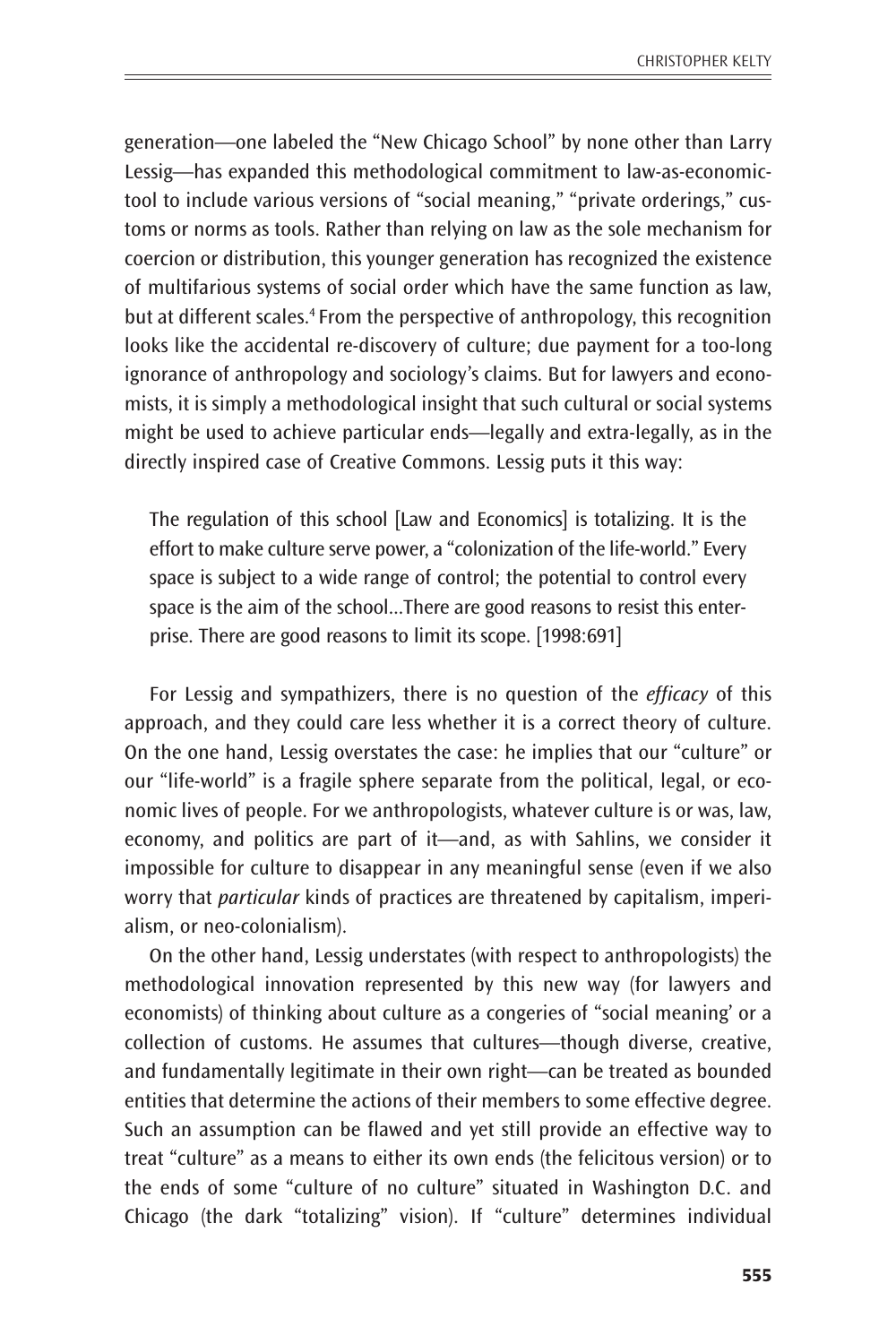action, even marginally, it can be manipulated alongside legislation to fight for one way of life rather than another.<sup>5</sup>

There is, I think, a valid critique of this approach to be made by anthropologists: such a vision of culture-as-tool evacuates it of its properly symbolic content and replaces it with a merely functional one. By doing so, it sacrifices an understanding of how subjectivities are remade or re-negotiated when norms and practices change. And Lessig's vision of culture shares with the original Law and Economics vision of law a methodological individualism that assumes human desire and reason are stable, interested, and robust enough to be buffeted about by coercive laws or attempts to change social norms. It differs only by suggesting that there are many different cultures—and perhaps therefore, many different subjectivities—all equally stable in the same methodological sense. Again, it matters little if it is correct, but it does institute a requirement for the actual, empirical, historical investigation of (or at least knowledge of) the entities that will be treated as "cultures" in order to locate, name, and then manipulate the norms they are assumed to adhere to.

It is this methodological practice, which in the end extrudes a more fundamental political commitment amongst lawyers and economists than that of all the cultural critique in the world. What frustrates the cultural anthropologist is the seeming refusal to recognize the situatedness of this political commitment. It is true; the aims of these commoners are clearly particular: to maintain and encourage a particular set of practices with respect to particular notions of authorship and ownership. The vision of an ecumenical, neutral intellectual property system, grounded in a very familiar, if often criticized, discourse of equality, freedom, and progress may well be seen as a veiled attempt to impose a particular practice (and hence, a particular kind of subjectivity) on as much of the world as possible. Yes, yes, they assert.

What makes it unusual, however, is that this particular set of practices is often seen by these commoners as particular but also as threatened, not as natural, inevitable, unique, or even necessarily correct. It is however, a culture for which are made various claims of equality, liberty, free circulation, cultural autonomy, cultural diversity, and progress through innovation (indeed the only naturalness ascribed to such practices is their enshrinement in the Constitution, which Lessig among others uses to great rhetorical effect). Such a vision is threatened, however, not by "other cultures" or by dissent from within, but by a dominant and powerful set of interests—principally that of the entertainment industry—who have re-made federal copyright law to serve an even more particular and more narrow definition of legitimate prac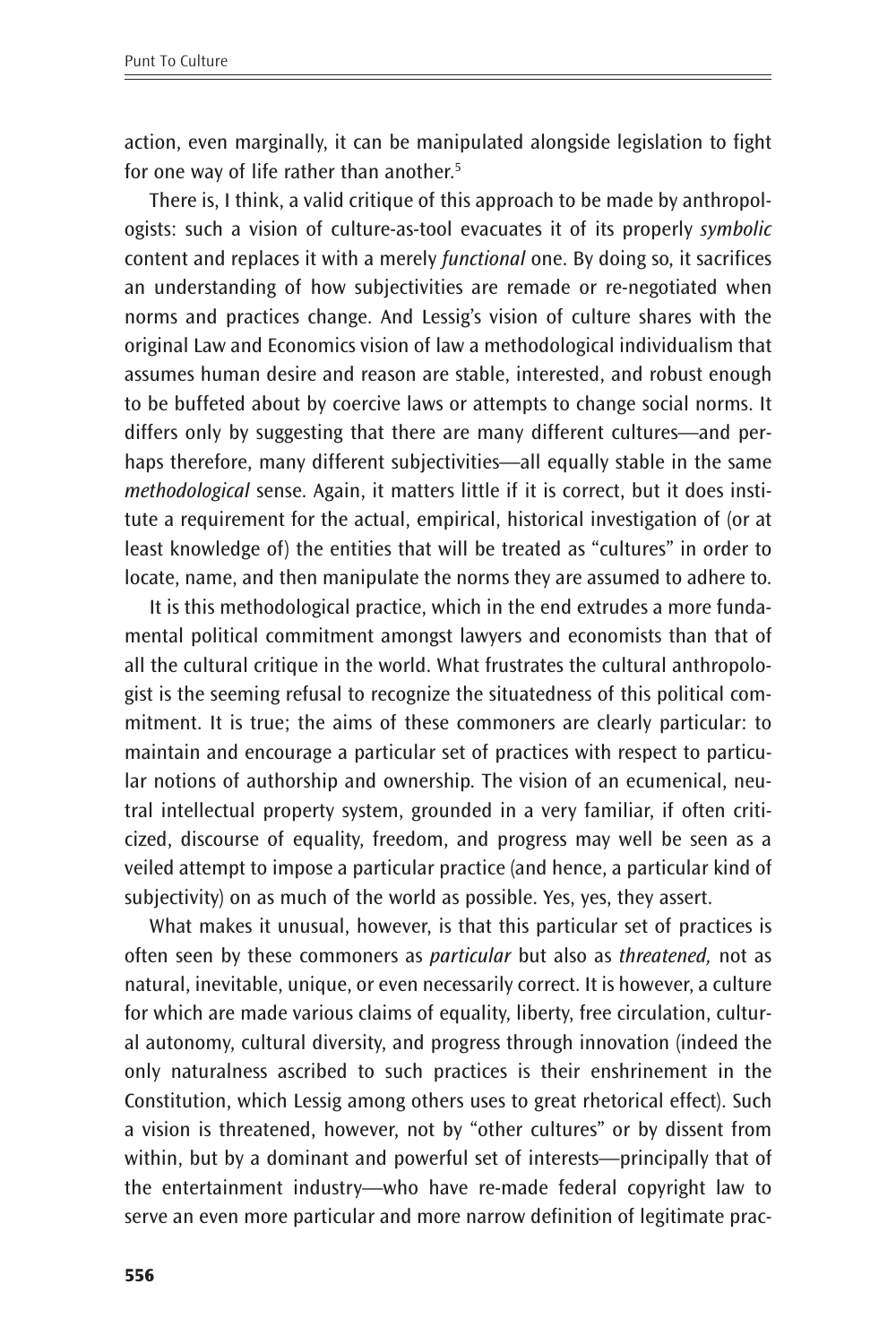tice which they assume to be universal and would very much like to see imposed worldwide. It is only with respect to this perceived threat that commoners see their own practices as a defense of "culture"—a defense, in fact, of the very possibility of culture.

Such a state of affairs presents two options to the social sciences, and especially to the more philosophically inclined, qualitative social sciences. On the one hand, the desire to make anthropology relevant, to use it as a tool of critique, or to engage its findings and activities in a political sphere has much to learn from the emerging strategies of movements such as that of Creative Commons or the free and open source software movements. Not only do these movements represent a critique of particular practices (such as the overenthusiastic extension of intellectual property law by lawyers and corporations), but, in addition to reasoned critique, these movements also employ legal and technical tools that transform that critique into a viable system of alternative practices. Thesis eleven wins new life as versioning software and copyright licenses.

On the other hand, the door remains open to a certain version of objectivity—perhaps the kind Max Weber explored in "Objectivity in the Social Sciences" under the label of "technical criticism." Both the currently dominant intellectual property system and the alternative practices of commoners contain within them a particular configuration of values which Weber suggested it was the job of the technical critic to delineate and to distinguish from discussions about the relation of particular means to established ends. The ends foreseen by the dominant "culture" of copyright holders are in fact different from the ends of the commoners, and it is only the means that they share. However, both of these groups articulate these ends by reference to the same concepts: freedom, democracy, progress, innovation, individual choice, but also increasingly, cultural autonomy, and "community." The question is open, then, whether anthropologists can practice an objective (in Weber's sense) understanding of the values and concepts which inhere in both dominant and alternative systems without confronting the fact that articulation and operationalization of "culture" are so clearly and deeply intertwined.

For the lawyers and activists of these commons projects, what matters is only what one can do with an explanation (which depends only lightly on its legitimacy or believability), not whether it is the one that fits reality best. I would suggest that the anthropologist who harbors distrust of such a practice, and who critiques on the basis of misinterpretation, misreading, or misrecognition, risks having their finely wrought critique *understood all too well*—and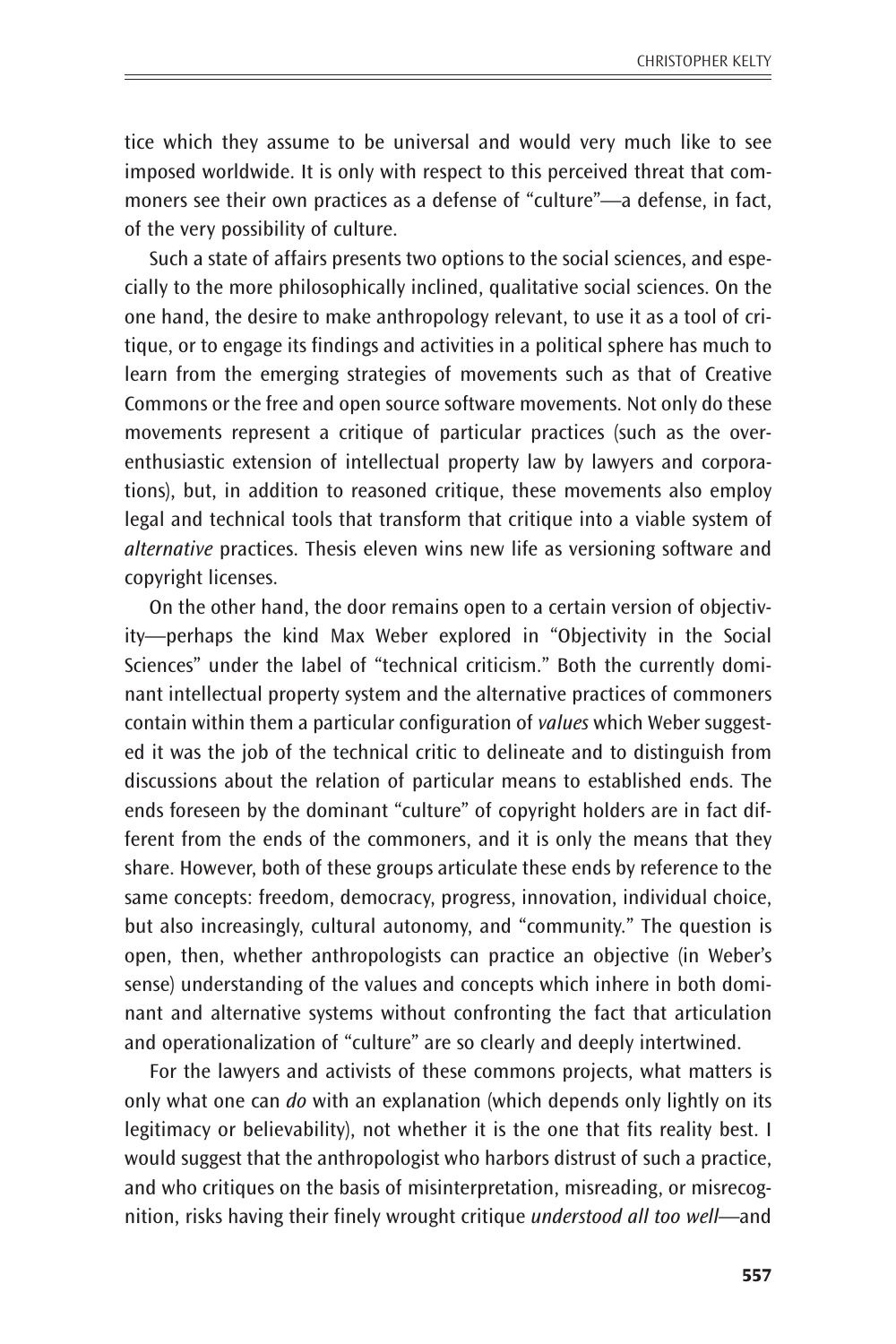transformed anew into yet more curious and exotic technical and legal practices. But this is not the end; the question it poses is that of what kind of strategy and what kind of contribution anthropological research makes to the constitution of lively, timely, and urgent issues like those represented by current intellectual property debates and free software.

#### **ENDNOTES**

#### 1 http://www.creativecommons.org/

2 Creative Commons licenses are copyright licenses—such as those that routinely accompany commercial software—which effectively specify which rights (guaranteed by federal law) will be granted, and which reserved. The licenses come in three flavors: a human readable license, which states fairly clearly what rights and restrictions exist, a "machine-readable" license, which uses XML metadata to specify which of the various license terms are in use, and a "lawyer readable" license which is written in the exceedingly strategic and exacting language lovingly known as legalese.

3 A glance at the work and bibliographies of, for example, James Boyle, Larry Lessig, and Elinor Ostrom (to take 3 representative examples) reveals plenty of evidence of this engagement in the recent past.

4 Among the recent crop, Robert Ellickson has perhaps been most widely known, with his study of dispute settlement by cattle ranchers in California settle land disputes.

5 For an elaboration of this approach, see esp. Lessig (1995).

#### **REFERENCES**

Lessig, Lawrence. 1995. "The Regulation of Social Meaning." University of Chicago Law Review 62(3):944-1045.

\_\_\_\_\_\_\_\_\_\_. 1998. "The New Chicago School." Journal of Legal Studies 27(2):661-691.

Sahlins, Marshall. 2000. "Ethnographic Experience and Sentimental Pessimism: Why Culture is Not a Disappearing Object." In Biographies of Scientific Objects, Lorraine Daston, ed. Chicago: University of Chicago Press.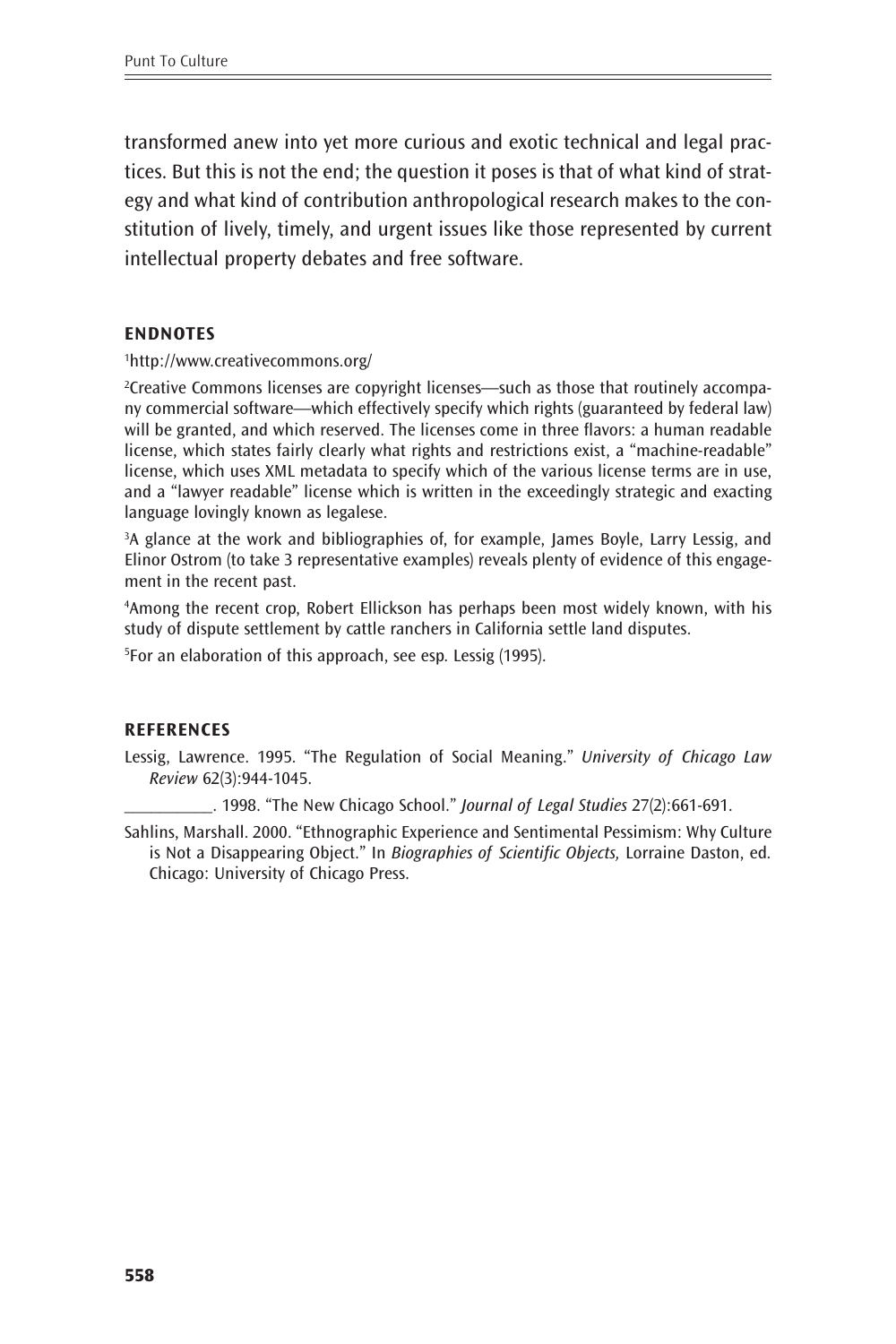# CULTURE'S OPEN SOURCES

# **Rhetorical Virtues: Property, Speech, and the Commons on the World-Wide Web**

**Rosemary J. Coombe** York University

**Andrew Herman** Wilfred Laurier University

# **Property, Propriety, and Appropriation**

**O**ur comments extend our mutual scholarly interest in the articulation of discourses of property in contemporary capitalist culture and how these are deployed in the narrative conjuring of capital as "salvific" moral virtue in global neoliberalism (Comaroff and Comaroff 2001). We are interested in how narratives of property and propriety, ownership, and entitlement come to be embodied and performed as moral stories in digital environments (Coombe and Herman 2000, Coombe and Herman 2001). As Marx argued "capital" is a "very strange thing, abounding in metaphysical and theological niceties" (Marx 1976[1867]:163). Capital is strange for Marx because it can apparently morph into so many different forms—as commodity, as debt, as labor, as knowledge, as brand image, and, underlying these, money as the universal, impersonal standard of value that makes these commensurable. Yet these strange and magical qualities of capital rest upon a foundation of metaphysics and theology—a particular set of ethical values that construe lifeworlds into monetary forms and human beings into autonomous individuals.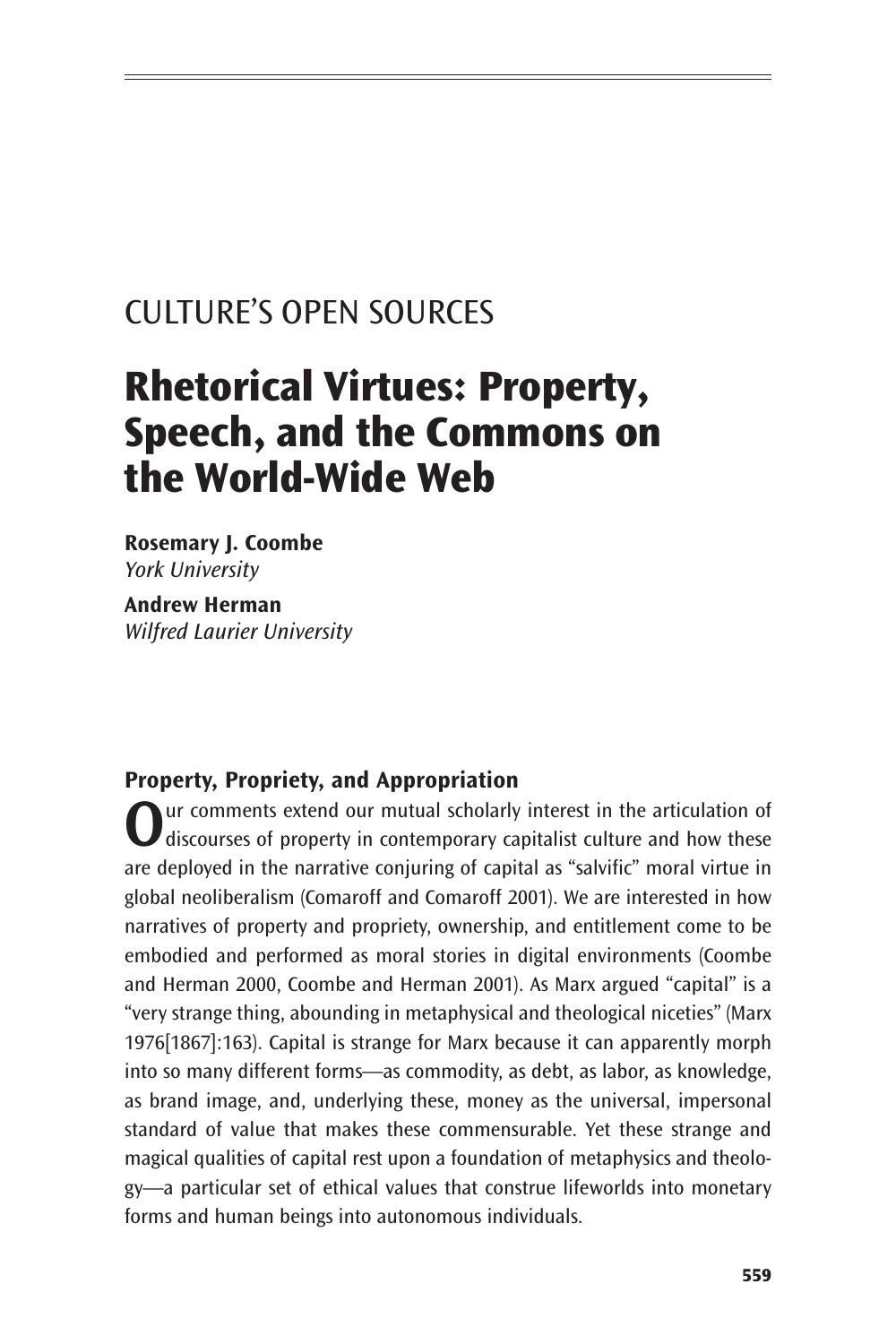We offer here a small slice of our ongoing work on the rhetorics of intellectual property in the age of digital media and information-based capitalism.1 We use rhetoric in the strong, Nietzschian sense of the term—as the "act of ordering the chaos of life" (Witson and Poulakis 1993:16). In this reading, rhetoric is a social and material practice of the pragmatics of power that punctuates the world with meaning and thereby renders social action possible. To use Barbara Biesecker's words, "it is in rhetoric that the social takes place" (Biesecker 1997:50). Indeed, it is rhetoric that makes the social a place of meaningful habitation. We do not mean "rhetoric" in the vernacular, pejorative sense as when someone says, "Oh, that's just mere rhetoric," thereby connoting a fount of frothy words without real consequence (McGuigan 2003:1); nor do we restrict it to discourse with persuasive force or intent.

One of our favorite moments in teaching is when we ask students to explain what the word "property" means. Given that the word is a fixture of our everyday language and speech, students are remarkably perplexed when this question is posed. Their reticence to give voice to their understanding of property clearly doesn't have to do with their lack of knowledge of the word or the concept. Rather, it is rooted in the seeming obviousness of the answer. "Property," one student will venture after an uncomfortably long silence, "is when I own something." This rhetorical statement is what legal scholar Jack Balkin (1998) calls a hegemonic *meme* in an argument that transports the concept of the meme from evolutionary biology to a critique of legal and political ideology. In brief, a meme is an idea or rhetorical construct—a "packet" of coherent information—that is passed on from generation to generation through the cultural transmission of communication, imitation, and replication called memesis (which should not be confused with the anthropological concept of mimesis). Cultures (Balkin shares none of the anthropologist's qualms about using the term as a noun) integrate such memes into quotidian ideologies because of their pragmatic utility in making sense of the world and allowing human groups to adapt to changing social environments. Through the memetic process of informational replication, to paraphrase Balkin, human beings become information made flesh.

We have many reservations about Balkin's evolutionary theory of ideology. Aside from the conceptual overlay of evolutionary biology and the language and tropes of information science and technoculture, there is not much in what Balkin has to say that hasn't already been said by Gramsci, Stuart Hall, Karl Mannheim, Berger and Luckmann, Foucault (especially), and even Marx himself. But the idea that the social power of ideology resides in its corpore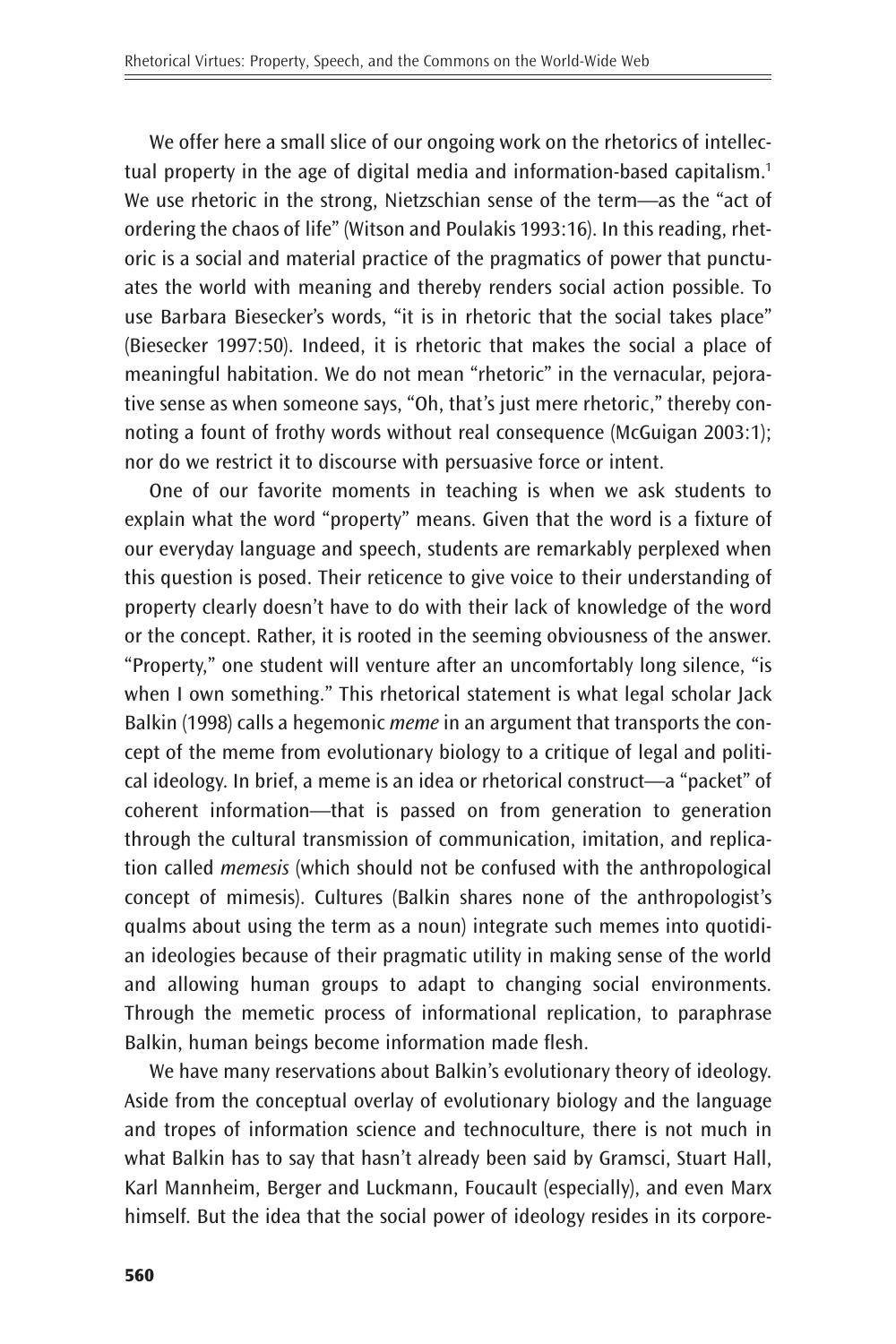alization, in how it is embodied and performed, and how its makes the world habitable in the Heideggerian sense as an *ethos*, is one worthy of further exploration when the location of this embodiment and performance takes place on the World Wide Web (the Web).

The problem with ideological memes, whatever their practical efficacy, is that they become incorrigible—resistant to revision. Property is not simply or even primarily a relationship between persons and things (as first year law students are swiftly taught). It is a social relationship between socially recognized persons with respect to real and intangible things (and between peoples who as nations may hold cultural properties) that is authorized and legitimized in particular cultural contexts. It is also a relationship of profound social power. The generalized failure to see the social relationships that produce the value of the things we consider property—the constitutive misrecognition that Marx referred to as commodity fetishism—is one manifestation of this power.

The cultural determination of property as a social relationship—and the ambivalences that are embodied in the commodity fetish—are inscribed in the etymology of the word itself. "Property" is derived from the Latin *propius*, which itself has two meanings: 1) that which one owns and 2) a standard of behavior or correct conduct that is "proper." The latter meaning of property is linked to proprietas, which means both propriety as well as the proper signification with words (Jones 1992:118). The ability to claim something as one's own is ritually performed in social interactions which operate to render the owner suitable and fitting to appropriate that from which he or she claims the right to exclude others. In the intrinsic alterity of claiming property as a function of propriety, the non-owner is a person who is not appropriate. In other words, the capacity to appropriate is contingent on being appropriate (Herman 1999).

The governmentality of property and propriety, although always central to the logos and ethos of capitalism, has assumed even greater significance in the age of globalized neoliberalism. Analyses of the scope and dimensions of globalization and neoliberalism abound, but for our purposes we will invoke a single statistic that will stand as a metonym for the dimension of the phenomenon we are exploring. Between 1983 and 2003 the value of assets of the Fortune Global 500 increased by over 300% (Henwood 2003:56). This increase in value is unprecedented in the history of modern corporate capitalism. Much of this enhanced value takes the form of intangible, symbolic, or informational capital that is protected as intellectual property: bits, bauds, and bytes of 'digitalia' that include patented business models, accounting methods, pharmaceutical formulas, and gene sequences; copyright protected soft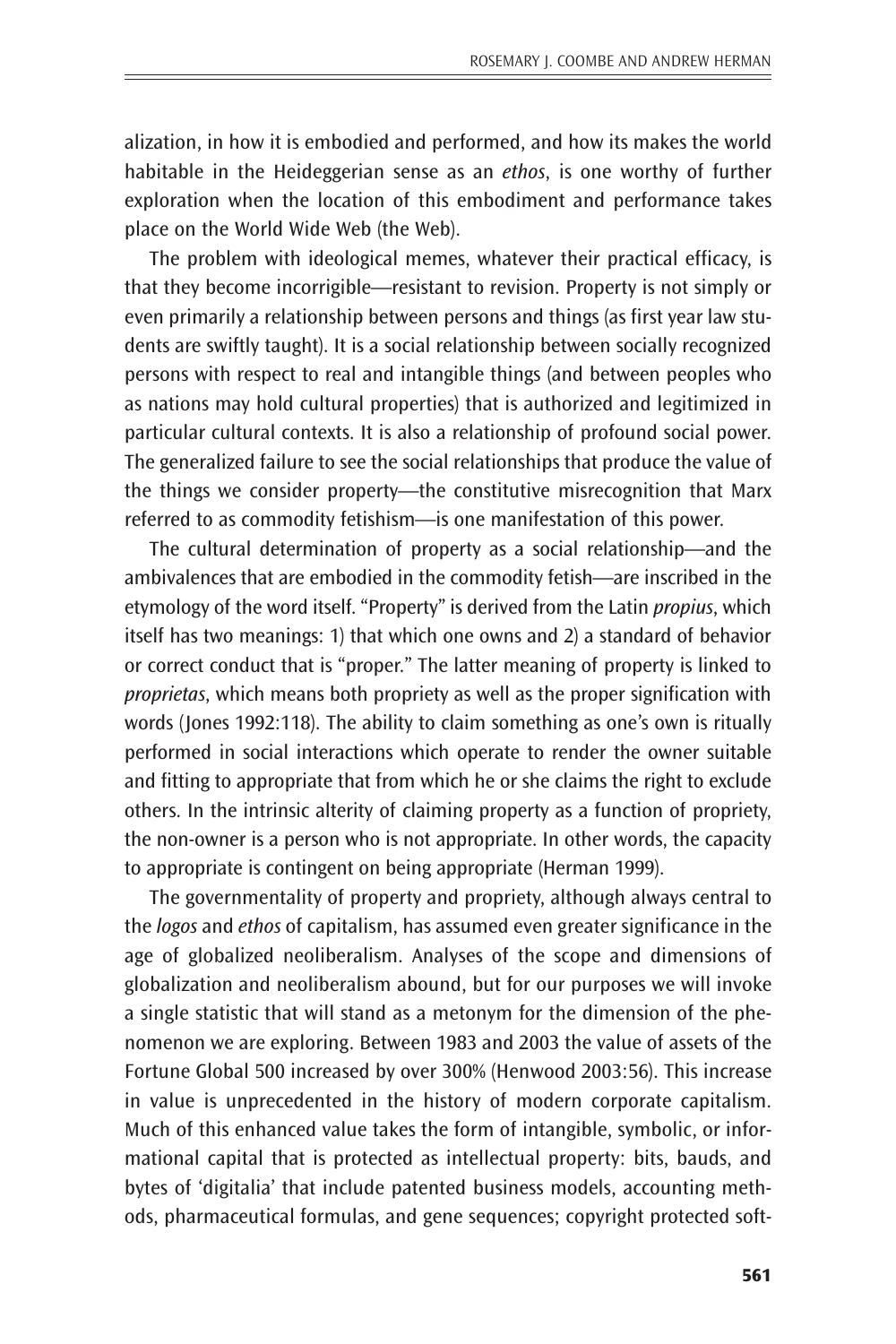ware, imagery, and music; trademarked jingles, logos, advertising slogans and branding strategies (Coombe 2004, Rifkin 2001).

At a time when corporations increasingly subcontract out the actual production of commodities—whether material production of X-Box gaming consoles to Mexico or intellectual production of software code to India—maintaining control over these intellectual properties is both crucial to profitability and central to corporate identity. For example, the most important assets that Nike owns as productive capital are its logo, brand name, and marketing persona (La Feber 2002). The deployment of the brand image as an avatar of the corporate persona is itself dependent upon the rhetorics of intellectual property law that bestow corporate investors with the authority of authorship.

One of the functions of intellectual property law (trademark law especially) is to construct and enforce particular notions of corporate identity as a property right. Intellectual property laws structure a field of semiosis and memesis and thereby shape forms of symbolic practice and performance (Coombe 1998). They create proprietary rights over intangible assets—the patented formulas, the copyright protected works, and the trademarked signifiers of corporate self-representations—and thereby create legal rights and obligations to control their appropriations and interpretations. Through intellectual property law, symbolic practice is transformed into symbolic capital—a "strange" sort of alchemy that even Marx couldn't imagine.

We can illustrate this by considering the social dimensions of trademark law. Its rhetorical performance involves signifying activities that connect the product (assume a computer operating system), the brand name (Windows XP), the corporate source (Microsoft), and positive feelings in the mind of the consumer towards these.2 This performance constitutes a closed circuit of meaning and desire the law understands as 'goodwill' (an increasingly important form of intangible asset in and of itself within informational capitalism). This in turn provides the basis for the intellectual property owner's legal entitlement to fully exploit and appropriate the multi-faceted value of the commodity/sign in the market and to manage its social circulation.

The corporate persona is strengthened through strategic proprietary activities designed to constrain surplus meaning and prevent the dilution of symbolic value (Coombe and Herman 2001). Unauthorized appropriations of corporate intellectual property and alternative forms of signification that disrupt this closed circuit must be monitored and, ideally, strictly prohibited. The law functions as a form of governmentality by enabling corporate owners to manage the appropriate use of symbolic capital in mass-mediated commercial cul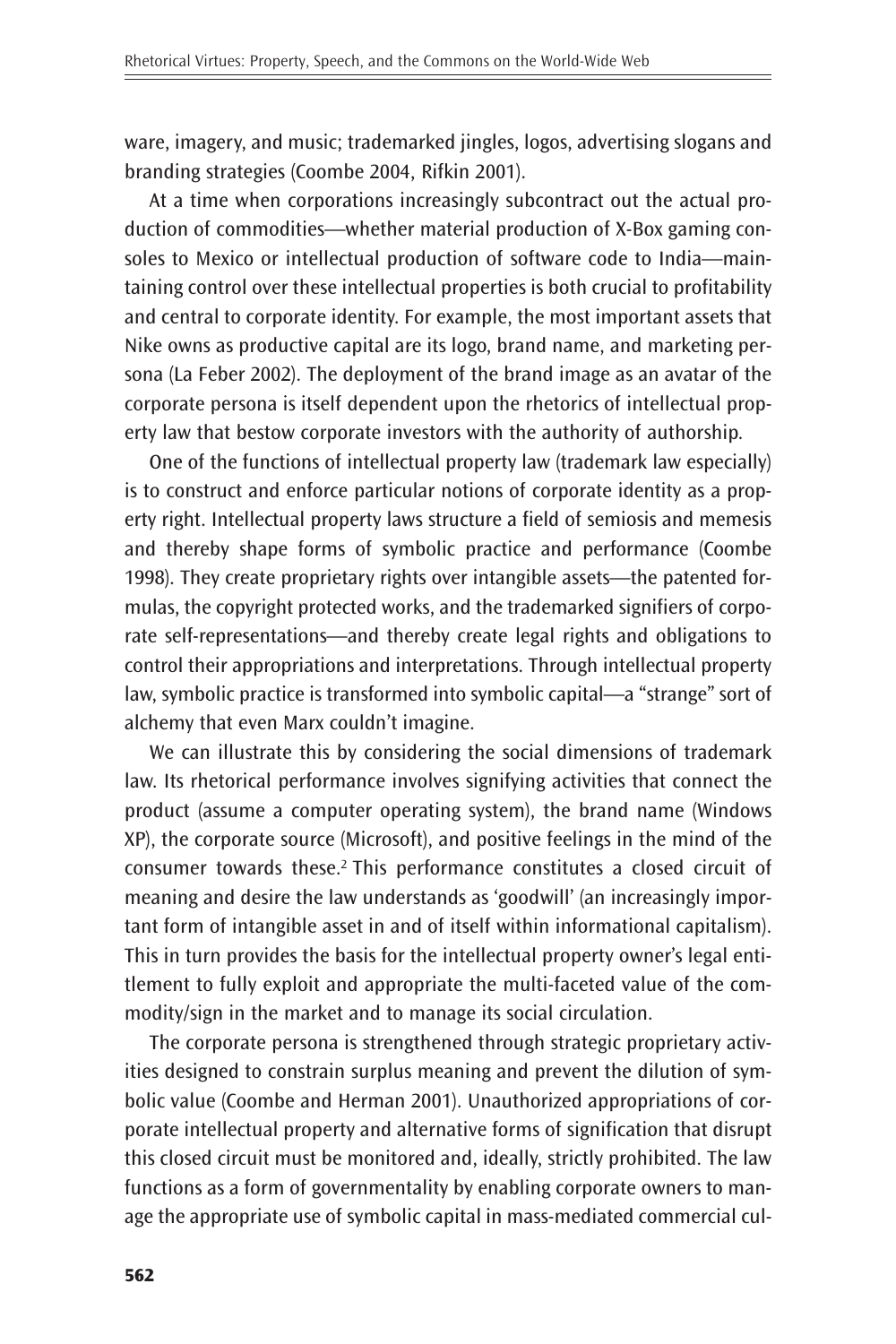ture, but they can never wholly control the conversations in which their symbolic signifiers become enmeshed. We will illustrate this here by recounting one particularly animated dialogue about property and propriety on an internet website and then consider the adequacy of the dominant competing ethos of digital governance for addressing the issues it poses.

# **Whose Commons? Corporations, Consumers, and Cultural Others**

In early 2001, the Lego Corporation (Lego) launched a new line of building toys called "Bionicle" in consumer societies. Lego has long been famous for its line of construction toys. Those of us with young children know how deeply embedded these have become in their lifeworlds. What is distinctive about the Bionicle line of toys is that they come with an imaginary lifeworld of their own—the Island of Mata Nui, home of the Toa, characterized by a unique cosmology, origin myths, a clan system, tribal alliances and rivalries, ritual practices of storytelling, and sacred iconography. All of these are capable of being held as the intellectual properties of Lego if and when they become associated with the corporation as their source (and given their extensive publicity, this is more than likely). The Bionicle line of toys (along with films and internet-based games) has become the most successful product in the Lego Corporation's history.

Soon after Bionicles made their appearance in New Zealand's toy stores, Maori lawyers representing indigenous NGOs wrote a letter of complaint to Lego. Asserting that much of the symbolic universe of Bionicle—from the origin myths to the names of spiritual powers and leaders— had been appropriated from Maori and other Polynesian cultures, they objected to the fantastic hybridizations of living cultural traditions and to inappropriate use of religious and spiritual terms (Holloway 2001). Rather than demand an instant end to the practice and a recall of the products (like the cease and desist letters that lawyers representing intellectual property owners send when their protected works are appropriated without consent), Maori groups offered instead to gather a number of indigenous peoples' experts to consult with Lego so as to develop a standard of practices that would enable more appropriate use of traditional knowledge in the manufacture and marketing of toys. Lego sent representatives to New Zealand to meet with the Maori, and they jointly agreed to develop a code of conduct for toy manufacturers. The corporation also agreed to stop misappropriating Maori language in the Bionicle toy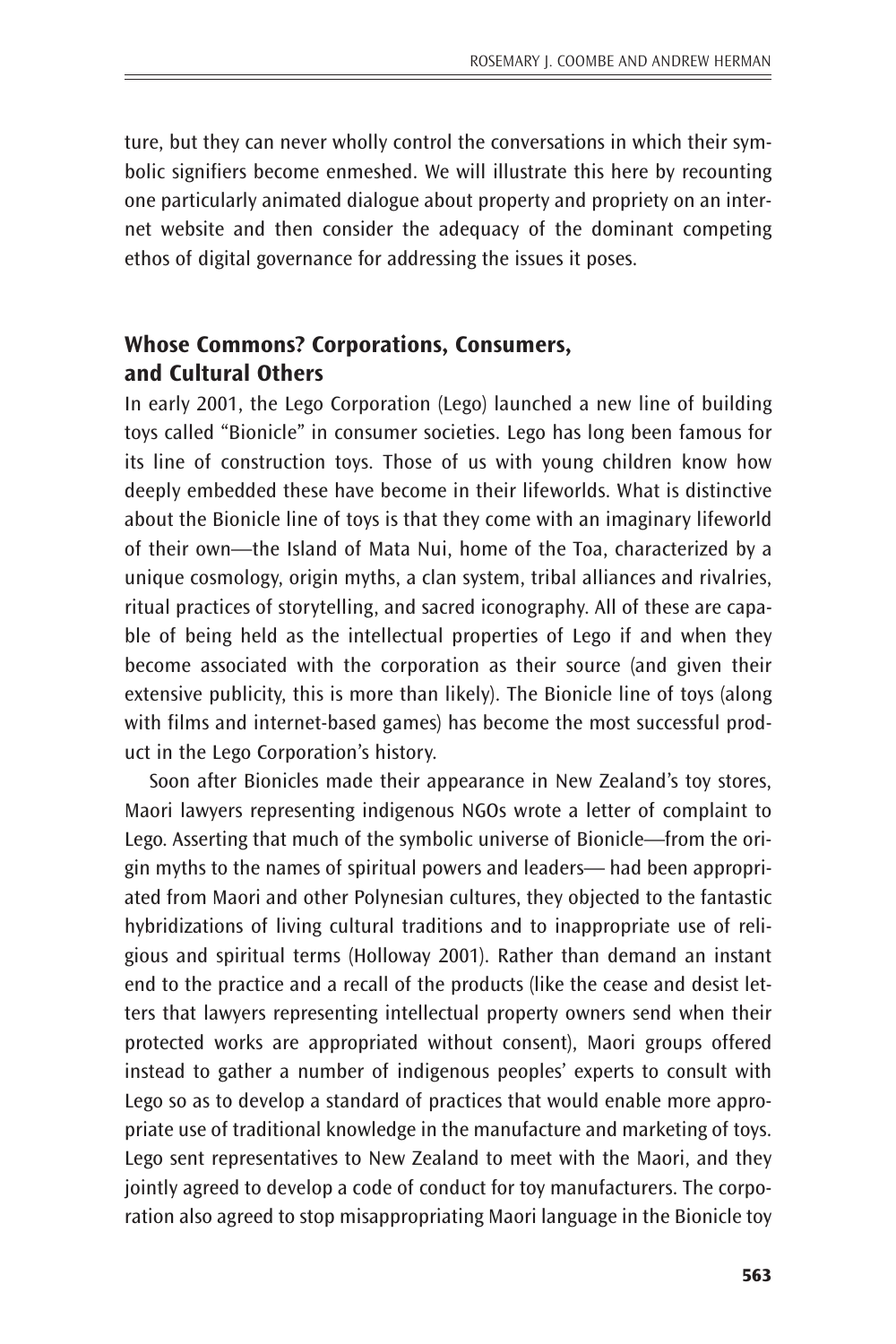line. At this point, then, Lego appeared to be enhancing corporate goodwill through its expression of a desire to manage its intellectual properties in a fashion that went beyond building bonds with consumers. It seemed to affirm that corporate propriety with respect to cultural forms must also be grounded in social relationships of trust and responsibility.

Unfortunately, this creative rapprochement between first peoples and a representative of the digital culture industry never came to fruition; for reasons that are opaque, Lego never carried through on its promises. In response to this betrayal, a group of web-savvy Maori declared a form of "cyber-war" (Holloway 2001). They appear to have decided that if they could not compel the corporation to act with respect towards the integrity of their culture, they would compel Lego consumers to consider the propriety of the corporate appropriation of Maori cultural heritage. In short, they intervened to break the closed circuits binding consumers to the corporation by introducing alternative understandings of the meanings of things in Bionicle lifeworlds.

The locus of the Maori "hack attack" was a website called BZ Power run independently from Lego by Bionicle fans (www.bzpower.com).<sup>3</sup> In order to get consumer attention, Maori activists brought down the site with a series of sophisticated denial of service (DOS) attacks. This in turn brought retaliation from BZ Power partisans. They in turn hacked into one of the principal Maori activist sites (www.aotearoalive.com) and brought down its server. These attacks and counterattacks precipitated a lively and often angry discussion between Maori activists and Bionicle fans about the nature of intellectual property, the propriety of cultural appropriation, the scope of the public domain, and the constitution of the cultural commons.

The issue of ownership of language and possession of culture is foregrounded in the beginning of the debate by "Kataraina" one of the most vocal of the digital avatars of the Maori community in this contact zone who exclaims:

I am angered and disgusted to see so many Maori words used for nothing other than a kids' game, pretending to teach others how to pronounce our language, and looking to a Maori dictionary to make up new names to role-play. What right do you have to abuse our tongue? Who of you here are actually Maori?

Some of you have said in response to our anger about the use of the Maori language, such as the so-called "Kanohi Power Webmaster," "what gives you the right to use my English language in your post?"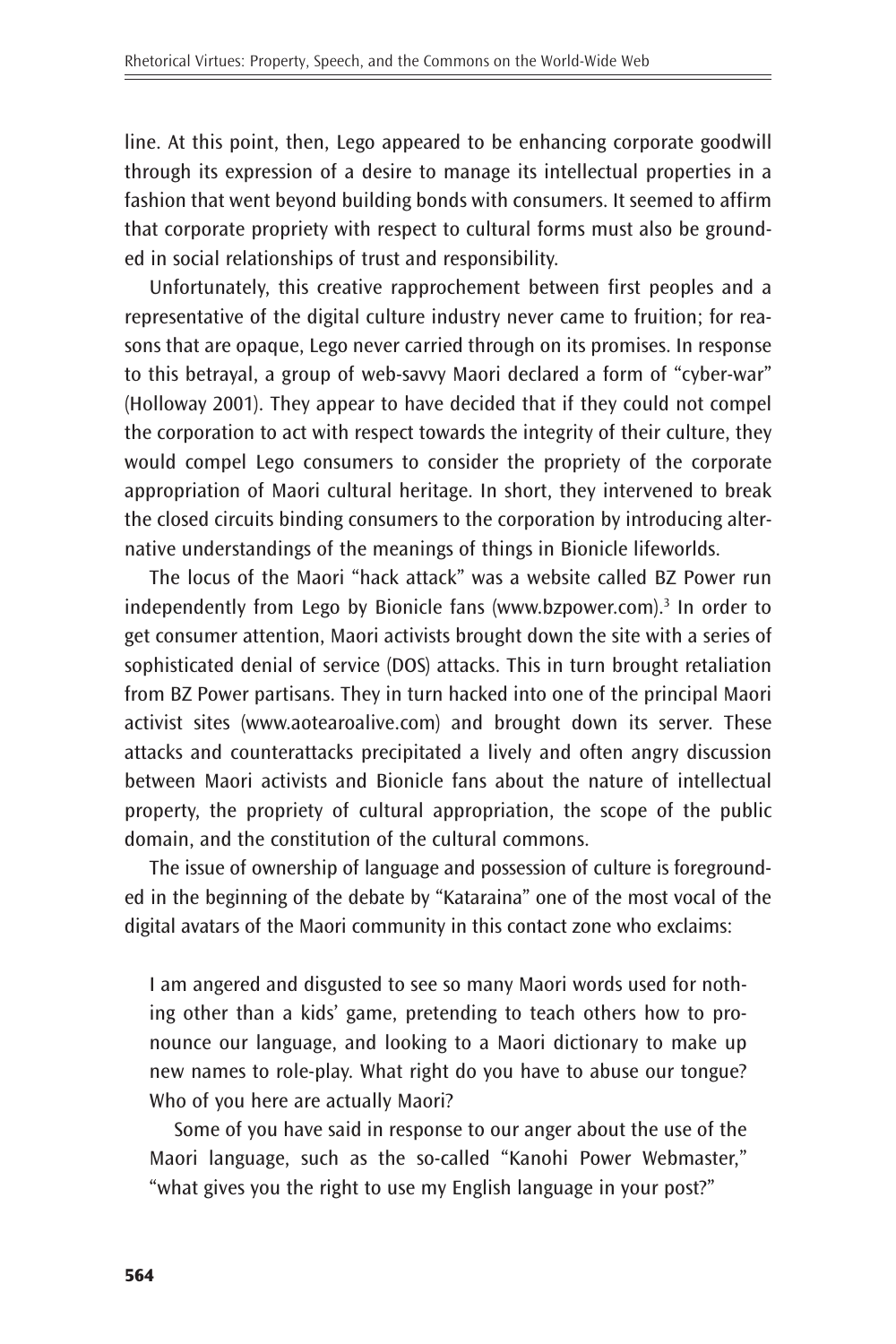Permission: your site makes it clear that this is the language to use communicating here—and everyone is allowed to post. That's fair enough isn't it? If this was a French site and only French were to be used I would use that. A people have a right to say what they want done with their heritage. In this particular forum—a mini-culture if you like—the administration has made certain rules to abide by. Respect would be to abide by those rules because I am on "your turf" as it were. And I think how you can understand how that is fair.

But when you use our culture—you are on our turf. You don't get to play with our heritage, culture, and spirituality or even to try to re-interpret and teach falsehoods about it to literally thousands of others without literally thousands of Maori challenging you on that score. Because we are the authors and creators of that not you or any other non-Maori. Your rules don't apply to that which you didn't author [BZ Power Forum, Kataraina, 12/05/01].

As the discussion unfolded, members of BZ Power resisted the Maori claim of collective and situationally specific conceptions and practices of property and propriety. Although some responses were more sophisticated and articulate than others, all rested upon a liberal individualist view of how language could properly be claimed and used. For many, the moral ground upon which they built their argument of propriety was simple: as individuals they possessed the ability to use the Maori language however they wanted "because the American consitution [sic] says we have the freedom of speech to do so" (BZ Power Forum, Pickle, 12/07/2001). In a fascinating if unintentional poststructuralist rhetorical move, other contributors argued that freedom of speech was itself contingent upon the arbitrariness of the sign. They argued that the Maoris were trying to claim possession of just "a bunch of words" that have no particular ground or firm anchoring of meaning and value. According to one of the more articulate contributors to the debate:

To the non-maori, maori words are *just words* that hold no intrinsic value, either positive or negative. Therefore, the decision to use a particular word or translation is mine. As much as someone else is offended by what they consider to be improper or demeaning use of any given word or phrase, I still retain the right to use those words in any context I desire. This is a fact and it is the founding principle of the country in which I live. [BZ Power Forum, Binkmeister, 12/07/2001]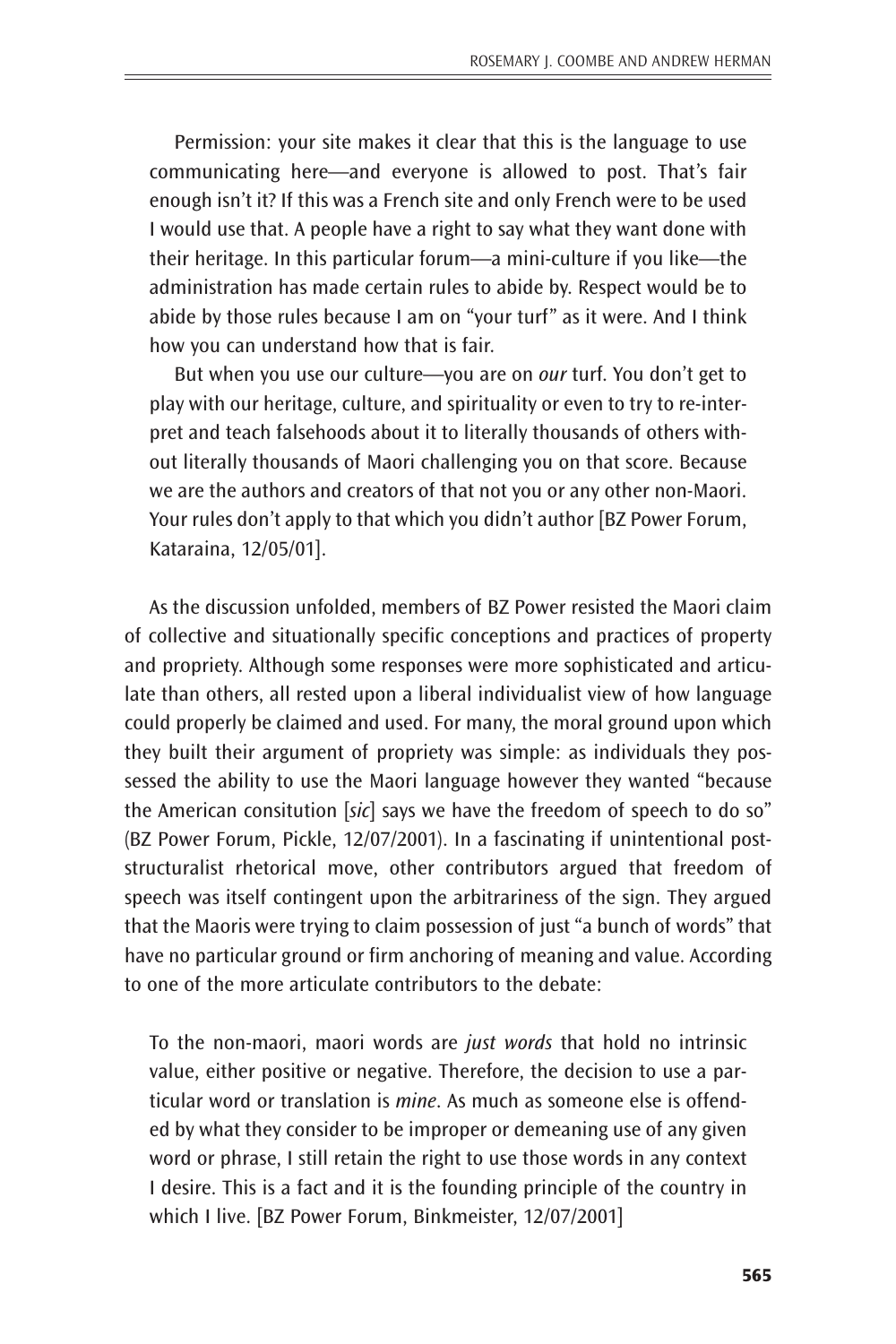In a similar vein, one member of BZ Power argued that the Maori language, like all languages, was the common property and culture of all humanity. Any language, be it Spanish, Italian, or the Te Reo of the Maori, "are languages that any person can use or speak, not personal possessions" (BZ Power Forum, Bionicle Rex, 12/06/2001).

In a rejoinder to this logic Kataraina argued that from the Maori perspective, language was not a "personal possession" but "a cultural possession. It is, in fact, our people's treasure." Moreover, she claimed:

Our language is not just about communication, it is about the activity of life... And given that our whole culture is built into the language, our spirituality is tied into the words. The language has a design to it that has many levels according to the context of the conversation so that words have both a prosaic meaning but also refer to a spiritual principle. I know it is difficult for outsiders to understand. That, however, is why our culture is unique. It is not property or product—it is our life. You are not only abusing our means of communication, but you are trivializing our spirituality. Why not make a Lego Jesus? We are the authors and keepers of our culture and determine what is good for us, not outsiders using our cultural and intellectual property for their entertainment [BZ Power Forum, Kataraina, 12/09/2001].

There are many noteworthy aspects to this exchange. It is remarkable how quickly commentary on the propriety of corporate behavior became expressed and construed as an attempt to curtail the creative activities of fans which itself builds corporate goodwill. It is also telling that Kataraina is compelled, ultimately, to express Maori claims in the language of property immediately after disavowing that Maori hold a proprietary relation to their language and expressing the relation as one of safekeeping. It is, perhaps, the failure of the dominant models of world wide web governance to accommodate any rights of collectivities, public goods, relations of trust, obligations to others, or respect for any integrities save for those of corporate personalities or individual creators that accounts for this. Our means for negotiating proprieties in cyberspace remain tied to notions of property and freedom more appropriate to a libertarian than a culturally pluralist public sphere in the digital environment.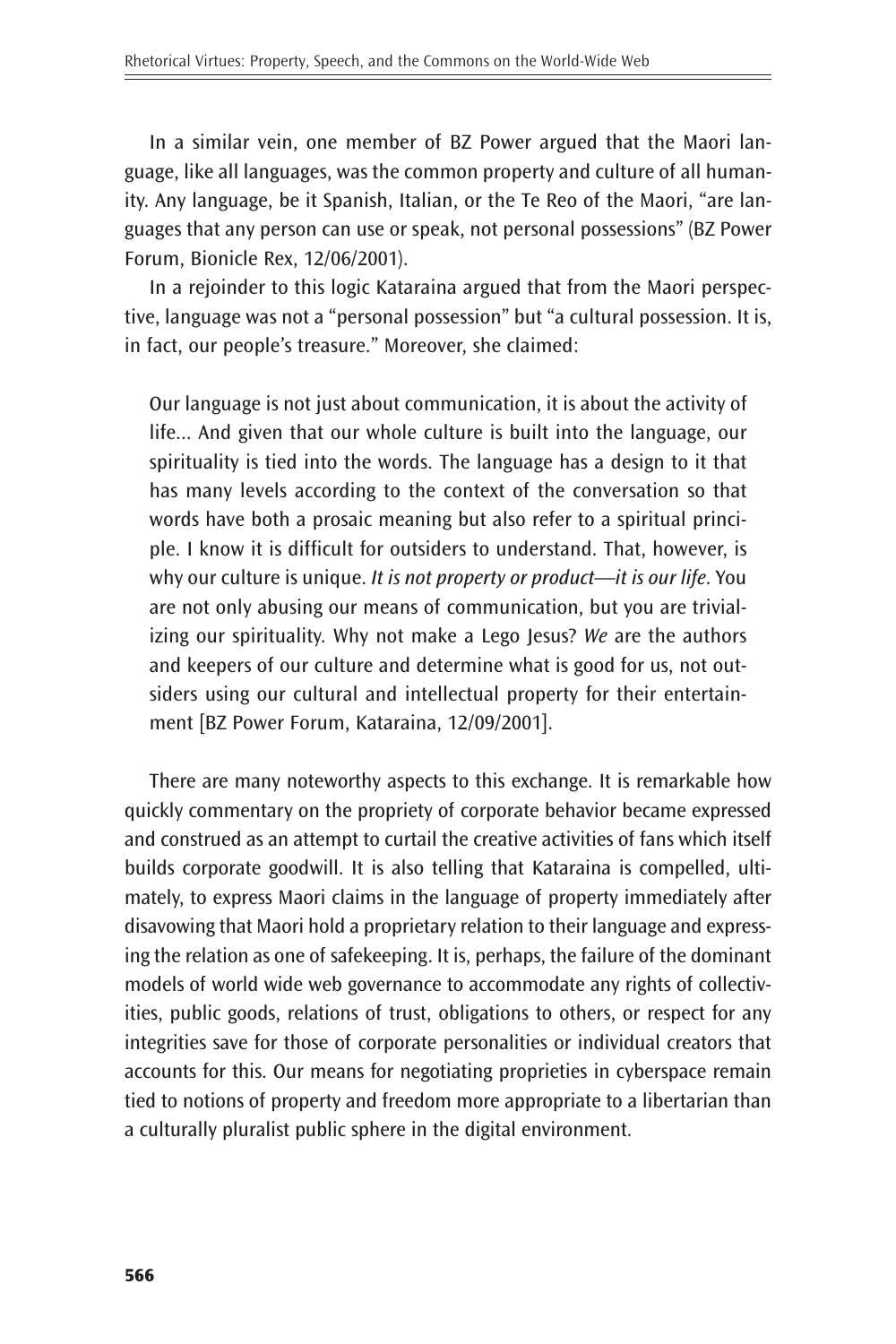# **Competing Ecumemes for Governance of the Web**

Intellectual property law territorializes cultural practices in the form of a proprietary ecumene. The word and concept of the ecumene is an old one. In Classical Greece, it referred to geographical space that was inhabited and civilized (which, for the Greeks, only meant the Hellenic peninsula itself—everyone else being a barbarian). In early Christianity and then under Catholicism it gradually came to refer to the universal Kingdom of God that was coterminous with members of the faith, wherever they might reside. In both senses, ecumene referred to a particular place of morally legitimate habitation, a Heideggerian *ethos* with distinct boundaries. Those who lived within its boundaries, whether juridico-political or theological, had meaning, purpose, and moral value; those outside were marginal and abject. In classical and contemporary geography, the concept of the ecumene is more descriptive: it simply means land that is inhabited for a particular purpose. Within anthropology, Ulf Hannerz has deployed the concept of the "global ecumene" in order to evoke the complex processes of the hybridization and transnationalization of "local" cultures in the context of globalization (Hannerz 1992, 1996).

We have found it useful to coin a neologism, combining meme with ecumene to produce ecumeme. An ecumeme is a rhetorically constituted "habitat of meaning" (Hannerz 1996), a moral space to use Charles Taylor's (1989) term, the territory and boundaries of which are mapped and marked by particular notions of property and propriety. Two imaginary persons are the principal inhabitants of the dominant ecumeme of informational capitalism (or "the new economy")—the sovereign corporation and the sovereign consumer. Other possible inhabitants such as citizens, workers, and cultural communities are increasingly pushed to the margins and rendered invisible or irrelevant. This ecumeme is a veritable [Adam] Smithian world characterized by individuals whose primary social interaction and relations are constituted by the practice of market exchange. The ecumeme, in other words, is the global market place of exchange where corporations (legally constituted as individual persons) and persons constituted as individuated consumers, give full reign to the primordial Smithian desire to buy and sell. Intellectual property law provides the principal rhetorical means by which this territory is invoked.

The juridical expansion of this ecumeme over the past decade, especially into digital contexts such as the World Wide Web, has been dramatic and disturbing. In the United States, a series of laws have been enacted such as the Digital Millennium Copyright Act, the Anti-Cybersquatting Act, and the Sonny Bono Copyright Extension Act as well as interpretations of federal trademark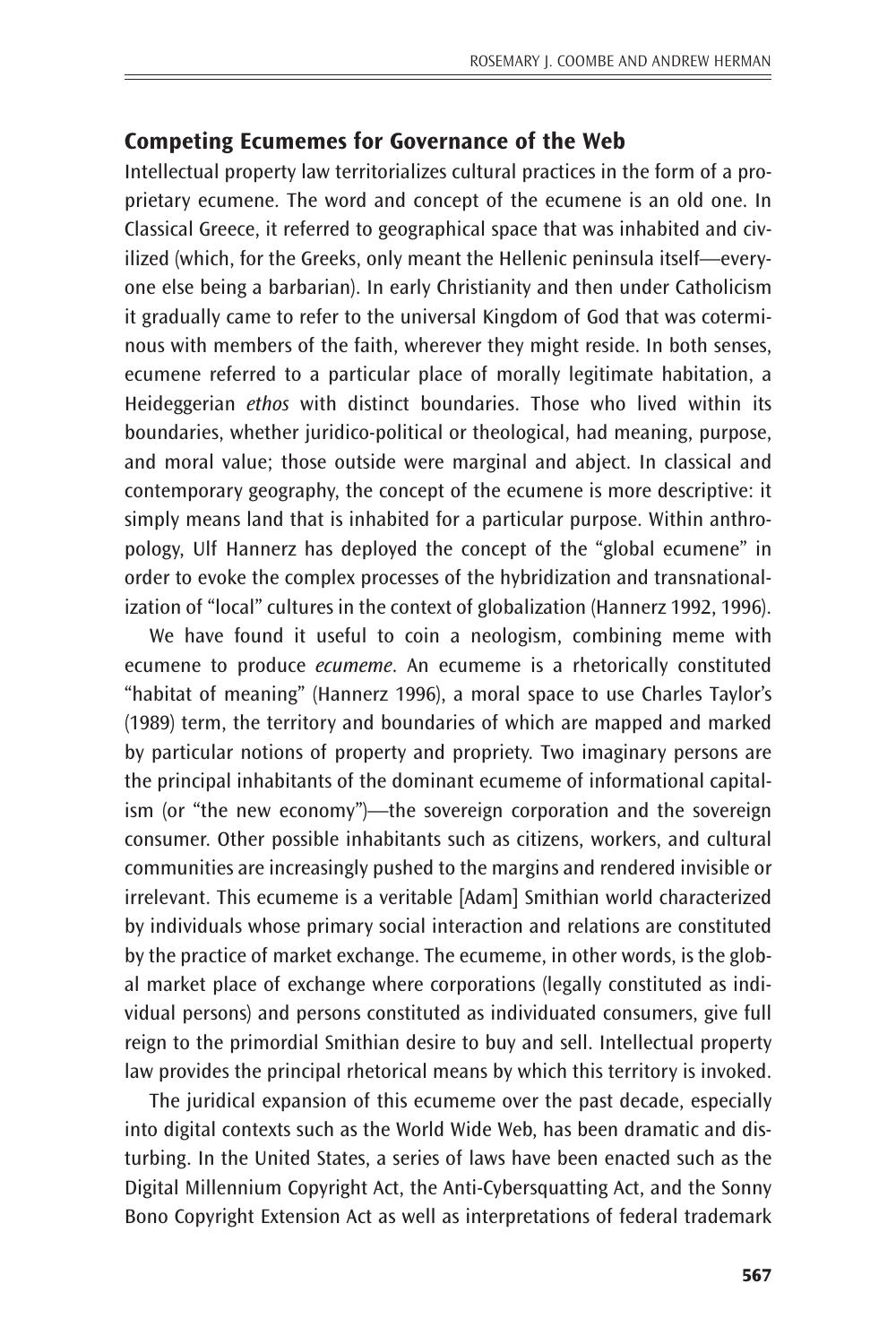and patent laws that preserve and expand the entitlement of corporations as the proper owners of intellectual property. With the increasing transnationalization of a neoliberal regime of intellectual property law through the WTO administered Trade-Related Aspects of Intellectual Property Rights Agreement (the TRIPS Agreement), numerous bilateral trade agreements between the United States and countries hoping to access its significant consumer markets, and the patent harmonization treaties propounded by World Intellectual Property Organization, one can well imagine a time when this ecumeme will become truly catholic in the original Greek sense of being boundless and universal. This, in any case, is the fear expressed by those who would prefer to see the world of cultural production in cyberspace constituted differently.

The alternative ecumeme proposed by critical legal scholars in the U.S, such as Lawrence Lessig in his influential books Code (1999) and The Future of Ideas (2001) and deployed by digital intellectual property activist organizations such as the Electronic Frontier Foundation and the proponents of the Creative Commons invokes a rhetorical binary between two essentialist tropes: the "enclosure" on the one hand and the "commons" on the other. This binary is not a new one. As Karl Polanyi argues in his classic work of historical sociology, The Great Transformation (2001), the enclosure movement of early modern Britain—through which common lands were increasingly fenced off from public use and privatized—was one of the foundations for the emergence of modern capitalism. Those associated with the so-called "Copy Left" and the Centre for the Public Domain such as James Boyle argue that we are witnessing a "second enclosure movement" (2003). Today, capital seeks to fence off not the material landscape as private property, but rather the symbolic landscape of ideas and cultural creativity. The enclosure is thus the space territorialized by corporate capital where all cultural products and processes are transformed into fungible properties—commodities to be bought and sold in the marketplace—whose circulation is governed by the propriety of the proprietary.

In opposition to the second coming of the enclosure, these activists (they have been known to refer to themselves as a priesthood) promote a "commons of the mind" or an "informational commons" (Boyle 2003:41,42) inhabited by cultural creators whose ownership of what they create is strictly bounded, whose social relationships are characterized by collective sharing, and whose principal objective is to protect the individual's freedom of creative appropriation. The ethos of the informational commons is characterized by the creative collective effervescence of the sharing of ideas ruled by the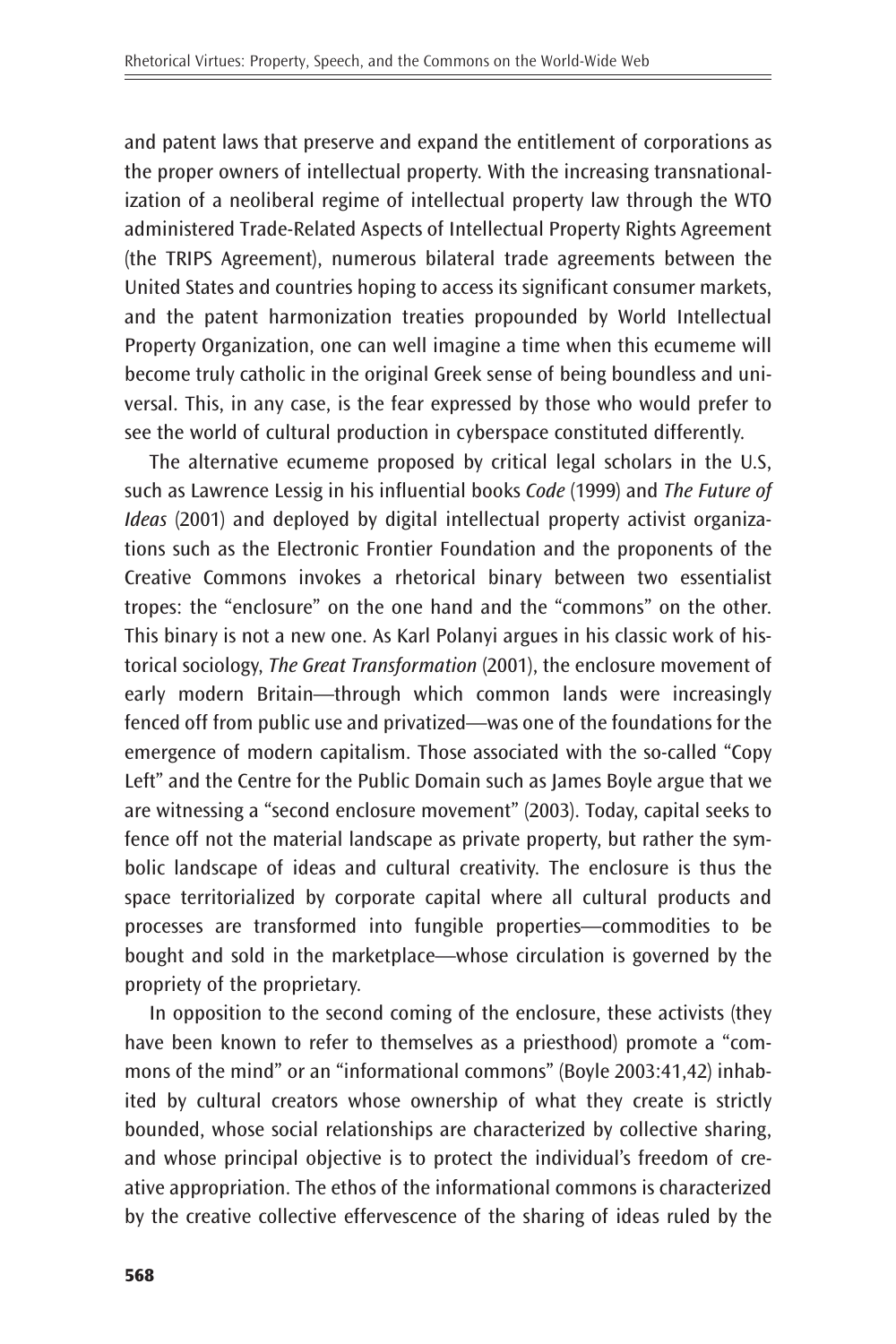logic of the non-proprietary—the empirical exemplar here being the free or open source software (FOSS) movement.

Although the ecumeme of the commons has considerable political and emotional appeal, we have reservations about a few of its assumptions. Our primary critique of this particular articulation of property and propriety is that it assumes the identity of the ecumeme's inhabitants and its mode of governmentality. At one level, it certainly seems like a viable alternative to the dominant ecumeme: it encourages us to understand the Web as a space where cultural creators, rather than corporations and consumers, are the principal actors in a virtuous cycle of exchange that produces an excess of value that will return to everyone—a vision exemplified in the FOSS movement. It is important to recall, however, that historically the enclosure movement did not merely cut people off from livelihood resources; it also prohibited, disabled, and denied significant cultural practices that embodied and performed other forms of communication and sociality.

In many ways this digital counterculture is very much like the Romantic movement (Streeter 2003a, 2003b) that emerged in reaction to capitalist modernity. They share many significant features—a privileging of the expressive activities of autonomous creators and a quixotic romance of the medieval, the primitive, and the "indian" as generalized figures of alterity. Take the potlatch, often invoked in progressive techno-culture discourse as the Ur-text of the Internet "gift economy" (Barbrook 1998, Werschler-Henry 2001). Through symbolic exchange, the potlatch created relationships of respect and reciprocity that constituted enduring social ties and affective community. The ritual also served to establish and maintain social hierarchies of prestige and power. These social aspects of gift economies are conveniently ignored when these rituals are so casually evoked.

Indeed, the ecumeme of the creative commons appears to have more in common with the deterritorializing practices of global neo-liberal capital than it does with any of the primitive and aboriginal social rituals it claims as models. It celebrates informational environments precisely because they generalize the distinctive disembedding mechanisms of modernity (Giddens 1990). This enables them to negate the substantive qualities of texts and, as the Maori example suggested, their place in an ethos lived in practices of community.

The rhetoric of the digital commons also privileges a particular positionality with respect to cultural artifacts. Within this ecumeme we are, first and foremost, always individuals—independent authors and cultural creators projected (but never acknowledged) as privileged Americans with indisputable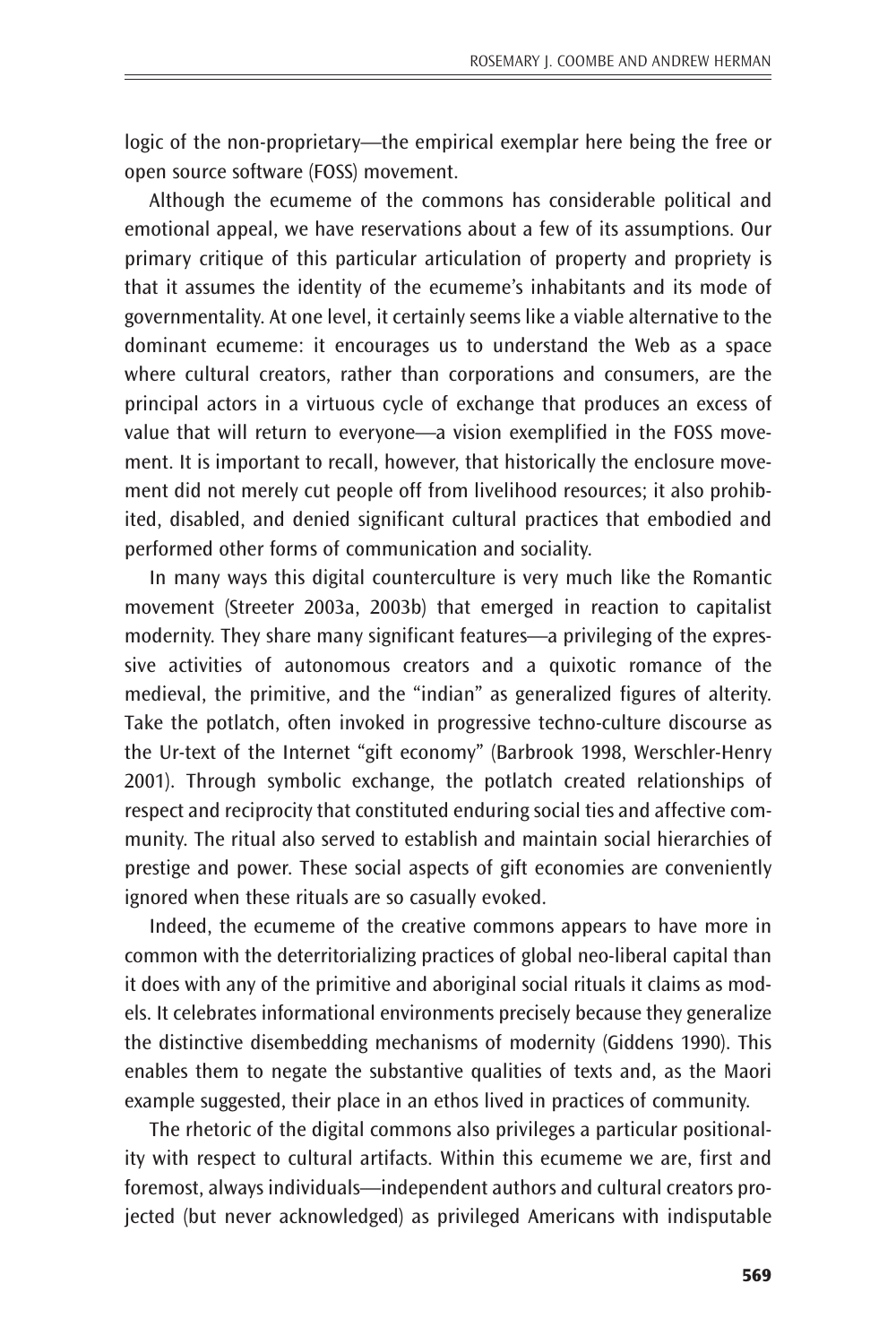First Amendment freedoms (Coombe 2003b). This unfettered individual appears to adopt the same limited liability, responsibility, and accountability that his corporate nemesis traditionally assumed. Although these critical partisans have created another ecumeme, they are not in fact "ecumemical." Alternative forms of personhood cannot be performed, and substantive communities characterized by social obligation rather than individual freedoms cannot be countenanced. As the comments by BZ Power fans suggest, because the individual's rights of expression by definition trump all others in this ecumeme, interlocutors who come with other values to engage in dialogue are pushed into positions that are likened to corporate censorship. This belief in the creative individual's own decontextualized disembeddedness is characteristic of an implicit cosmology found in the same fundamentalist faith in the metaphysics of globalizing flows (Perry 2003:331) held by proponents of neoliberal globalization.

# **Ethos and Ecumemes for Digital Futures**

The Maori activist/Bionicle fan dialogue suggests that there are different responses to the corporate territorialization of the Web which entail different embodiments and performances of property and propriety in digital contexts. Rather than simply dividing the world of culture into the ecumemes of the enclosure and a global cultural commons, we want to suggest that there is much to be learned—and much to be hopeful about—in the liminal shadow lands in-between them, a place that is more ecumemical. The point of the Maori intervention in the symbolic economy of corporate goodwill was not necessarily to destroy the consuming pleasure of the Bionicle fans, but to recontextualize the semiotic meaning of the toy-object, reterritorialize the desire of the consumer, and redirect the memetic practice of the act of consumption. In other words, it sought to conjure a rather different ecumeme for the performance of cultural ownership and appropriation.

One of the more intriguing features of this dialogue is the manner in which it embodied a digital performance of what Mary Louise Pratt (1992) has famously termed the "contact zone" between cultural worlds of meaning brought together by the flows and mobilities of globalization. In Pratt's classic formulation of the concept, contact zones are "social spaces where disparate cultures meet, clash, and grapple with each other, often in highly asymmetrical relations of domination and subordination—like colonialism, slavery, or their aftermaths as they are lived out across the globe today"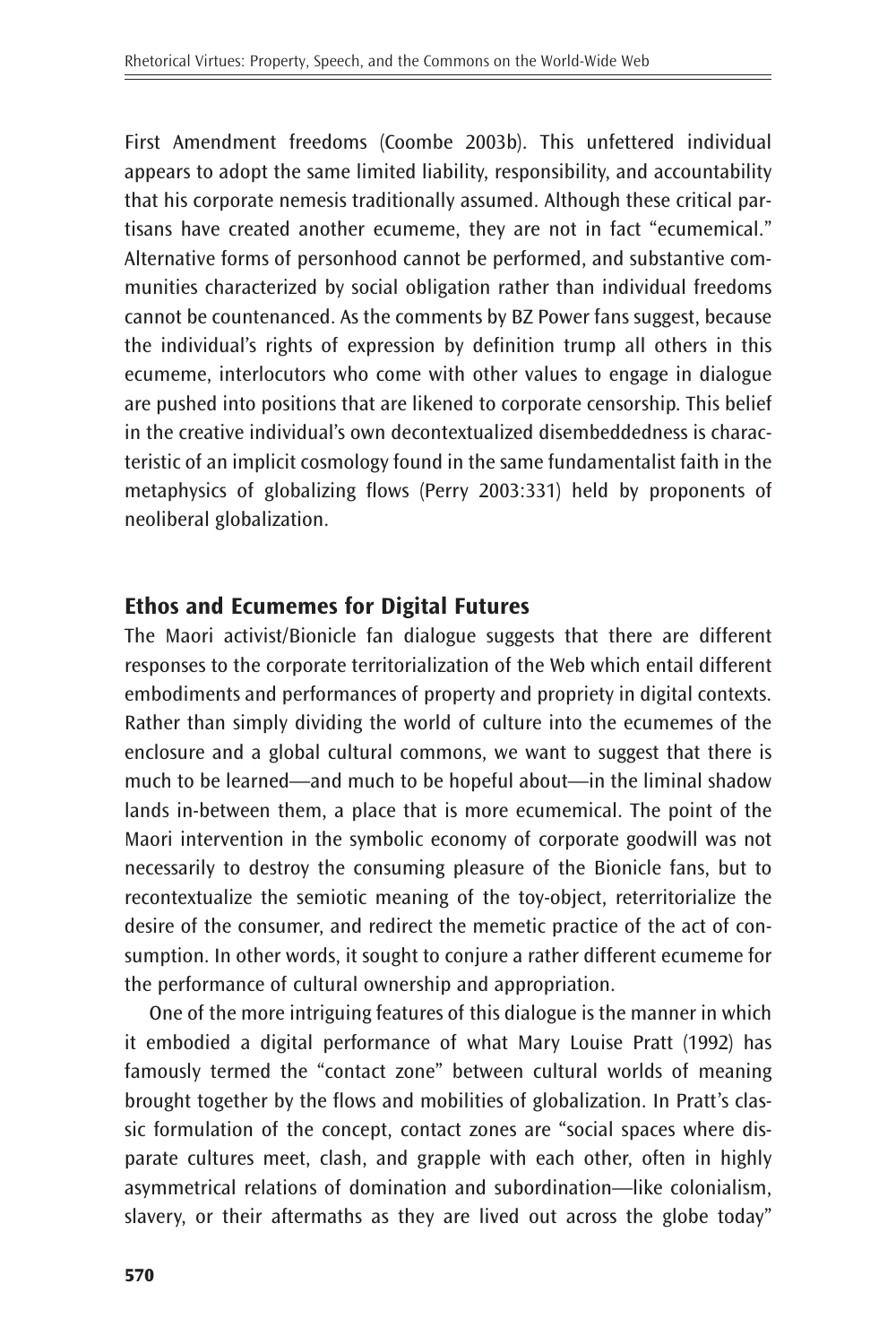(1992:4). Not only are social relations between cultural frames of reference previously separated by spatial distance asymmetrical, Pratt notes, they are also interactive and improvisational. In other words, the contact zone is a performative space for the negotiation of emergent identities.

In the case of this particular contact zone, the negotiability of identity revolves around the intertwined dynamics of the property and propriety, authorship and ownership, embedded in language as a source of collective self-understanding. The figure of the author performed in both the ecumemes of the enclosure and the commons is the romantic, autonomous individual who is the creator of culture and the consumer of its artifacts. One of the principal features of the contact zone between the Maori cyber-activists and the BZ Power virtual community of Bionicle fans was the rhetorical stratagems through which this romantic notion of authorship was provoked, invoked, and challenged.

For Maori activists, there was a profoundly positive moral valence given to the relationship between authorship and the propriety of ownership. However, the power of ownership is vested in the Maori community—"the literally thousands who will challenge" the improper use of their language—not in individual authors. Those who are not Maori cannot properly claim rights to the unbridled use of the Maori language; it is the Maori who have created the language, and it is the Maori who bear responsibility for its use. To the Maori, the Te Reo language is the very medium of their epistemology and ontology, their way of knowing and their way of being, which are inextricably linked. They bear a moral responsibility to future generations to preserve the indexicality of their language as a matter of cultural survival.

Kataraina's intervention also sought to disclose the collective social conventions by which the BZ Power virtual community (a "mini-culture" in her words) established rules of communication and interaction that governed their speech. Ownership of property and the sharing of culture is not only socially produced and recognized, it is also contingent upon the specific rules of sociality, reciprocity, and respect that are characteristic of a particular culture's social space or, to use Kataraina's term, the norms and values that are embedded in a particular community's "turf" upon which visitors are greeted and embraced. These cannot be established solely by corporate authors, consumers, or individual creators but will require new forms of collectivity and the negotiation of new forms of digital sociality.

Maori activists ultimately encouraged the users of BZ Power to consider their Lego toys not simply as things to be manipulated, commodities to be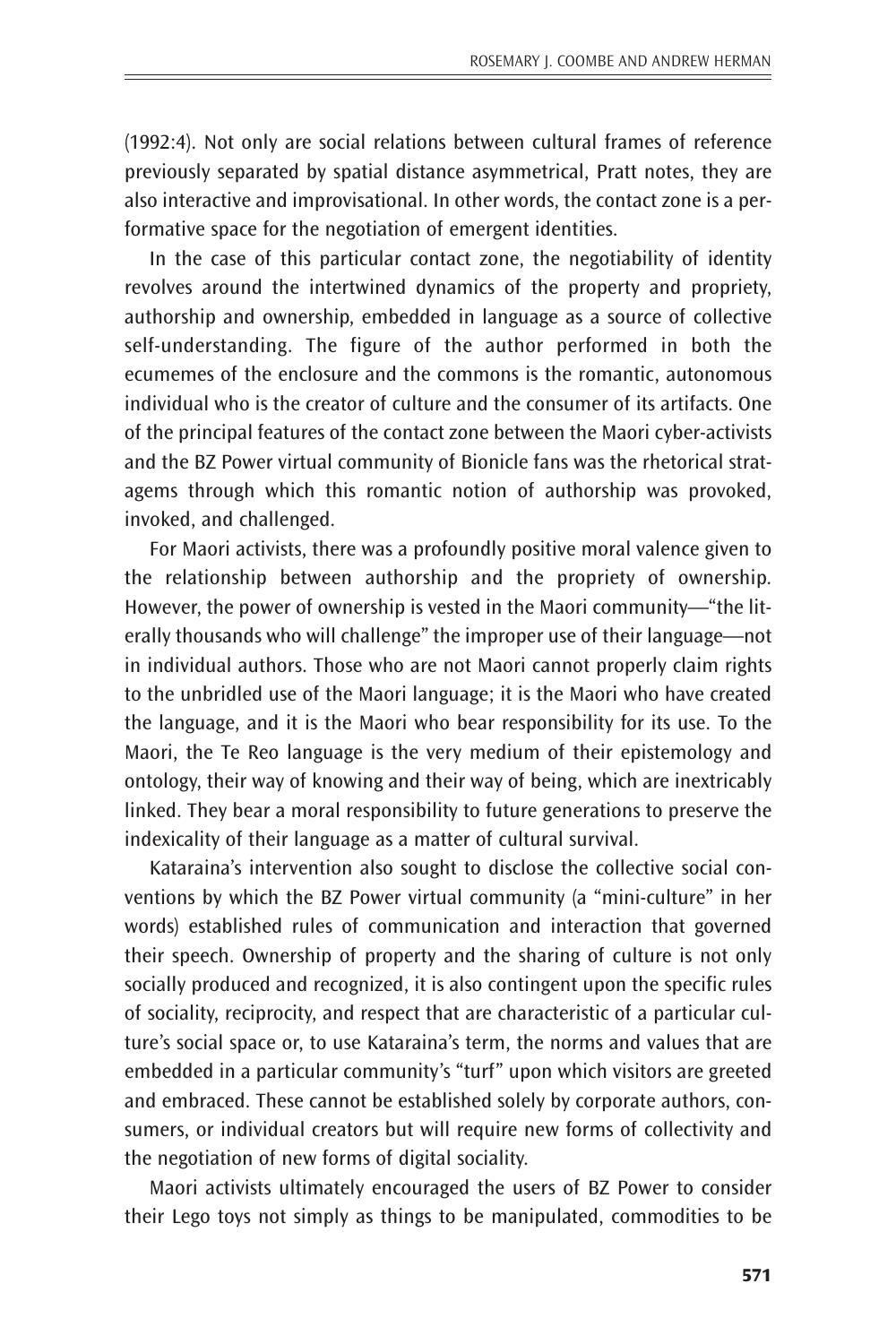consumed, and fantasy objects around which to build imaginary worlds, but as a portal to learning about Maori and other Polynesian cultures, the real faces behind the mask of the commodity fetish Lego had provided them. They linked BZ Power to a number of sites devoted to the preservation and celebration of Maori spirituality. The real point of the dialogue was to introduce an ethics of contingency (Coombe 1998) into cultural circulation. From the Maori point of view, non-Native peoples should recognize the contingency and peculiarity of their own concepts of property and propriety.

The abstraction, commodification, and separation of language and culture from peoples' social lives and from the active performances through which we express meaning and value in human communities represents only a partial, limited, and peculiar way of mapping and inhabiting the world of digital communications. Partial also are fictions of markets populated only by corporate authors and consumer citizens, or creative commons populated only by corporate censors and individual creators. More imaginative ecumemes with richer visions of sociality and more convivial relations between them must be envisioned and inhabited as we move forward into new phases of digital cultural practice.

#### **REFERENCES**

- Balkin, Jack. 1998. Cultural Software: A Theory of Ideology. New Haven: Yale University Press.
- Barbrook, Richard. 1998. "The High Tech Gift Economy." Electronic document http://www.firstmonday.dk/issues/issue3\_12/barbrook/ accessed June 6, 2004.
- Biesecker, Barbara. 1997. Addressing Postmodernity: Kenneth Burke, Rhetoric, and a Theory of Social Change. Tuscaloosa, AL: University of Alabama Press.
- Boyle, James. 2003. "The Second Enclosure Movement and the Construction of the Public Domain." Law and Contemporary Social Problems 66:33-74
- Comaroff, Jean and John L. Comaroff, eds. 2001. Millennial Capitalism and the Culture of Neoliberalism. Durham, NC: Duke University Press.
- Coombe, Rosemary J. 1998. The Cultural Life of Intellectual Properties: Authorship, Appropriation and the Law. Durham, NC: Duke University Press.

\_\_\_\_\_\_\_\_\_\_. 2003a. "Fear, Hope, and Longing for the Future of Authorship and a Revitalized Public Domain in Global Regimes of Intellectual Property." De Paul Law Review 52:1171-1191.

\_\_\_\_\_\_\_\_\_\_. 2003b. "Works in Progress: Indigenous Knowledge, Biological Diversity and Intellectual Property in a Neoliberal Era." In Globalization Under Construction: Governmentality, Law and Identity, R.W. Perry and B. Maurer (eds.), 273-314. Minneapolis: University of Minnesota Press.

\_\_\_\_\_\_\_\_\_\_. 2004. "Commodity Culture, Private Censorship, Branded Environments and Global Trade Politics: Intellectual Property as a Topic of Law and Society Research." In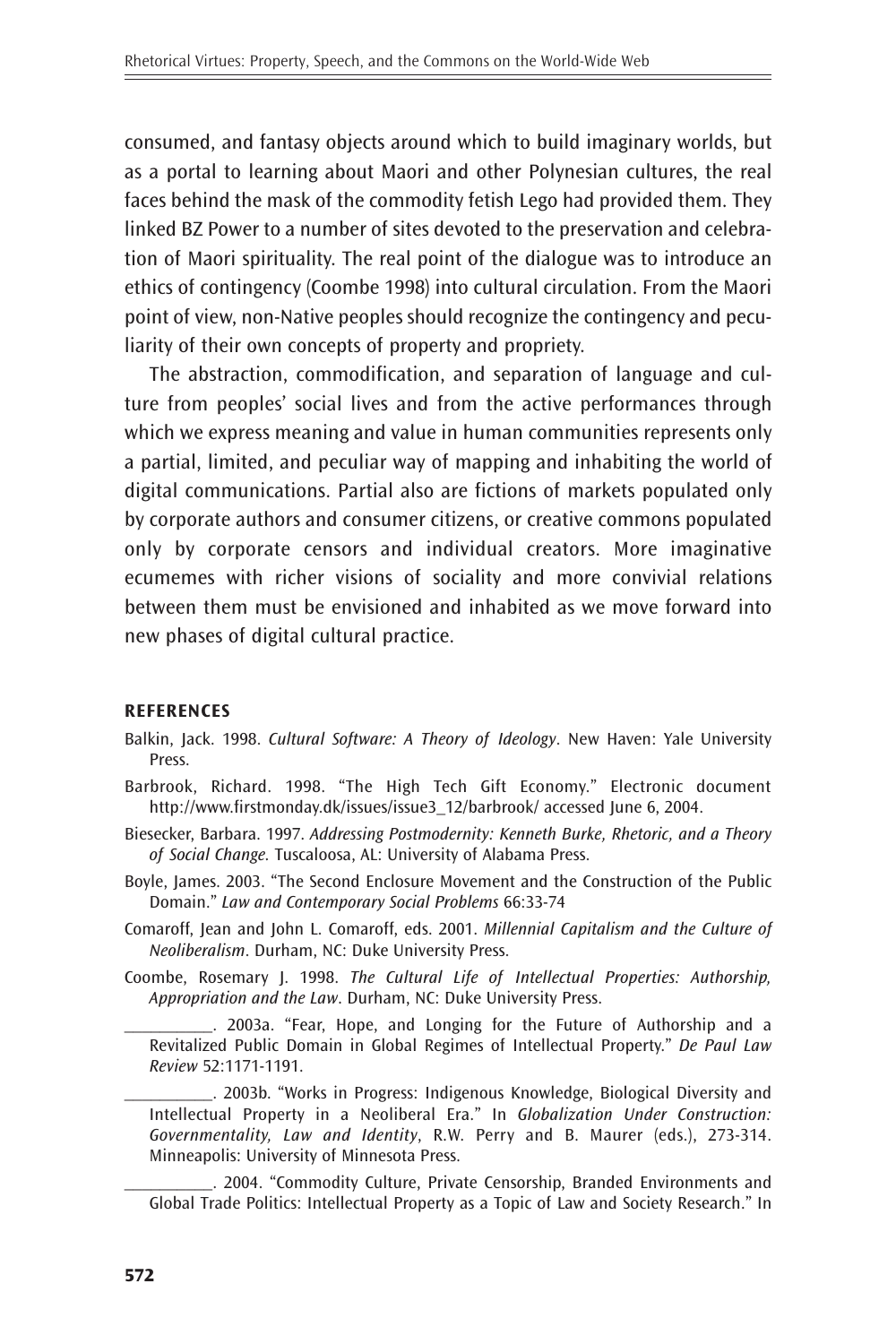Companion Guide to Law and Society. Austin Sarat (ed.), 369-391. Malden, MA: Basil Blackwell.

Coombe, Rosemary J. and Andrew Herman. 2000. "Trademarks, Property, and Propriety: The Moral Economy of Consumer Politics and Corporate Accountability on the World Wide Web." De Paul Law Review 50:597-632

. 2001. "Culture Wars on the Net: Trademarks, Consumer Politics and Corporate Accountability on the World Wide Web." South Atlantic Quarterly 100:919-947.

Hannerz, Ulf. 1992. Cultural Complexity. New York: Columbia University Press.

\_\_\_\_\_\_\_\_\_\_. 1996. Transnational Connections: Culture, People, Places. New York: Routledge.

Henwood, Doug. 2003. After the New Economy. New York: New Press.

- Herman, Andrew. 1999. The "Better Angels" of Capitalism: Rhetoric, Narrative and Moral Identity Among Men of the American Upper Class. Boulder, CO: Westview
- Holloway, Grant. 2001. "Maori Challenge Lego Over Use of Culture." Electronic document http://www.cnn.com/2001/WORLD/asiapcf/auspac/06/01/newzealand.maori/ index.html.
- Jones, Steve. 1992. Rock Formation: Music, Technology and Mass Communication. Newbury Park, CA: Sage.
- LaFeber, Walter. 2002. Michael Jordan and the New Global Capitalism, New and Expanded Edition. New York: Norton.

Lessig, Lawrence. 1999. Code and Other Laws of Cyberspace. New York: Basic.

2001. The Future of Ideas: The Fate of the Commons in a Connected World. New York: Random House.

Marx, Karl. 1976 [1867]. Capital (Volume I). New York: Vintage.

- Perry, Richard W. 2003. "Rebooting the World Picture: Flying Windows of Globalization in the End Times." In Globalization Under Construction: Governmentality, Law, and Identity, Richard Warren Perry and Bill Maurer (eds.), 315-355. Minneapolis: University of Minnesota.
- Polanyi, Karl. 2001. The Great Transformation; The Political and Economic Origins of Our Times. Boston: Beacon.
- Pratt, Mary Louise. 1992. Imperial Eyes: Travel Writing and Transculturation. New York: Routledge

Rifkin, Jeremy. 2001. The Age of Access: The New Culture of Hypercapitalism, Where all of Life is a Paid-For Experience. New York: J.P. Tarcher

- Streeter, Thomas. 2003a. "The Deep Romantic Chasm: Libertarianism, Neoliberalism, and the Computer Culture." In Critical Cultural Policy Studies: A Reader. Justin Lewis and Toby Miller (eds.), 161-171. Malden: Basil Blackwell.
- 2003b. "The Romantic Self and the Politics of Internet Commercialization." Cultural Studies 17:648-668.
- Taylor, Charles. 1989. Sources of the Self: The Making of the Modern Identity. Cambridge, MA: Harvard University Press.
- Werschler-Henry, Darren. 2002. Free as in Speech and Beer. Toronto: Financial Times/Prentice Hall.
- Whitson, Steve and John Poulakos, 1993. "Nietzsche and the Aesthetics of Rhetoric." Quarterly Journal of Speech 70:131-145.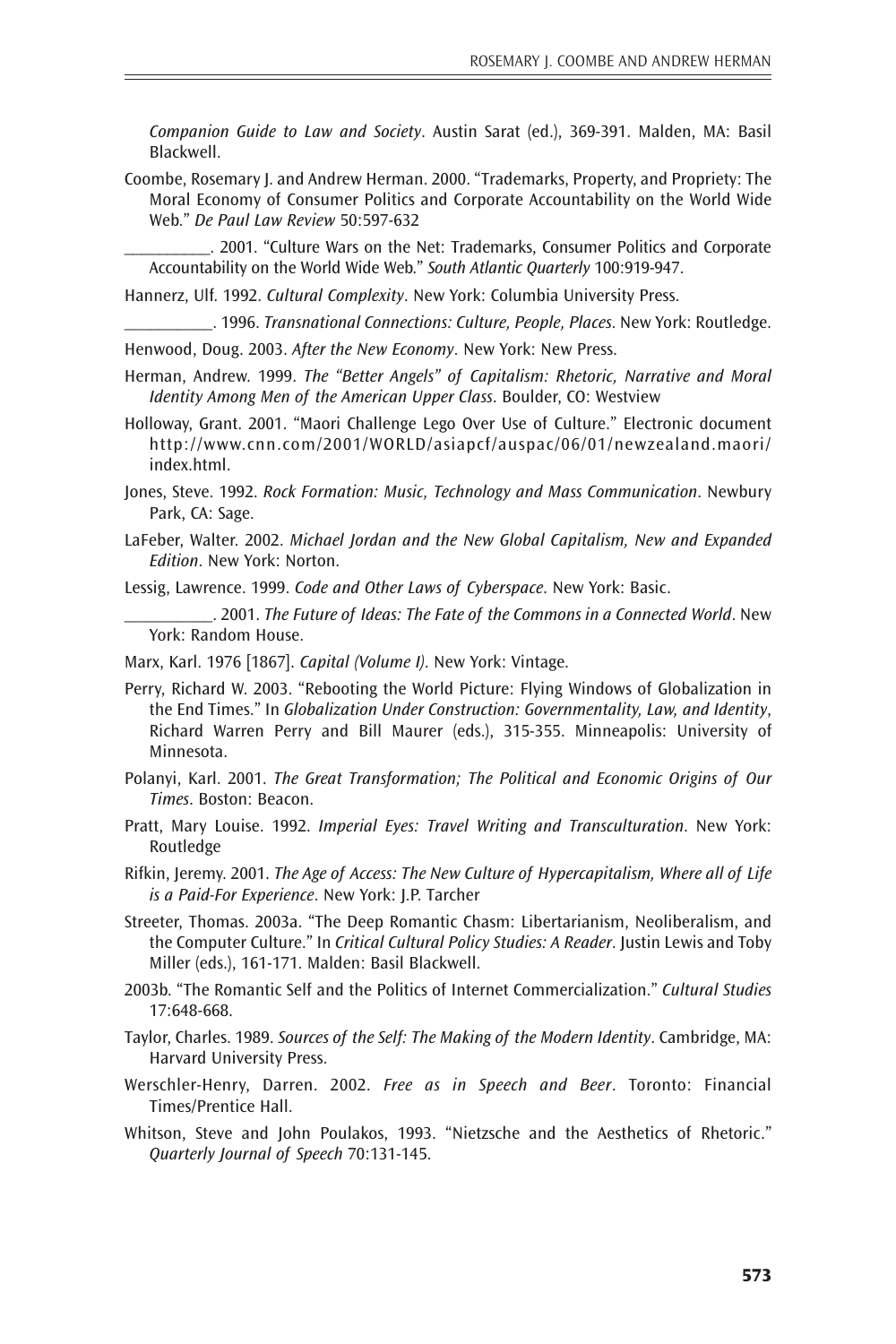## **ENDNOTES**

<sup>1</sup>This comment is drawn from a larger work provisionally titled Dancing Masks and Toy Wars on the Web of Virtual Capital: Intellectual Property and Digital Governmentalities.

2 There is a case to be made for using the concept of performativity in this context but the elaboration of the theoretical scaffolding necessary to make it adequate for our purposes is too extensive for the space allocated here.

3 Relations between the cultural industries and the fans of their products are complex and ambivalent as owners of intellectual property try (not always successfully) to maintain control over cultural texts of value while diverting the excess symbolic value.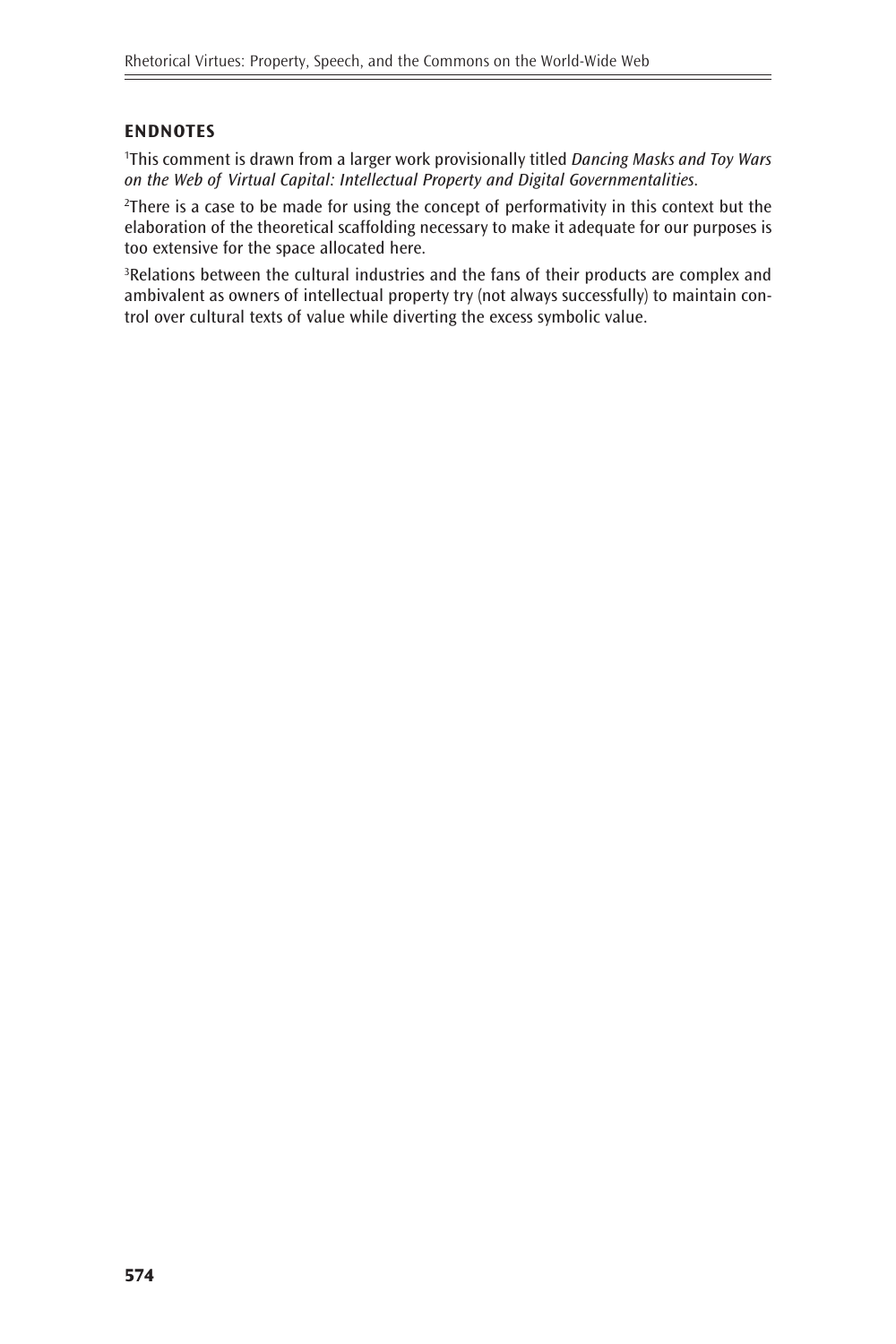## CULTURE'S OPEN SOURCES

## **Commentary**

**Glenn Otis Brown** Creative Commons

**C** opyright—the law, but also the very word—has an identity problem. To judge from most mainstream media coverage of intellectual property disputes, and the big-media talking points that tend to frame that coverage, copyright is binary, a single switch: when turned off, the result is *piracy*; in the on position, we have property. (It is not clear how or when these became perfect antonyms, but George Orwell might have a theory). A person or organization is either pro- or anti-copyright. New technologies are either good for copyright, or bad for copyright. One either believes or does not believe in filesharing networks. There is no place for the agnostic.

Nor even the protestant: those who *believe* in this thing called "copyright" as a general matter—but who may differ over its particulars, who propose that the concept has many possible meanings, who dare to ask what the purpose of copyright should be—are cast as heretics. A generalization, of course, but nonetheless an accurate description of the conventional wisdom on copyright today.

If, though, you press an actual author—a writer, a musician, a coder, a teacher—on his or her religion, you're likely to get a more nuanced answer. I don't mean this as a hypothetical exercise; I do this daily as part of my job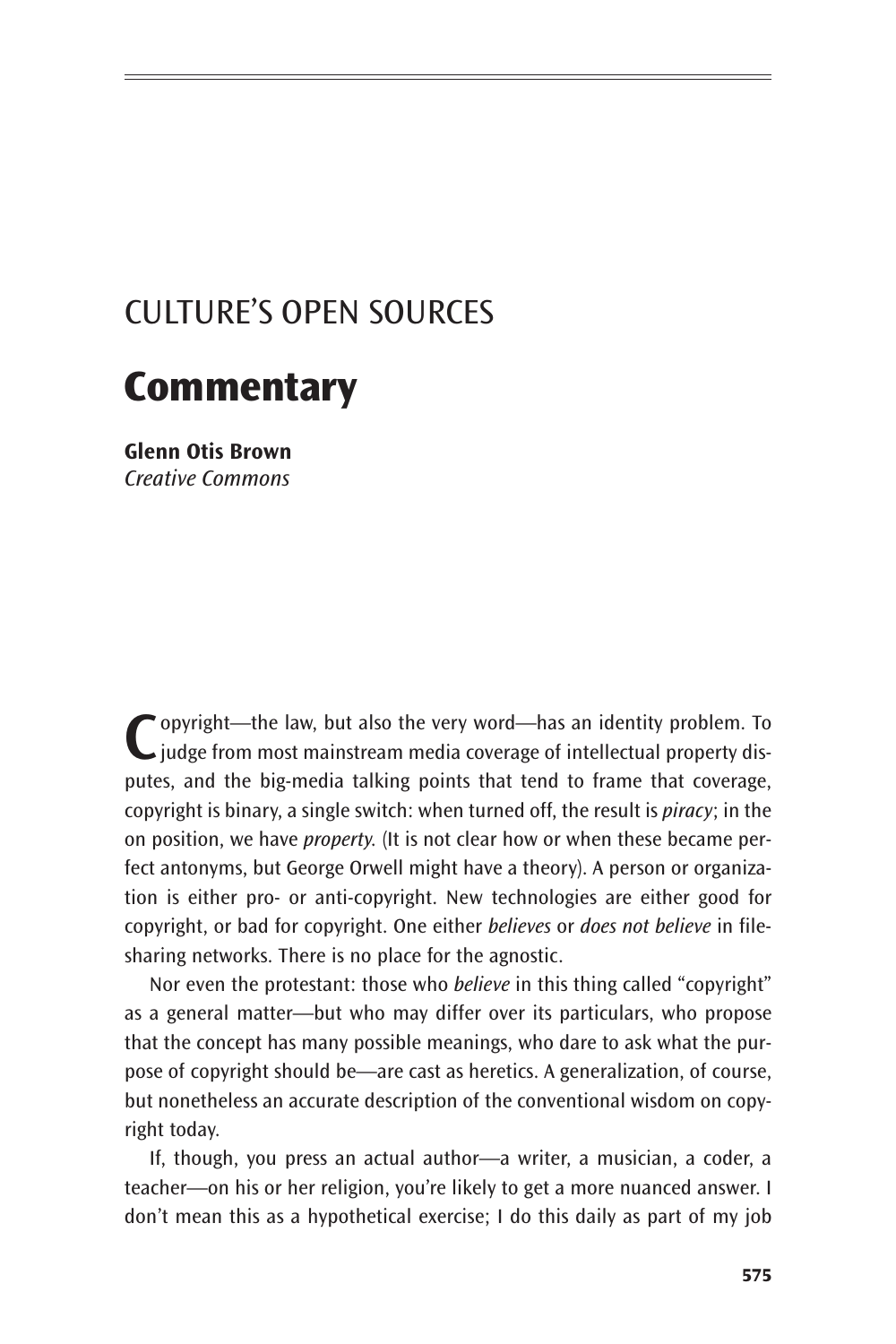managing the nonprofit organization Creative Commons. I push authors to describe precisely what they want other people to do or not do with their creations and, once we get past the knee-jerk Manichean response, a number of different values begin to emerge, values much more meaningful and precise than simply copyright, piracy, or property. Here are paraphrases of the kinds of things I hear regularly:

- I don't care if people trade my band's recordings online, but I don't want one of them to wind up in a political advertisement or something like that.
- I would like other people to build upon my software, but they should share the software that results from that work on the same generous terms I've offered.
- I would be happy for teachers to use my nanotechnology article in their classes or syllabi, but I wouldn't want some company using it to train their employees without telling or paying me.
- I love the Net because it makes it easy to get my poems out there, even to total strangers all the way across the globe. But I do worry about someone passing off my stuff as their own.
- I really like some of the remixes fans have made from my songs, but others are just awful.
- I have a low-resolution gallery of my photographs up on my website to attract interest and get more exposure. If people want the highquality stuff, or prints, I charge them.
- I put the promotional trailer of my film onto a file-sharing network myself, without telling my distributor. But I would panic if I saw my whole movie online somewhere.

Context, reputation, exposure, commercial value, aesthetics, credit, presentation, formatting, partial use—these are a few of the many connotations that copyright conjures up for authors, the values and combinations of values that the single word represents to different people.

Do the same Rorschach exercise with a lawyer and you'll also get a multipart response—but a slightly different and more definite one. In law, copyright describes a group of many different rights; it is like a surname, or a genus. Copyright is a series of switches, or better still, dials. In the default setting, all the dials are set to the maximum. A copyright lawyer (like me) might explain it like this: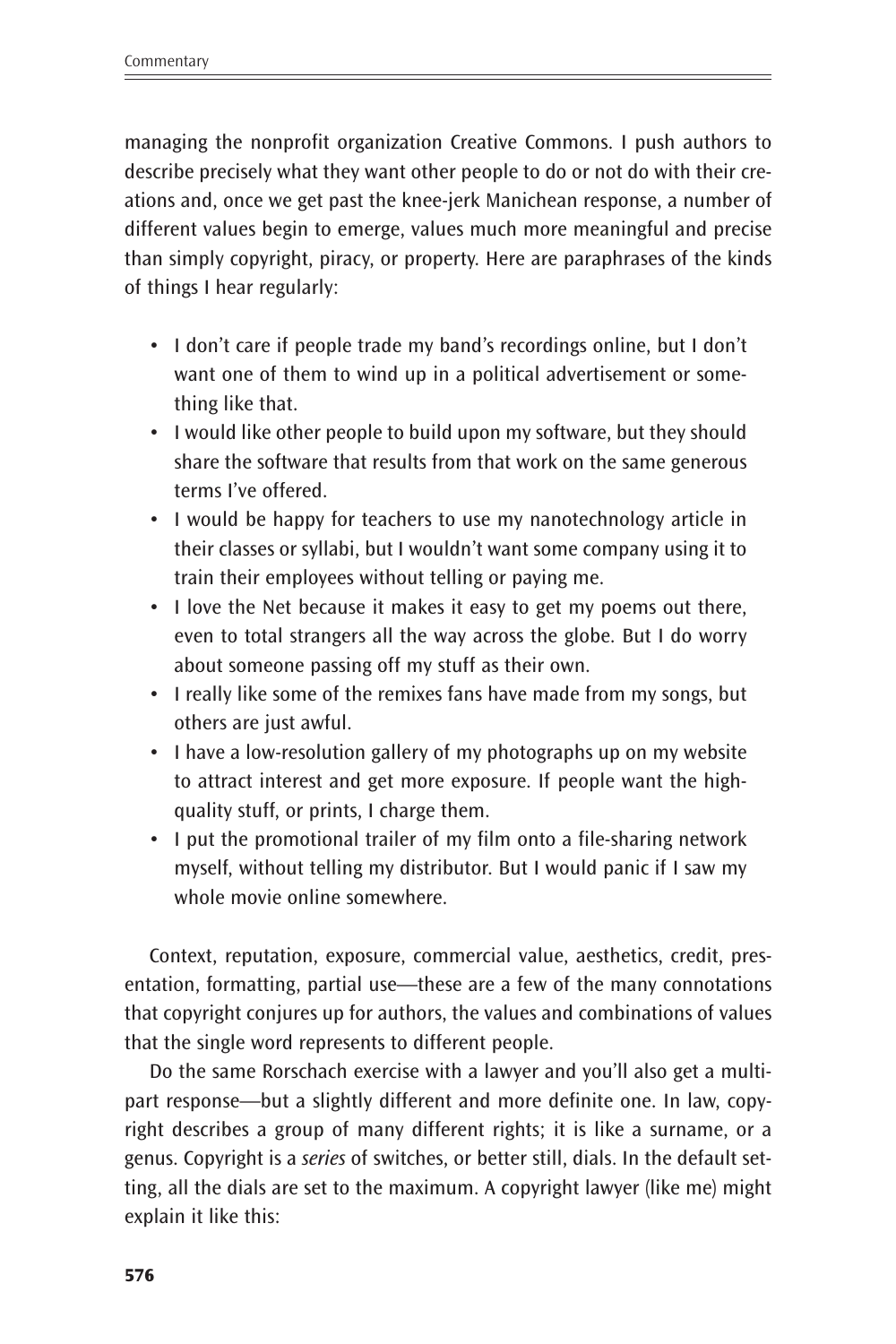A copyright holder enjoys a set of rights in a bit of expression that is fixed in some tangible medium (a "work"). These separate rights include the exclusive rights:

- to copy the work
- to distribute copies of the work
- to exploit the copies commercially
- to make derivative works based upon the work, including but not limited to abridgments, arrangements, dramatizations, motion picture versions, or sound recordings
- to perform the work (in cases of dramatic or musical works) and others.

These exclusive rights can be configured in any number of combinations, at least by those who can afford to pay lawyers to custom-calibrate them. They are limited by a small set of countervailing legal doctrines—fair use and first-sale among them. But practically speaking, these limitations (1) offer little guidance to users of copyrighted material, (2) are very difficult to explain to most authors, and (3) can be very expensive to argue successfully in a court of law.

All this is meant to emphasize two points. First, copyright, despite its monochromatic reputation, is in both everyday practice and theory better described as a spectrum. Second, this spectrum looks different viewed through a legal lens on the one hand and a cultural one on the other. Indeed, in some respects, a massive gap separates copyright's social and legal meanings, the motley bundle of authorial values described above and the linear set of property rights set out by copyright act. This is particularly true the farther one moves from the corporate cultural centers of Hollywood and Madison Avenue and into the real source of most of the copyrighted material produced today: the legions of amateurs, in the purest sense of the word, building a massive body of culture online (and offline as well— though the gap between creative culture and the law that governs has expanded as a function of ever cheaper and faster distribution and editing technologies and the legal backlash against them.).

Copyright's forked spectrum does overlap in some important respects: authors' concerns about commercialization, the partial use of their works, and the circumstances under which they may be transformed map well onto the enumerated rights of copyright. But in many areas, the differential in values is striking: copyright law says nothing about reputational concerns (this is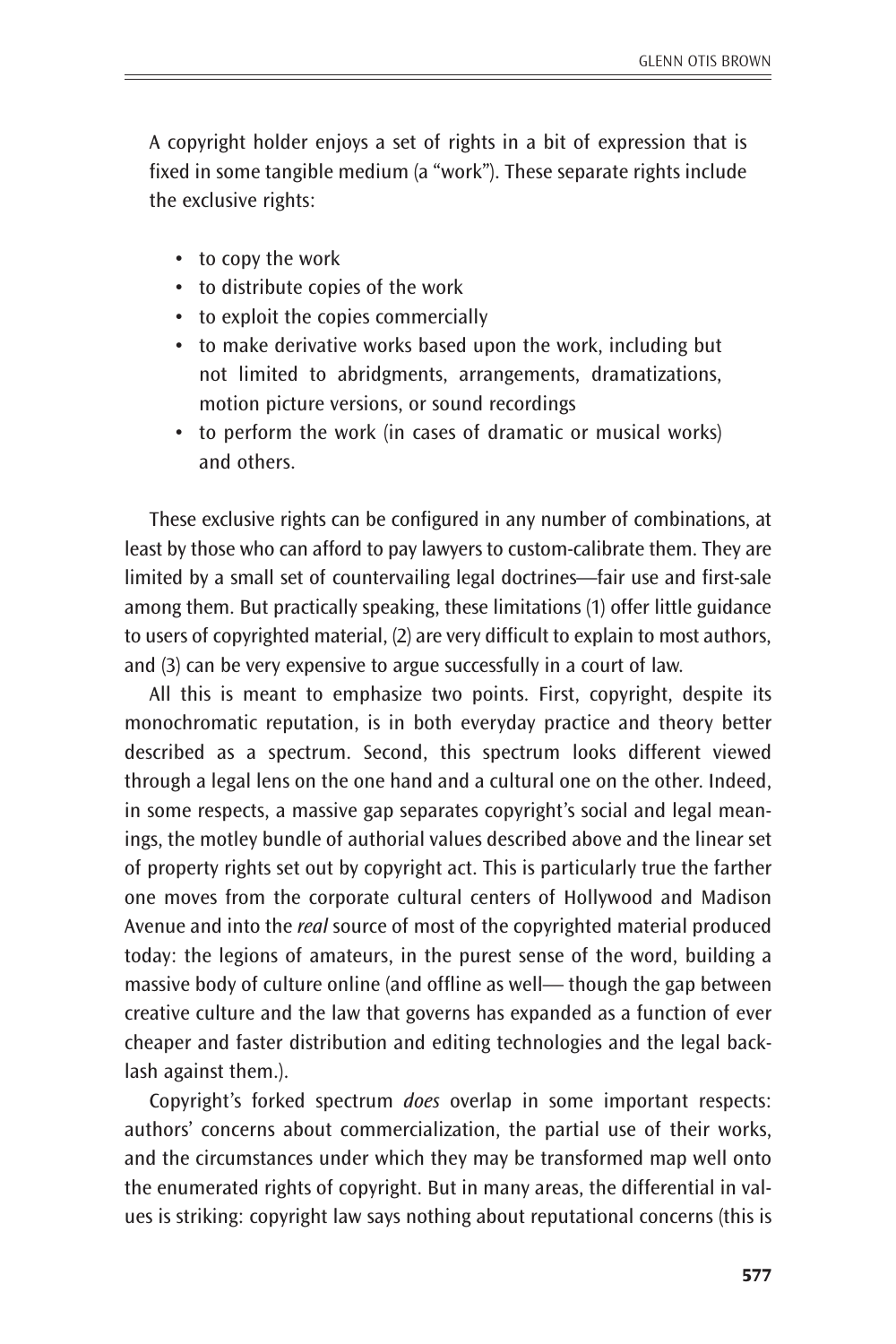trademark's domain), is deliberately silent about aesthetics, and offers little guidance on formatting or quality-of-media issues. Most important (by far), the full-bore protection of default copyright rules often directly clashes with authors' wishes to have their works re-distributed or shared—and by the same token clashes with readers' (and potential authors') expectations about what is proper or improper to do with those works.

The free and open source Software movements deserve the credit for pioneering an ingenious way to bridge this divide: not through litigation or direct policy advocacy—which is expensive and, in today's Hollywood-lobbied Congress, often fruitless—but rather through retrofitting copyright with voluntary licensing and contractual tools. Specifically, and most notable among the movement, Richard Stallman's GNU General Public License used private law tools to build into copyright law one of the bedrock principles of the coder culture: that, regardless of what else one might do with it, code must always remain accessible, free to build upon, and free to re-distribute. The GNU GPL, like all F/OSS licenses, crystallizes a norm the law has yet to acknowledge.

Creative Commons uses the same sort of legal hack to formalize norms in the world of non-software copyrights. Our tagline, "some rights reserved," not only invites people to recognize copyright for the multi-part spectrum that it is, it also reflects the preferences of most everyday authors on the Net (or so went our hunch, which is increasingly proving correct). We offer users who want to free up distribution of their work a set of conditions they may require in exchange: require attribution, prohibit commercialization, prohibit derivative works, require that derivatives be shared on the same terms as their source material. Each option is represented by an icon intentionally designed to echo the ubiquitous, and thus increasingly meaningless, copyright © (we like hacking cultural symbols as well as the laws they represent.). These options—norms made law via private ordering—grew out of informal surveys of and conversations with different kinds of authors.

So here's where anthropology comes in, and why its contribution to the copyright debate is crucial—indeed could very well form what values the next generation's copyright will reflect.

Lawyers are not very good at spotting normative trends. We're not trained for it. In fact we're trained against it: a good judge or lawyer, we learn, recognizes when she's strayed too far into the topsy-turvy world of culture, politics, or art. This is particularly true where norms involve questions of aesthetics: you don't want lawyers spotting beauty, and we're too scared to even try. As Oliver Wendell Holmes put it, in the seminal copyright decision Bleistein v.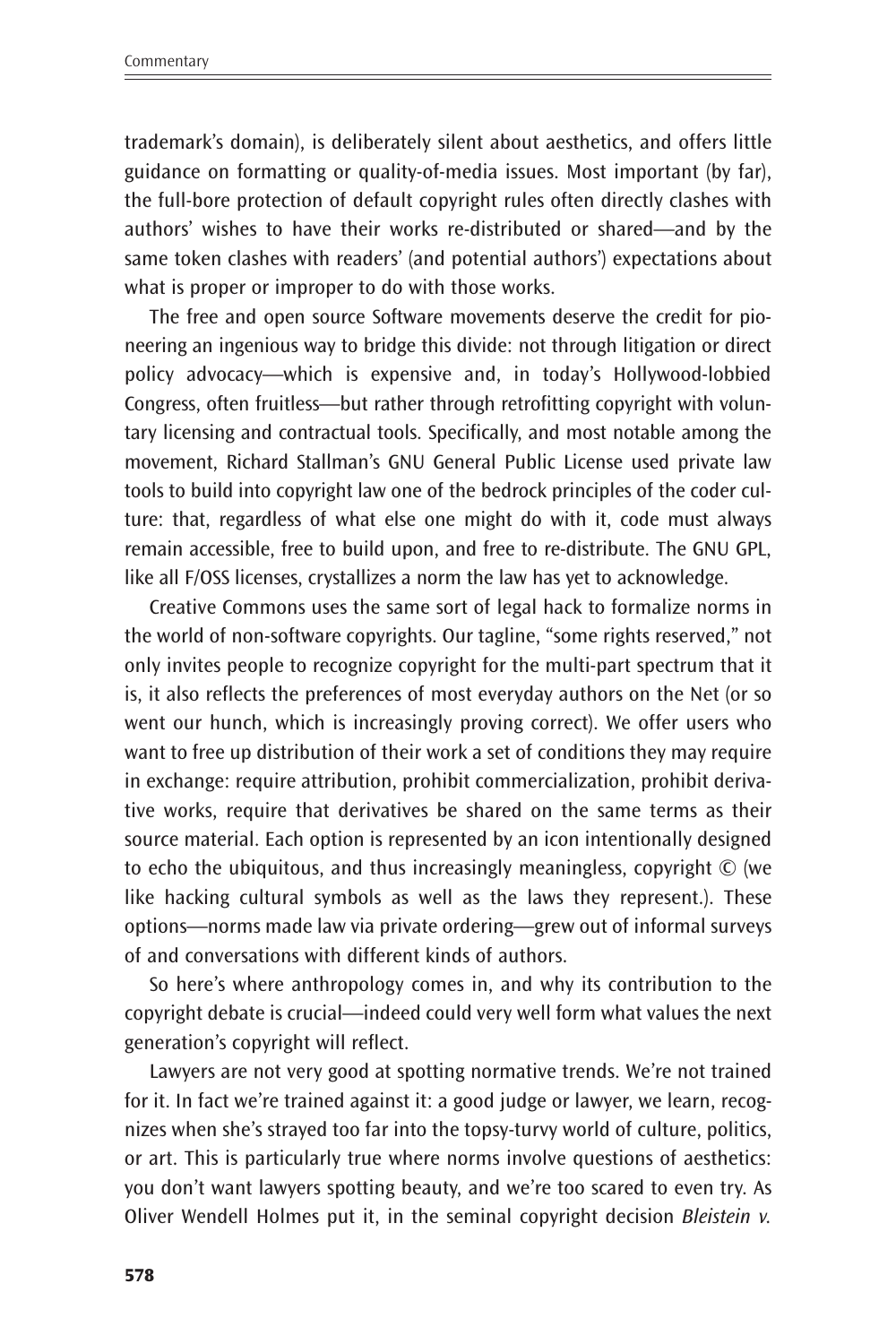Mazer: "The taste of any public is not to be treated with contempt." In deciding that even a simple promotional poster for a circus was copyrightable, Holmes articulated a broader principle about the institutional competence of judges: "It would be a dangerous undertaking for persons trained only to the law to constitute themselves final judges of the worth of pictorial illustrations, outside of the narrowest and most obvious limits."

This sounds wise, but here is the catch: copyright is about nothing but the regulation of aesthetic expression. On the one hand, Holmes says don't play art critic, but on the other, all copyright disputes come down to questions like, "What is the difference between parody and satire?," "What is originality?," "Are these works substantially similar?," "Is this alteration transformative?," "Is this work closer to a Platonic ideal, or more like a specific incarnation of that ideal?" What is a judge or policymaker to do?

They should punt to culture, to use Kelty's phrase (as appropriated from me, I should note—ego is another value embedded in the culture of copyright). The arbiters of copyright must defer to a consensus among those who *must* play art and cultural critic, a consensus identified through the adverse testimony of battling expert witness-artists, or through the development of a norm so deep and broad-based that legislators take it for granted as correct and true.

More often than not, however, copyright policymakers do not recognize the limits of their institutional competence. They declare recombinant forms of art artless, or simply piratical, without a hint of self-awareness that an aesthetic or cultural judgment is being made, that certain emergent tastes are indeed being held, if not in outright contempt, then to a higher standard than established forms of art. In the mouths of judges and politicians, copyright hysteria can sound uncannily like the rhetoric of obscenity wars of past generations (information itself is said to be "promiscuous," and indeed the Recording Industry Association of American argues, pretextually, that it wants to stop file-sharing because it wants to stop porn.) Like Justice Stewart Potter trying to define obscenity decades ago, many policymakers today operate on a hunch when trying to distinguish a clear-cut legal violation from a subtle bit of artistic innovation. It is hard to imagine anything further from aesthetic neutrality or transcendent principles than the jurisprudence of "I know it when I see it." And yet that's how it tends to work.

All of this is bad news for traditional legal activism in the copyright field for progressive litigators and lobbyists—as I've mentioned before. But it also means that the battle over copyright has become a battle of attitudes, thus opening up new opportunities for the new brand of copyright policymakers, the